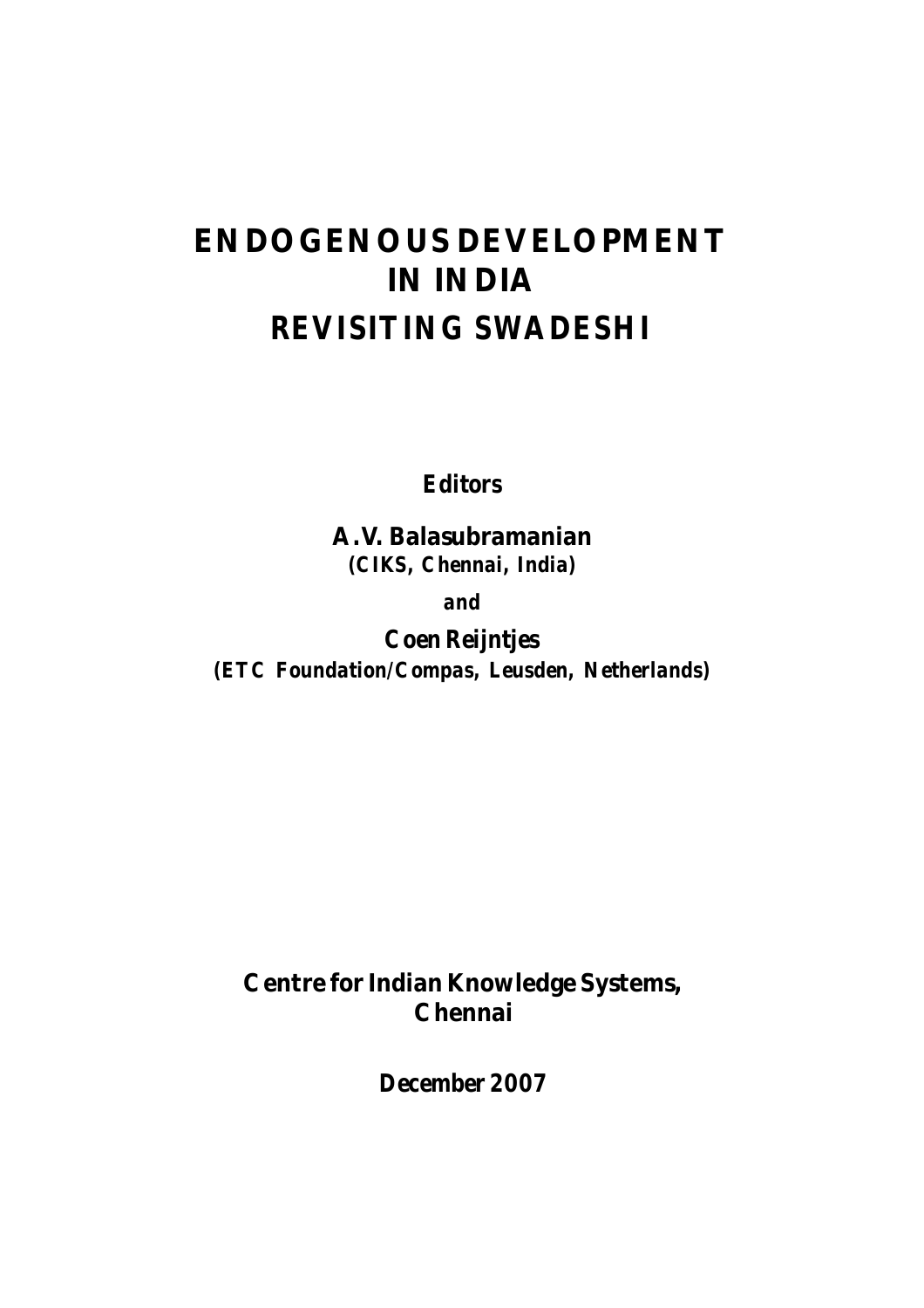| Title                                             | Endogenous Development in India Revisiting Swadeshi                                                                                                                  |
|---------------------------------------------------|----------------------------------------------------------------------------------------------------------------------------------------------------------------------|
| Publication                                       | December 2007                                                                                                                                                        |
| Editors                                           | A.V. Balasubramanian and Coen Reijntjes                                                                                                                              |
| Copy - editing and<br><b>Editorial Assistance</b> | T.D. Nirmala Devi                                                                                                                                                    |
| Design & Layout                                   | Anand Ramachandran                                                                                                                                                   |
| Layout Assistance                                 | S. Ramesh                                                                                                                                                            |
| Financial Support                                 | Produced as part of the COMPAS programme for<br>Endogenous Development and Cultural Diversity<br>supported by The ETC Foundation, Netherlands                        |
| Publisher & Copies can be<br>had from             | Centre for Indian Knowledge Systems (CIKS)<br>No: 30, Gandhi Mandapam Road<br>Kotturpuram, Chennai - 600 085<br>Ph: (044) 24471087, 24475862<br>Email: info@ciks.org |
| Printed by                                        | <b>Rich Strokes</b><br>70, (New No. 126), L.B. Road,<br>Adyar, Chennai - 600 020                                                                                     |

# **Illustration on the cover**

A woman farmer placing a neem cake bag in the irrigation channel in a paddy field.

"Anyone may use the information described here and modify or develop it further, provided that the modified or further developed information or any follow-up aspects, of which the information described here is an element, is likewise freely available and any description of it includes this disclaimer and acknowledge the source of information".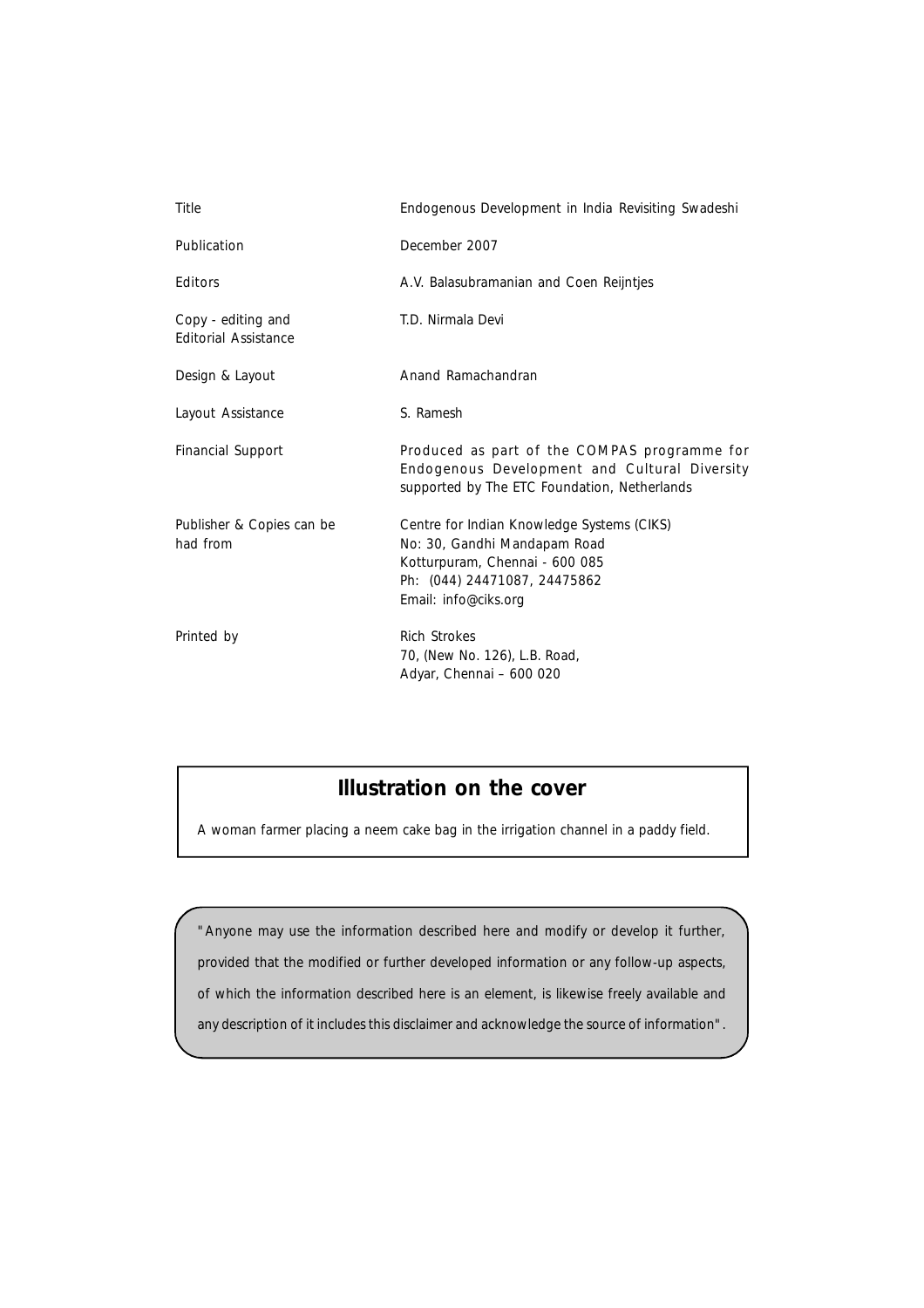# **PREFACE**

The Compas programme for endogenous development has been in existence for over 10 years now, linking 26 partner organizations in 12 countries spread across Asia, Africa, Latin America and Europe. The common thread in the concerns and activities that link these organizations is the desire to comprehend, strengthen and enrich the traditional knowledge systems of their respective areas to meet today's challenges and requirements. In the context of Asia, in the last 10 years, Compas partners have been involved in wide ranging activities in the areas of healthcare, agriculture and veterinary care, to name just a few. The partners have been drawn from India, Sri Lanka, Indonesia and Nepal. The activities have also involved scholars and experts drawn from various branches of traditional knowledge systems. Several universities have also been interacting with the Compas partners in these efforts in all these locations. The Compas Asia programme has a formal collaboration in India with the Gandhigram Rural University in Tamil Nadu and the Rajiv Gandhi University for Health Sciences in Karnataka.

The previous phase of the COMPAS programme was for a period of four years from January 2002 to December 2006. There was a comprehensive review of the experiences of our work in the area of endogenous development during this phase in a partners meeting that took place in Poland in September 2006. Subsequently, these experiences were also reviewed in an Asian partners meeting that took place in Sri Lanka in February 2007. It was decided that a publication can be produced wherein all the partners from India would share their experiences in the area of endogenous development. These experiences constitute the bulk of this publication. There is also an initial chapter where the theme has been introduced by the Compas International Coordinator and an introduction to the Indian experiences that has been put together by the coordinator of the Indian programme. This is largely compiled and edited based on the discussion between partners in the Poland meeting in September 2006. It is our hope that this would enable to share experiences in this area with various other groups in India and elsewhere.

#### **December 2007 A.V. Balasubramanian**

*COMPAS Programme Indian Coordinator, Centre for Indian Knowledge Systems Chennai*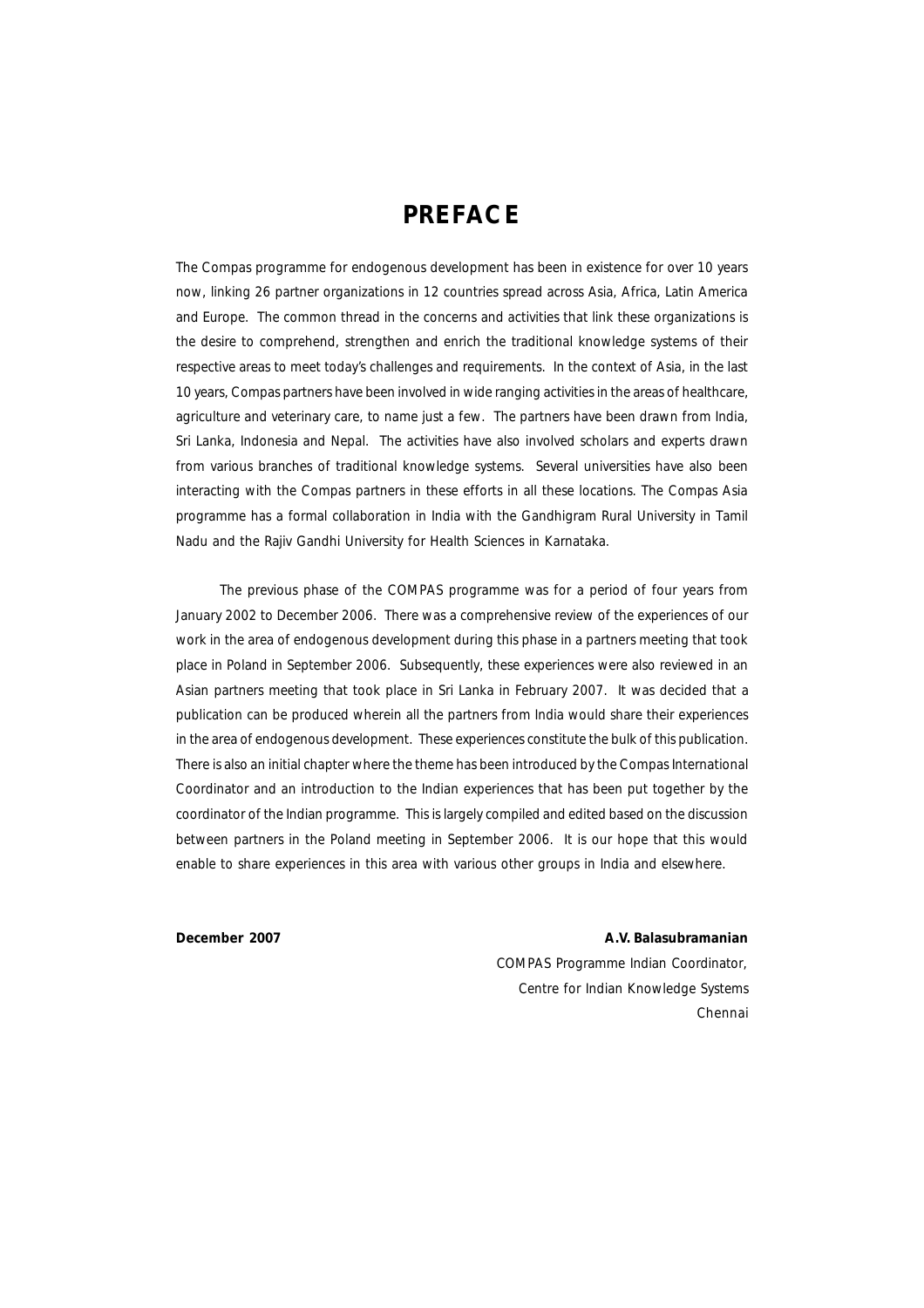# **CONTENTS**

| Hiemstra, W., Towards Endogenous Development                                                                              | 5  |
|---------------------------------------------------------------------------------------------------------------------------|----|
| Balasubramanian, A.V., Endogenous Development<br>in India: Revisiting Swadeshi                                            | 7  |
| Shenoy, V., Aruna Kumara, V.K. and A.S. Anand, <i>Gramavikasa</i> ,<br>Endogenous Rural Development - The KPP Experiences | 12 |
|                                                                                                                           |    |
| Gowtham Shankar, K.J.N., Tribal Endogenous Development                                                                    | 29 |
| Unnikrishnan, P.M., Revitalisation of Local Health Traditions                                                             | 53 |
| Balasubramanian, A.V., Building on Traditional Knowledge and                                                              |    |
| Wisdom for Sustainable Agriculture : CIKS Experience                                                                      | 75 |
| Annexure: Declaration on Endogenous Development                                                                           |    |
| and Bio-cultural Diversity, Lezajsk, Poland, 27 September 2006                                                            | 89 |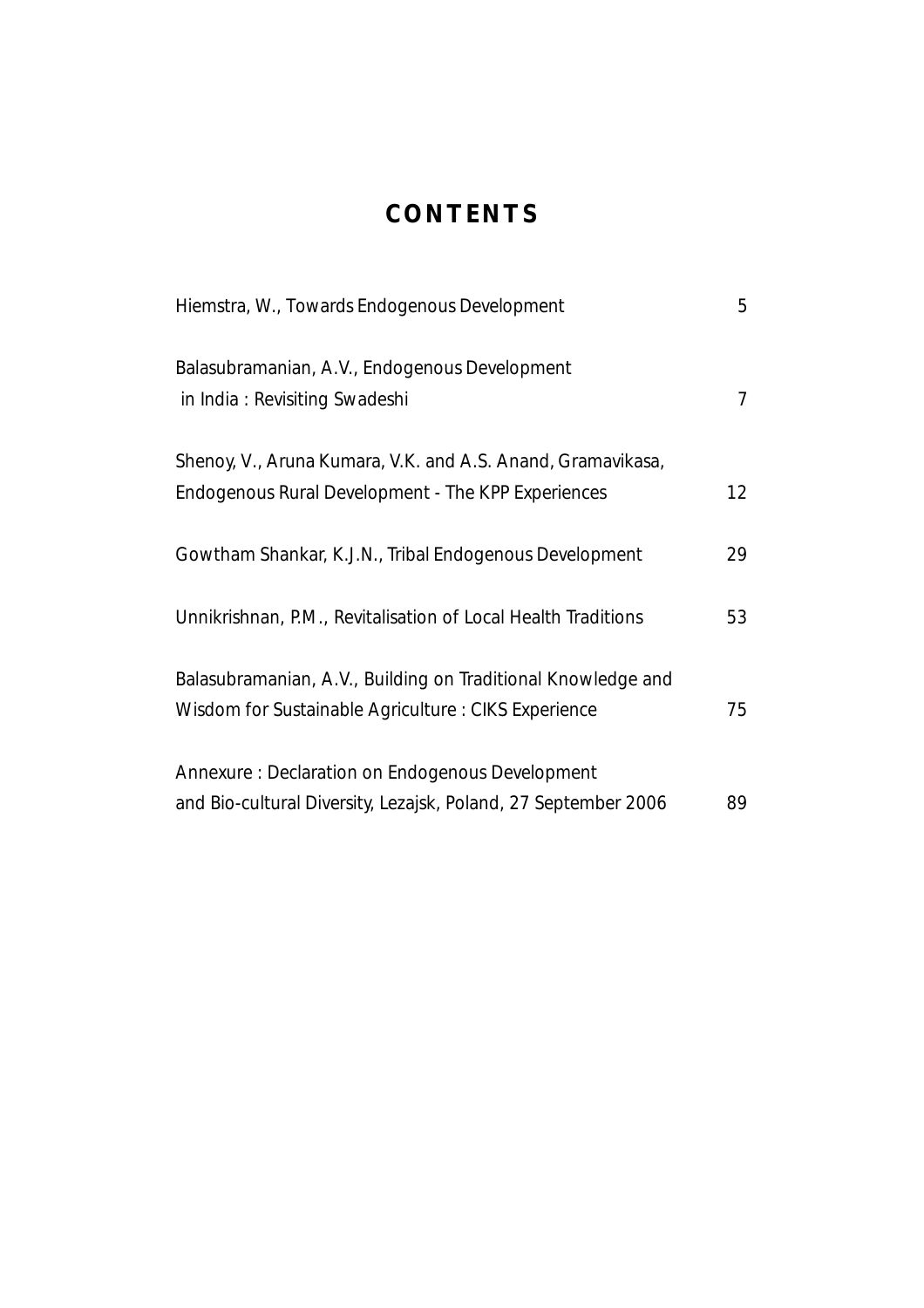# **TOWARDS ENDOGENOUS DEVELOPMENT**

**Wim Hiemstra,** *Compas Programme Leader, ETC Foundation / Compas, Kastanjelaan No. 5, P.O. Box 64, 3830 AB Leusden, The Netherlands E-mail: w.hiemstra@etcnl.nl*

The importance of participatory approaches and of integrating local knowledge into the development interventions has become broadly recognised. However, many of these approaches experience difficulties in overcoming an implicit western bias. Endogenous development seeks to overcome this bias by making peoples' worldviews and livelihood strategies the starting point for development. Many of these worldviews and livelihood strategies reflect sustainable development as a balance between material, social and spiritual wellbeing. The main difference between endogenous development and other participatory approaches is its emphasis on including spiritual aspects into the development process, in addition to the ecological, social and economic aspects. Endogenous development is mainly based on local strategies, values, institutions and resources. Key concepts within endogenous development are: local control of the development process; taking cultural values seriously; and finding a balance between local and external resources. The aim of endogenous development is to empower local communities to take control of their own development process. While revitalising ancestral and local knowledge, endogenous development helps local people select those external resources that best fit the local conditions. Endogenous development leads to improved well-being, increased bio- and cultural diversity, reduced poverty, reduced environmental degradation, and a selfsustaining local and regional exchange.

The Compas programme started in 1996 with case studies on indigenous knowledge and worldviews. In subsequent years, the importance of traditional knowledge in a modernisation context was documented making use of insights gained in field programmes. Since 2003, the emphasis was to develop methodologies for supporting endogenous development and on understanding the diversity of knowledges and sciences. This experience culminated in the book Learning Endogenous Development (Practical Action, 2007) and six publications in the Compas series Worldviews and Sciences. Based on more than 10 years of action research across Asia, Africa, Latin America and Europe, the insights gained were animatedly debated during a Network meeting in Poland (September 2006) and a Declaration was formulated and agreed upon to clarify where the Compas network stands for. The Declaration of Lezasjk is included as an Annex in this book. The publications can be downloaded from www.compasnet.org

In October 2007, the following vision and mission was formulated:

**Vision:** The Compas programme envisions self-sustaining local communities across the globe living in dignity, resilient to external and internal stresses with a sense of belonging to their traditional worldviews.

**Mission**: The Compas programme is committed to support field programmes of Community Based Organisations (CBOs) and Non-Governmental Organisations (NGOs) to develop, test and improve the endogenous development approach in dialogue with modern western-based science and in close cooperation with universities and research centres. The Compas programme will systematise the experiences in such a way that other CBOs, NGOs and government agencies can make use of the endogenous development approach. Through capacity building and policy dialogue efforts are made to create an enabling environment that promotes and supports endogenous development. Intercultural dialogues between CBOs, NGOs,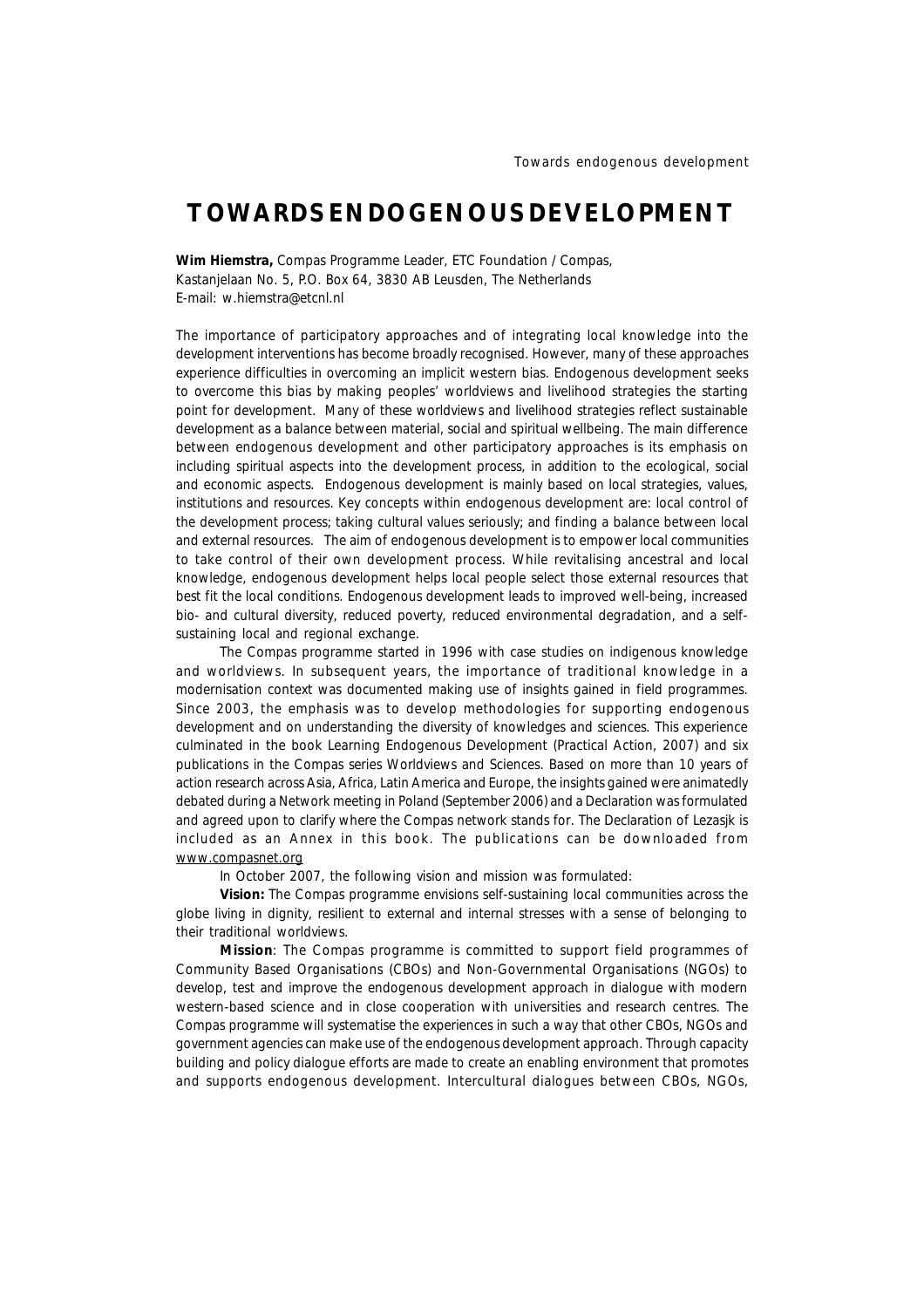universities and research centres across countries and continents are facilitated to enable systematisation beyond the national level.

This book is produced to enable the Compas partner organisations in India to share their methodologies for endogenous development gained in the previous years with a new and hopefully growing group of interested actors. In India, the focus of the Compas network partners will be to increase and deepen understanding of the endogenous approach in thematic areas such as local health traditions and traditional organic farming. At the national level, several activities are planned and implemented to ensure that civil society organizations, social movements and governmental organizations are aware of the importance of endogenous development approach. Where possible staff of these organisations can be assisted to find their own endogenous development approach. Comparable to network partnerships in other Asian, African and Latin American countries, a multistakeholder platform is initiated in India in 2007-2008 to facilitate the dialogue on endogenous development approaches.

Do share your views, challenge ours and join the growing movement of individuals and organisations searching for well-being that builds on balanced material, social and spiritual growth across cultures and continents. It is my hope that the readers will get inspired by the experiences documented in this book. After ten years of sharing mainly among like-minded people, we feel the moment has come to engage in strategic dialogues with critics and nonnetwork members as well.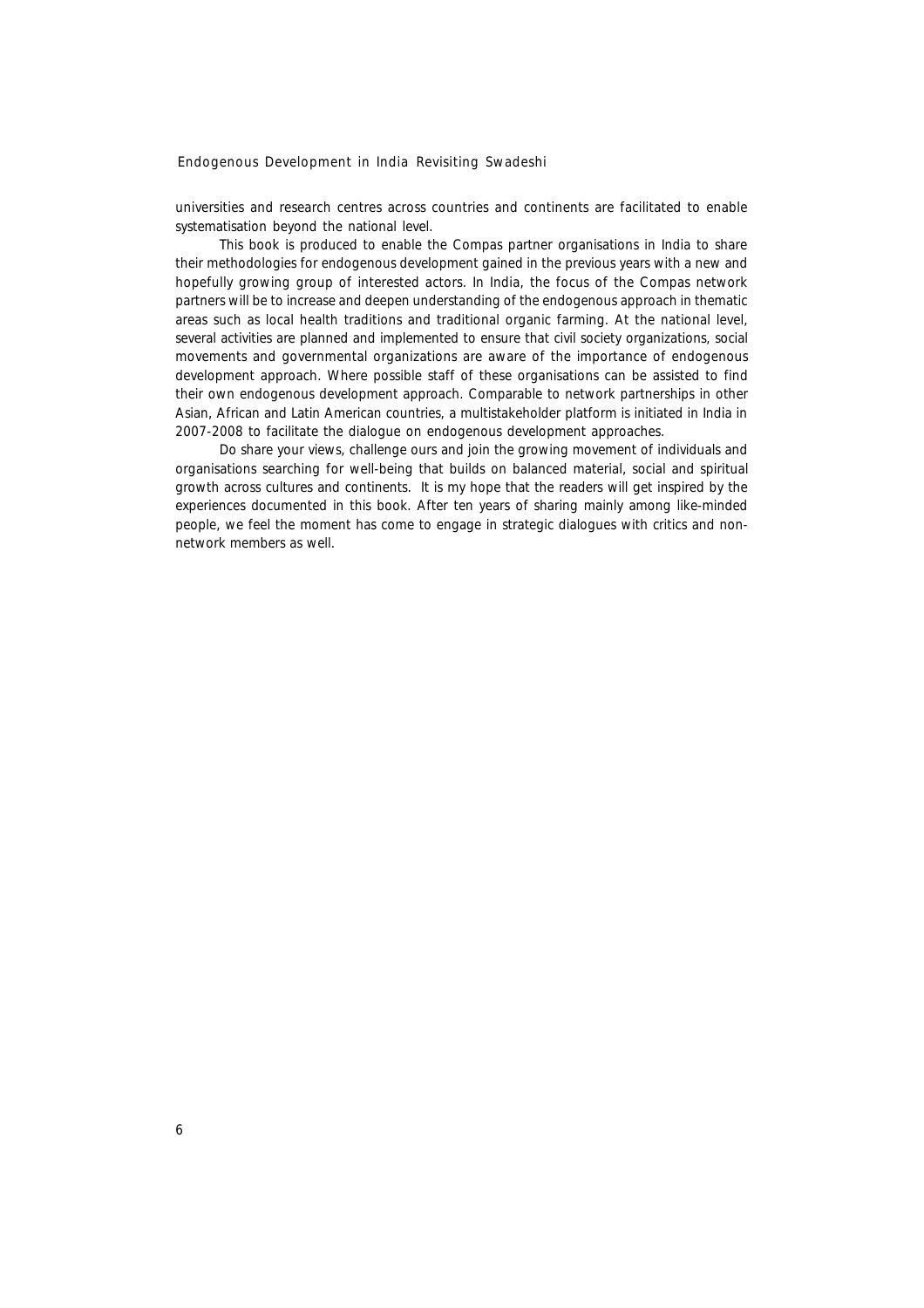# **ENDOGENOUS DEVELOPMENT IN INDIA : REVISITING SWADESHI**

**A.V. Balasubramanian,** *Centre for Indian Knowledge Systems, 30, Gandhi Mandapam Road, Kotturpuram, Chennai - 600 085, INDIA E-mail: balu@ciks.org, info@ciks.org*

#### **Prologue**

The word Swadeshi is rooted in the Indian cultural context and may be said to be deeply embedded in the Indian psyche. During the freedom struggle, the nationalist leader, Balagangadhar Tilak made a declaration  $-$  " Swaraj is my birth right" to the then British government. This marked a public declaration of a radical departure from the position that had been till then widely held and expressed, namely, to seek reforms and improvement within the broad framework of the British colonial administration. However, it was left to Gandhiji who returned to India in 1916 after a long sojourn in South Africa to give flesh and muscle to this concept. During the three decades that followed his return to India from South Africa he came up with a series of constructive programmes that were all clustered around the concept of Swadeshi and Swaraj. Swaraj may be loosely translated as – "Self rule or Rule in accordance with once own basic or innate nature". However, Gandhiji died within a few months of attainment of political freedom by India. While his influence at the level of thinking and philosophy has been deep and pervasive in Indian public life, it is a fact that he was not around to shape the destiny of free India after January 1948. It is still an open question as to what difference it would have made to the development of free India had he been around in public life even for a few years after attainment of independence. However, it is a fact that he never had the responsibility of (or chose not to) administering a modern nation state. Thus we are left guessing in terms of how he would have interpreted Swadeshi and Swarajya as an independent nation was evolving its thinking in policies from 1950 onwards. A very large number of individuals and organizations in India are still inspired and guided by the thinking and philosophy of Swadeshi though they may or may not choose to use this particular term. This monograph is an attempt to provide a summary and overview of some recent experiences in this area reflecting the work of the COMPAS partners from India.

#### **Endogenous development in india: Some recent experiences**

This book is an attempt to provide an overview regarding experiences in this area from four different Indian partners who have been part of the COMPAS programme – Centre for Indian Knowledge Systems (CIKS) located in Tamilnadu, Krishi Prayog Pariwara (KPP) and the Foundation for Revitalisation of Local Health Traditions (FRLHT) located in Karnataka and Integrated Development through Environmental Awakening (IDEA) located in Andhra Pradesh. These groups have rich and varied experience on various subjects and themes including agriculture, healthcare, ethnoveterinary traditions and livestock and water management, to name only a few areas. In this section we are summing up their experiences based on their work, particularly (but not exclusively) as part of the COMPAS programme upto the end of the year 2006.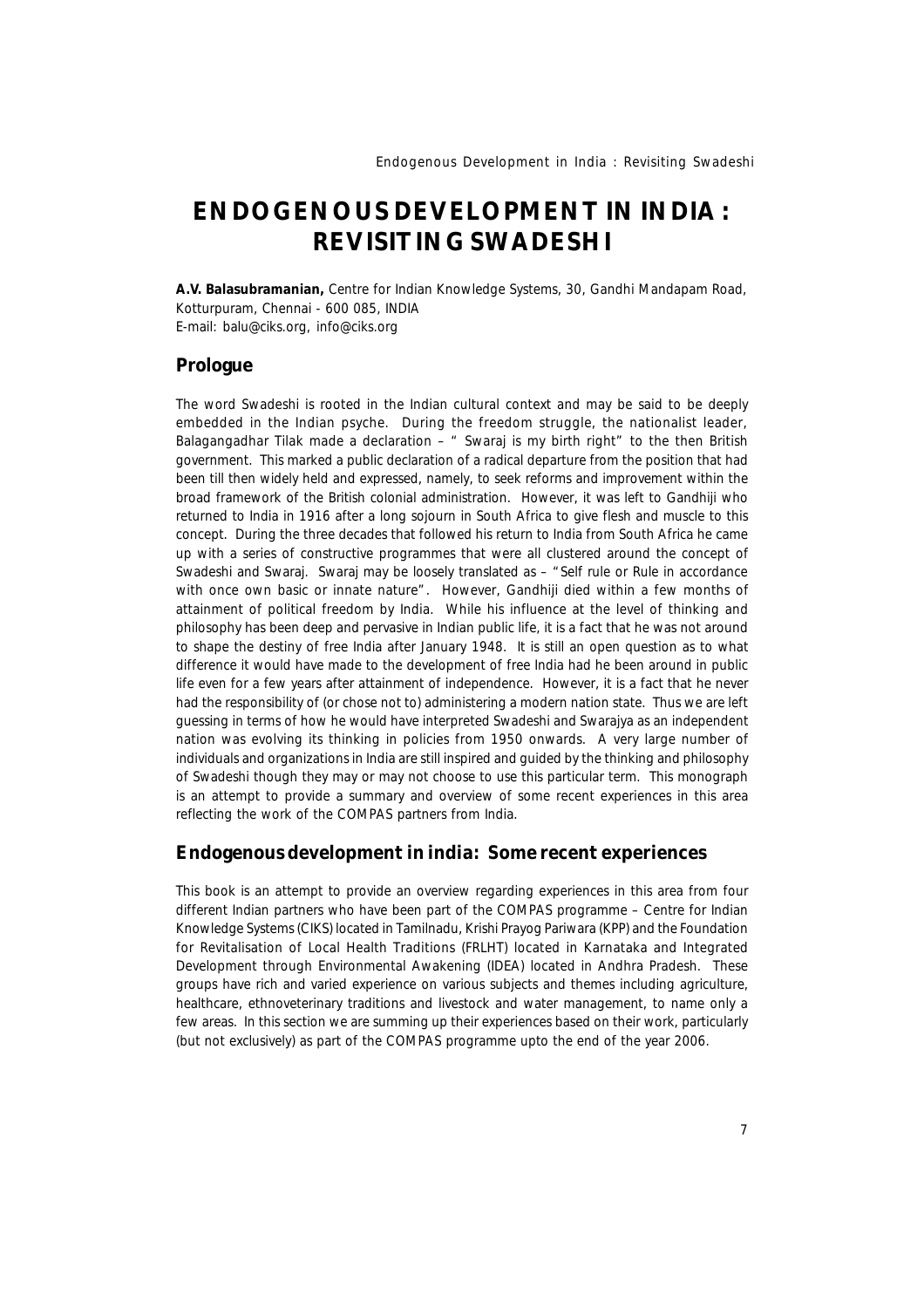# **The ground reality**

The following may be summed up as what we consider as today's ground reality with respect to endogenous development.

The knowledge is rich and extensive. This has two aspects namely classical tradition with its own corpus, texts and theoretical framework as well as a rich and extensive folk tradition. Vast variations exist within the country in terms of strength and prevalence of traditional knowledge. Sometimes this is based on geographical factors such as – an area being tribal or non tribal area and the degree of urban character. There are also some differences seen between northern and southern parts of India since the southern part of India has been relatively sheltered from external influence during the last three centuries. Of course there may also be fascinating insights from modern areas about how traditional knowledge is evolved, adapted and blended with modernity. It also seems to be uneven thematically. It is very strong and extensively practiced in some areas such as traditional medicine and agriculture. However, it is not very visible and perhaps weakening in other areas such as theoretical sciences.

The folk tradition is rich and evolving. It is seen that communities are innovative and are continuously coming up with newer uses for older material and even newer users for new material which may not only be natural products but even synthetic products. There is a high quality of skill and scholarship that is also found outside of formal institutions. For example, while there are over a hundred colleges imparting training in Ayurveda some outstanding skilled practitioners of traditional medicine are also to be found in families where training is still informal.

In many areas the modern and traditional run as parallel tracks with no mutual understanding. For example, all public construction in India draws upon the skills and talents of modern architectural and civil engineers while the traditional religious structures such as temples are constructed using the talents and abilities of traditional artisans and sculptors. Quite often they have no understanding of the approach of each other's work. In terms of social and political support there is a dichotomy. The support that traditional knowledge institutions receive by way of funds and patronage is indeed very limited. For example, in the expenditure of the Ministry of Health of the Government of India, the budgetary allocation for Indian systems of medicine (which includes Ayurveda, Siddha, Unani and Yoga) never exceeds 5% of the total budget. There is also a curious dichotomy between public and private behaviour with respect to traditional knowledge. A very large number of Indians including those who are in positions of power (politicians, industrialists etc) and even in the leadership of modern institutions (Vice Chancellors of Universities, Directors of IITs and Research Institutes) have a great sympathy towards traditional knowledge and may be said to be – "emotionally convinced" about the innate soundness and wisdom of traditional knowledge in many areas including health. However, this rarely or never finds expression in public.

The context of practice of much of traditional knowledge has changed and there is a need to evolve norms and standards to suit the changing times. For example, the procedures with respect to education and qualification of medical experts, production and sale of drugs and formulations etc., have to be adapted to today's changing situation. There are also changes taking place with respect to the life style (clothing, food etc) which have a critical bearing on the use of traditional knowledge, but there is not enough support being provided for traditional knowledge carriers and institutions to design ways and means to respond to these challenges.

There is a great need to evolve methodologies to comprehend and assess traditional knowledge. It is widely seen and accepted that there are many areas in which the modern methodology *per se* may not be satisfactory but one is not able to clearly articulate an alternative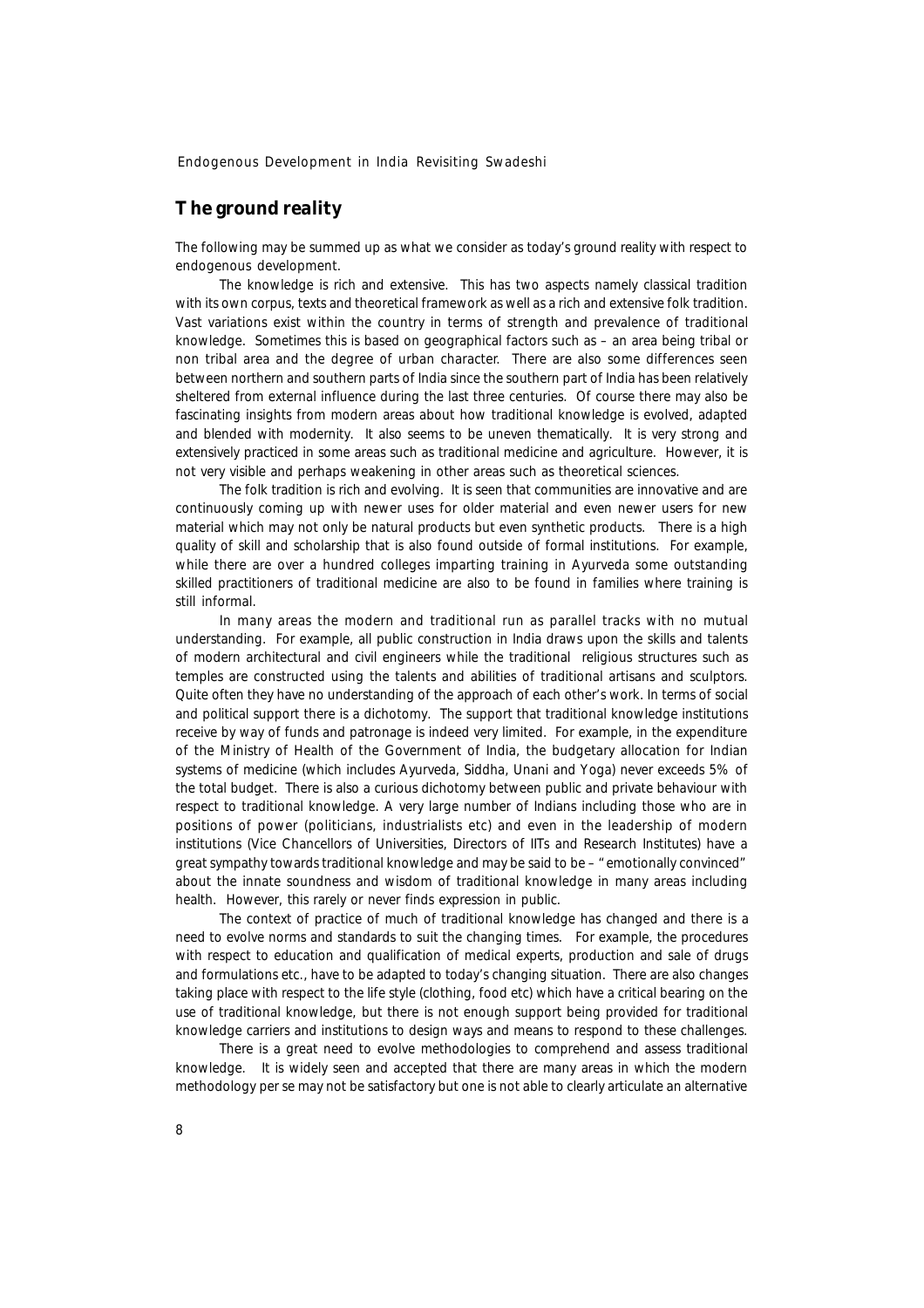methodology that would be acceptable to the traditional practitioners and also comprehensible to the modern educated public at large. This is because the basic theories, foundational principles and World view are widely different. There is a clear lack of confidence among a large body of traditional practitioners.

This is partly due to long period of neglect by the state coupled with loss of links with the larger Indian society which has nurtured them traditionally. Modern institutions such as Universities and research centers are quite often unable to engage meaningfully with traditional knowledge and its practitioners. This is largely because the modern educated have no knowledge or even an acquaintance of the counterpart areas of tradition. Very few attempts have been made to bridge this gap through any dialogue. Interscientific dialogue that has been undertaken till now has only served a very limited purpose to the extent that it has developed some appreciation and respect for traditional knowledge. However, it will perhaps take a lot more time and effort before this can mature into meaningful collaborations. There is a ready acceptance of the plurality of scientific traditions among philosophers and sociologists of science. However, such an acceptance is generally very difficult to come by amongst working scientists in other disciplines say, for example, in medicine or agriculture.

Under the present circumstances advocacy has an important role to play for influencing state policy as well as practitioners and leaders from modern institutions. Exchange of information and learning between regions has an important role to play in strengthening traditional knowledge initiatives. There has been a realization of unique strengths of India in the Asian region. Traditionally, India has had a strong cultural influence in the rest of Asia and is still looked up to by several of our neighbours for inspiration in areas such as architecture, agriculture etc. It is felt that education and training of traditional experts and scholars should necessarily also draw upon the theoretical and methodological traditions of their own knowledge.

Traditional knowledge has great potential in some identified areas particularly healthcare and agriculture. Revitalisation of a living tradition no matter how weak is much easier than recreation from a mere text. There is a deep emotional commitment amongst a large section of people including the most powerful and influential for the cause of indigenous knowledge – this is indeed a great source of strength in all our efforts. One of the sober realizations of this phase of the programme is the need for persistent efforts. Almost everything took longer than planned – we need to persist with our efforts.

#### **The SWOT analysis of indigenous knowledge in India**

In the following section, we present a brief analysis of the strengths, weaknesses, opportunities and threats pertaining to indigenous knowledge in India. This is based on the analysis and discussion between the COMPAS Indian partners of their experiences in a meeting that took place in Poland in September 2006.

#### **Strengths**

- Training and capacity building
	- a] Educational material in several languages ,forms
	- b] Modules for various trainings
	- c] Materials to suit a wide range of audience –farmers, trainers, NGOs, vaidyas, academics, special groups like forest officers.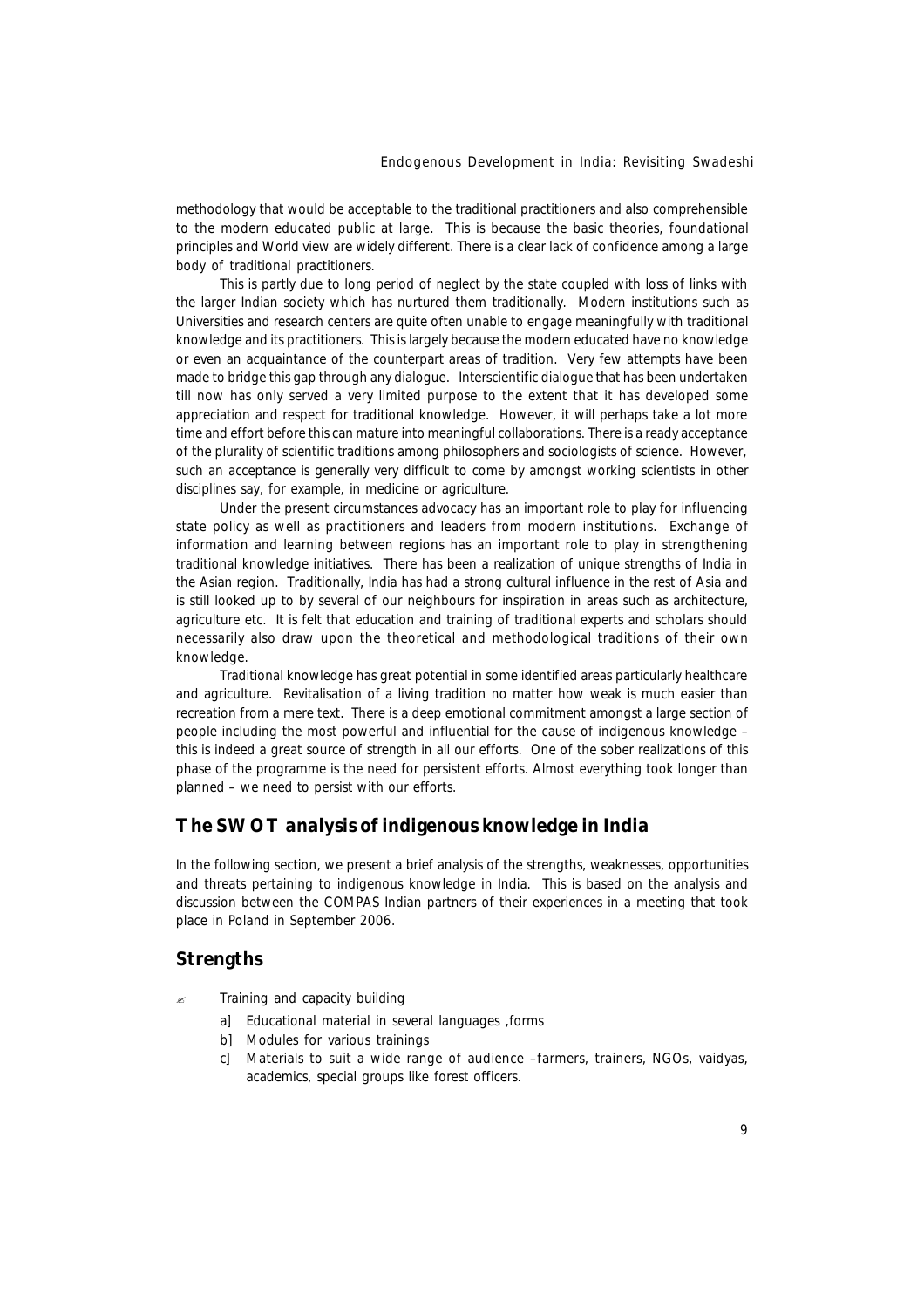- $\approx$  Support from a wide variety of sources like local communities, state and central governments, corporate donors, Indian foundations and trusts, international donors and multilateral agencies
- Strong involvement with government in making /implementing policy.
- Strong networks with NGOs and CBOs
- $\mathscr{L}$  Systematic and sustained work in chosen areas.
- ? Comprehensive work on the theoretical foundations of traditional knowledge systems.
- Varied efforts to build local, regional, national initiatives based on IK promoting enterprises.
- $\approx$  Rich linkages with scholars and practitioners working on diverse aspects of IK.
- Extensive use of ICT, databases etc for research, dissemination and documentation.

# **Weaknesses**

- Availability of trained, motivated human resources.
- Weakening of IK in the younger generations.
- $\approx$  Paucity of communication and language skills of high quality in staff
- Lack of resources for certain kinds of activities -fundamental research ,infrastructure etc.
- Lack of appropriate research methodology.
- $\approx$  Legal constraints (eg.) local healers. Folk healers (such as Traditional Bone Setters) do not have "formal recognition" but it is generally understood that they can practice locally without advertising themselves as medical practitioners.
- Sustaining networks meaningfully has been a challenge
- ? Balancing requirements of varied kinds of efforts-training, research, extension, advocacy.

# **Opportunities**

- ? Environment of increasing awareness and support for IK-organic farming ,traditional medicine etc.
- Increasing awareness among consumers.
- ? Support from various Government agencies- Rural Development Ministry, Ministry of Environment , Department of Science and Technology etc.
- Policy inclusions relating to IK in health
- ? Openness and interest of technical staff in universities and research institutions.
- Support for IK across a broad spectrum of political views.

# **Threats**

- Privatization of varied natural resources including water.
- Lack of continuity on key policies with changing government.
- $\mathscr{L}$  Strong continuation of disparities inspite of overall high growth rate.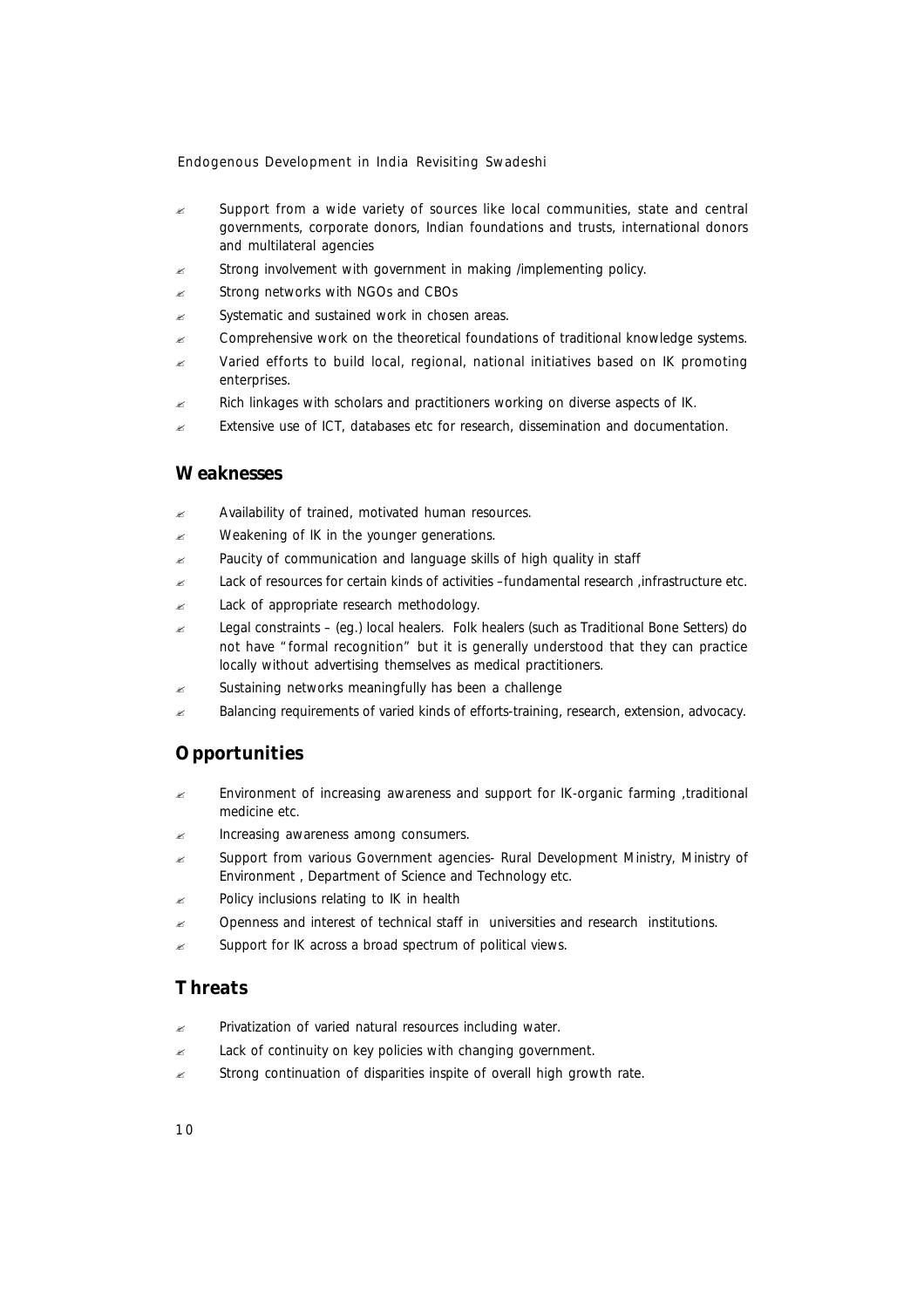- $\mathscr{L}$  Marginalisation of IK in key decision making bodies.
- $\mathbb{R}$  Privatisation of research in public funded institutions.
- Inappropriate expressions of support for IK
- $\mathbb{R}$  Emergence of growing conflicts among religious, ethnic lines.

#### **Challenges for the new phase**

The last four years of effort have resulted in a great deal of progress with respect to our knowledge comprehension and activities in this area. We are identifying below some of the challenges in the future phase –

- There is a need for practitioners of indigenous knowledge to evolve standards for our work, training, research etc., drawing inspiration from traditional knowledge. Till now we have been very strong in terms of offering critiques to the available models and to recognize shortcomings of standards and methodologies that are transported from modern institutions and knowledge systems. However, we need to spell out explicitly what our own standards and methodologies are.
- $\approx$  A greater emphasis is to be placed on developing and influencing policy that is relevant to this area. We already have rich experience working in limited areas and demonstrating the contemporary relevance and utility of indigenous knowledge. This now needs to be used for mainstreaming in a variety of ways including building capacities for other organizations as well as influencing thinking and policy particularly of the state.
- $\approx$  We also need to evolve a broad platform of understanding which can be shared by many other individuals and institutions who may not be in funding relationship with COMPAS.
- $\epsilon$  We need to evolve suitable institutional forms for coordinating all our activities in the future phase.
- $\epsilon$  Finally, in this phase we are also actively engaging with the issue of developing our own indicators for assessment of progress and poverty reduction.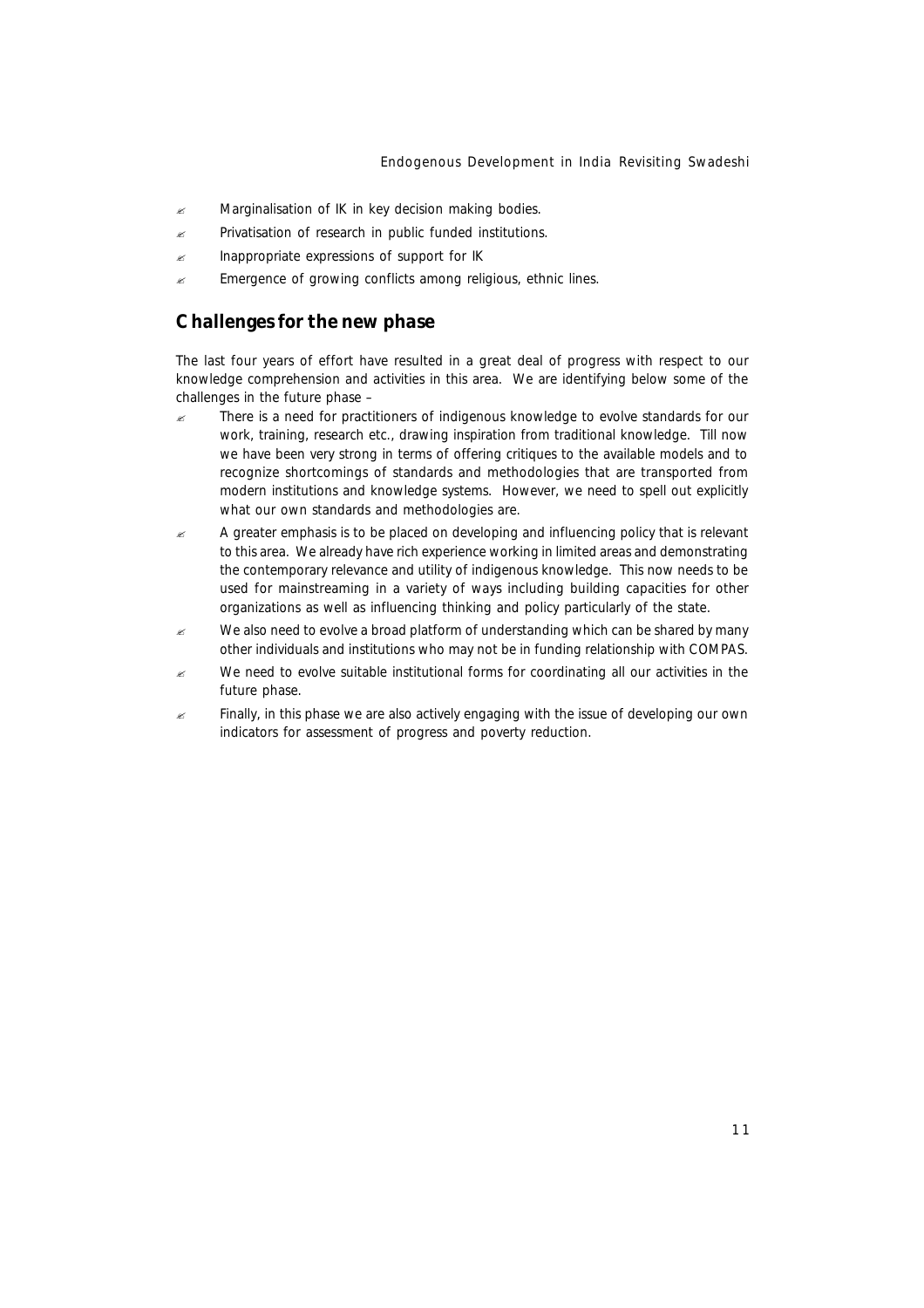# **GRAMAVIKASA, ENDOGENOUS RURAL DEVELOPMENT - THE KPP EXPERIENCES**

#### **Upendra Shenoy, V.K. Aruna Kumara and A.S. Anand,**

*Krishi Prayoga Pariwara, "Srinivasa", Analekoppa Extension, Sagara - 577 401, Shimoga District, Karnataka* E-mail: aruna\_kpp@yahoo.com

#### **Background**

India has a rich tradition of agriculture on which its economy is still largely based. Many efforts therefore have been made to improve agriculture. The 'Green Revolution' was one of the major efforts which did increase the food production in the country substantially. However, the technologies used in the Green Revolution have a number of disadvantages like environmental pollution, health disorders, decreasing soil fertility, desertification, pest resurgence, increased pest resistance, etc. Confronted with these drawbacks, many people started to look for alternative methods. 'Krishi Prayoga Pariwara' (KPP) is one of the farmers organizations that started to promote organic, nature friendly farming.

In the early nineties, a Summer Agricultural Camp was organized in a small village called Tumari in the Western Ghats of Karnataka State. A Social worker, Dr. Upendra Shenoy, and a practicing farmer from Terthahalli, Sri Purushothama Rao, were the resource persons. Dr. Shenoy encouraged the participating farmers to list the problems they were facing in agriculture and rural life. The farmers identified nearly 40 problems including the problems they had with chemical agriculture. After a deep reflection on these issues, both Dr. Shenoy and Shri Rao came to the conclusion that they should form a working group to study and solve some of the problems. This working group was called 'Krishi Prayoga Pariwara' (KPP) which can be loosely translated as a community of farmers involved in experimentation. To solve the problems mentioned by the farmers, KPP started to experiment with new ideas on organic agriculture, which were indigenous in nature and were using local resources, to eliminate the need for agrochemicals and so on. The group grew informally and its activities spread to different centres in the State, under the able guidance of the now late Sri Rao. He was acknowledged by the people as 'Krishi Rishi', sage farmer, for his notable work in this field.

KPP was later registered as a Trust under Indian Trust Act, in 1996. Its vision and objectives were by then broadened. It was aiming at designing practical development strategies which were not only based on economic objectives but also on moral, spiritual and ecological values. KPP still has the following as its three major objectives:

- to promote indigenous, self-reliant and eco-friendly organic agriculture, which is thoroughly sustainable;
- $\epsilon$  to revitalize local health traditions, in which safe, non-chemical agriculture plays a key role and helps to promote diversified ecosystems which provide the basis of local health traditions.
- $\approx$  to provide Development Education to young people to empower them to play an important role in constructive socio-economic developmental activities.

KPP has its registered office at 'Krishi Nivasa' – a farm developed by Sri Purushothama Rao at Thirthahalli. It comprises 10 acres of land, of which 50% is under local paddy varieties, while the remaining 50% is having commercial crops, such as arecanut, coconut, vanilla, pepper,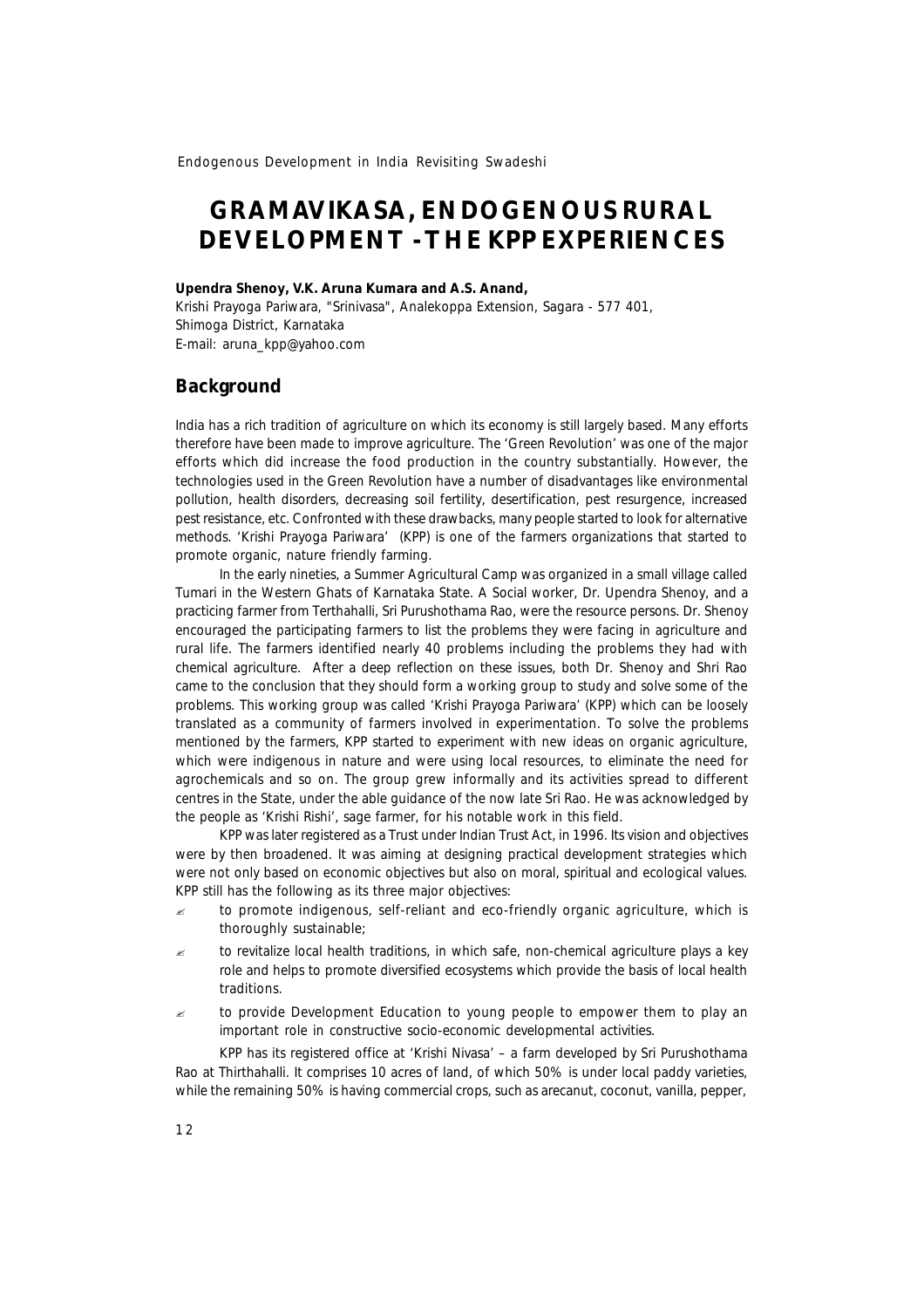cardamom, coffee, banana and vegetables. The farm is fully organic since 1989. Farmers from various parts of the State visit this farm to learn about organic agricultural practices such as producing and using organic manures, preparation of biopesticides, cropping systems, sowing, planting, intercultivation, pest control, harvesting and post harvest technologies. KPPs publications are also available here. Most of the meetings of member-farmers and the Board of Trustees of KPP as well as various training and seminar programmes are held in this campus.

Presently, since 2006, KPP has a Board comprising of nine trustees. Eight of them are organic farmers from different parts of Karnataka State, and the other is a social worker. KPP has two full-time directors, who help to plan, advise, and direct the activities, also ensuring good relationships with both the farmers and the academic community.

KPP is a Compas partner since 1998. Even though its farmer members are spread throughout Karnataka State, the Compas activities are mostly concentrated in Shimoga, Uttara Kannada and Chickmagalur Districts.

# **Traditional practices and values threatened**

These Districts receive an average rainfall of 2,000 - 2,200mm. The soil is lateritic, shallow in nature and of low fertility, but blessed with a vegetation rich in biodiversity. The main crops are paddy, arecanut, coconut, coffee and spices. The small and marginal farmers mainly grow the staple food crop-paddy, while the medium and big farmers grow cash crops. Arecanut *(Areca catechu)* is the main cash crop but in recent years, vanilla is becoming popular as well. There are numerous medicinal herbs, shrubs, trees, resins and fruit yielding trees, like mango, amla, garcinia, jamun and jack. Not withstanding the natural wealth in these Districts, thirty percent of the people still live below the poverty line.

Indigenous practices are still being used by a large number of farmers. Some farmers consult astrologers for timing their operations like sowing, transplanting, intercropping and harvesting. Some base their practices on organic manure, traditional methods of seed treatment, mixed cropping and home-made biopesticides. Some are trying to give their practices a modern touch by using modern medicines available in the market in the form of ayurvedic (the classic Indian health system) medicines or natural eco-friendly products. KPP looks at these indigenous, chemical-free practices as a heritage which has the potential to support and increase the selfreliance and sustenance of the local people.

The people in this region respect the ancient Indian scriptures - the Vedas. It is interesting to note that these ancient Hindu scriptures consider agriculture as the most honourable of the human activities. They say that agriculture is the area where humans and the divine co-operate with each other to sustain the Creation. A hymn in the Rig-Veda says: *"don't play the game of dice; get involved in agriculture. You will acquire plenty and prosperity. This will bring you fame and recognition. Thereby you will lead a happy life."* The Bhagavad Githa, another honoured text based on the Vedas says: *"If you respect and co-operate with the Gods, they will also respect and co-operate with you. By this mutual respect and co-operation you derive prosperity - both material and spiritual."*

There are two famous collections of hymns in the Vedas. In the *Bhoomi Sukta* (Earth hymns), the human relationship with Earth is equated to that of a son with his mother. She expects us to worship her devoutly because she bestows on us food, water and air, the three essential requirements for our life. In the *Anna Sukta* (Food hymns), food is equated to God, as it gives us vigour to achieve our ends - both material and spiritual. Thus, according to the traditional Hindu thought, not only the earth, but also mountains, rivers, lakes, oceans, forests, birds and animals are considered sacred and worthy of worship. Further, in the traditional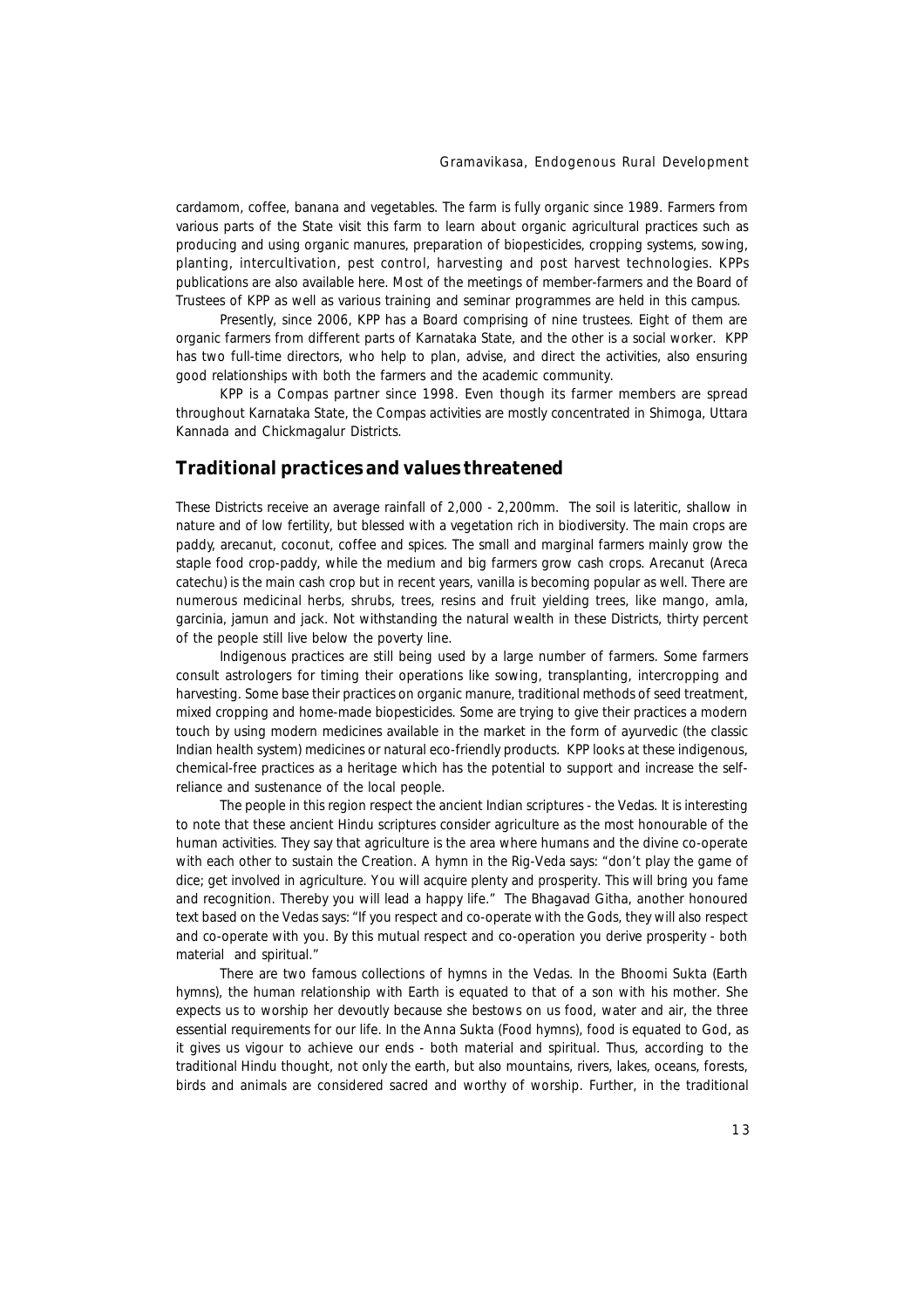Indian agriculture, human needs are allowed to be met, but human greed is condemned. In the past decades, these traditional values and practices in Indian agriculture have increasingly been replaced by westernised ideas and methods. Farmers are accepting chemical inputs and the new cropping patterns solely to maximize their economic profits. Continuous propaganda in the media in favour of chemical agriculture, the policies of the government, the teachings in agricultural universities, as well as national and international economic pressures, all have contributed to the present situation where traditional practices and values are seriously being threatened.

The farmers who are members of KPP belong to different ethnic communities, such as Idigas, Bovis, Havyka Brahmins, and Vokkaligas. These communities have their own customs, beliefs, norms and values, but all of them observe commonly the Hindu festivals such as Ganesh Chathurthi, Dashera, Yugadi, Bhoomi Hunnime and so on. Although in their rituals they use the surrounding biodiversity in different ways, they all worship the different elements of nature like water, soil, plants, animals and air, in the name of Gods and Goddesses. They also worship agricultural inputs like seeds, manures, farm implements and equipments. Although threatened, this concept of sacredness of the natural resources is still alive even in this modern era. In this cultural context, KPP works with the farmers to revive among them the relevance of traditional values, knowledge and practices.

#### **The objectives of the Compas programme**

Since 1998, KPP, as a Compas partner, is trying to evolve a practical vision, an alternative approach and a strategy for *Gramavikasa* (endogenous rural development) in which not merely the economic but also the moral, ethical, spiritual and ecological values and perceptions are popularized among the people. The objective of KPP as a Compas partner, is 'to understand how indigenous knowledge systems and techniques, as well as indigenous institutions, can enhance *Gramavikasa* . For this, different activities are being implemented:

- A Documentation and revival of indigenous farming practices and food recipes
- B Conservation and propagation of indigenous cattle breeds and Cow products.
- C Ecological and spiritual treatment of arecanut yellow leaf disease
- D Seed conservation for organic paddy cultivation.
- E *Gramavikasa* at village level
- F Training programmes, workshops, seminars and mass meetings for the farmers.
- G Publication of relevant literature.
- H Networking with other organizations having similar objectives.

# **A. DOCUMENTATION AND REVIVAL OF INDIGENOUS PRACTICES**

#### **Revitalising traditional food dishes – Tambli**

Traditional Indian foods are highly diversified. An ordinary lunch consists of many vegetables, grains and herbs. The Indian kitchen prepares a wide variety of dishes, and any particular dish can be prepared in many different ways to suit the different tastes of the persons in the family. KPP got interested in recording the relationship between the preparation of such dishes, human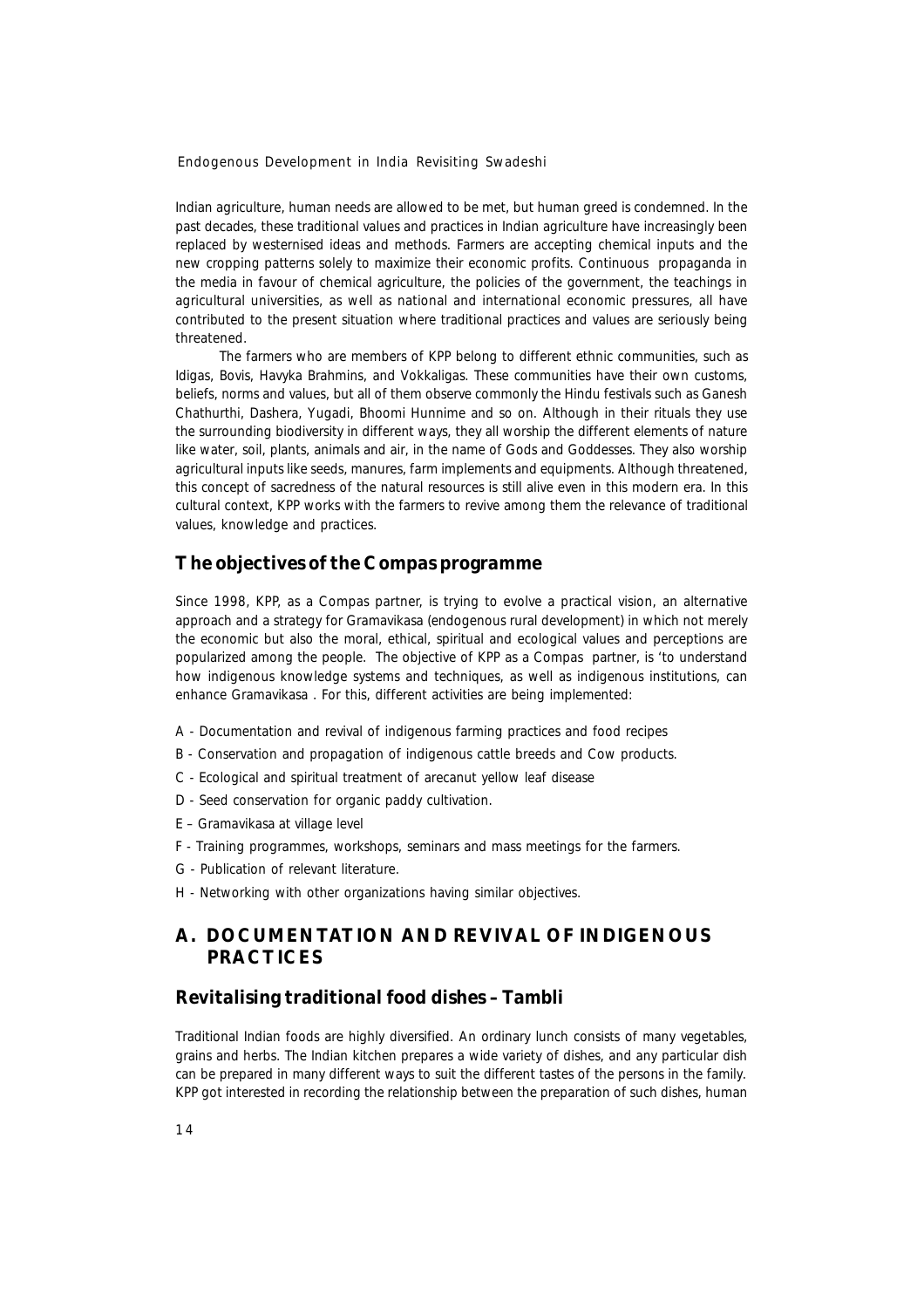health and agriculture. In 1998, KPP invited school children of the area to collect information from their mothers and grandmothers about the recipes for *tamblis*, the traditional soup preparations, in which many local herbs are used. Nearly 160 different recipes were enlisted. KPP classified these different *tamblis*, according to their nutritive and health restoring properties on the basis of Ayurveda. It turned out that people use about 130 plant species in the preparation of these different *tamblis*. The parts used varied from tender leaves to flowers, fruits, seeds, barks and roots. The result of this research was presented in the form of a booklet during a mass meeting. The booklet has been well received by the general public and is in great demand. A popular Kannada Weekly has published serially more than 100 *tambli's* enlisted in this booklet. It also distributed more than 2,00,000 copies of this booklet as a gift during 'Deepavali', the festival of lights.

#### **Home-made pickle from tender mango**

Pickle is an indispensable side dish in any traditional Indian meal. There are many varieties of pickles such as those of tender mango, lime, mixed vegetables and so on. The tender mango pickle is famous for its taste. Mango is also an auspicious tree for Indians. The wood of the mango tree is used for building construction purposes and mango leaves are used in specific rituals. Leaves are also tied to decorate the doors of the houses which are supposed to protect the house from pollutants in the atmosphere. The tender leaves of the mango and jack are also used in the *Kalasha*, a copper pot with water. The leaves are believed to energise the water in the *Kalasha* and to make it holy.

Two rather surprising facts about the use of tender mango led KPP to further study the use of this fruit tree. First, there were a large number of varieties of tender mango in the local vegetable markets. They differ in size, shape, flavour and the sap content. This made KPP wonder about the mango varieties in the region and about the quality parameters used by the local population. The second factor that astonished KPP was that the local sellers harvested the tender mangoes by cutting down whole branches of the trees. Lorry loads of the mangoes are transported in this fashion to the big cities like Shimoga, Bangalore and Chennai, where they are industrially processed and pickled. We wondered why people indulge in such damaging harvesting practices. Moreover, due to the industrial processing of the mangoes, the local technology and know-how of pickle making is getting lost. Besides, young people no longer interact with the older generation to know about the process of pickle making. People have lost their habit of offering a gift of homemade pickles, and even during community gatherings factory-made pickles are being commonly used.

#### **Tender mango competition**

To understand more about what was happening, the KPP team identified a small group of local farmers to conduct a survey of local mango varieties: to know the local names of the mangoes, the age of the trees, their fruiting pattern, yield and propagation. In April 1999, with the help of the Karnataka Forest Department, a 'Tender Mango competition' was organised. During this competition, nearly 100 entries were exhibited in classes like raw tender mangoes, tender mangoes in brine (saturated salt water) and also in the form of readymade pickles. Two farmers and two housewives were asked to judge the pickle preparations and the tender mangoes. Their judgment was to be according to eight criteria: size, shape, flavour, texture, stalk length, girth, sap content, thickness of the skin and seed character. Nearly ten local varieties of high quality mangoes were selected and compared during the competition. The programme was attended by a large number of local people. The media gave a wide coverage. Sri Vinaya Kumar,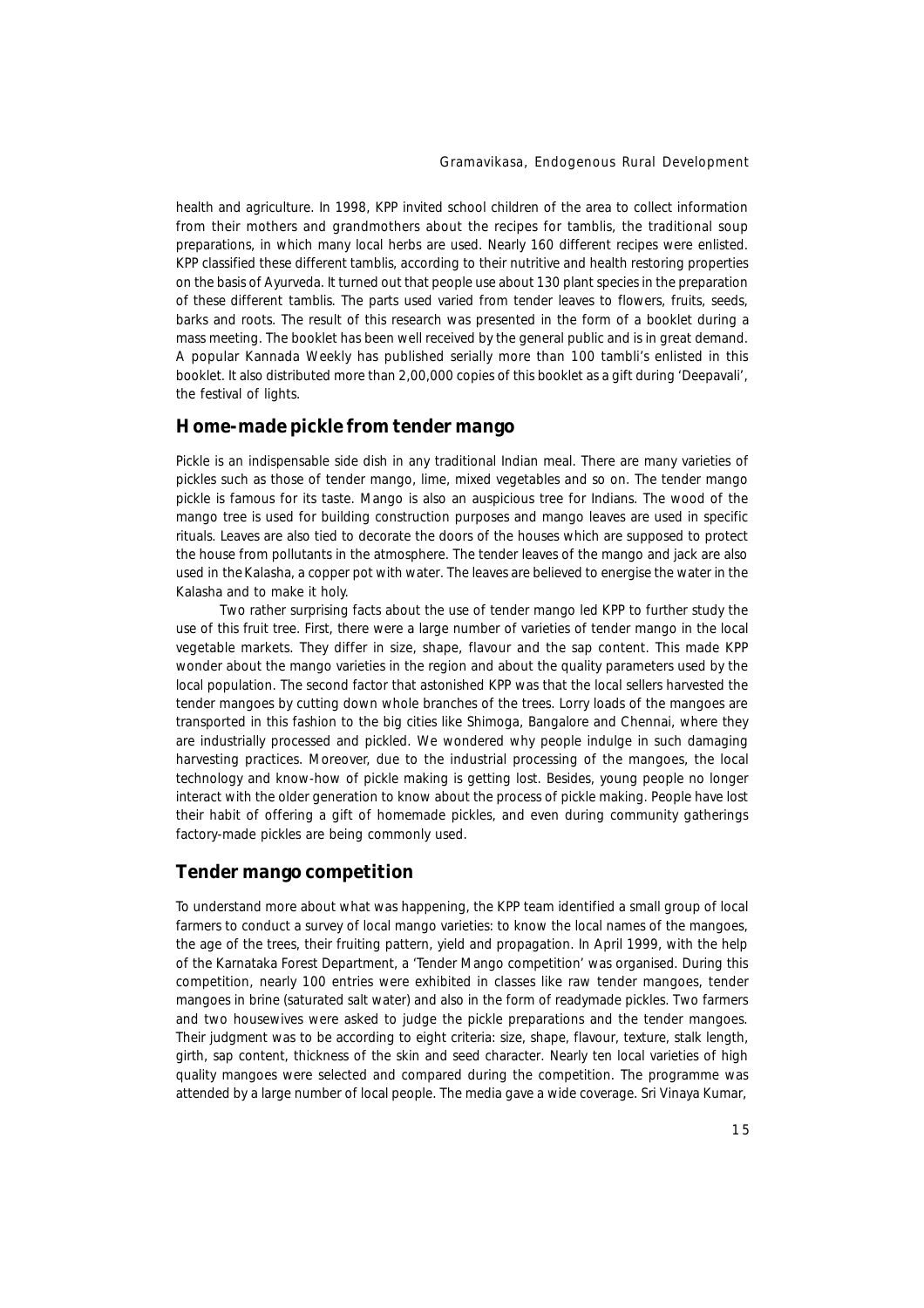a local official of the Government Forest Department expressed his Department's interest in maintaining and propagating the diversity of the local mango trees.

After this programme, a few grafters from the KPP's farmer group supplied over 10,000 tender mango saplings to the local farmers. The local branches of the State Horticulture Department and the State Forest Department also supplied a good number of grafted tender mango saplings to the farmers in different parts of the district. Meanwhile, home-based pickle production has quantitatively increased, and the KPP is facilitating the marketing of these pickles directly to the consumers. The awareness about the tender mango trees has also reduced the destructive and unsustainable harvesting practices that were prevalent.

#### **Promoting organic** *kumkuma*

*Kumkuma* is the name for the sacred red vermillion powder, which is widely used by the Hindu population. It is applied everyday on the forehead (*Agnya chakra*, or the region of the third eye), after performing morning rituals and worship of the mother Goddess. It is believed to help develop purity in thoughts and feelings, and to improve *Satvik,* mental properties of silence, patience and self-control, and to connect the person's inner and outer worlds. The particular spot of application is also a well-known acupressure point, used to promote health, calmness of mind and happiness. Medically turmeric, the basic ingredient in *kumkuma* preparation, is a good antiseptic against various bacteria and fungi. It improves the colour and smoothness of the skin while improving the eyesight, sense of taste, smell and hearing.

The *kumkuma* available in the market was highly adulterated. To our surprise we noticed that there were not many families who had the traditional knowledge of *kumkuma* preparation. The people also did not know why *kumkuma* is used on the forehead. Hence, KPP thought it necessary to revive the tradition of preparing the *kumkuma*. They found an almost forgotten traditional method of its preparation using turmeric, lemon juice, borax, alum and cow's ghee. To date more than 30,000 women all over the state have been trained to understand the social, cultural, historical and spiritual background of *kumkuma*. They have also been trained to prepare pure *kumkuma*. This has helped some of them to get additional income. This, to our surprise, has spread autonomously throughout Karnataka State. Many religious centres and temples have now opted for the organically prepared pure *kumkuma* for ritualistic use.

# **B. CONSERVATION AND PROPAGATION OF INDIGENOUS CATTLE BREEDS**

#### **Advocacy for Cow products**

In India, the Cow is a greatly respected and worshipped animal. It is believed to be the abode of all Gods, particularly of *Laxmi*, the Goddess of wealth. In farmers' families, food is offered to the sacred cow every morning, before the day's activities begin. It is an inseparable member of the farming community. It is worshipped in particular during *Deepavali* the festival of lights, which falls in the month of October. The Cow is referred to as *Kamadhenu,* which means an animal having power to provide whatever people desire. All the products of the Cow are used in agriculture. Gandhiji had once remarked: *"The Cow in India, is the best companion. She is the giver of plenty, the mother of life. Not only does she give milk, but she makes agriculture possible*.*"*

Practices mentioned in ancient texts, such as the use of cow's urine (both of pregnant and non pregnant cows), cowdung, milk, curd, buttermilk, ghee and whey in agriculture are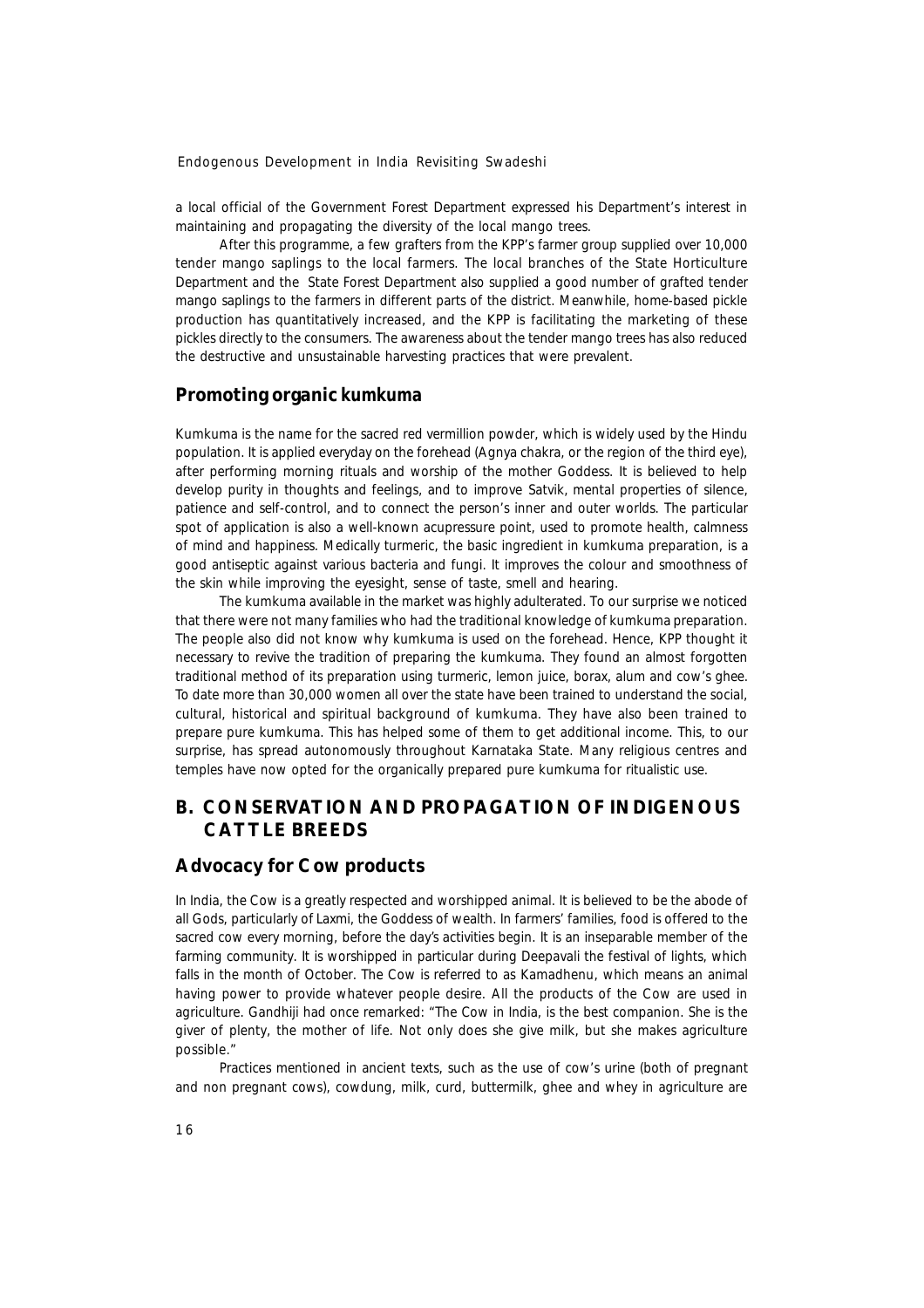very useful. The texts advocate also the use of *amniotic fluid* as promoter of growth and inducer of flowering in plants. Most of the KPP farmers are using these products in one way or the other. For example, cow's urine is being used as a foliar spray, dung for composting, milk as an antiviral spray, curd and buttermilk to increase the microbial activity in the soil, while ghee is being used in traditional seed treatment. In the context of the Compas programme, KPP is now involved in a scientific evaluation to know more about the use of cow products in agriculture.

#### **Improving local cattle breeds**

In India, there are about 30 descriptive indigenous breeds of cattle as well as numerous nondescriptive breeds. In the recent decades, foreign Jersey and Holstein-Friesian breeds have been introduced in cross breeding programmes. The farmers however, are rueing for this because these crossbred cattle do not perform well in their farm operations. They require more concentrates and roughage than the indigenous breeds. Moreover, they often suffer from diseases and disorders for which qualified veterinarians have to be called in. Poor farmers, obviously, cannot afford the high and increasing costs of maintenance and external inputs such as antibiotics and other drugs needed for these cross bred Cows. The farmers associated with KPP have concluded that, except for a few incidental successes, for them crossbreeding is not an economically viable option. This made them to look at the local cattle breeds afresh.

A survey conducted by a KPP team concluded that a local breed, known as 'Malnad Gidda', can yield 3 litres of milk per day. This comparing favourably to an average yield of 4-6 litres of milk produced by cross bred animals. Animal scientists say that through selection and careful breeding, the yields of this indigenous breed can be further improved. KPP has collected relevant literature on ethno-veterinary medicine and has documented the role of indigenous cattle in family life. It has disseminated all the available information to the interested farmers. The findings of the KPP study have been documented and published in a booklet titled *'Namma Kamadhenu'*. This booklet describes the characteristics of the four main local cattle breeds of Karnataka State in detail and also provides short descriptions of other well known breeds of India. The booklet also provides information about several ayurvedic medicinal preparations based on Cow products, and their promotive effect on human health.

KPP, with the kind support of a local religious leader, Sri Sri Raghaveshwara Bharathi Swamiji, was able to establish a centre for breeding and conservation of the indigenous cattle. The centre is playing a key role in the selection, breeding and distribution of local breeds, while also producing a variety of cow-based products for human health. It is supported by experienced ayurvedic doctors and also by a research institute in Nagpur, Maharastra State. Revered Swamiji has launched a mega project by name *'Kamadugha'*. The main aim of the project is to conserve and develop Indian cattle breeds. He also took up a mass campaign in the State in the form of a 64 day '*Goyathra'*- *campaign* for spreading the message of the importance of the Cow and indigenous cattle breeds in our national life. Presently the Mutt's (religious) conservation centre is rearing 23 Indian Breeds. There is a *'Gavya Chikitsalaya'* - a clinic where patients are treated with cow products and records of the treatment are being regularly maintained. There is also a production unit of cow-based products used specially in health promotion. The project educates the people about the current scenario related to the Cow protection; about the Indian way of looking at the Cows and about the differences between indigenous and cross bred cows.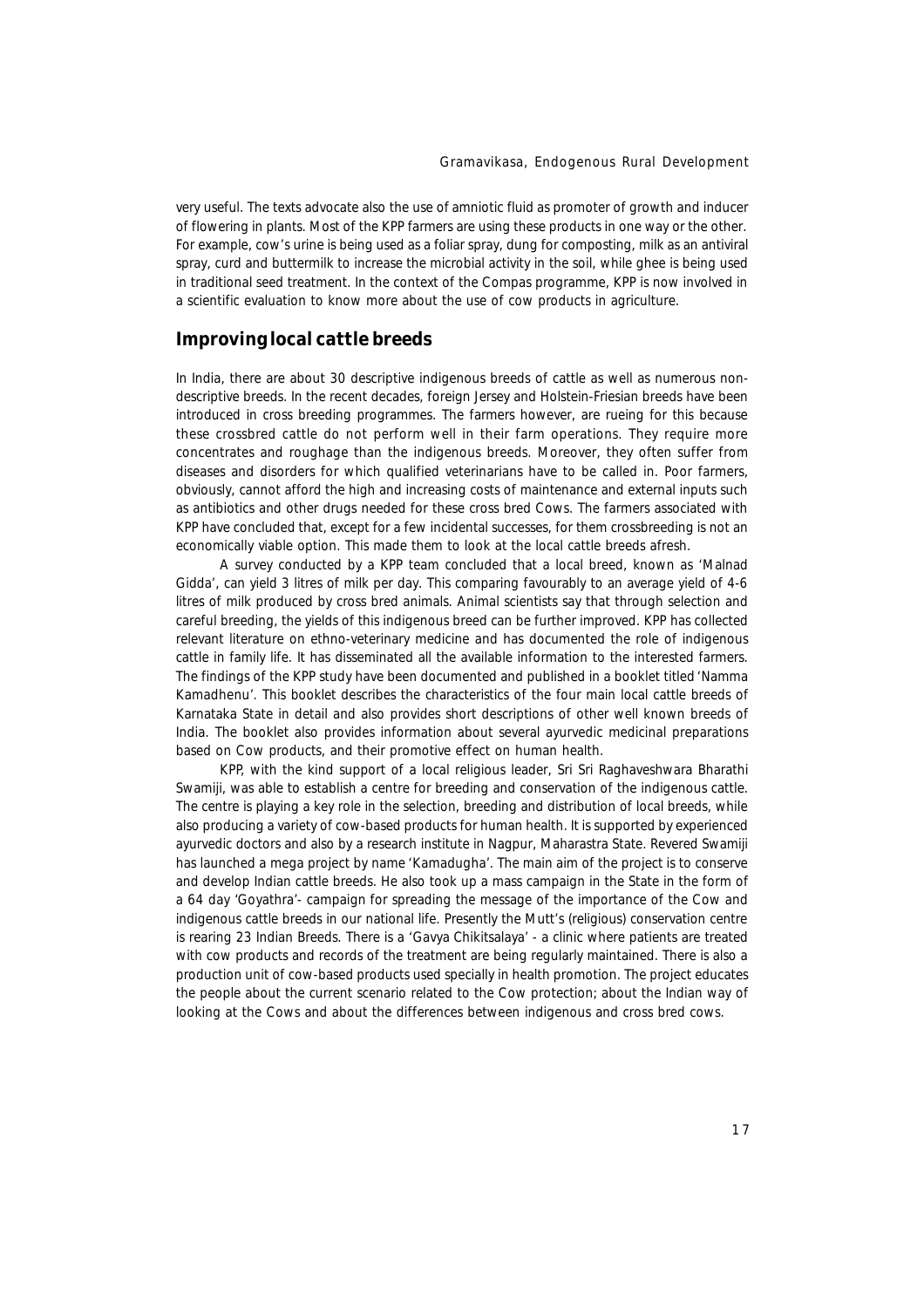# **C. ECOLOGICAL AND SPIRITUAL TREATMENT OF ARECANUT**

#### **KPP's experiment on arecanut yellow leaf disease**

KPP started an on-farm experiment on how to treat yellow leaf disease of arecanut in October 2000. Arecanut is a perrenial cash crop. Yellow leaf disease is a complex of diseases and disorders, first observed in early 1941 in Karnataka. This disease reduces the yield drastically. Within some 5 years of affliction, the plot becomes unfit for the cultivation of arecanut and there will be no yield from the gardens. KPP collected primary information regarding this problem through local surveys and it also conducted a review of the available literature. The KPP team discussed the matter with the local farmers, agricultural scientists and ayurvedic doctors, and planned a treatment scheme according to the principles of *Vrkshayurveda*, the well known treatise on ancient plant science. The treatment as prescribed in that text published by Asian Agri History Foundation, Hyderabad: is in the form of an application of a decoction prepared out of hog's fat, horse hair, cow's horn, cow's ghee and hemp. This was tried on each of the ten plants every month on the tenth day of the ascending moon. The treated plants have started showing some promising changes, like increased root growth, decreased nut shedding, and improved flowering and fruiting. The treatment to the plants was given thirty seven times till 2004.

A decoction prepared out of Amritaballi (*Tinospora cordifolia)* was applied regularly every month to a different set of areca trees. However, after 2004, the plants under experiment were not given any further treatment, because farmers started feeling that they have to search for deeper reasons for this destructive disease. Some of them felt that Indian astrology could provide some answer to their problem.

# **Spiritual treatment of yellow leaf disease**

The Indian astrology has a spiritual procedure by name – *'Ashta Mangala Prashna'*. It has been described in 'Brihat Samhita', a text of Varahamihira (of 7<sup>th</sup> Century AD). It helps to unravel the deeper and hidden causes of sufferings of humanity. The procedure is believed to discover causes of even several centuries old. Though, the procedure was being resorted to get out of tricky human situations, it was for the first time used to find a way out for the yellow leaf disease prevailing over a wide geographic area in the Malnad districts of Karnataka.

The 'Asta Mangala Prashna' programme was held on 27<sup>th</sup> and 28<sup>th</sup> of September 2004 at Sri Ramchandrapura Mutt, Hosanagar – a religious center. Sri Raghaveshwar Bharati, the Swamiji of the Mutt, blessed the programme by his presence. On the first day, the expert astrologers tried to look into the reasons and on the second day, tried to find possible solutions for the problem. The reasons and symptoms listed by them on the first day were:

- 1. The people of this area in earlier times used to respect and worship God, religious leaders and their own elders. But this attitude and practice slowly disappeared over a period of time as they increasingly adopted commercial production and went in for a materialistic lifestyle. Now money mattered more than human values & respect to the elders, nature, animals and the forest.
- 2. The disease is affecting mostly the waterlogged areas. The roots have decayed and the leaves lack in chlorophyll.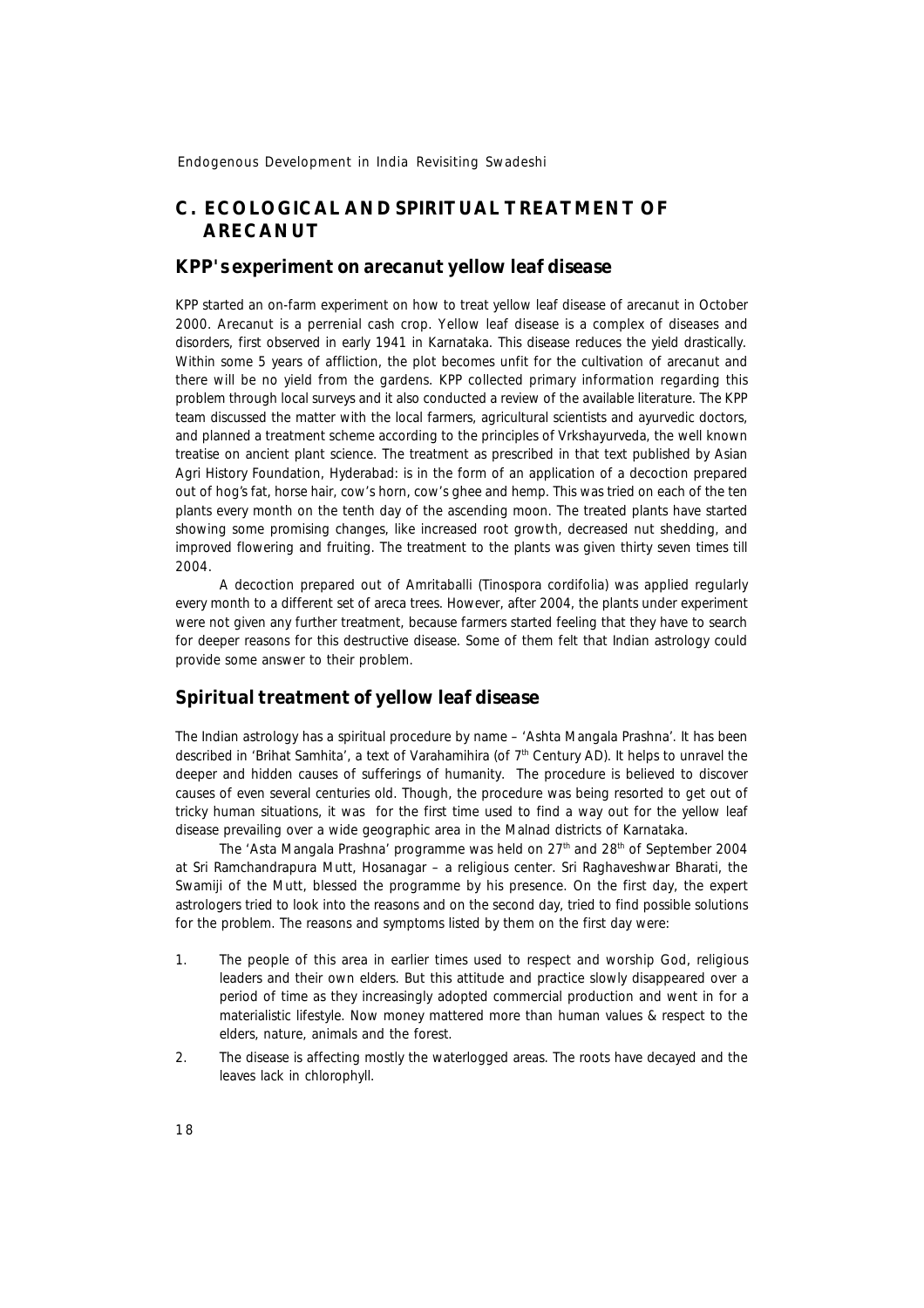- 3. The diseased trees die untimely because of wrong procedures for manuring and treatment of pest problems of the roots and wrong water management practices.
- 4. The disease is rooted in soil, water and the air.
- 5. The soil is deficient of potash and has become acidic. This is related to the deferred ritual procedures of the communities of this area.
- 6. People who migrated and forgot their ancestral spirits and family deities are suffering from this problem more seriously.

The possible solutions for the problem as indicated by the astrologers on the second day were:

- 1. The farmers should visit the local religious centres to request the leaders there for their blessings. The farmers thereafter should perform a series of rituals at different religious centres and should make offerings to the local Gods.
- 2. They have to perform some daily rituals, should respect their elders, and start performing ancestral rituals.
- 3. They have to use proper manure with balanced nutrition to the field. These manures should be bitter in taste and should be provided timely. Areca gardens should be provided with fresh red soil. The drainage channels should be properly repaired and maintained.
- 4. The farmers can also opt for alternative crops like paddy, vanilla, spices, forest trees and the trees yielding lac like rubber, jack, etc.

If these prescriptions are strictly followed for three years, it is predicted that the problem will be overcome.

The farmers have joined together after this *'Ashta Mangala'* programme and have made a committee to execute all the prescriptions suggested by the astrologers. The committee is meeting regularly, planning the activities and organizing the farmers and is collecting necessary funds under the guidance of KPP. It is worth noting that a small group of farmers who were associated with KPP during the earlier experimentation phase succeeded to organize the other farmers of the district to carry out the remedial measures suggested by the *'Ashta Mangala Prashna'*. They pooled the required resources needed for conducting the rituals at the three major religious centres in the area. With the guidance of KPP, the committee succeeded to execute all the suggested rituals by February 2006 :

- 1. The Committee met the three religious leaders at their respective Mutts viz. at Sringeri, Hariharapura and Ramachandrapura, conveying first the results of *Ashta Mangala Prashna* and then provided prescriptions and requested the permission and blessings of these religious leaders to perform the indicated rituals.
- 2. The Committee then, performed Gurupuja, Guru Bhiksha and other rituals to all Gods & Goddesses present in the compound of these religious centres and offered a symbolic Golden Arecanut to all the three Gurus (religious leaders).
- 3. Many individual farmer families started worshipping their family deities as their family elders were doing in older days. They have also started offerings according to the ancestral practice which most of the families had discarded.
- 4. The families also performed "*Ashlesha Bali*" for the Naga Dosha and sprinkled the *prasadam* (Sacred ash of the ritual) in their respective plantations.
- 5. The group performed a "*Vanaspathi Havana*" at the Thirthahalli Branch of the Ramachandrapura Mutt. The Ash (Bhasma) was sprinkled into the affected plantations.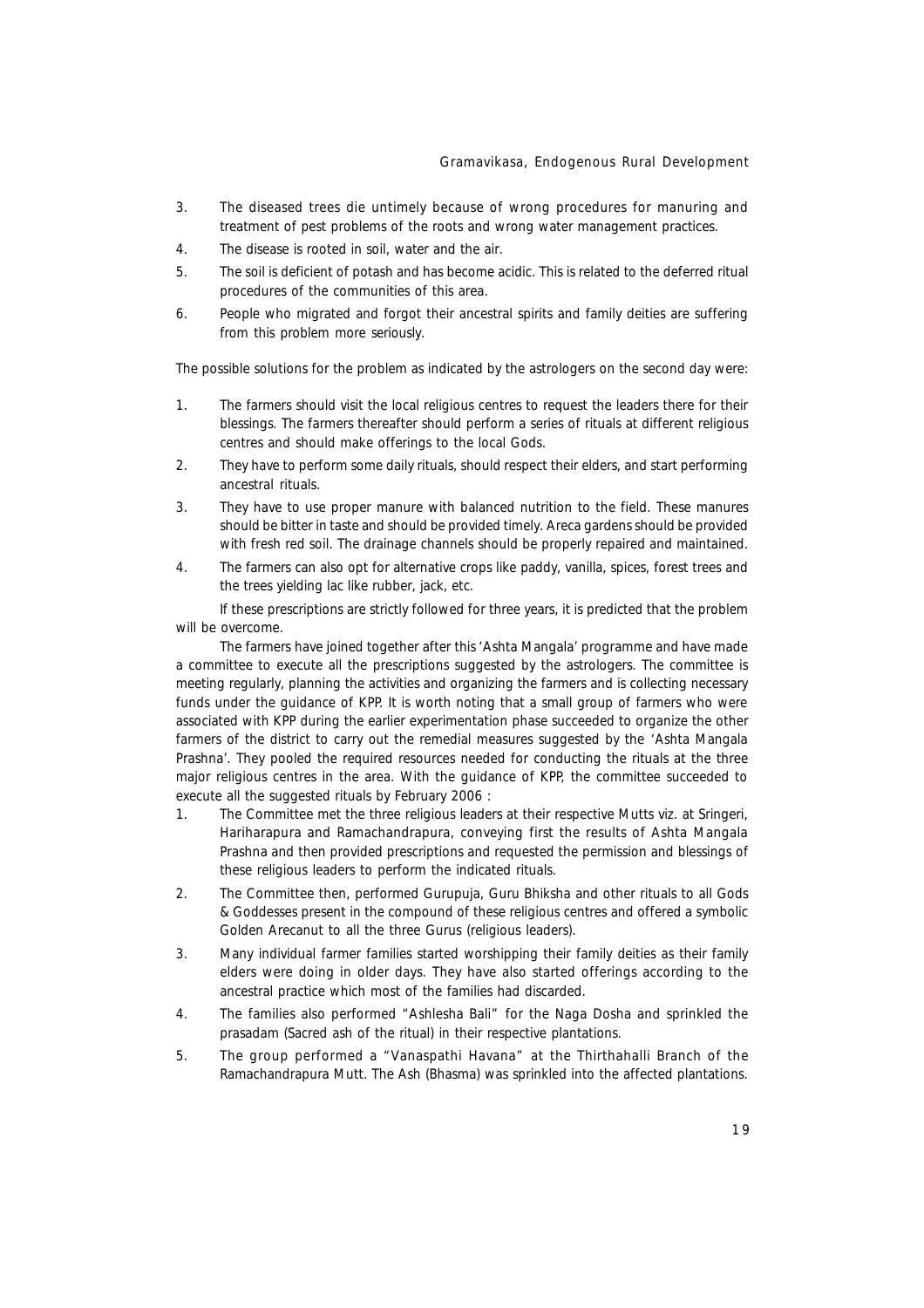- 6. The farmer families involved have taken to a vow of no meal or a single meal for one day in each week (*Upavasa*) which will be continued for three years. One individual in a family shall do this ritualistic practice.
- 7. Proper drainage in the plantations, application of ash (Potash) and neem cakes or cakes of bitter taste, renewing of the soil, etc. have been given attention to in farms as directed by the *Prashna*.
- 8. The Committee has also performed '*Nilakanta Tryakshari Havana*' and has sprinkled its ash (*Bhasma*) in the plantations of the farmers. This *havana* was performed at the Hariharapura Mutt.
- 9. The group has performed '*Koti Kumkumaarchane*' at the Sringeri Mutt.

The farmers in the project area are now feeling psychologically relieved after performing all these rituals. The KPP group communicated to other farmers regarding the efforts to solve the problem of yellow leaves disease. A small booklet has been printed for circulation among the farming community.

The total expenses for these various rituals came to about 2,000,000 rupees (nearly 35,000 Euros). This amount was pooled by the committee. The savings out of this fund will be utilized as seed money for the further scientific studies and activities towards the betterment of these farmers. The whole process has generated self-confidence among the farmers. They say that hereafter they will face the problem in a systematic and cooperative way.

# **D. SEED CONSERVATION FOR ORGANIC PADDY CULTIVATION**

Seed is the very basis of agriculture. KPP is working on local and traditional varieties of paddy from its inception. It has organized three community seed banks with the help and guidance of Green Foundation, Bangalore. At the same time, it has documented traditional paddy varieties of the *Sagara* and *Thirthahalli* taluks. Seventy two varieties have been documented and seeds of these varieties have been collected. Two small booklets by name *'Kadiru' and 'Battada Bhattada Tore'* have been published as documents on these traditional paddy varieties of *Sagara* and *Thirthahalli* taluks respectively. Information related to the varieties' name, duration of their growth, height of each variety, size and colour of the paddy and rice, soil and topography on which each variety is grown, special characteristics of the varieties, their pest and disease resistance characteristics, type of cultivation, season, major purpose of cultivation, villages growing the individual variety, yield, rice recovery percentage and name and address of the farmers growing the variety are given in the booklets. The booklets also list the reasons for the decreasing number of traditional varieties in the two taluks. The booklet `*Battada Bhattada Tore'* also has documented 31 traditional proverbs, 23 puzzles relating to paddy, prevalent in the *Tirthahalli* Taluk. The booklets are published in *Kannada*, the local language of the State.

To sustain the movement of seed conservation and development, KPP has concentrated on seed multiplication in the farmers' fields. It has identified interested farmers who help to conserve these varieties.

# **E. GRAMAVIKASA AT VILLAGE LEVEL**

#### *Gramavikasa***, endogenous rural development**

Since its inception, KPP is providing training to interested farmers on the philosophy and practice of organic farming. It has also documented and disseminated many useful indigenous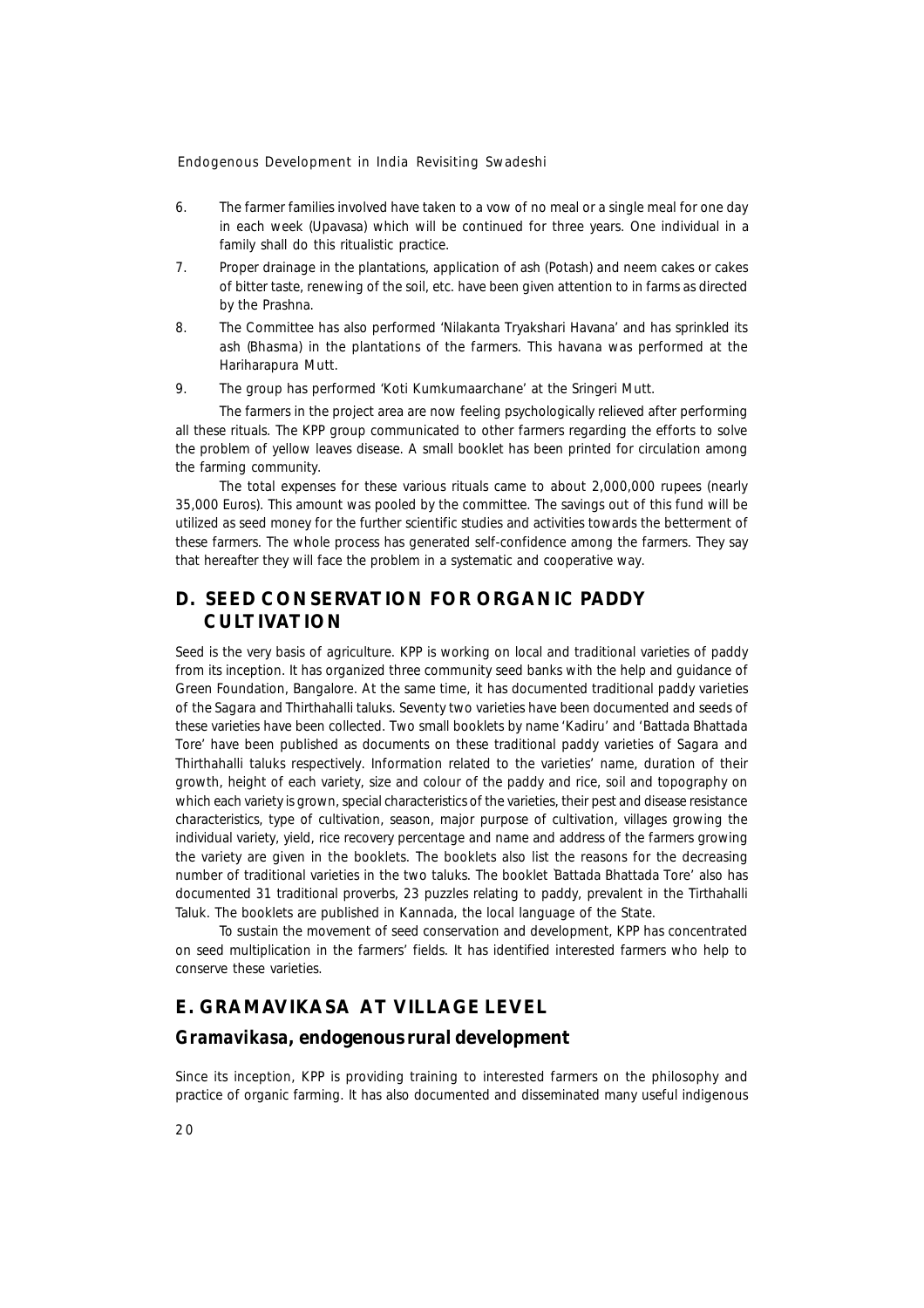practices in agriculture, animal husbandry as well as in the social and personal life of the farmers. KPP farmers, thus stimulated, are doing on-farm experiments and have even developed a few innovations based on these indigenous practices. This has led to a considerable change in the lives of the participating farmers. Most of them have reduced their use of agro-chemicals, and many have fully shifted to organic farming. However, most of these KPP associates have relatively large farms, and belong to the wealthier groups in the village community. The majority of the farmers who did not change their practices are poor, owning small farms. They grow paddy as a major crop, and practice chemical farming. In order to be more useful to such small and marginal farmers KPP decided to work for an integrated village development, *Gramavikasa*, which includes all aspects of rural life, also agriculture.

#### **The steps undertaken for** *Gramavikasa*

- 1. KPP chose two villages on the basis of their socio economic background and their relationship with the KPP programme.
- 2. Community diagnosis of the villages was undertaken.
- 3. The strengths, weaknesses, opportunities and problems of the area and the community were identified.
- 4. The problems were prioritized based on the local needs and their urgency.
- 5. An action plan with a time frame was formulated.
- 6. The village volunteers ready to execute the work together with the KPP team were identified.
- 7. The volunteers and the villagers were empowered with the necessary information and technology.
- 8. A process for documentation of the whole programme, its execution and resulting changes was thought of.
- 9. Monitoring and evaluation of the outcome was planned.
- 10. Follow-up programmes for sustained transformation in the desired direction was also thought of.

Hulegaru of Sagara taluk of Shimoga district was the first village interested in this programme. Several farmers, who were involved in the earlier programmes of KPP, took leadership. By building on the strengths of the village, they dreamed to transform the village from the present state of increasing poverty and degradation into a state of continuous prosperity and harmony. They were blessed by Sri Sri Raghavaeshwara Bharathi Swamiji, a religious leader, who wields influence over this village. The people were told how they can prosper by caring for nature, creating social harmony, sustenance, and self respect. Swamiji named the initiative *Akshaya Jeevana*, or '*life with continuous prosperity'*.

The KPP staff started visiting Hulegaru village every week to conduct meetings with the villagers. A team of volunteers was formed. In early 2004, a survey of each family in the village was conducted to collect information regarding the socio economic conditions of the villagers. Some results of this survey are presented in Box 1. On the basis of this survey, it was decided to start activities by addressing first the problem of water shortage in the village.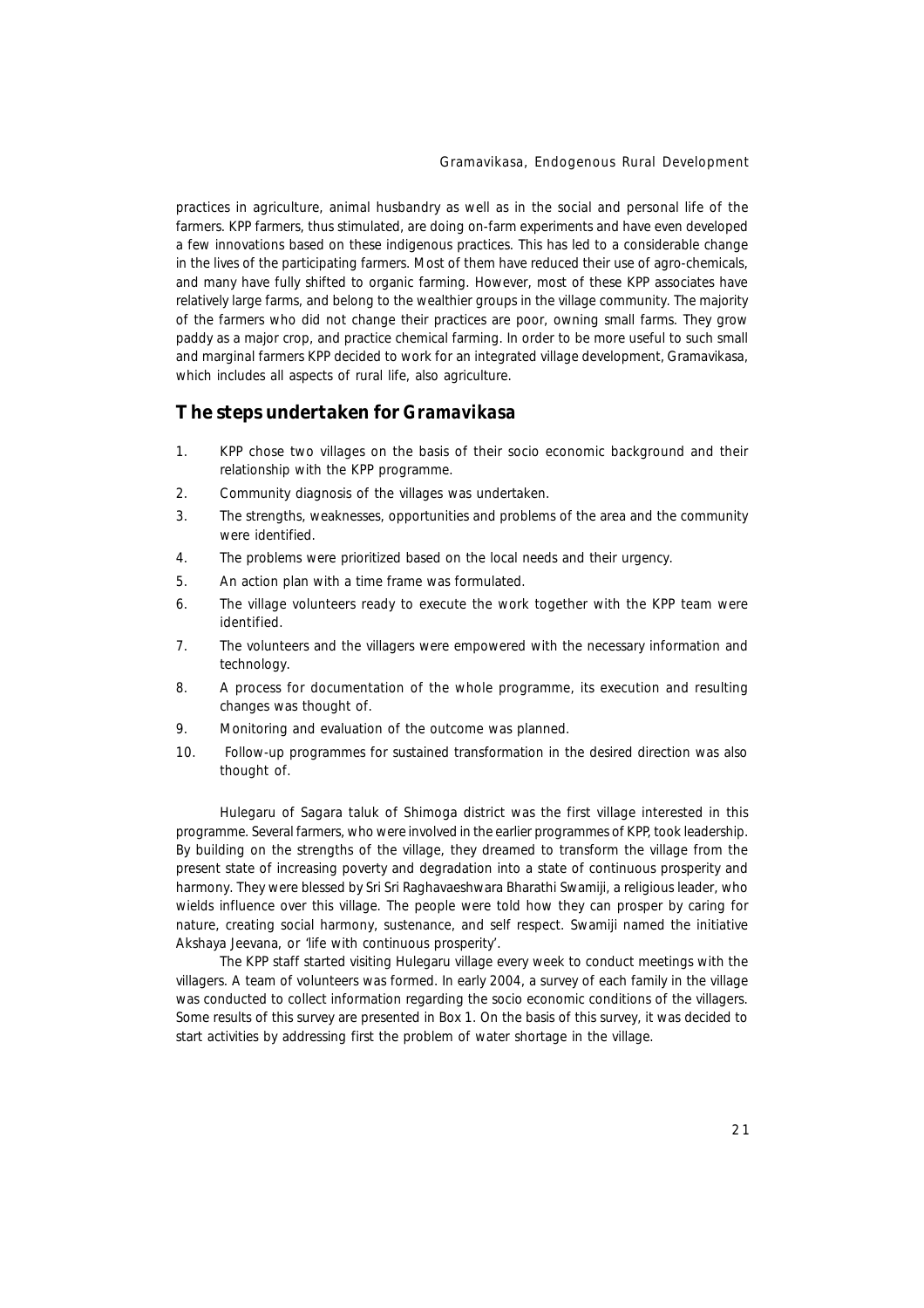### **Box 1. Problems and strengths of Hulegaru village**

Hulegaru is a small village in Sagara taluk of Shimoga district of Karnataka State. The total population is 563 people belonging to 120 families. 57 families among them belong to the Havyaka Brahmin community, 25 to the Vokkaliga community, 15 to the Bunt community and 23 to the Idiga (scheduled tribes) community. 68 families among the 120 are marginal farmers (<2.5 acres), 15 are small farmers (between 2.5 to 5 acres) and 12 have bigger holdings (above 5 acres). 25 families are agricultural labourers.

The total geographical area is 868 acres: of them 330 are common grazing land, 321 *soppina betta* (common land reserved for harvesting of green leaves for fodder and compost preparation), 66 forest lands and 107 private drylands mainly used for grazing. 75 acres are with areca plantations, mostly in the valleys, and 55 acres are wetlands for paddy cultivation, the local staple food. Most of the farmers depend on the local market for their needs such as seeds, fertilizers and pesticides and also vegetables and grains.

The area receives an average 1500 mm rainfall per year. The village has 7 tanks, 2 are perennial and 5 are seasonally filled with rainwater. The village has 5 bore wells and 30 open wells, most of them are used for drinking water. Soils are lateritic and shallow.

Most of the families are mainly subsistence oriented and economically poor. Farmers with areca gardens have relatively higher income but they also are highly indebted. The total yearly income of the village is around Rs. 6,700,000 where as its expenditure is around Rs.7,000,000. The village has a total outstanding debt of Rs.4,700,000.

#### **Problems of the area**

The villagers suffer from a number of problems. Among them are:

- 1. Even though the average yearly family income is around 55,000 rupees, nearly 25 per cent of the families have income less than 30,000 rupees (less than 1 USD per day per person), which indicates extreme economic poverty. These families are indebted though lead a very simple, humble life. There is a need to increase their income along with a proper guidance for their financial management so that their expenses can be reduced and their outstanding loans cleared.
- 2. The total cattle population in the village is decreasing. For organic farming it is crucial that there are sufficient animal droppings for composting and manure preparation. It is therefore important that farmers increase their cattle population again and learn to improve their management.
- 3. Many families suffer from water shortage during the summer. As the rainfall is sufficient, proper guidance and support for water conservation, rainwater harvesting, irrigation facilities and water management is to be provided.
- 4. The Natural common resources like forests and grazing lands are slowly degrading. This degradation has surely affected the soil, water and the biodiversity of the region. Hence special attention has to be given to conserve and develop these resources.
- 5. Farmers apply more and more chemical fertilizers especially to the paddy. Many of them are not aware of the harmful effects of the agro-chemicals on soil, water,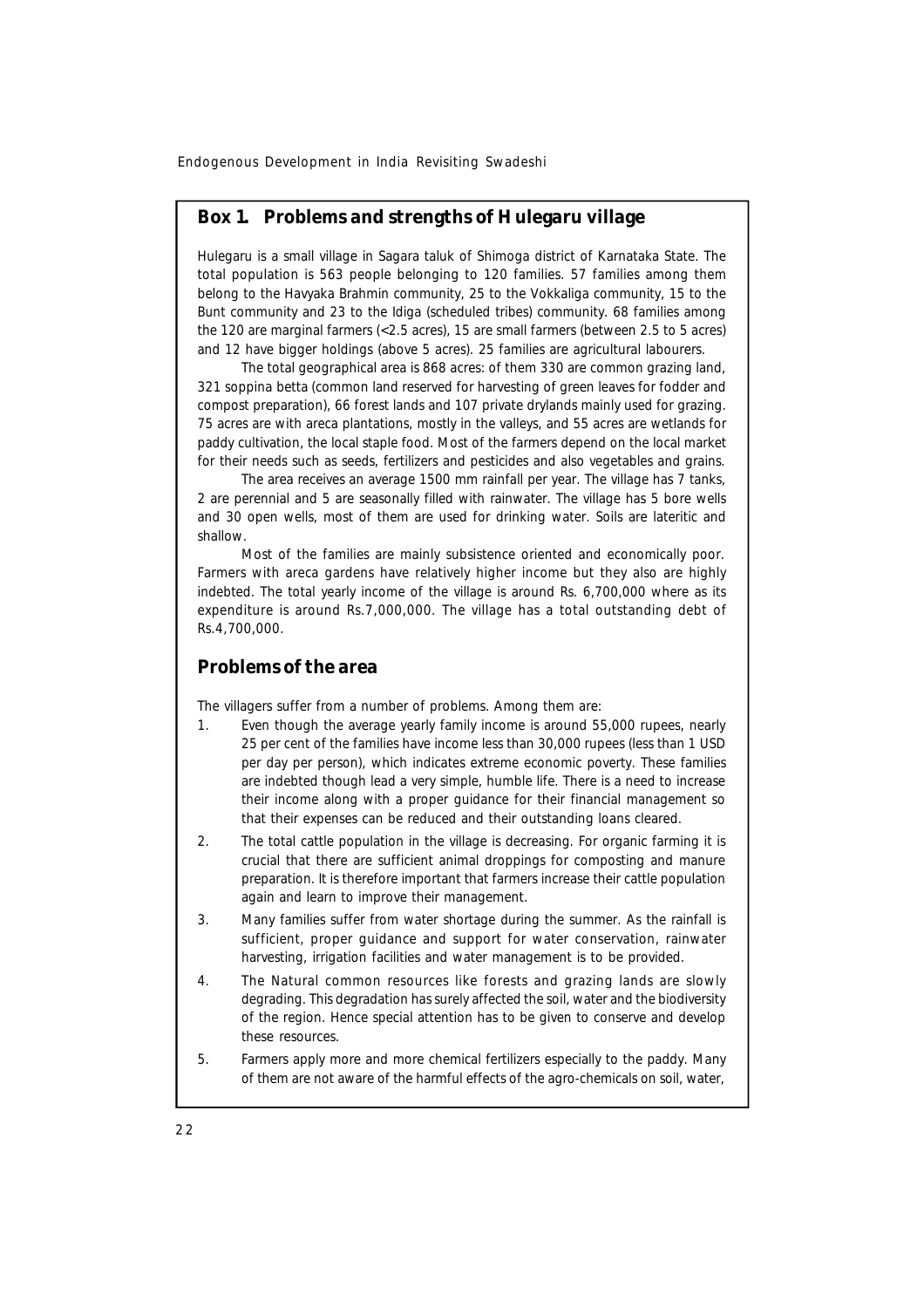air, ecological balance and the food quality. They also do not know how all this affects their health and the future of their farm. Hence there is an urgent need to educate the farmers regarding the ill effects of modern agriculture, the strengths of local traditional technologies and the philosophy and techniques of ecofriendly agriculture.

6. The life styles of the villagers are fast changing. They are depending more and more on urban markets for their daily needs and are trapped in the vicious circle of debt and poverty. Traditional knowledge and skills, also the traditional local crop varieties, animal breeds and medicinal herbs are being gradually lost. This needs to be prevented.

Some of the villagers realize these problems and say that they are heading towards a disaster but they do not know the alternatives.

# **Strengths of the village**

But the village has also some important strengths such as:

- 1. Only 18 per cent of the population is illiterate. And hence most people are capable of understanding the severity of the problem, when explained. Proper guidance can unite them for a good cause.
- 2. There are 10 different local social institutions created for different purposes. All of them have a habit of cooperating with each other for the welfare of the village.
- 3. Women participate more in the planned activities. Consequently the involvement of the families is relatively high.
- 4. Most of the people are motivated by the local religious leader Shri Raghavveshwar Bharati Swamiji and work under his guidance for the welfare of the community. He has blessed the KPP efforts.
- 5. The different communities that reside in the village have good relationship among themselves.
- 6. The villagers still respect some of the traditional values, norms, beliefs which would be of help for the KPP's efforts.
- 7. The villagers like to have an alternative to the modern development to improve the local resource base, increase in biodiversity, lessen the cost of cultivation and promote ecological balance.

### **Walk for creating water awareness**

The KPP staff conducted first a 'water literacy' programme for the volunteers. This programme focused on the reasons for the water shortage and methods for rainwater harvesting, water conservation, reduction in water wastage and prevention of water pollution. After this training programme, the village volunteers planned a campaign to spread the message. They first visited some farmers who already had successful experiences with rainwater harvesting and water conservation. Thereafter, they started digging percolation pits in their own farms, in the school campus and on community lands.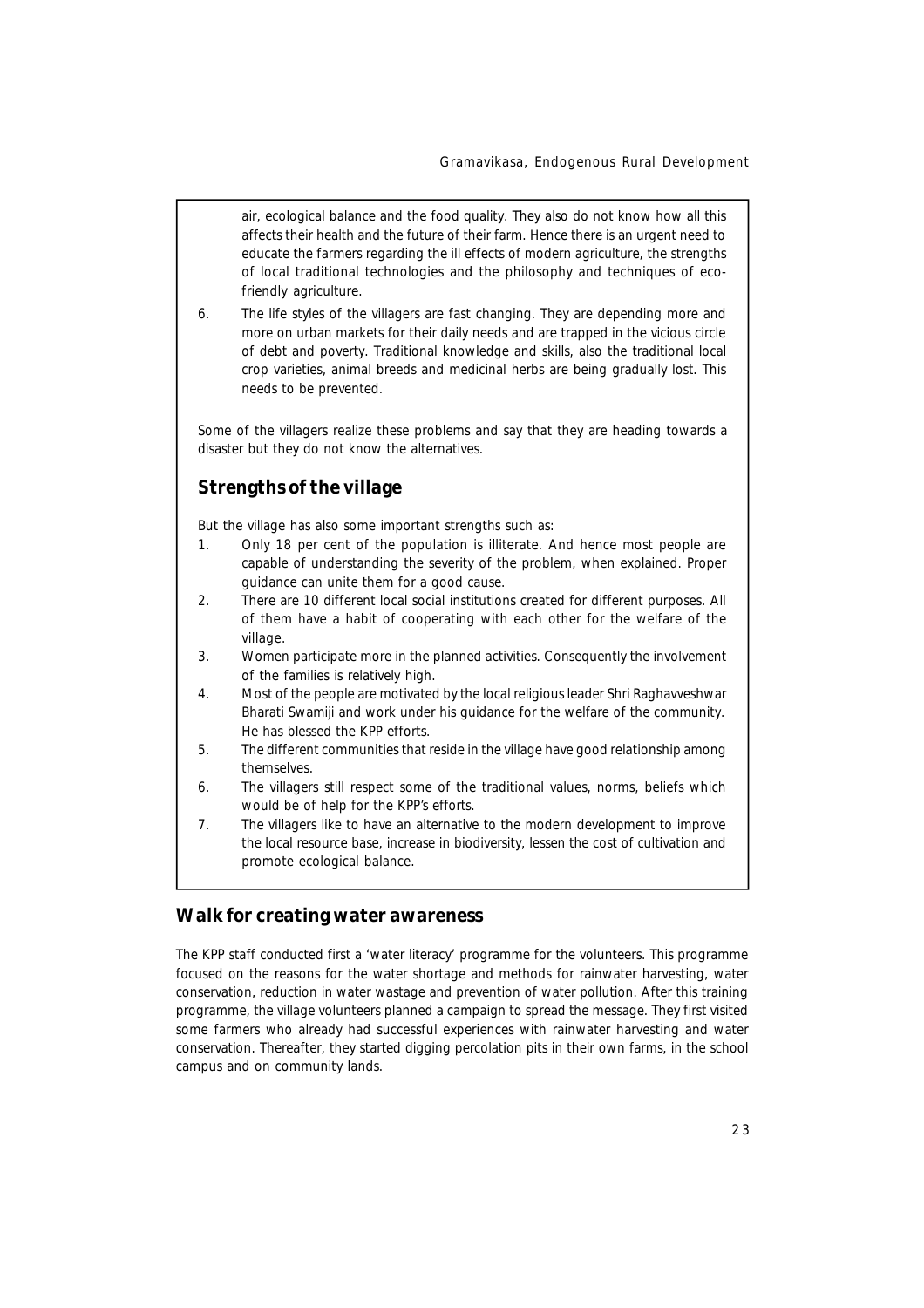Further, they organised a procession, *Jala Jatha* or 'walk for water awareness', through the whole Hulegaru village to inform the village community and to convince them about the necessity to take action. Following this, most of the villagers started digging percolation pits in their own farms or in their backyards. These pits stored part of the rainfall in 2004 and thus helped to recharge the ground water considerably.

In the areas surrounding the school campus the villagers worked collectively and dug over 200 percolation pits of 6 x 2 x 1 feet in 1.5 hectare field. They also installed rainwater harvesting equipment on the roof of the school building. The students who were involved in this initiative are now maintaining the work done by the villagers. After observing this, the Education Officer of the area thought it fit to invite all the teachers in the district to visit this school, and ask them to follow this good example.

People in Hulegaru also have started consuming less water for bathing, cooking and in other daily uses. They are now aware why they have to use natural products instead of industrially produced soaps and detergents which pollute their drinking water sources. They now know why they should maintain the underground water balance, thus why not to pump up too much ground water. Thus, they are more conscious now and have stopped wasting water.

#### **Making the village committed to organic farming**

In January 2004, the Minister of Agriculture of the Government of Karnataka invited KPP and other organisations working on organic farming to jointly formulate a policy on organic farming. KPP organised a two day workshop for these organizations at Sagara. Many organisations, including Green Foundation from Bangalore, contributed to the draft policy which resulted from this workshop. This draft was submitted to the Minister subsequently and served as the basis for the present Karnataka State Policy on Organic Farming (see box 2).

The State Department of Agriculture, in the beginning of 2005, launched an "**Organic Village Programme**" in pursuance of its policy. In this programme, one village in every District has been selected for governmental support for converting 100 hectares of land to fully organic farming. Out of 27 Districts in the State, KPP is in charge of two (Hulegaru in Shimoga and Kilara in Uttara Kannada district).

### **Box 2. The Karnataka State policy on organic farming**

The Government of India and many other State Governments understand the necessity to promote organic farming in a big way. Government of India has already launched the National Programme for Organic Production and Standards and Accreditation during the year 2000. The Government of Karnataka also has initiated an action plan to promote organic farming in the State. As a first step, it formulated and published the Karnataka State Policy on Organic Farming in 2004. Besides an overview of the context and principles of organic farming, the policy document stipulates the policy objectives and provides an elaborate set of strategies for the promotion of organic farming in the State. These strategies among others deal with: the institutional set up for policy formulation, coordination, promotion and support for the production and commercial promotion of the organic products. It also discusses conversion of farms to organic farming, increase in biomass production, ensuring biodiversity, mixed farming, soil and water conservation and land regeneration, making inputs available, value addition, processing, marketing, credit facility, export promotion, research and development, education and training.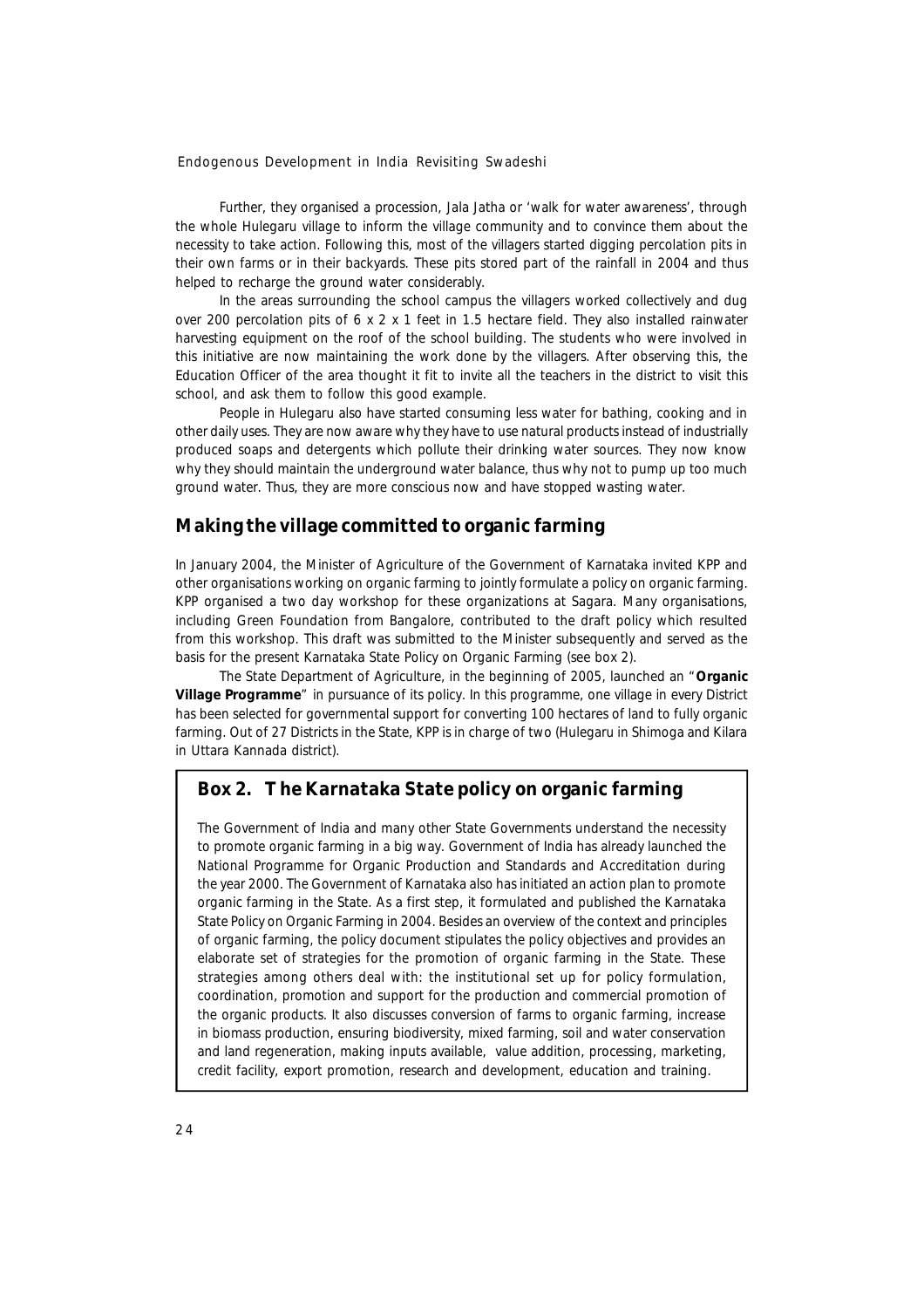Under the same name of '*Akshaya Jeevana'* – Life with continuous prosperity - KPP launched the project for fully converting both the villages to organic farming. For this, KPP had to increase its activities in Hulegaru and Kilara villages considerably. After the water conservation programme, farmers were trained in organic farming, including how to increase biomass production, nutrient management, and organic pest and disease management.

### **The conversion strategy**

Conversion from chemical to organic farming at such a large scale does not happen without freeing farmers, particularly marginal farmers, of their fear to loose yield and income. In its training programme for the farmers, KPP brought in some successful organic farmers to explain their success stories to the trainees. Even field visits to the farms of those successful organic farmers were arranged. But, still the trainees stayed afraid. KPP therefore adopted a new strategy which had to make it easier for these small and marginal farmers to convert to organic farming: Farmers who were growing their paddy only for home consumption, were assured that any yield reduction due to the conversion would be compensated; for those who were growing paddy in slight excess for marketing, assurance was given that income loss due to the conversion would be made good by guaranteeing them a higher price than the average market price. Many well-off farmers agreed to take the risk on their own.

This offer by KPP convinced the farming community that they could safely take up organic farming during the Kharif season of 2005. With increase in confidence in organic farming they started to experiment more and more.

# **The results**

Since then, there was progress in the conversion to organic farming in the two villages. Now in 2006, 194 families participate in the project. Together, they try to bring 200 hectares of land to fully organic farming by the end of 2007.

KPP has observed and documented the steps adopted by the villagers, the problems faced by them and the result achieved. 61 paddy farmers in Kilara and 6 farmers in Hulegaru are practicing 100 percent organic paddy cultivation from the first year of the programme onwards. The adoption of organic farming techniques is different for each farmer. Ten of them realised yields at par with their average yields of previous years. Other farmers had 10 to 50 per cent lower yields. The reason for the lower yields can be the sudden shift from chemical to organic farming, which happens usually. Selection of the wrong paddy variety and heavy rainfall may be the other reasons for the lower yield. However, through the success of their neighbours, these farmers still have gained sufficient confidence to take up organic farming again in the next season.

The total paddy yield reduction is estimated to be around 200 quintals of paddy in 120 acres of the Kilara village and about 21 quintals in 12 acres of Hulegaru. KPP therefore supported these farmers by providing paddy equivalent to their yield reduction. KPP also marketed more than 80 quintals of their paddy at a premium price of more than 67 per cent above the ruling market rate. The farmers now say that they will continuo with organic farming, not only because it is of low cost due to low external input use, but it also produces good and poison free food. They have also become confident that their soil will regain its fertility in another four or five years, after which they will not suffer yield reduction anymore. More care and attention is being taken in 2006 to avoid yield reduction.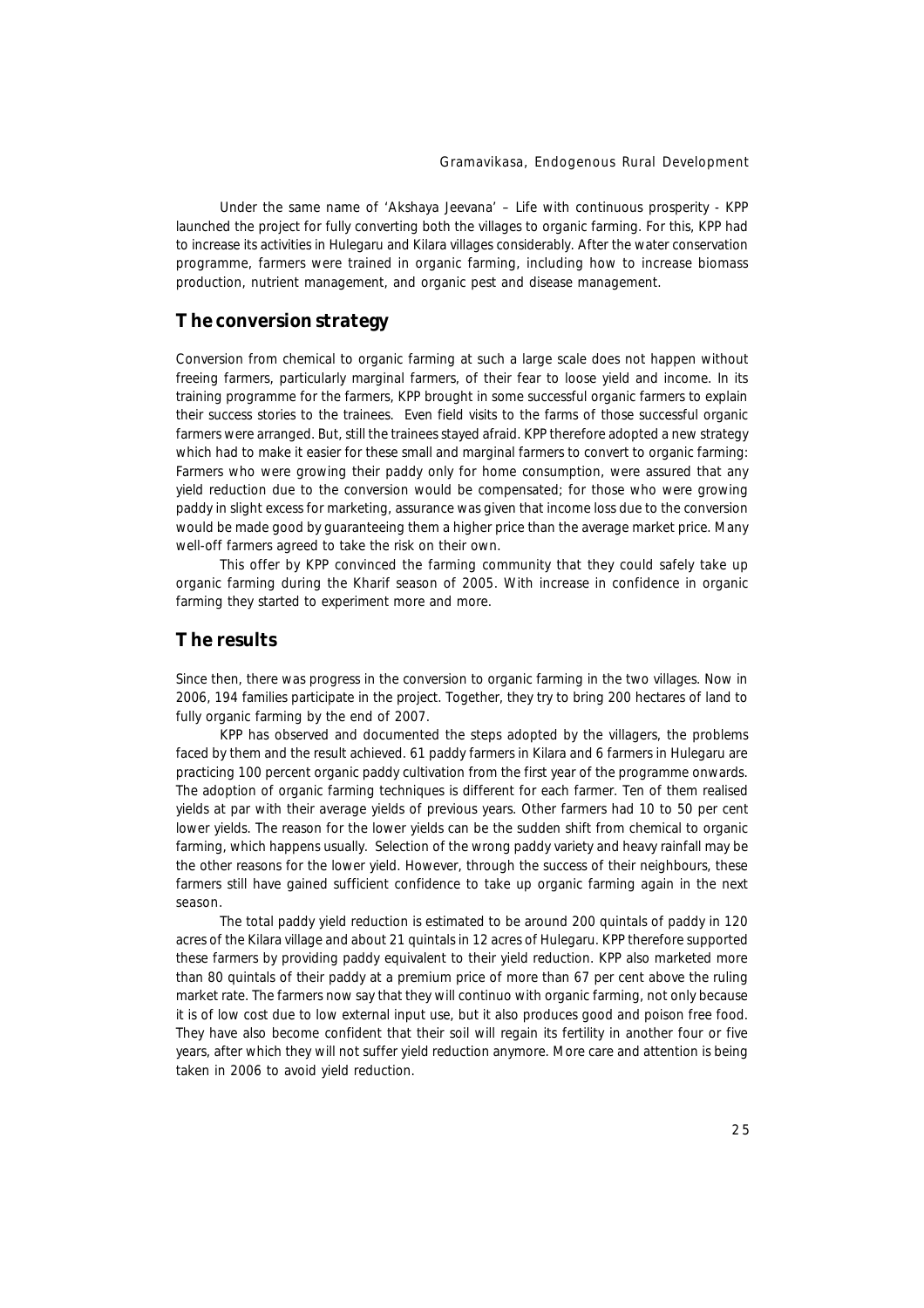Nearly 60 vermicompost units were installed in the two villages. The farmers were given green manure seeds at a subsidised price to encourage them to use green leaves in their paddy field. They were motivated to plant seedlings in the forest lands surrounding their farms. During 2005 and 2006 more than 16,000 seedlings were planted in the community lands of these villages. More than 80,000 cubic feet percolation pits per village were dug in both the villages which are sure to collect more than 2,200,000 litres of water. The farmers are now trained to manage their natural resources efficiently.

# **The Challenge**

For securing continuous prosperity, as well as for making the resource base sustainable, it is important that the farmers convert to and continue with organic farming. To make this possible, the farmers need to develop effective strategies and practices which increase the overall performance and productivity of their organic farms. It is also necessary to make specific organic products commercially competitive. In this regard, there is still a lot of work to be done.

KPP has observed that the adoption of organic farming depends not only on technological and economic performance but also on the emotional attitudes of the farmers towards Mother Earth or Nature. The farmers, who do not feel a sacred bond with the earth, nature, forest, water and the environment in general, will not easily adopt organic farming. Thus the challenge is also to understand and change the behaviour and attitude of the farmers and to develop strategies which convince them about the philosophy and practice of organic farming. There can be controversies as well. A problem in Hulegaru village can serve as an example. Farmers were trained in water conservation, rain water harvesting, water literacy etc. They were induced to constructing percolation pits in community lands also. Initially all farmers were confident to implement the project. But in one part of the village, KPP suddenly found that it did not get support anymore from a section of the villagers. These villagers were opposed to the construction of percolation pits in the community lands and started to fill the pits again. KPP volunteers, the local Panchayat President, the Agri department officials etc could not convince these people. Personal interest of some farmers was the major reason for not accepting the action. This also made them to stop their participation in all the other activities related to organic farming that were being executed in the village. This was a major hinderance to various development activities for which we do not have any answer yet. If such problems can be overcome organic farming could become the foundation for a prosperous and a harmonious society once again.

# **PUBLICATIONS OF KPP**

KPP has published booklets and pamphlets in Kannada language, the state language of Karnataka.

#### **1. Sri Madhava Pai. (Translator). 1997. Lokopakarum. Krishi Prayoga Pariwar, Karnataka. p. 28**

It is opined that *lokopakarum* is the first scientific book written in Kannada Language (1025 A.D.). KPP has translated a chapter of *Lokopakaram* namely Vrukshayurvedam which deals with agriculture. The book deals with all-most all facets of agriculture viz. Land preparation, sowing, transplanting, seed treatment, manure preparation, manure application, plant protection, grafting, harvesting, intercultivation etc. The book suggests a few simple recipes, which brings about miraculous effects in plants.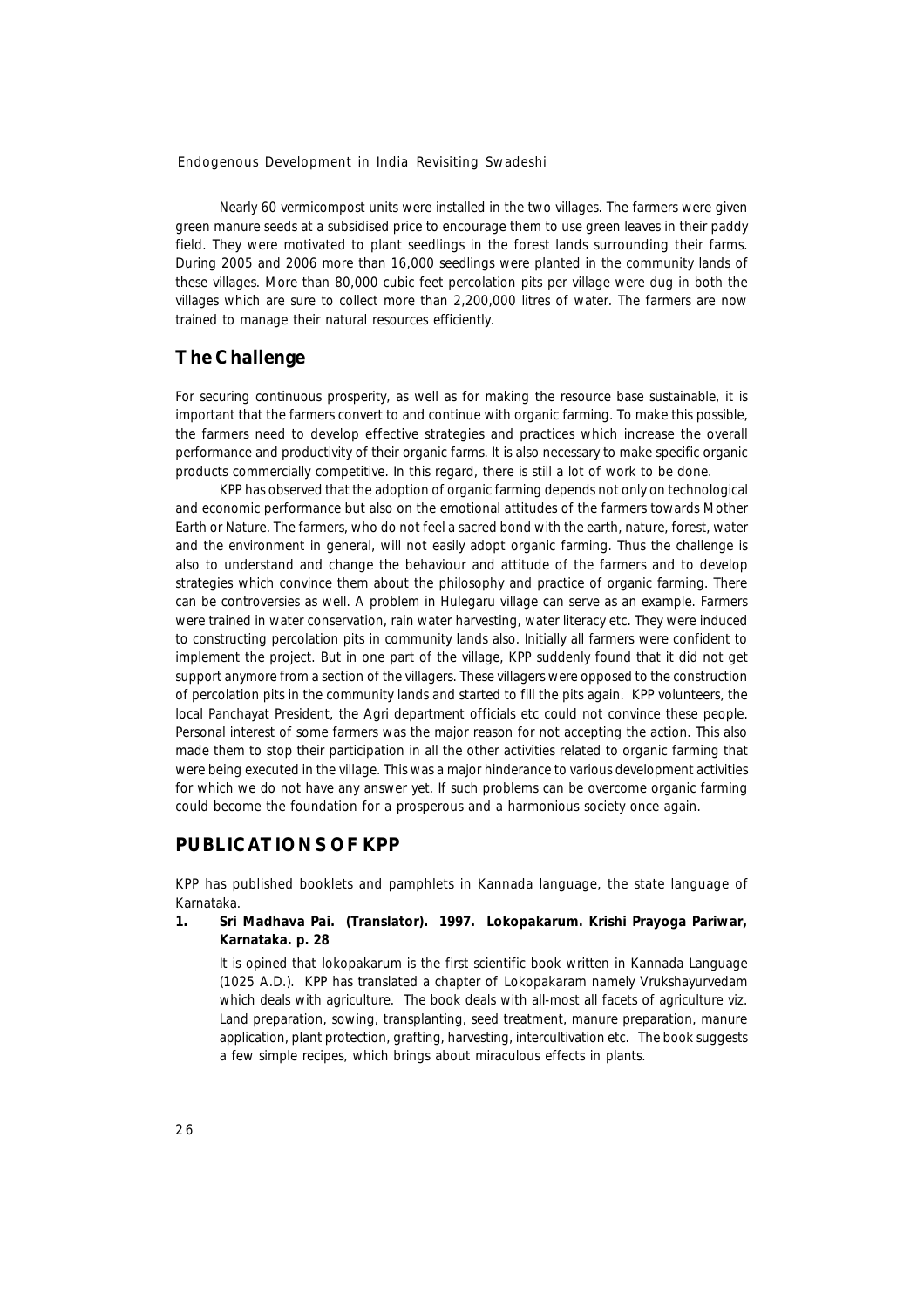#### **2. Sri Venkatrama Daitota et al. 2001. Tambli. Krishi Prayoga Pariwar, Karnataka.**

A book dealing with traditional Malnad recipe/dish which uses local bio-diversity. It has listed more than 161 Tambli's. Nearly 130 plant species with their ayurvedic background are enlisted in this book. With the help of housewives and school children the KPP workers succeeded in gathering information of about 161 formulae of TAMBLI or SOUP. All these are prepared from locally available green leaf vegetables, fruits, seeds, barks and what not. One does not have to depend upon vegetable markets to procure the raw materials. The main result of this effort is that people do not have to buy vegetables from the markets. They learn to utilize all locally available farm and forest products, for their daily meals. This leads to self-dependence, innovations, and reduction in cost of living, in addition to saving time.

#### **3. K.P Ramesha. 2001. Kamadhenurs. Krishi Prayoga Pariwar, Karnataka. p.32**

This booklet deals with traditional Indian breeds of cattle, their characteristics, their location and special capacities; the colour photographs of all these breeds; uses of cow based products in health promotion and agriculture; how panchagavya (mixture of five cow products viz. Milk, curd, ghee, urine and dung) helped in curing cancer; Ayurvedic properties of cow products and buffalo products; centers of local breed conservation etc.

#### **4. Purushothama Rao. 2003. Krishi. Krishi Prayoga Pariwar, Karnataka. p.24**

The booklet deals in detail with organic farming techniques. The book reveals the need for organic farming, how to switch over to organic farming from chemical farming, how to create living soil and to develop resistance in plants. Major focus is on bio-manure and biopesticide preparation.

#### **5. Sri Padre. 2004. Neera Nemmadige Nooraru Darigalu. Krishi Prayoga Pariwar, Karnataka. p.44**

A booklet which deals with various aspects of rainwater harvesting (RWH). It describes reasons for drought, definition of RWH, methods of RWH, traditional systems of RWH and water conservation, importance of community participation in RWH for its significant results, case studies of successful villages and individuals, websites dealing with RWH etc.

#### **6. Upendra Shenoy et al. 2004. Kadiru. Krishi Prayoga Pariwar, Karnataka. p.48**

The book has information on 60 varieties of paddy that is still grown in Sagara taluka. Varietal name, duration, height of the variety, size of paddy, color of paddy and rice, on which soil and topography the variety is grown, special characters of variety, pest and disease resistance characteristics, type of cultivation, season, major purpose of cultivation, villages growing the variety, yield, rice recovery per centage per quintal of paddy and name & address of farmer growing the variety is given in the book. The book also lists the reasons for the little presence of traditional varieties in the taluka.

#### **7. Upendra Shenoy et al. 2006. Battad Bhattda Tore. Krishi Prayoga Pariwar, Karnataka. p.28.**

This is a booklet similar to Kadiru which has information on 26 varieties of Paddy which is still grown in Thirthahalli taluk.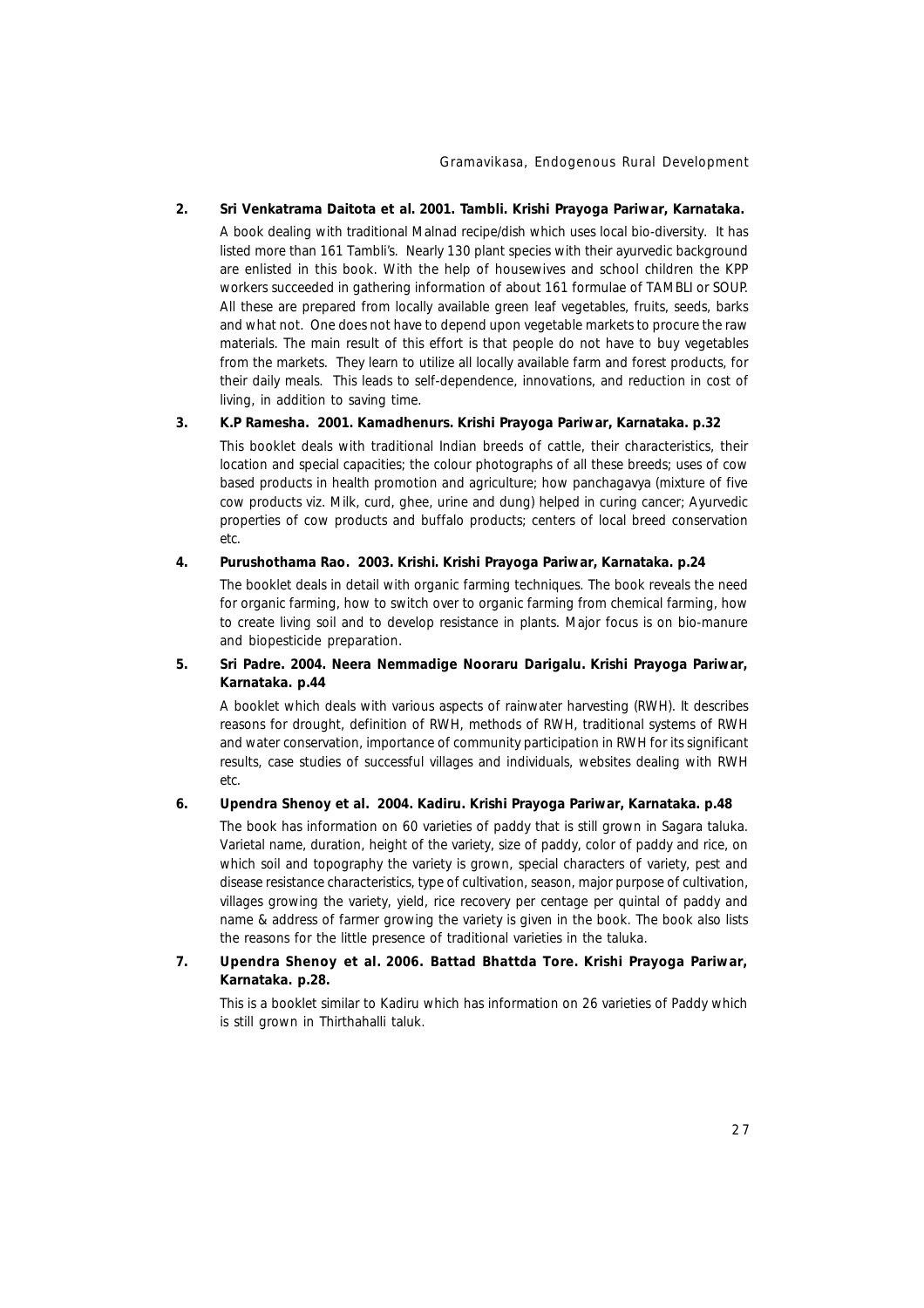#### **8. Upendra Shenoy et al. 2006. Batthada Besaya. Krishi Prayoga Pariwar, Karnataka. p.24**

A booklet on organic paddy cultivation. The booklet has compiled the information systematically starting from seed selection to harvesting and storage. The booklet deals with seed selection, seed treatment, nursery raising, transplanting, main field preparation, manuring and composting methods, pest and disease management, water management etc. Experienced farmers, eco friendly techniques released by Universities and other research centers like CIKS, KPP experiences are the sources of information for the present booklet.

#### **9. Upendra Shenoy et al. 2006. Savayava Krishikara Directory. Krishi Prayoga Pariwar, Karnataka. p.68**

A Directory of organic farmers of Shimoga and Uttara Kannada district is brought out. The directory has name and addresses of farmers, area under cultivation, crops grown, estimated production, certification status, extent of self dependency in vegetable and paddy production etc. This is helpful for marketing organizations to source and even to farmers who are interested in exchanges.

#### **10. Januvaru Chikitsa Kramagalu, Krishi Prayoga Pariwar, Karnataka.**

A booklet dealing with folk medicines for household animals.

#### **11. Jeeva Chaitanya Krishi. Krishi Prayoga Pariwar, Karnataka.**

A booklet dealing with Bio-dynamic agriculture. The booklet concentrates on the Biodynamic preparation BD-500 and BD-501.

#### **12. Sadhaka – Sadhane. Krishi Prayoga Pariwar, Karnataka.**

This is a series of booklets published every year in September. The booklet highlights the achievements, lifestyle of the organic farmer who is felicitated by Purushothama Sanmana. The day (September18th every year) is to remember the founder of KPP Shri Purushothama Rao. The first booklet in this deals with the achievement and life of Sri B K Deva Rao who has conserved 22 traditional paddy varieties in his farm. He is a successful sustainable agriculturist from Belthangadi taluk, Dakshina Kannada district, Karnataka. The second booklet highlights the achievements of Sri Cherkadi Ramachandra Rao, a dry land farmer from South Canara district of Karnataka. He is known for dry land paddy cultivation, no or low external input use in agriculture, a Gandhian and a self sufficient, reliant farmer. The third booklet was on Sri and Smt Smitha – Dhirendra Soneji from Sakava village of Gujarat who grows nearly 84 crops in just 2 acres of dry land. The family is a self reliant self contended family.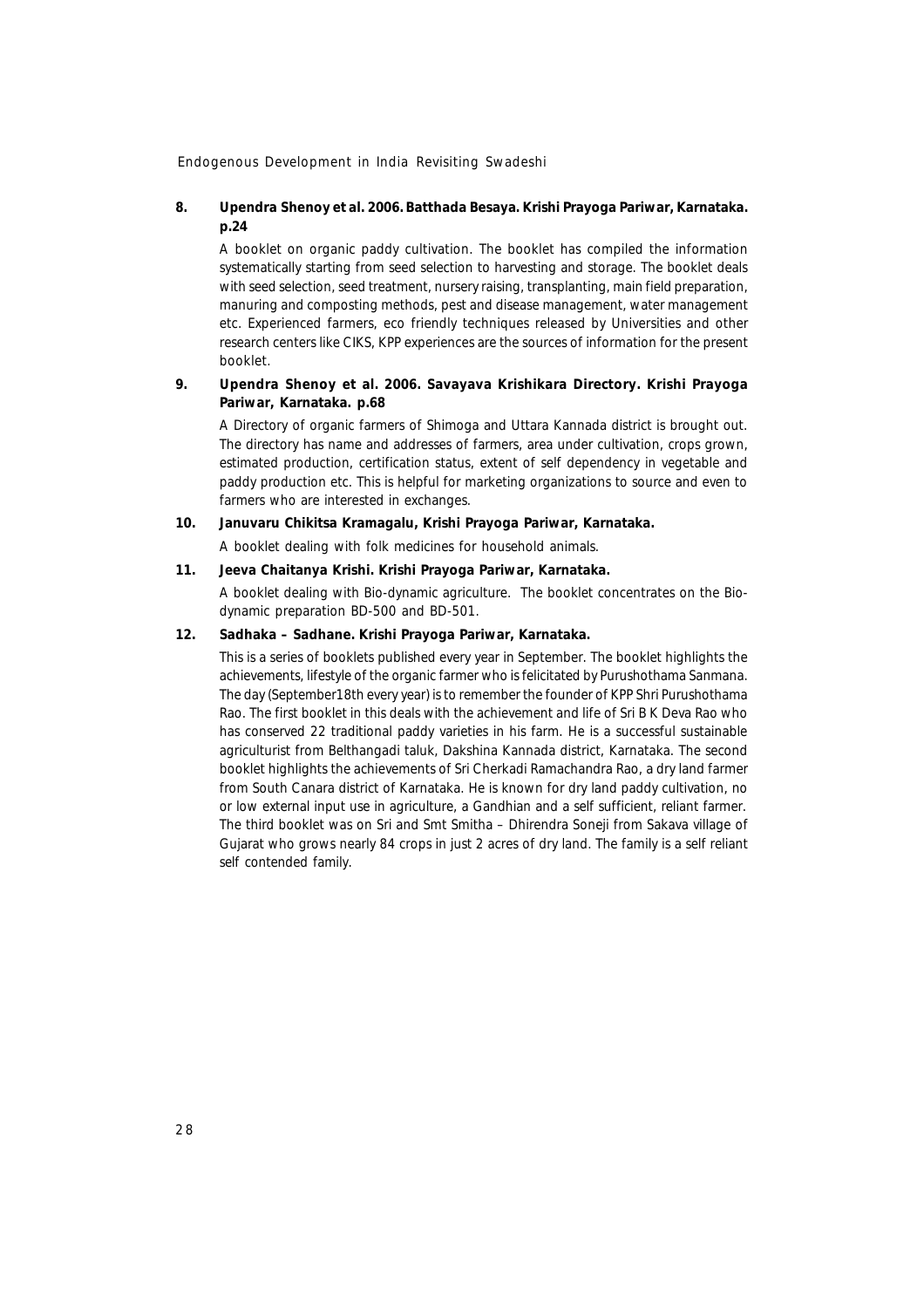# **TRIBAL ENDOGENOUS DEVELOPMENT**

**K.J.N. Gowtham Shankar,** *Integrated Development through Environmental Awakening (IDEA) Flat No. 4-C, Maharaja Towers, R.K. Mission Road, Visakhapatnam - 530 003 E-mail : gowtham\_shankar@hotmail.com*

#### **Endogenous Development with Tribals**

IDEA (Integrated Development through Environmental Awakening) is a research and development organization working for sustainable endogenous development of various tribal groups in North Eastern Ghats. It started to work in 1985 and, as one of the founders, became a member of the Compas network on endogenous development in 1996. Currently, IDEA is working in 300 villages covering about one hundred thousand tribal people in its action and network zones in the states of Andhra Pradesh and Orissa. It has been supported by NORAD for Orissa and is being supported by COMPAS for Andhra Pradesh and Orissa for its work on endogenous development.

# **I - TRIBAL CULTURE AND DEVELOPMENT**

# **Tribes in India and Eastern Ghats**

Tribes in Indian sub-continent are commonly known as *Adivaas*i, *Girijan, or Vanya jaathi*. Constitutionally, they are called *Scheduled Tribes*. The 532 different tribes constitute 8.1 percent (83.58 millions) of the total Indian population (2001 census of India). Broadly the Indian tribes belong to the Negrito, the Proto-Australoid and the Mongoloid racial stocks (Guha) and their sub-stocks. They have been categorized into 4 main language speaking groups such as Indo-Aryan, the Dravidian, the Austric (Kolar Munda) and the Tibeto-Chinese. The tribal communities are broadly confined to the North or North Eastern Zones, the Central or the Middle Zone and Southern Zone of India.

The Eastern Ghats is one of the major natural resource bases of India located between 72° 22' east longitude and 11° 30' to 21° 0' latitude in the tropical region. The 20 million years old mountain range lies between the Mahanadi valley of Orissa state and the Nilgiris of Tamil Nadu and is covering part of Central India (Madhya Pradesh and Chattishgarh states). It is home to about 60 different tribes with a population of nearly 19.6 million. Well-known groups among them are the Konda Reddy, Koya, Pulikonda and the Konda Dora. Most tribes have their own language. The majority of these people live in hilly and forested areas. Thee Eastern Ghats is sub-divided into North Eastern Ghats with a population of nearly 17.6 million, covering Mahanadi Valley in Orissa, Chattishgarh, Madhya Pradesh and Krishna Valley in Andhra Pradesh. The South Eastern Ghats with a population of about 2 million covering South of Krishna Valley to Nilgiris of Tamilnadu. The Eastern Ghats are rich in various natural resources including major and minor minerals, floral and faunal species and a good amount of perennial and ground water resources.

### **Tribal worldviews and indigenous knowledge**

In their long history, the tribal societies developed unique cultures with indigenous worldviews (cosmovisions), values, institutions and indigenous knowledge. Each tribe has a distinct lifestyle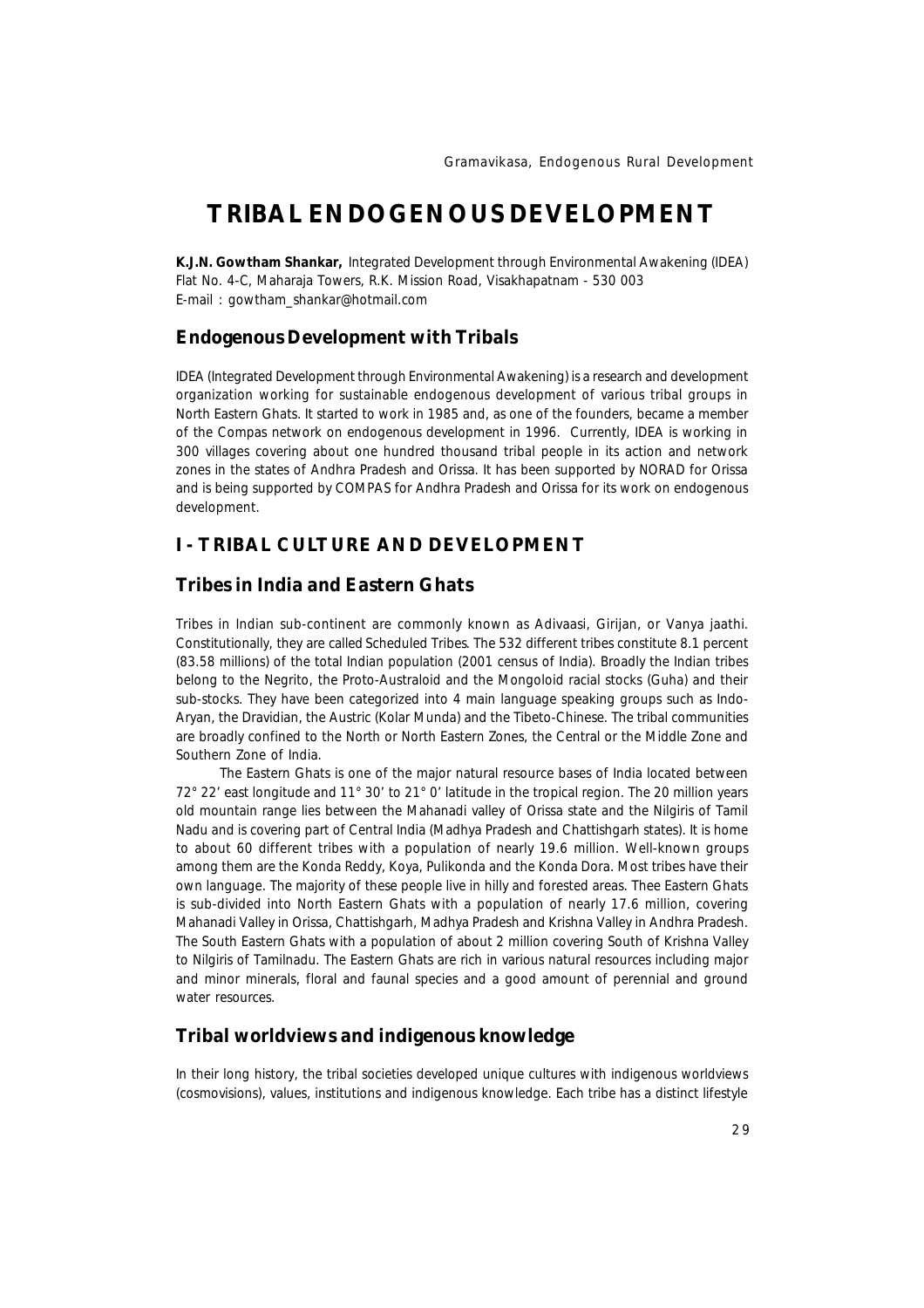based on the belief that nature, mankind and the spiritual world are inseparable. Tribal people believe that they are the children of Mother Nature / earth (diverse beliefs) (**Goddess of Nature** and Earth) and that she protects and guides them. Trees (such as tamarind and mango), wild animals (such as the Indian bison, tiger and common langur [monkey]), birds (like the peacock and dove), streams, mountains and caves are all considered to be holy and to contain sacred elements. Besides*,* they also have sacred hills and forests, which are inhabited by divine beings. Tribal people believe in a wide range of divine beings and ancestral spiritual forces with benevolent and malevolent characters, who inhabit houses, villages, agricultural fields, burial grounds and surrounding forests. The Pulikonda, for example, have more than 100 Gods, Goddesses and spirits. These divine beings are beyond human control and able to help or harm nature and human beings. The tribal people also believe that the good and bad ancestral spirits always watch over them and may help them in times of danger and distress. Therefore, they perform certain ceremonies and rituals to appease the divine beings and ancestral spirits so as to protect themselves and to get rid of evil influences. They do not start constructing a house, distributing land, felling trees, performing a marriage, or going hunting until they have performed the appropriate rituals.

Tribal societies have a rich heritage of indigenous knowledge: history, mythology, language and imagery in varied forms of expression and a wide variety of technologies that helped to ensure their survival against all odds of time. They maintain cultural identity and values through their social organizations (traditional institutions), animistic practices, languages, customs, traditional norms, values, rituals, folk songs, music, dance etc. They disseminate this knowledge through traditional dormitory education, in an informal way. Most of this knowledge is still relevant and expressed in contemporary sustainable development oriented practices.

The tribal cosmovisions also contain beliefs that are related to their agro-ecological and health practices. The tribal people from the Konda Reddy, Koya and the Konda Dora, for example, believe that certain crops, such as the major and minor millets, hill paddy and red gram, are not only important food crops, but also sacred gifts from their ancestors and the Goddess of Nature and Earth. Hence any ritual connected to their festivals would not be complete without offering these grains to the divine beings and ancestral spirits both good and bad. Festivals such *as Chaitra Parob, Pushya Parob,* and *Magh Parob*, for example, are related to seeds and crops.

Their animistic religion, social organisations and subsistence oriented forest and agro based economy in harmony with nature were securing their survival.

# **The tribal economy**

The tribal economy in the Eastern Ghats is based on gathering of minor forest produce, shifting agriculture, and settled agriculture, depending on the location of the land. In the hills, shifting cultivation is practised as the major component of the subsistence economy in all communities. It involves a mixed agriculture with a variety of cereals and millets, pulses, beans, tubers, medicinal plants, fuel, fodder and roofing material. Short duration crops produce a harvest in a relatively brief period of time and can enhance economic stability and food security in times of drought and floods. The harvest is sequential, which enables the farmer to use part of the crop for food grain, part for investment and festivals and part to pay off debts. Terraces to control soil erosion are combined with the application of farmyard manure and bio-fertilisers. Settled cultivation in the plains includes wetland and dryland agriculture, with a variety of mixed crops such as dry paddy, millets, pulses, beans, vegetables and fruits. These agricultural lands are either community property entrusted to different clans by traditional village institutions, or property owned by individual families.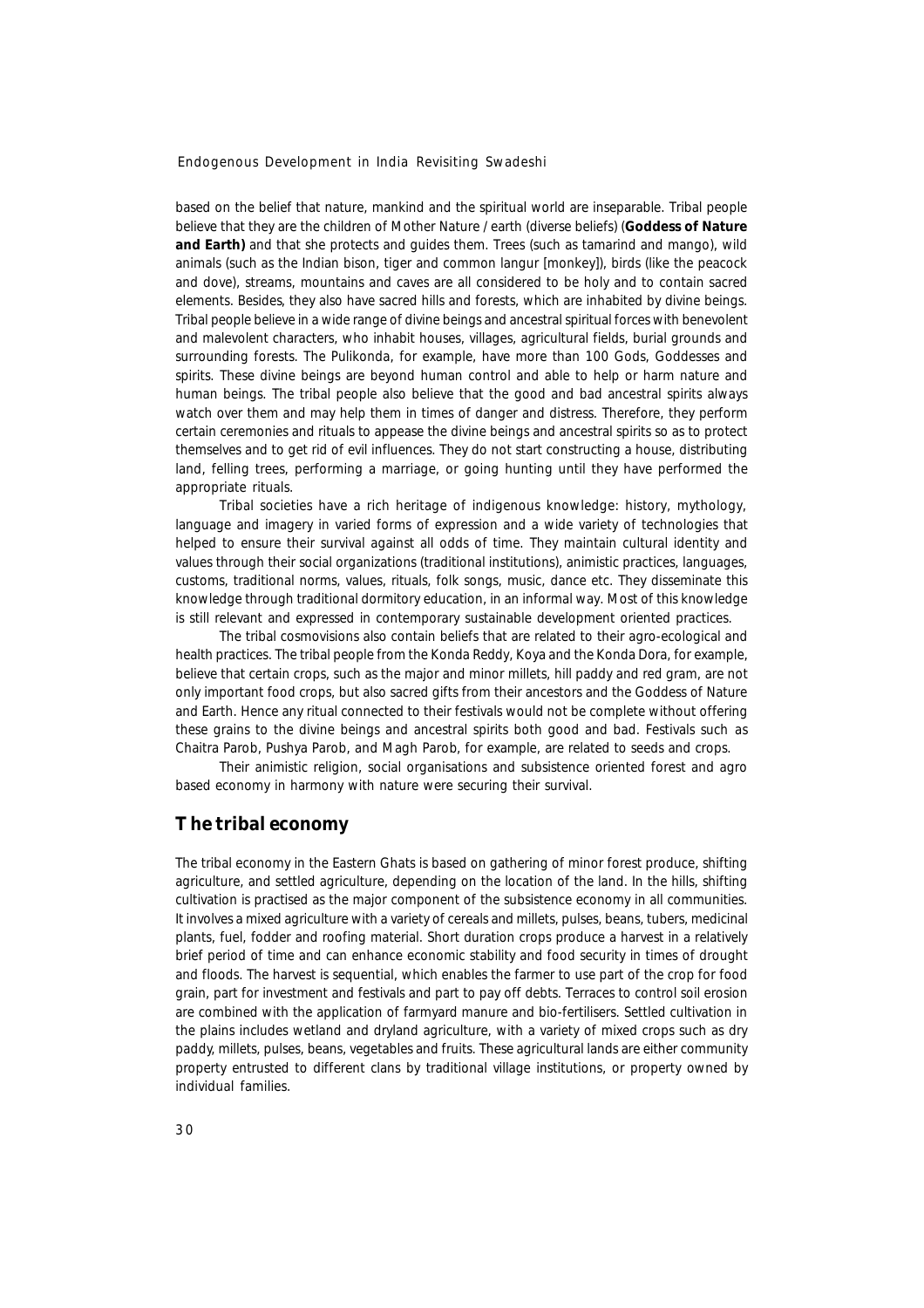Traditionally, barter was an effective mechanism to share resources, especially related to the minor-forest-products. With increased exposure to non-tribal customs this has changed dramatically. But, the level of awareness among tribals on the use of money and the value of their products is generally poor. As a result, they are often victimized by unscrupulous traders, who buy tribal produce at bottom prices. This leaves the tribal economically vulnerable and open to exploitative labour practices.

Moreover, encroachment by non-tribals into tribal lands in search of timber and other resources has pushed tribals deeper into the remote areas, thus further marginalising them. The increased interaction between tribals and non-tribals has also led to an acculturation process and an increasing loss of identity among tribal people. More alarmingly, it has given rise to aspirations that are difficult to fulfil.

# **Traditional institutions**

The physical and material well-being of the tribal people is supported by **traditional** institutions and functionaries. The *naik* is the village headman, responsible for village administration, law and order, and co-ordination of festivals*.* The *kotpaik* is the sacerdotal head, who is responsible for ensuring the functioning of various social, cultural, religious and agricultural norms. The *disari* is responsible for traditional medicine, including the use of magico-religious and herbal remedies. The *poojari* is the priest who controls the religious protocols of the village and performs rituals associated with agriculture. There are magico religious women/men priests cum healers called *gurumayi*, *guniya,* besides, *sutrani*, who are also the traditional birth attendants and medical women*.* The *gowd* are the cattle health healers cum herdsmen. A group of eight to ten or more villages constitute a *muta*, headed by a *mutadar*. This person plays a vital role in maintaining the cohesion, stability and social identity of the communities in their specific geographical territory. *Lok, taas, ghor, nonnimon aur pillamoon* in the adivasi oriya language, refers to Human, Crop, Cattle, Women and Children respectively.

#### **Indigenous knowledge**

Though the traditional lifestyle has been mostly disappeared physically in all the villages studied, we still found that tribal people have retained some of their knowledge systems in different forms. The knowledge related to cosmovision is mainly vested in the four important functionaries of the village: the *disari, poojari, guniya and gurumayi*. The community has clearly visible knowledge of, for example natural resources and land management. Experiences with soil testing and selection of land for different crops includes the skilled knowledge of the *disari*, and the *kattela* and *sirla disaries*, who are able to test soils by colour, weight, and taste, and assess the degradation of the land. They know about specific floral species for improving soil fertility, and understand how to use green manure and growth hormones for the benefit of the plants. They celebrate the festivals related to grain conservation and ensure that individual members follow the principles of conservation for food grains and other natural resources. Touching, eating or selling grains, vegetables, wild vegetables and medicinal plants without celebrating the necessary 'first eating ceremonies' is taboo.

*Mutte* is the name given to the body of the tribal science*,* written on palm leafs. These are possessed by *disari, poojari and guniya* and include subjects like astronomy, herbal medicine, *chakras/gondas* (symbols), eco-agricultural ethics and knowledge, and ways to influence the divine beings and evil spirits. Their mythological histories, clan totemic relations, agro-ecological and health knowledge are also preserved in the form of folk songs, dances and music, mostly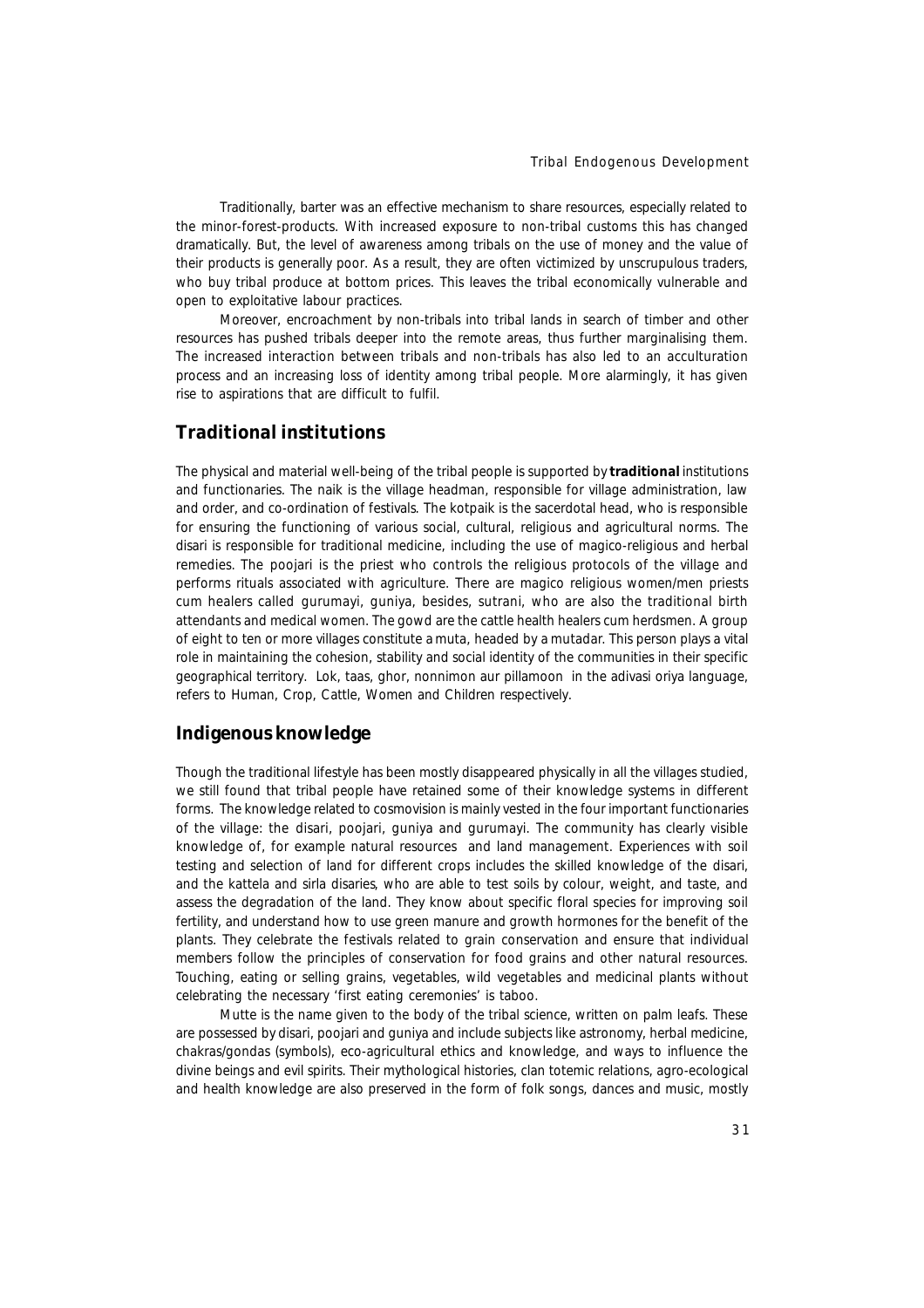retained by the tribal women and elders. For example, the *kandul baza* is a combination of music and song that explains the origin of red gram and its cultivation practices as well as the need to protect its germ plasm. The *onum*, or sacred forests, originate from mythological times and are the dwelling place of biodiversity and divine beings. *Gondas*, or specific chalk marks, are the symbols of communication with supernatural beings. The *gondas* are used to propitiate or to appease evil spirits and to protect crops from humans, animals and witch craft.

#### **Rituals and ceremonies**

To appease the benevolent divine beings, the tribal people carry out acts of propitiation with a number of rituals, ceremonies and festivals. The *disari* fixes the auspicious dates for festivals, ceremonies or rituals on the basis of his astrological calculations and the lunar calendar. The *poojari* performs the ritual for the community. There are different costs for performing the major festivals. The individual families also celebrate the same festivals in their homes with the head of the family as family priest. Prosperity always depends on the proper functioning of the *disari* and his accurate astrological calculations*.* If he miscalculates the dates of festivals*,* it would disturb all agricultural practices*,* upset the benevolent divine beings and spirits, and result in serious consequences for the community. There is also the risk that benevolent or divine spirits may become malevolent. The position of *poojari* is also very important and critical. If he fails to perform rituals properly, the divine beings could curse the village bringing about crop failure, cattle death and even sickness and death to humans. If something goes wrong in the village, like a crop failure or outbreak of an epidemic, the community attributes this to the fact that the God or Goddess has not been properly propitiated by *disari* and *poojari.* They then have to offer an explanation and perform the necessary rituals.

# **Gender**

The majority of divine beings are Goddesses and their priests are men. This shows that the communities' attitude towards gender at the cosmovision level is positive. However, during community rituals and ceremonies, the male functionaries play a major role. The female *gurumayi* is only allowed to officiate in rituals and ceremonies relating to the family Goddesses or spirits. In some villages, she is even limited to spiritual healing of women and child diseases*.* Their ritual status is not equivalent to that of men, as they are subject to several taboos. No woman is allowed to touch the sacred sword, axe or spear belonging to the divine beings. Women are limited to the role of preparing food and offerings, merry making, dancing and singing during most of the festivals, except during the first eating ceremonies for mango and pumpkin, where they are allowed to worship *Bondurga* - the Goddess of forests.

#### **External influences**

The effects of external influences are manifold and can be seen, for example, in the ecological destruction of the area. The forests of the Eastern Ghats have remained largely undisturbed until the middle of the 18th century, when fuelwood and coal were needed for industries and transport, and timber logs for construction purposes. Bamboo harvesting for the paper factories is another reason for the ecological destruction. The increasing food and economic needs of the growing tribal population also forced the tribals to exploit considerable parts of the natural resources for traditional shifting cultivation practices. In more recent years, this process of deforestation has further accelerated, due to loss of their lands to non-tribals, industry and to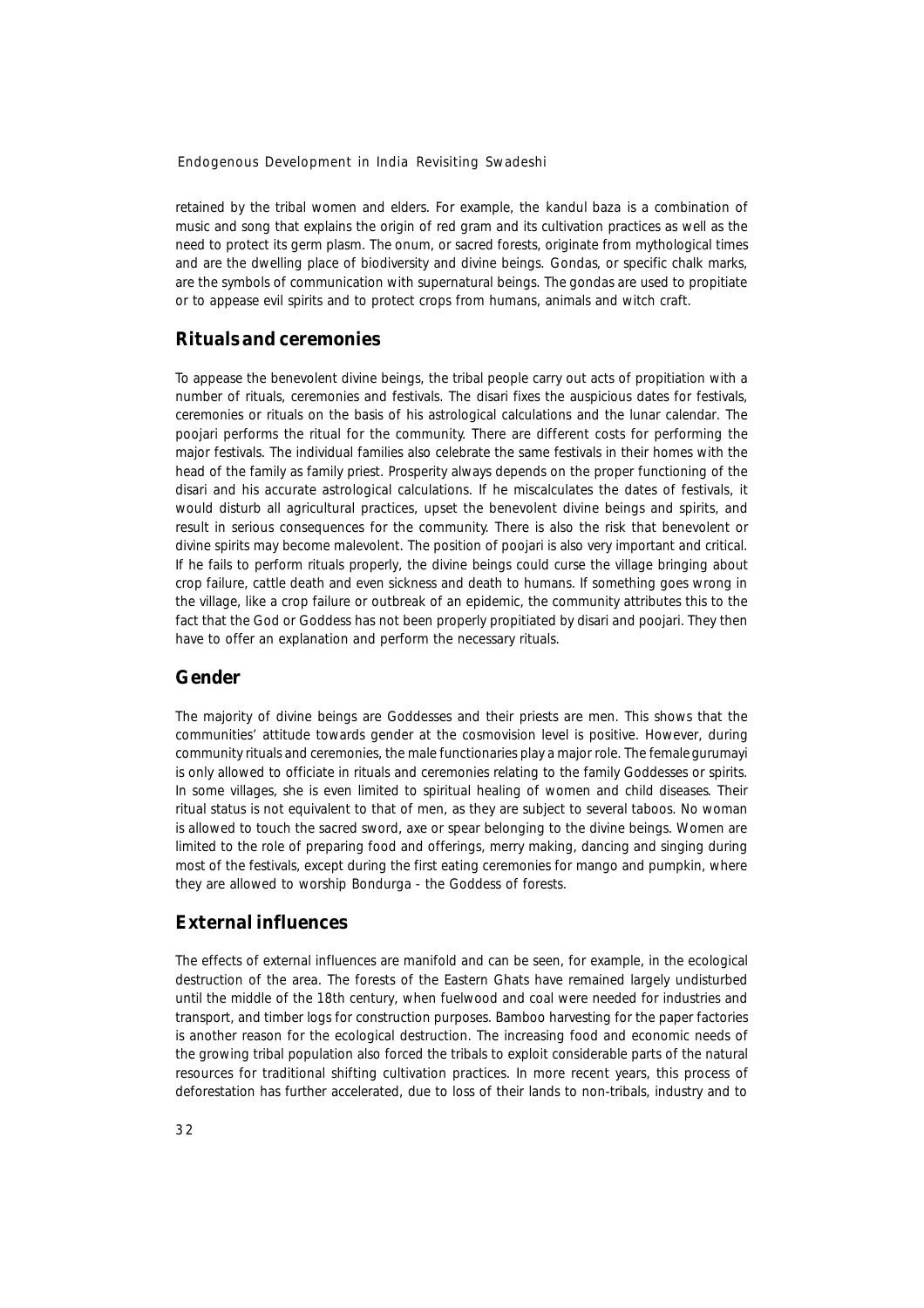the growth of several forest-based industries. Following this ecological destruction, rainfall in the area as well as soil fertility has decreased considerably, resulting in food shortage and consequently over-exploitation of the natural resources. At the same time, a process of tribal migration to the 'settlement villages' in Orissa, resulted in the displacement of millions of tribal youth. The elderly people and priests were left behind in the original villages, and with them the best part of their knowledge and worldviews.

Modernisation has entered into this remote area in many ways, among others through formal education based on western knowledge systems. When attending the local primary schools, or the secondary schools in the larger towns, the tribal children have to adapt their dress and language as well as their ways of thinking, reasoning and seeking answers to questions. Traditional ways of learning are largely, or totally, ignored in this process. Similarly, formal efforts of the state and the communities to improve tribal livelihoods have ignored the relevance of indigenous knowledge systems and the role of traditional leaders. The governmentsupported community health workers did not take into account the local health systems or the experience of the traditional herbal medicine men, snakebite specialists and midwives. In agriculture, the policy based on subsidies and modern development inputs have ignored the existing agro-ecological practices of these tribal communities.

*"Our health and nutritional conditions were always good until some 50 years back. We used to eat the local crops, seasonal nutritious wild foods and medicinal herbs. But gradually we lost these. The destruction of the forest and even the changes in the climate have influenced our food habits. Less food is now available in the wild. Therefore we are loosing our knowledge* and resources. People from other cultures have also brought us new food habits." J. Balaram, K. Seethamma, K. Arjun

#### **Effects of modernisation**

Modernisation and acculturation in the tribal areas has resulted in many changes in tribal lifestyles. For example, new food habits have been adopted, changing from the mixed and highly nutritious traditional dietary habits and staple foods, to modern rural and urban breakfasts, snacks, beverages and drinks. Deforestation, the change from mixed crops to cash crops and the availability of exotic vegetables and tubers in the markets, has reduced the consumption of local foods, such as wild leafy vegetables, meat products, edible tubers, fruits, nuts and fresh or dried berries.

The cash economy is very attractive to the tribal youth and women, and is influencing their culture, health as well as social relations. The traditionally close community and family relations are eroding and are being replaced by individuality, violence, inequality, socio-economic differentiation, gender discrimination, and political elitism. Traditional musical instruments such as the *dompu*, *kiridi*, *tomuku* and *bousi* have been replaced by the harmonium, clarinet and guitar. The *oili* and *sankidi* songs are now dominated by songs from the film world and christianity songs.

Besides this, community ownership, as well as traditional institutions with their norms, taboos and customary practices related to cultural identity and natural sustainability are breaking down. The functions of *naiks, disari, kattela disari* and *sirla disari* have weakened. Their decisionmaking role in terms of land and crop management and traditional agricultural practices has eroded under the influence of modern agriculture. This has resulted in further exploitation of natural resources, as well as the deterioration of soils, water resources and bio-diversity in the fragile natural environment. This process includes the loss of social control and regulatory mechanisms by the tribal groups, the loss of their cultural identity and their agro-ecological and health-related practices.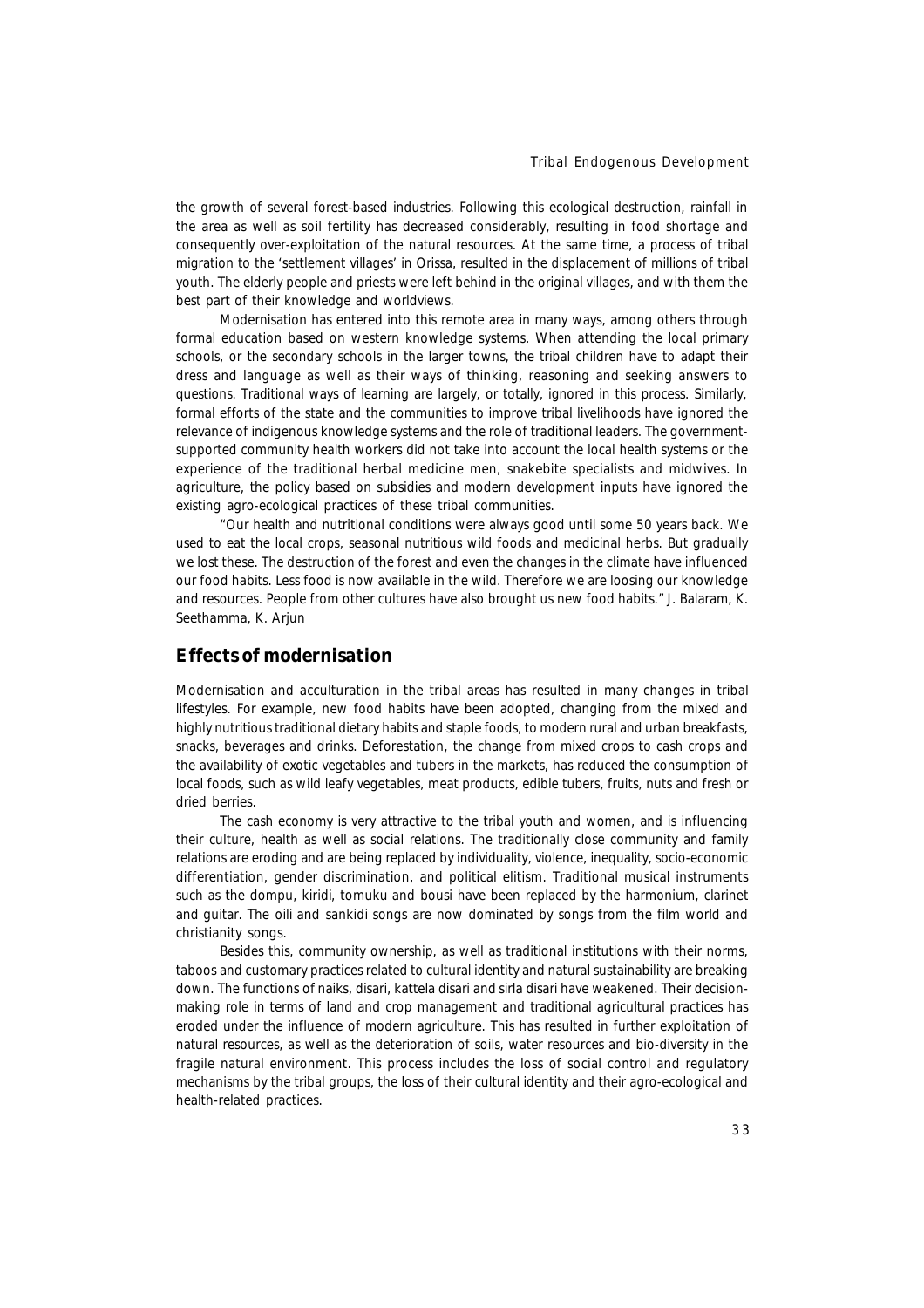The cosmovision beliefs, festivals, crop calendars, and traditional agricultural practices are changing rapidly. Frequent contacts with neighbouring non-tribal communities, settled landlords, merchants and the coming of christian groups also contribute to this acculturation process. The adoption of foreign religions and practices can create disharmony. Many of the christian missions openly advise the tribal people to change their religion and rid themselves of the wrath of traditional deities, whom they cannot please because the cost of performing the necessary rites are too expensive for poor people.

At the same time, we have found that there are also forces within the communities, which aim at maintaining their identity, traditional system and practices. Though the above trends are affecting tribal life, the well-knit social systems can resist the influences of foreign cultures to a certain extent. It was also observed that in several tribal villages the traditional functionaries themselves realised that there were also negative elements in their practices, and slowly began to change their attitudes, while strengthening their positive practices and looking for selective support from outside. For example, in the villages of the Konda Reddies, women are now allowed to participate in religious ceremonies and worship the Goddess at communal ceremonies. And in some villages, the *guniya* and *sutrani* - the traditional birth attendants - are working together with governmental health workers. These trends indicate the changes in attitude of these functionaries, and their intention to interact with modern development approaches whilst keeping their identity and community functions intact.

### **II - IDEA's APPROACH TO TRIBAL DEVELOPMENT**

#### **Planning and preparation**

IDEA's work on endogenous development started in 1996 with an initial participatory baseline study on which the 1st phase of the Compas programme was formulated in 1998. The programme is implemented at two levels simultaneously: (i) in the Action Zone in 35 villages in Andhra Pradesh and Orissa states and (ii) in the Network or Research Zone in 10 villages in different parts of North Eastern Ghats.The action zone is the area where IDEA directly involves in specific selected villages. The network zone is the area where IDEA interacts with local NGOs / tribal youth to conduct studies and also to take up experimental programmes. The *Naik Gotna* networks of traditional institutional functionaries play the major role in promoting endogenous development.

The planning of the  $2<sup>nd</sup>$  phase of the Compas programme was based on a community diagnosis and prioritisation exercise in 2003. The situation assessment and prioritization by the communities has also helped them to identify contemporary relevant indigenous knowledge systems and worldview practices for further revival and integration with modern knowledge systems and institutions.

The necessary technical expertise for the programme comes from the subject specialists, Compas partners and Compas international and regional coordinators. Inter-cultural dialogues, exchange of experiences with Compas partners in other parts of India and in other countries and networking with other NGOs and research organisations enhance the further development of the approach and insights.

### **Vision and mission**

IDEA's philosophy emphasizes the need for **emotional integration and awakening** to achieve **sociologically acceptable, economically viable, environmentally sound and culturally**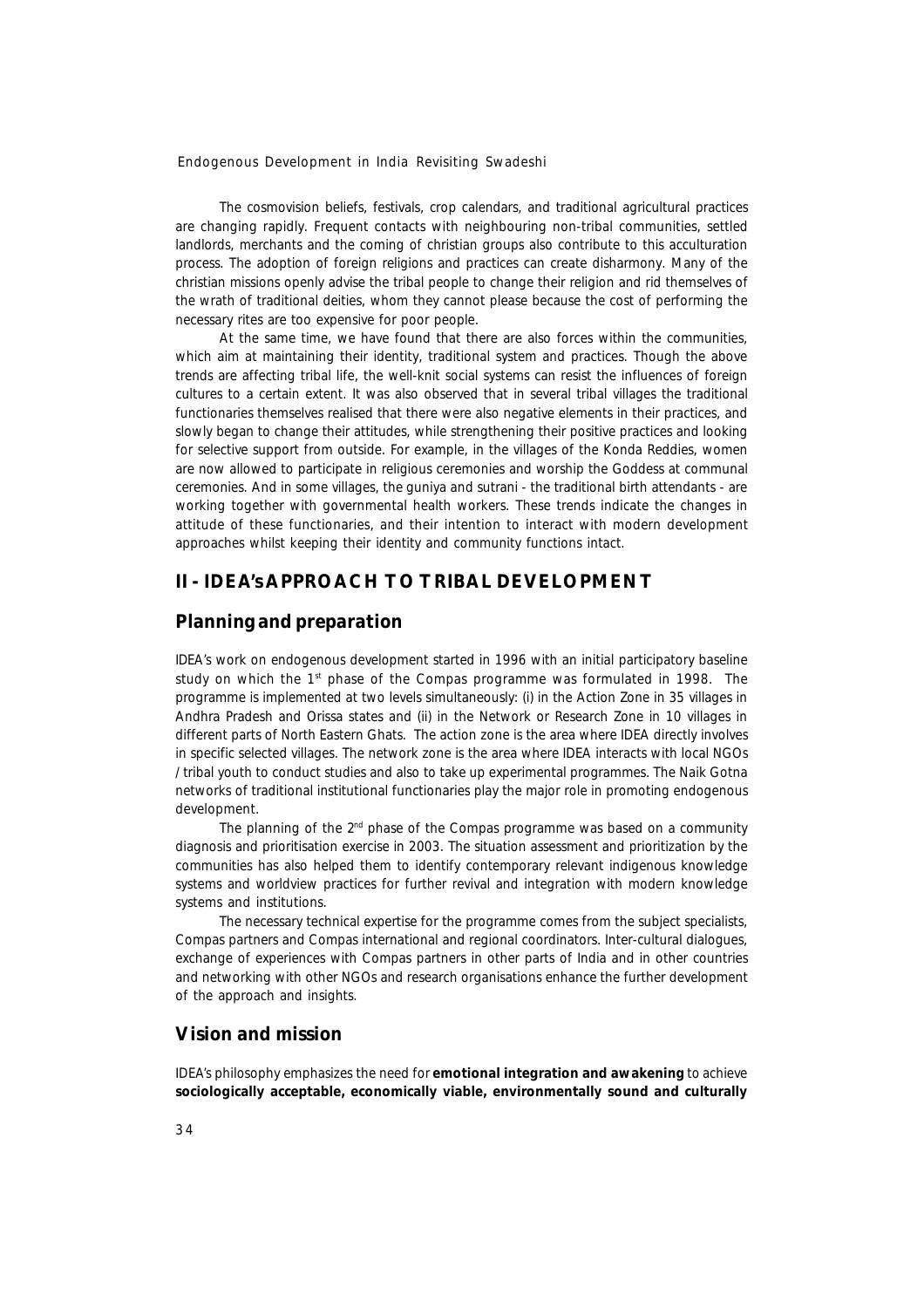**acceptable lines of comprehensive sustainable endogenous development** in which traditional institutions and knowledge are enriched with modern institutions and knowledge. IDEA is facilitating this process by organizing different village based development groups and project based research groups with active involvement of all sections of the community and the traditional institutional functionaries.

### **General objective**

To enhance sustainable endogenous development and eco-agri-cultural diversity by supporting tribal communities and local small development and research organizations in their efforts to build their methodological approaches.

## **Goals**

- ? To document, revive, improve and enhance the use of the tribal indigenous practices and knowledge systems for sustainable endogenous development based on ecodevelopment, biodiversity conservation, sustainable agriculture, watershed development, gender development, community health care and nutrition in which traditional and modern knowledge are combined.
- $\approx$  To revive and strengthen tribal traditional institutions and to empower their functionaries to promote endogenous development. Facilitation of the integration of the traditional institutions with modern development institutions and the formal local panchayats.
- $\approx$  To promote people based policy and intra- and inter-cultural dialogues and to exchange information on indigenous cosmovisions and practices.

## **Methodology**

In the 1980s many tribal communities were moving away from their clan totems and histories. To revive the tribal sense of identity, IDEA documented and revived some traditional tribal songs and clan histories. We found that, besides reviving the sense of identity, these songs also included important lessons on specific tribal knowledge. We have documented and reconstructed these songs with the traditional leaders and also made new songs for dormitory training of village youth.

These songs have become very popular. IDEA believes that providing such emotional content makes tribal people realise their own value and the value of their traditions. This in turn leads to increased self-confidence, emotional realisation and emotional involvement in endogenous development activities. This also ensures that everybody is motivated to participate in community processes for endogenous development and to sustain their efforts also after the programme has left. This observation led to the creation of IDEAs main methodology for endogenous development: *Emotional Integration and Awakening.*

The concept of emotional integration refers to the need to participate not only with the mind, but also with the heart. This applies to tribal people as well as to the workers of the organisations which try to support them. Only on this basis can true joint learning take place.

#### **Emotional Integration and Awakening**

The concept of emotional integration refers to tribal peoples' emotional attachment to their history (their roots), their culture, cosmovisions and language, the way they organize social and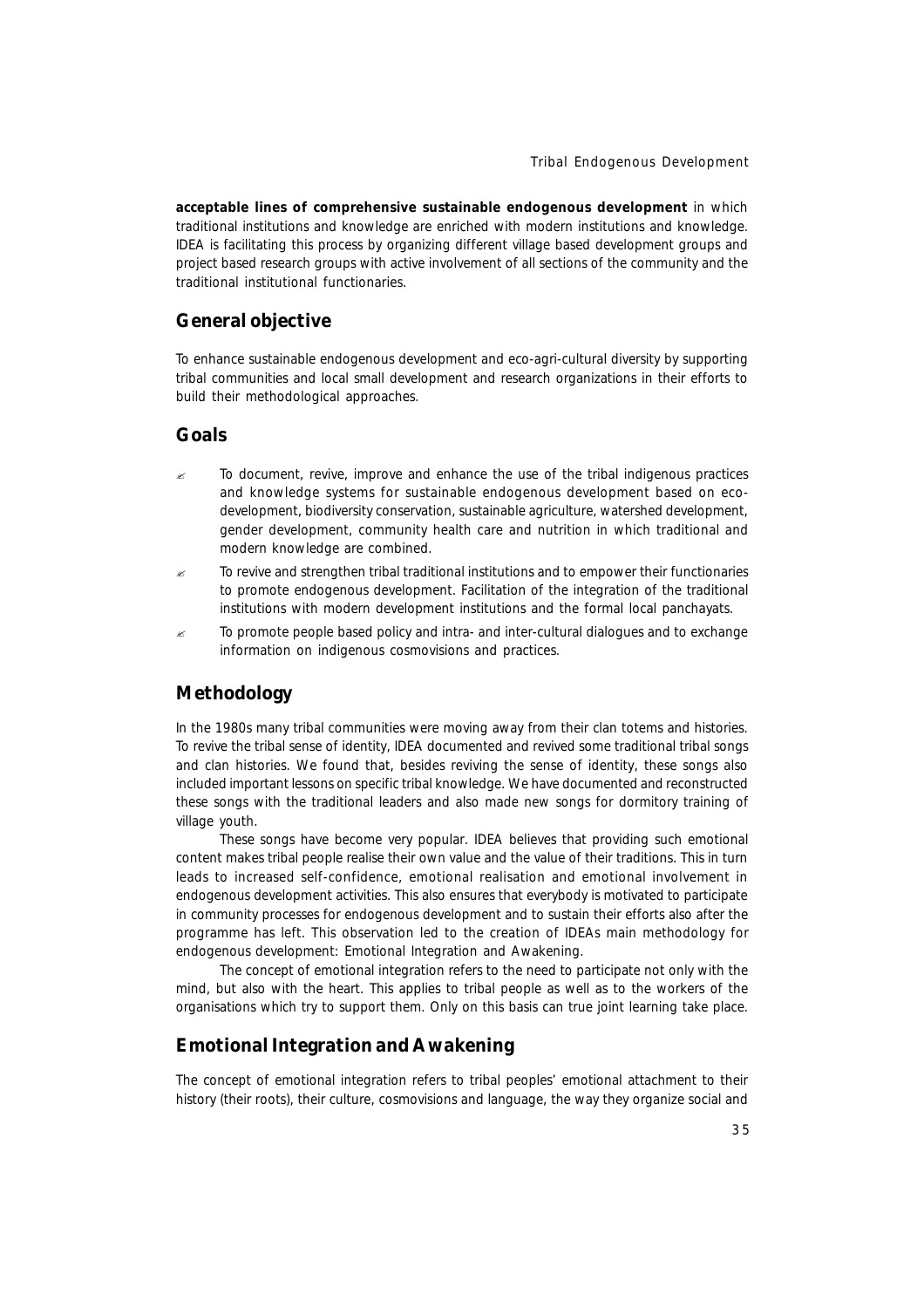economic life, and how this is linked to the ecosystem. It refers to their identity and self-respect: their human values, psychology and social ethics. This gives tribal people a feeling that they belong to a single race that is divided into heterogeneous groups, and will set them to thinking about tribal solidarity.

Awareness of physical integration in which people realise the relations between the different traditional practices, to understand the unity within the diversity, is necessary for emotional integration as well. This awareness is needed for the community to initiate endogenous development actions. Both physical and emotional integration are powerful tools to bring about sustainable, stable, and equitable change.

The concept of Emotional Integration and Awakening has four methodological steps:

#### *a) Emotional content*

When entering a new community, we start by building up a relationship with the traditional leaders and the population. Group discussions and case studies follow. We encourage and participate in cultural programmes with songs related to peoples' history, culture and festivals, their ancestors, clan totems and environment. Extensive dialogues are held with the community leaders on the inter-connectedness of the natural world, human world and spiritual world. The local situation is discussed through stories, songs and pictorial presentations. This creates emotional participation and physical integration. This process ensures the proper consideration of relevant worldviews, indigenous knowledge systems and related practices and participation of local knowledge holders and their traditional institutions.

#### *b) Emotional realisation*

The second step involves short, simple lectures during group and village meetings. We try to show the relationships between customs, norms, festivals, environment and animistic religious practices and explanations of the meaning of songs are sought. Confidence is built by creating awareness that development can be build on local resources. Examples and evidence are provided from the local community. Emotional realisation also includes a growing awareness, that, though they are ethnic groups with different language backgrounds, their common problems can be tackled through community social action. This promotes tribal cultural identity as well as tribal solidarity.

# *c) Emotional involvement*

The third step includes formalising the groups and setting a common agenda. It involves training and awareness programmes to create actions such as documentation, experimentation, revival and improvement of local knowledge systems. This increases the confidence in these practices.

The community feeling is strengthened in the mind and hearts of the people, not only due to the common agenda, but also by using song, dance and music. All people, including the traditional leaders, participate in the programme.

Environmental Protection and Development Groups (EPDG's) are established and work out plans for integration of their ecology related cultural festivals and the conservation of their natural resource base. Village based women groups are organised, with involvement of their traditional leaders, to enter into economic programmes.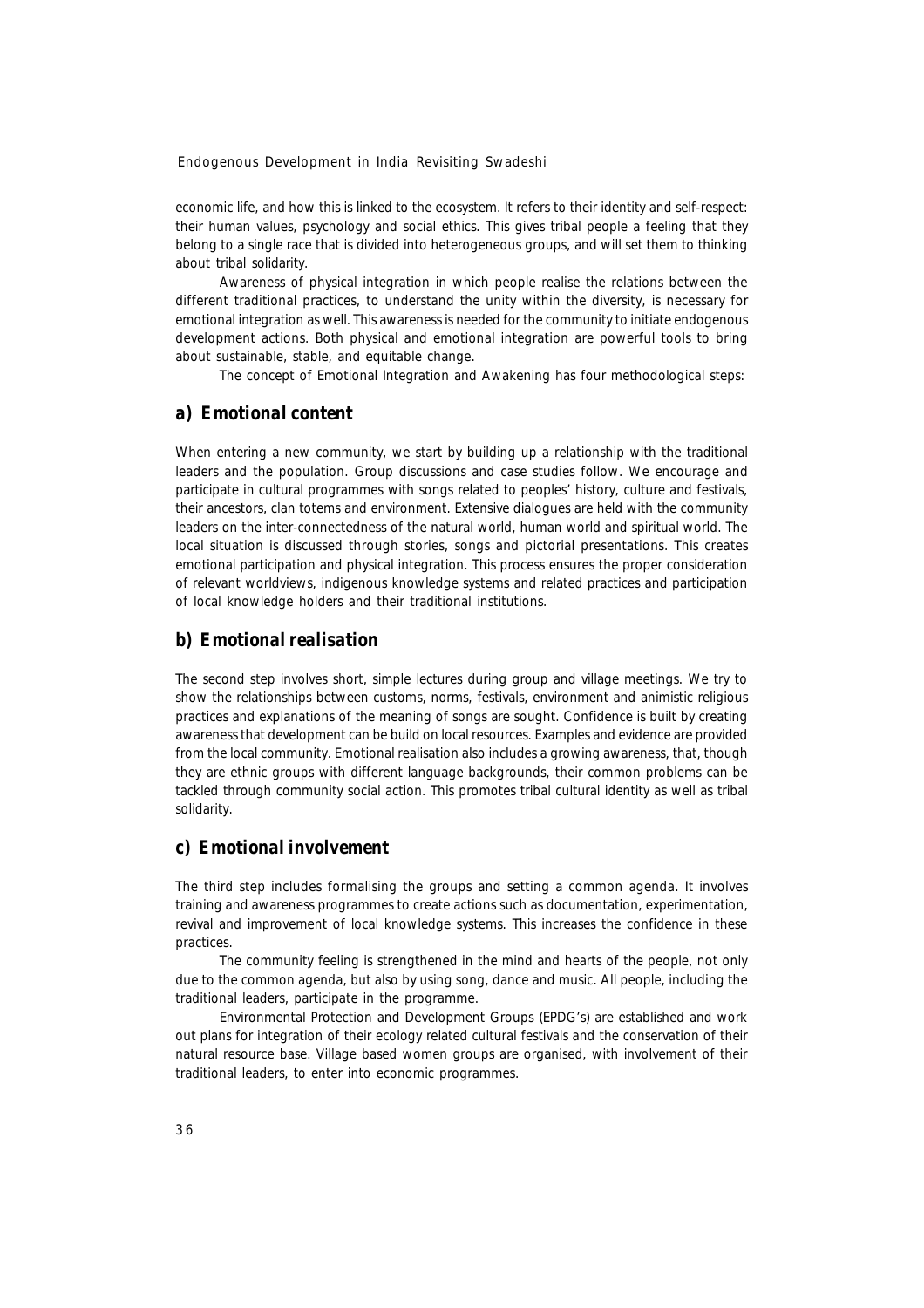At this level, the local knowledge systems interact with outside practices. It involves exercises to integrate indigenous worldviews, knowledge systems and institutions with modern knowledge systems and institutions for promotion of endogenous development.

For example, traditional herbalists receive training in documenting their local practices, and learn about allopathic first aid. Traditional birth attendants receive training in mother and childcare, immunisation and nutritional improvements.

### *d) Emotional edge over rationality*

The forth stage includes leadership building, networking and lobbying. Realisation of objectives with emotional content, with a focus on tribal solidarity, leadership building, networking and lobbying.

As a result of this work in the various communities the *Naik Gotna* network was established in 1998; the network of tribal leaders. This network organizes various activities that benefit the tribal population as a whole.

The concept of emotional integration and awakening is strengthened through cadre development trainings, dormitory education, training of traditional functionaries, farmers' research and experimentation methodologies and revival strategies for endogenous development. In this way thrust is given to revive and enhance the agro-ecological, health and nutritional practices and hence the tribal economy and livelihoods along sustainable lines.

Since the wellbeing of any tribal society is largely dependent upon the strength of its tribal identity, it is important to ensure that all development activities are non-intrusive and do not threaten that sense of identity. Tribal systems already have developed mechanisms to address almost every environmental and community concern through their traditional practices in forest conservation, herbal health care, wildlife protection and soil conservation. It is essential, therefore, that development initiatives draw on this knowledge.

## **III. THE PROGRAMME ACTIVITIES**

# **A. Revival, transformation and documentation of traditional practices**

The growing pressure on the forests in the Eastern Ghats has severely affected the living standards of the tribal peoples. To address this issue, IDEA together with the traditional leaders, found a way to modify the traditional hunting festival *(Chaitra parob)* and turn it into a festival for ecological protection.

Tribal people believe that their ancestors originated from nature. Each clan, therefore, is the direct descendent of a bird, an animal or a tree. This totem is a supernatural power that protects them. Thus, in each community, people identify themselves as belonging to clans such as the Barking Deer, Peacock and Jungle Fowl. Each clan has a strong affinity for the particular species they have adopted. There are many different totemic clans in each community. They will never harm this animal or plant and will protect it as much as possible. This cultural practice was found to be an important starting point for people-based biodiversity conservation.

### **A traditional hunting festival transformed**

IDEA found that similar festivals are being celebrated by different tribes in India and elsewhere under different names. In North Eastern Ghats tribals traditionally conduct a hunting festival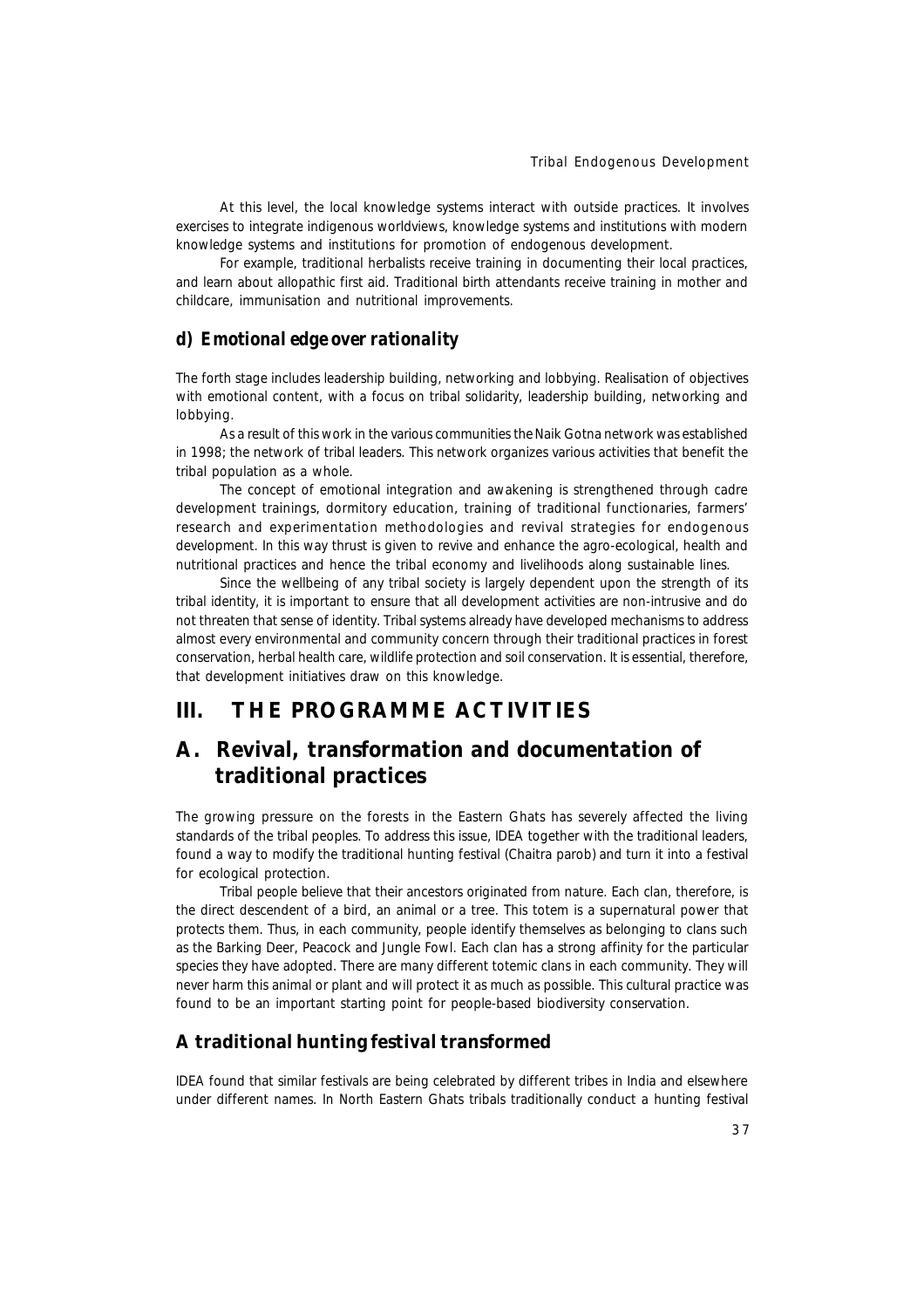called *Itukala Panduga*. In the past, this festival included an informal natural resource survey during ceremonial hunting. During this exercise, communities took stock of their natural resources under the guidance of the traditional institutional leaders. Whilst this informal survey was being carried out, the people would eat what the hunters had caught. However, due to several reasons, the major significance and objective of this festival was lost, and the image that prevailed was one of destroying forest resources and indiscriminate killing of wild animals during the ceremonial hunting time.

In the early 1990s, IDEA promoted tribal Environmental Protection and Development Groups (EPDGs) in the tribal villages. During a series of meetings the tribal elders expressed their concern about the changing environment and ecology in the area and, the attitude of the younger generations towards nature. This led to a dialogue between the younger generations and traditional institutional functionaries in the villages. This resulted in a collective decision to transform the traditional environmental protection and ceremonial hunting related festival Chaitra Parob also known as Itukala Panduga, into a festival for the conservation of their natural resources. Courses were organised to exchange views on the traditional environmental protection system and the role of totemic plants and animals. On the basis of the results of the survey, resolutions related to natural resource conservation were passed. This exercise was initiated in 40 villages in 1998, and radiated to nearly 450 villages by 2006 in and around the project areas of IDEA and in the network zones.

During the *Itukala Panduga /Chaitra parob* festival, the villagers divide themselves into four groups based on age, sex and vocation and spend two to three days in the natural resource survey. Children of 10-15 years old take stock of the fruit bearing trees, birds' calls and animal footprints. The intention of this exercise is to prepare them for the complex environmental issues they are likely to meet in the future. Youth in the age group of 16-35 survey tree species, grasses, wild life, water sources and wastelands. Adults above the age of 36 survey the pattern of shifting cultivation and various trees of fruit, economic and timber value. The fourth group consisting of traditional leaders surveys the medicinal plants and other ingredients for their practices. The findings of each group are discussed and recorded systematically.

On the third day, all groups assemble in the village and perform a ritual to Goddess *Sanku Devatha*. Each group presents its findings. Together, they analyse the status of the

### **Box 1. First-eating ceremony**

The first-eating ceremony, commonly known as *Kothala Panduga / nuakiya*, is celebrated after the first harvest of farm and wild crops. It is a food-security related cultural mechanism of the tribal groups, which includes a taboo on touching or eating any food or crop until the entire community has celebrated the festival, and offered the harvested crop to the ancestral spirits. During the past decades this practice was often abandoned, which according to the tribal leaders was one of the reasons for the food security crisis among tribal groups, as well as the declining diversity of wild animals and plants. According to tradition, until the first eating ceremony is performed, the tribal community members may only collect matured and fallen fruits and flowers from the forests. These fruits also serve as food for wild animals, while the left over seeds of the rotten or fallen fruits contribute to natural forest regeneration. After understanding this rationale, the tribal communities together with IDEA have developed different strategies to motivate the tribal communities to revive this first-eating ceremony.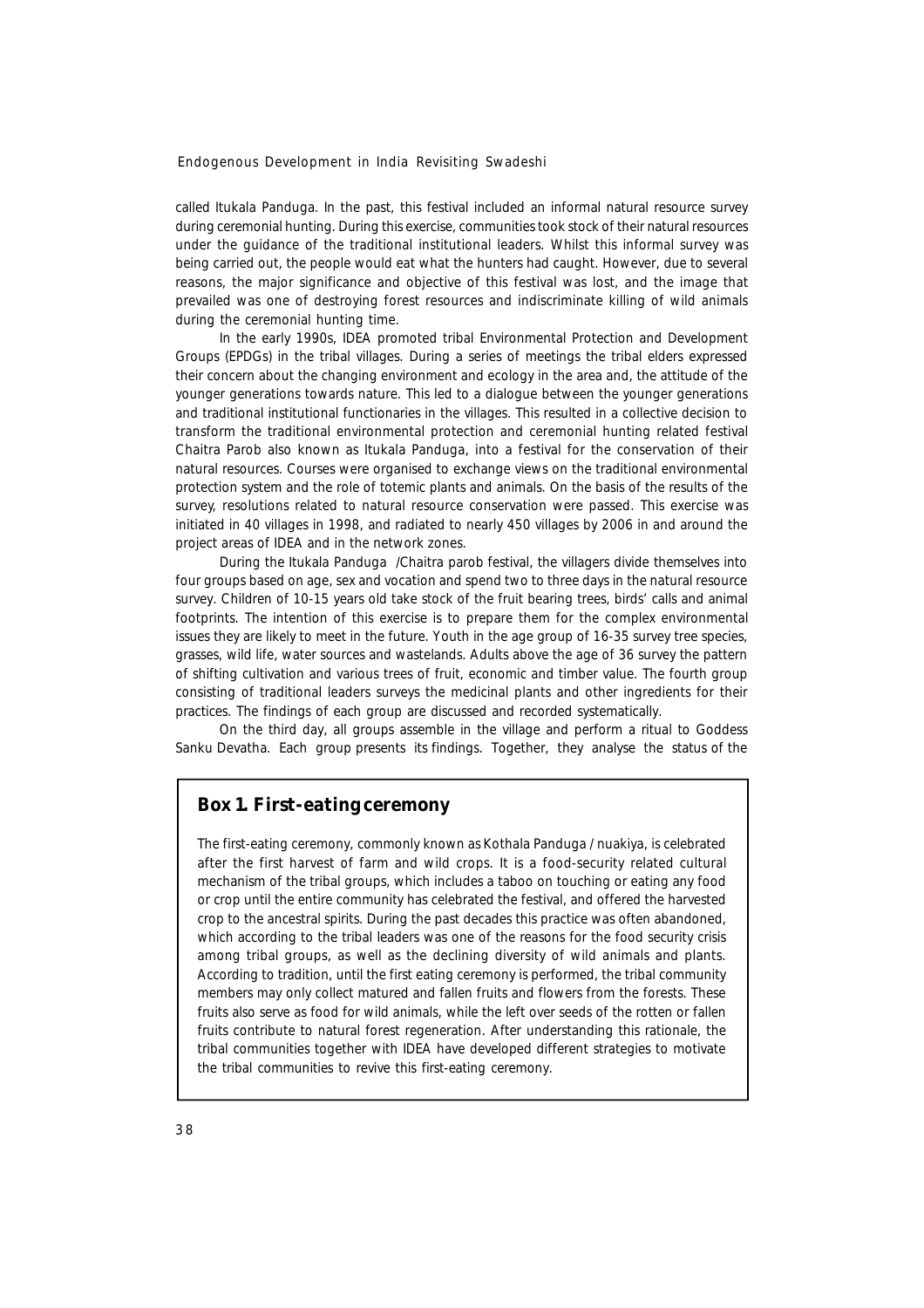natural resources and identify various floral and faunal species that are disappearing. They further analyse the reasons and factors responsible for this disappearance and decide on actions to conserve these species. Such a people's survey is better than a modern surveys as it assesses the exact strength of the natural resources, the state of the biosphere and tribal knowledge regarding the natural resources.

Besides the *Chaitra Parob,* nature conservation festival, several other development significant festivals and rituals have been revived such as, *Nuakia* or *Kothala Panduga* (first eating ceremony), *Ashada Jatra* (festival to prevent pests in crops and animal diseases) and *Bali* Parob (soil testing ritual).

#### **Revival of the tribal eco-cultural meeting**

The tribal eco-cultural meeting *or Adivasi Dharbar,* is another traditional practice revived by IDEA to address contemporary issues related to natural resource management. Traditionally, group leaders and active members from different villages would come together to share their experiences in a community gathering normally called as *Adivasi Darbar* during or immediately after the *Chaitra parob* festival. Now, the leaders discuss the outcome of the natural resources survey's and protection activities taking place in their villages during the festival of *Itukala Panduga.* They discuss the strategies to stop / control the loss of wildlife and ecological degradation. They also discuss the experiences of the previous year to improve their natural resources and measures to punish those who disobey the code of behaviour. The *Adivasi Dharbar* meeting helps the villagers to understand the ecological situation on a regional scale.

To enforce the rules determined during the *Adivasi Dharbar*, the communities have set up a coordinating committee that closely interacts with the traditional village heads and clan heads. Violations of the *Adivasi Dharbar* resolutions are viewed seriously. IDEA's trainings, the totemic concepts, the festivals, traditional songs and the experience of the elders all play a role in implementing these resolutions successfully. As a result of these resolutions some families have minimised and some have totally abandoned (those people who have some alternatives) the shifting cultivation practice.

#### **Reviving traditional institutional leadership**

In 1998, the co-ordination between the tribal leaders and IDEA resulted in the establishment of the *Naik Gotna* network, the 'Network of Tribal Leaders'. The major objective of the network is to form a strong group of tribal leaders to support the endogenous development process of their communities. Though the starting point of IDEA's activities in the Eastern Ghats has been natural resources management, it has also stimulated the traditional leaders in the *Naik Gotna* to address many other aspects such as agricultural innovation, collection and protection of wild plants used for herbal medicine and leafy vegetables for improved health and nutrition. These practices are being experimented with in the communities; the results are documented by IDEA together with the *Naik Gotna* members and exchanged during meetings and training sessions. In order to support endogenous development of the tribal communities and prevent further destruction of local natural resources, the tribal leaders aim for integration of their local knowledge, practices and structures with state tribal development institutions and modern knowledge systems. With the help of IDEA, the *Naik Gotna* has initiated several activities, ranging from exchange meetings to training sessions, bio-cultural expeditions, and workshops. This has resulted in increased communication between the different tribes and communities in the area.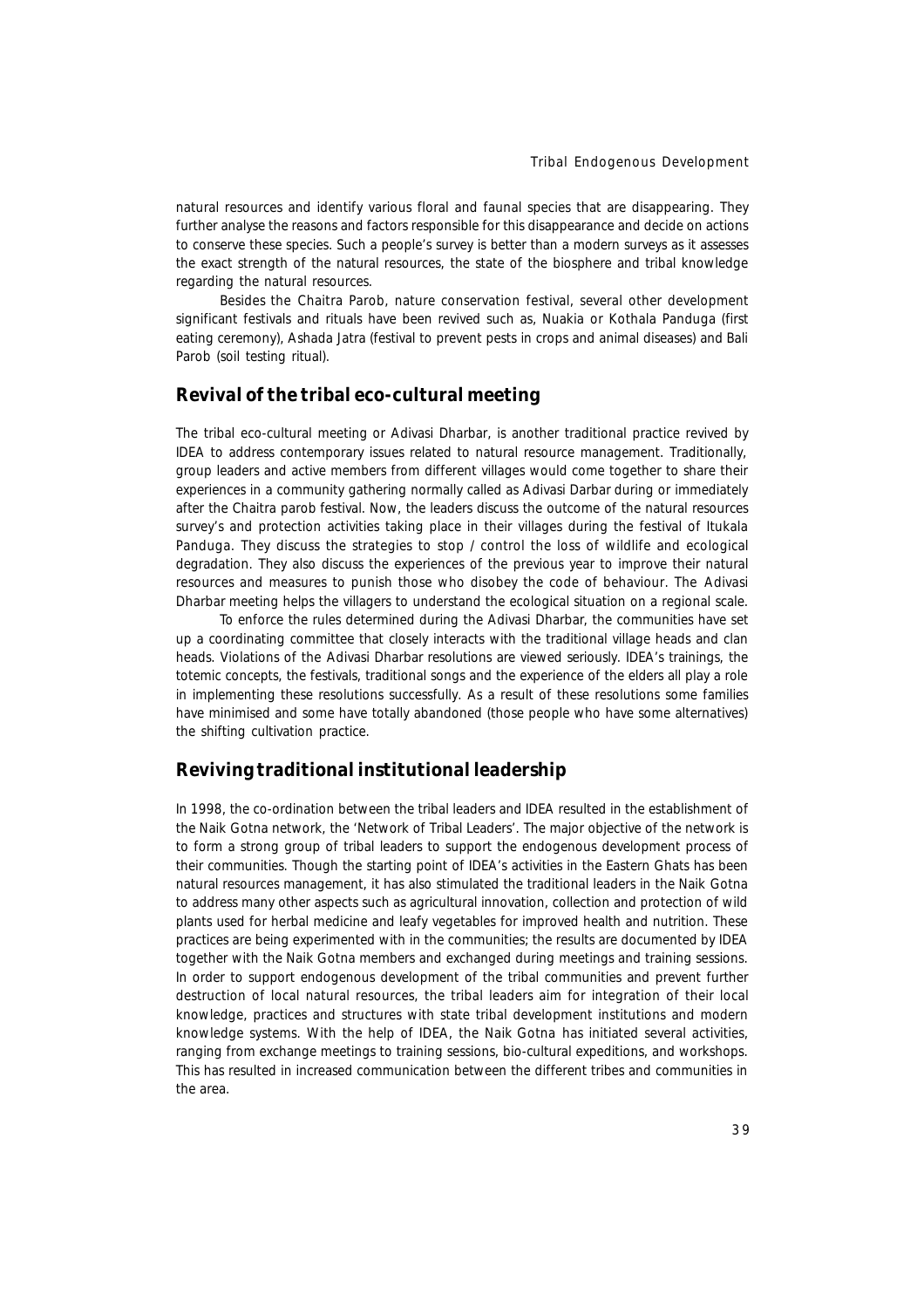#### **Indigenous Knowledge Fair**

One of the actions the *Naik Gotna* organised was a four-day Indigenous Knowledge Fair (*mela*) at IDEA's Resource Centre. Hundreds of representatives of all ages and from different tribal communities gathered at the fair. The major objective of this event was to provide a platform for the tribal communities to exchange and demonstrate their knowledge, practices and experiments. A wide range of practices related to agriculture, soil conservation, natural resources, traditional medicine for humans and animals, as well as folklore, bio-cultural practices and developmentrelated rituals, were exhibited. In this way, the IK *mela* provided another opportunity for conservation of indigenous practices. The event created a platform for inter-cultural dialogue and strengthened the networking between different tribal communities. Moreover, it provided an opportunity to demonstrate the relevance of tribal indigenous knowledge to local policy makers, universities and administrators.

The Indigenous Knowledge *Mela* of *2001* was followed by the Traditional Leaders *Mela* in 2002 and the *Adivasi Parob Mela* in 2003.

### **IDEAs support divisions for endogenous development of the community.**

IDEA has set up several technical support divisions to cater the participatory action research, conservation, experimentation, demonstration and training needs to the community in their effort to achieve endogenous development:

### **IKRC (Indigenous Knowledge Resource and Conservation division)**

This is a division situated in IDEA's Endogenous Development Resource Centre (EDRC) formally known as EMRTDC at Araku, Visakhapatnam district Andhra Pradesh. This IKRC division consists the data banks of various indigenous knowledge systems and conservation and demonstration units of various subjects such as herbal health, traditional seed conservation, sustainable agriculture, agro-forestry, school of traditional education (dormitory education), facilities for experimentation and training.

**DINARCS (Development Interaction and Natural Resource Conservation Services) division:** This support division is implementing the decisions concerning resource conservation taken by the *Naik Gotna* during the *Adivasi Dharbar*. Families have changed their shifting cultivation practices, which has prevented approximately 200 acres – some 90 hectares – of forestland from being reduced to barren patches. The existing cultivated patches are being used for reforestation with local species, agro-forestry, medicinal plants and horticulture using local varieties. Organic agriculture is promoted by widespread experiments and exchange on organic practices as well as by experimentation with several plant-based organic insecticides throughout the area. DINARCS is co-ordinating these efforts.

#### **FRS, Farmers Research Stations**

FRS have been initiated at village level to strengthen the capacity of the tribal communities to conduct experiments, to validate their endogenous development activities at village levels as onfarm activity. Several participatory action research activities have been promoted in the FRS under the guidance of the *Naik Gotna* and its thematic forums with active community participation on major thematic areas such as: agro-ecology and the use of herbal plants for bio-pesticides and human and animal health and nutrition.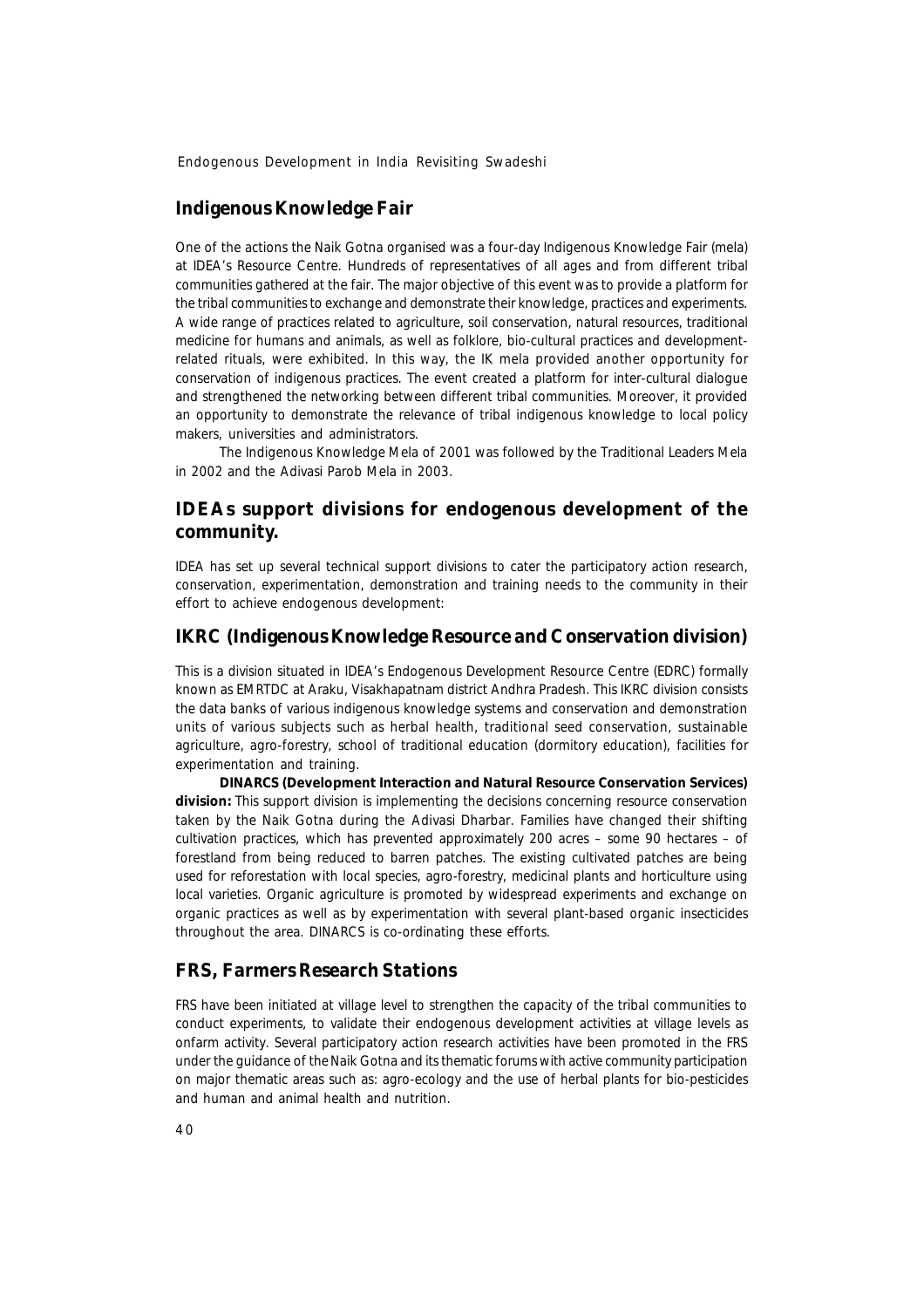### **Conservation units**

Several ex-situ conservation units have been established and are being managed by IDEA in close collaboration with the *Naik Gotna* and its thematic forums and communities. These conservation units for research and training on agro-ecological, herbal health and nutritional aspects have facilitated the healers, dormitory students, tribal women and youth to learn about the traditional use of wild plants and also to conduct experiments to enhance their practices. Lately, the conservation units have been expanded with additional species of medicinal plants and with new sections such as commercial cultivation of medicinal plants and village herbal garden demonstrations for human, cattle and crop health. These conservation units are:

### **BION, the conservation unit of traditional seeds**

A group of traditional leaders have initiated this tribal traditional seed conservation programme called *Bion* (seed). Traditional crop seeds (285 varieties) and edible tubers (273 varieties) (by 2006) are being conserved and propagated. A newsletter on traditional seeds is being published. The seeds are demonstrated in the IDEA Resource Centre, where they are actively exchanged with seed varieties from other regions.

### **Weed management**

Groups of women have documented and classified weeds into various sub-groups: edible, medicinal, green manure and fodder weeds, and have conducted training in weed management for women in more than 100 villages. It was estimated that about 32-35% of the crop loss was due to the weeds in the crops. This revived weed management with systematic categorisation of different weeds and their re-use for different purposes has helped the tribal farmers to re-gain the crop loss due to weeds for various purposes. On the other hand the production has also been increased (by 30%-35% in about 200 villages) due to systematic weed management combined with traditional weed identification techniques and categorisation of weeds using the modern classification techniques.

### **KOILARI, the conservation unit for traditional leafy vegetables**

The women farmers together with traditional healers have identified about 256 (between 2002-2006) wild vegetables and edible tubers, berries and nuts, and started a conservation unit by the name KOILARI to conduct demonstrations, research, trainings and experimentations on this subject. They also brought out posters, calendars and stickers to promote the use of leafy vegetables in the villages to improve nutrition for human health and distributed them.

### **KASTURI, the conservation unit for traditional medicinal plants**

Between 2002-2006, this unit had collected and documented about 500 species of medicinal plants which are conserved and propagated. The unit is also used for research, training, experimentations and revival activities.

### **ASEEL, the conservation unit for traditional poultry breeds**

This unit identified and documented 32 different traditional poultry breeds.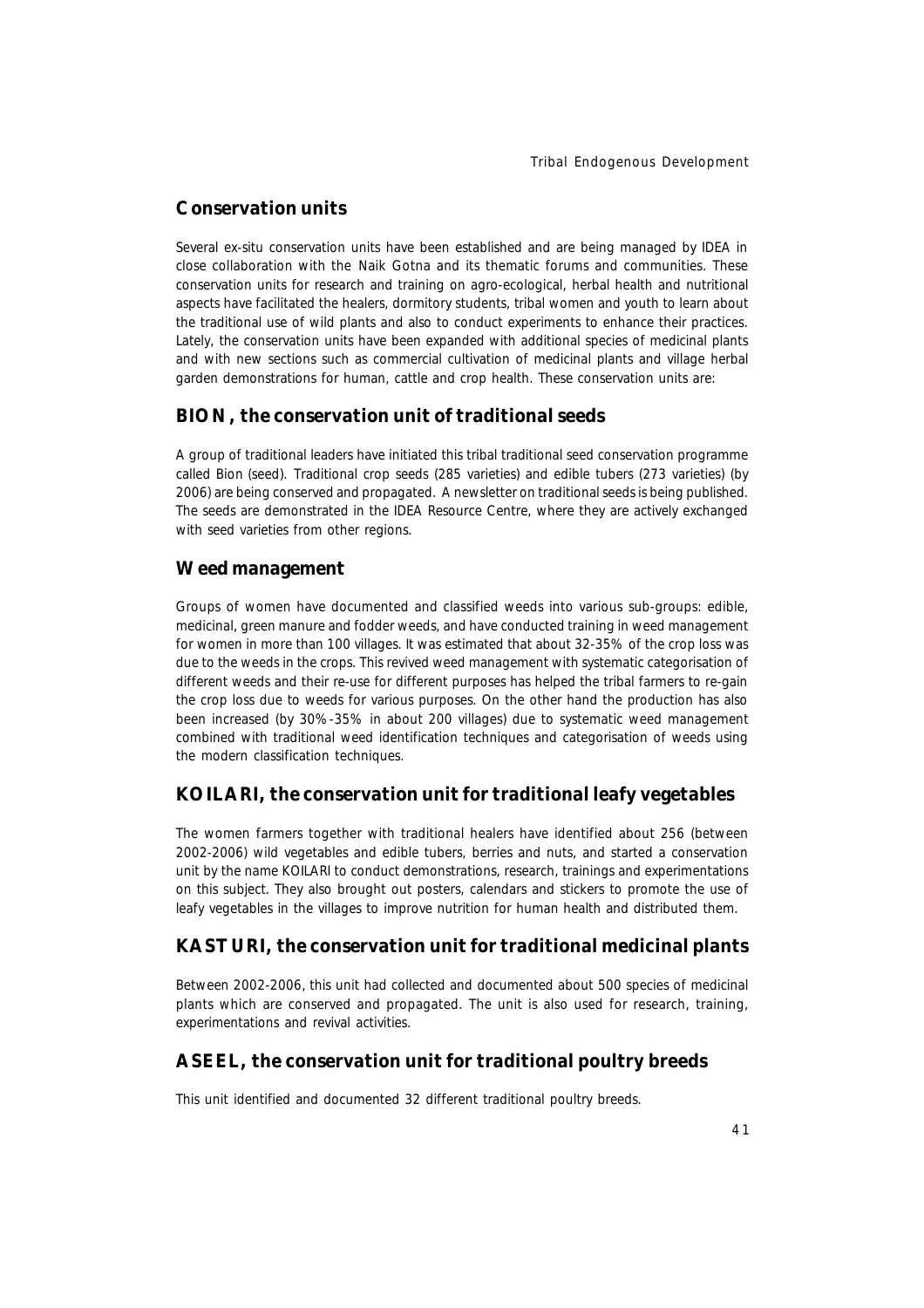### **B. Strengthening of development networks**

### *Naik Gotna* **– the Network of Tribal Leaders**

In order to revive and support the tribal institutional functionaries, to make their skills available again to the community, IDEA facilitated the creation of the *Naik Gotna* Network of Tribal Leaders. This network has as major objective to form a strong group of tribal leaders to support the endogenous development process of their communities.

Thematic Forums were created on forest health, human health, cattle health, crop health and women and children health, bringing together the tribal knowledge specialists from about 35- 40 villages. These thematic forums are clustered at regional level in the Naik Gotna regional federations. In these village and regional networks, traditional institutional functionaries come together regularly to share, discuss and assess their traditional knowledge, thereby greatly increasing their knowledge and skills and restoring their self-confidence.

The *Naik Gotna* and its thematic forums are further strengthened to participate in and lead the process of endogenous development in, among others, the areas of agriculture, biodiversity conservation, herbal health and nutrition. These community based institutions have established their own structures and infrastructures and are facilitating the tribal youth to participate in the action research programmes, documentation, dormitory and cadre development trainings and the experimentation and revival exercises. They have also conducted seed *melas* and cultural *jatras* during festivals to spread the concept of endogenous development and to revive development significant components of the festivals, e.g.: seed testing, soil testing, pest control, etc. They established farmers research units / stations (FRS) to facilitate on-farm experimentation, livelihood enhancement programmes and revival activities at community level, which are promoting dormitory education (*Gothul / Akadasaal)* and managing conservation units at the IDEA Resource Centre.

Their skills of planning, decision making, implementation and coordination of different endogenous development activities are being trained to achieve self-reliance and empowerment. Besides, these networks are also conducting workshops, exchange visits and dormitory trainings in other regions of the Eastern Ghats while initiating inter-cultural dialogues.

The traditional leaders of the *Naik Gotna* have also been brought in contact with government agencies, to mutually assess the tribal development policies. Most government agencies do not integrate tribal and modern practices in their tribal development policies. Through these discussions both parties have discovered the relevance of tribal practices for the local conditions, such as in the case of the first eating ceremony. At the same time, useful modern knowledge has also been identified to complement the tribal practices.

After the successful organisation of the village-based associations of traditional functionaries in the North Eastern Ghats, IDEA decided to replicate the approach in other regions of the Eastern Ghats, in Andhra Pradesh, Chattishgarh, Orissa and Madhya Pradesh. So far, three regional *Naik Gotna* federations have emerged, as well as one national tribal federation for endogenous development. In 1998, there were about 2,000 *Naik Gotna* members, and by 2005 the membership had increased to around 26,000. There is great potential to expand these endogenous development programmes to other areas with tribal populations.

IDEA is also developing a **data bank of traditional institutional functionaries** with their profiles for the promotion of endogenous development in different tribal regions. In 2006, the profiles of about 10,000 traditional functionaries have been entered.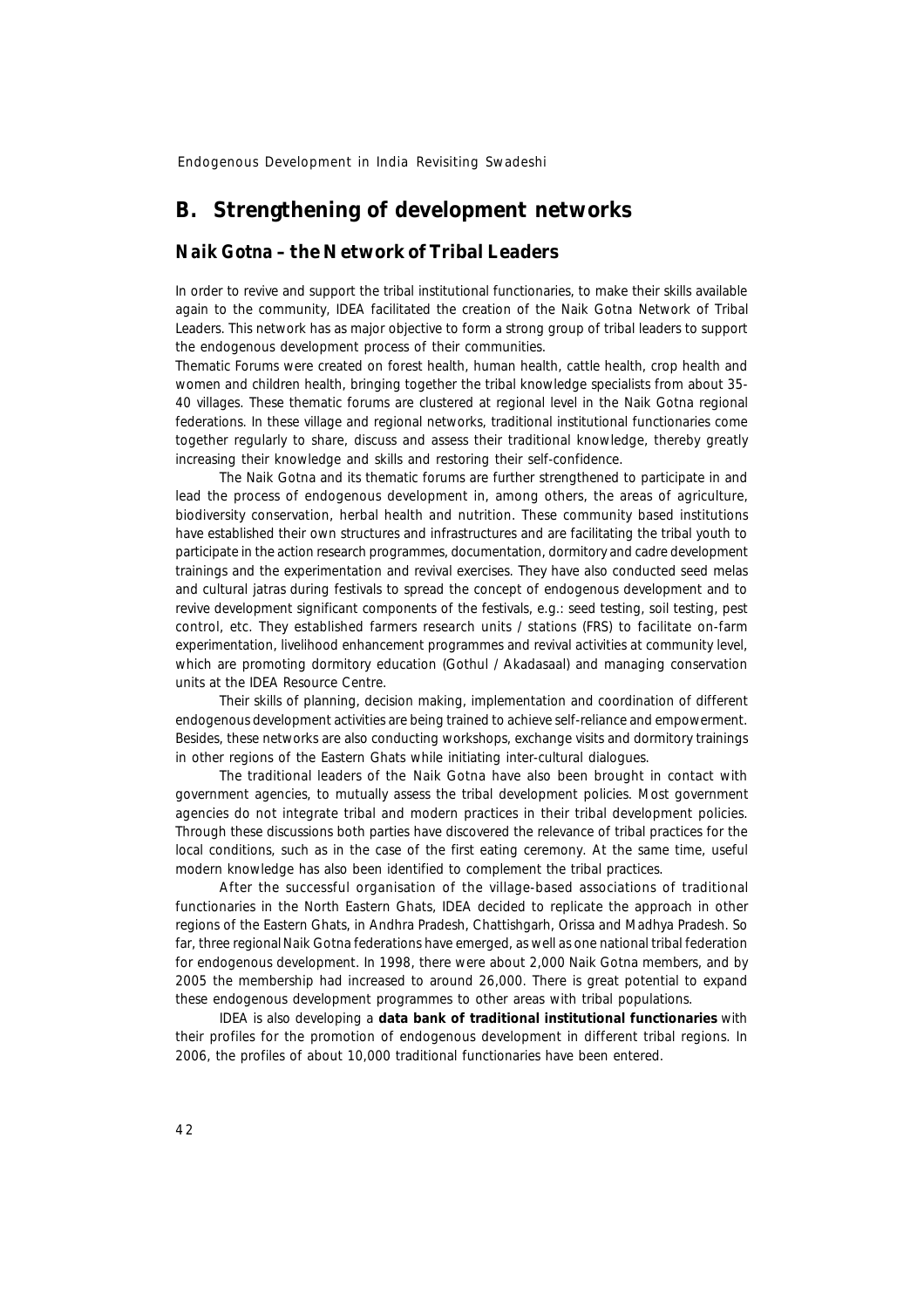For example, IDEA has identified about 300 *gurumayies*, medical women or shamans, and *sutranis*, or traditional birth attendants, who possess knowledge on traditional reproductive and magical religious herbal practices for gynaecological diseases, childcare and nutrition.

### **Mountain Farmers Network**

A similar initiative has been taken by nearly 7,250 mountain agricultural farmers, who have started their own federation. The main objective of these mountain farmers is to revive the community lead nature resource conservation practices, in utilising the land management practices including their land for agriculture for the survival. Besides, to workout various alternatives for sustainable mountain agricultural and land management practices using indigenous knowledge and technologies and integration of modern knowledge systems and conservation policies where ever they are viable for application.

#### **Women Development Groups and SHGs**

Women development groups are the major decision making bodies for the overall development of women in the village. The Self Help Group members (SHG) are the sub groups of the women development group to take up specific tasks such as agro-forest and animal husbandry based livelihood improvement programmes, food security related programmes, seed conservation, environmental sanitation, community herbal health and nutrition etc.

Special importance is attached to the role of women. Tribal societies accord special status to their women, yet a tribal woman is often marginalized in the present scenario. Through the village based women groups, a range of activities have been initiated to empower them and improve their status within the communities.

Tribal women possess vast indigenous knowledge among others on agro-ecological, health and food practices. Women groups have focused their attention on the documentation and revival of diverse indigenous agro-ecological, health and food practices. Women Self Help Groups (SHGs), with the support of female traditional institutional functionaries, have conducted several validation studies and revival activities at village and institutional level. They studies focused on:

- ? *First eating ceremonies*. These ceremonies are important for local food security. Later this concept has been strengthened with the grain bank initiative.
- ? *Seed and soil testing ceremonies*. These ceremonies are important in agro-ecological agriculture. Later they have been strengthened through seed bank and seed conservation programmes, land and soil management training programmes and watershed and water harvesting programmes.
- ? *Batbiba the health related ceremony*. Later this has been supported with trainings on maternity health care to traditional birth attendants (*dhais*), support to SHGs to revive and experiment with traditional food practices, active participation of SHGs in immunization programmes and in the preparation of supplementary nutritional foods etc.

About 2000 women SHG members have been supported to conduct experiments on different agro-ecological farming, health and food practices such as weed management, preparation and use of organic manure and biological pest control methods, sustainable harvesting practices, wild leafy vegetables and songs related to agriculture and ecology. This has resulted in an increase in crop productions by 40%-45%, sustainable returns to forest products for consumption and sale and improvement of nutritional status and health.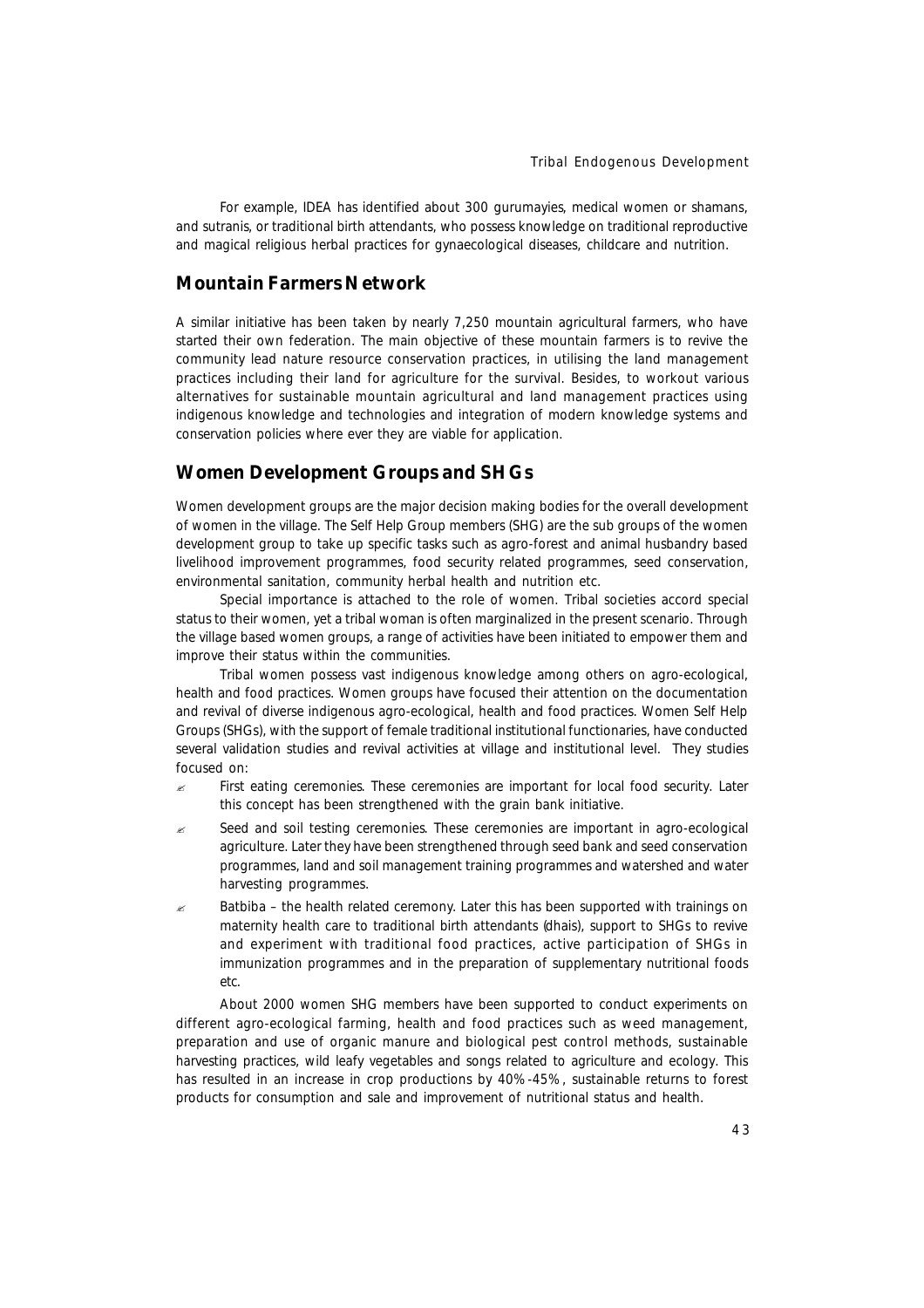Women's groups have also successfully documented, analysed, re-constructed and revived some of the eco-agricultural songs, dance and music such as *Sankidi, Oli, Dhimsa, Pathorthola, Ninjani, Baag dhimsa.*

### **Indigenous Knowledge Research, Conservation and Development Forum**

IDEA also interacts with other NGOs, government tribal development agencies and universities, who wished to interact, share and learn from their experiences with endogenous development. For this purpose the Indigenous Knowledge Research, Conservation and Development Forum (IKREF) was created. IKREF has more than 350 members *(2006)*: staff from NGOs, researchers, academicians and senior tribal institutional functionaries from 5 regions. Each region has its regional coordinators to facilitate endogenous development. At the national level, thematic coordinators deal with the specific subject needs of the network members and their communities. IKREF has conducted 4 workshops on different subjects, methodologies and long term strategies to promote endogenous development in the tribal belts of India.

### **University Consortium Programme**

Under the Compas University Consortium topical research programme IDEA has taken up the subject of traditional food preparation in 5 Indian communities. For this it started collaboration with the Department of Nutritional Sciences, Andhra University college of Home Sciences. Together they documented about 315 traditional menus, out of which 189 preparations have been scientifically verified for their nutritional values and ayurvedic health properties. The results of this research will be published for wider distribution of the information, revival of the traditional food practices and for further studies.

# **C. Training for capacity building**

### **IDEA Resource Centre**

The IDEA Centre serves as resource and documentation centre where tribals can come for meetings and training. The centre uses computers and other modern communication methods, and has a garden for farming experiments. There is a conservation centre where all the plants traditionally used for medicine and food are grown; here the students learn to identify the plants with their vernacular names. This study is complemented by trips to the surrounding forests. During festivals, traditional leaders perform rituals, the significance of which is also taught.

### **Training to traditional institutional functionaries**

Training activities for traditional institutional functionaries, tribal youth and women are conducted on subjects such as: action research, planning, prioritization, documentation, and methods for revival, integration and networking. Members of various thematic forums have participated in and conducted different village and institutional training programmes to tribal youth and women on specific subjects such as – traditional seed conservation, agriculture, natural pest control, botanical pesticides, traditional natural resource management, traditional nutritional practices etc.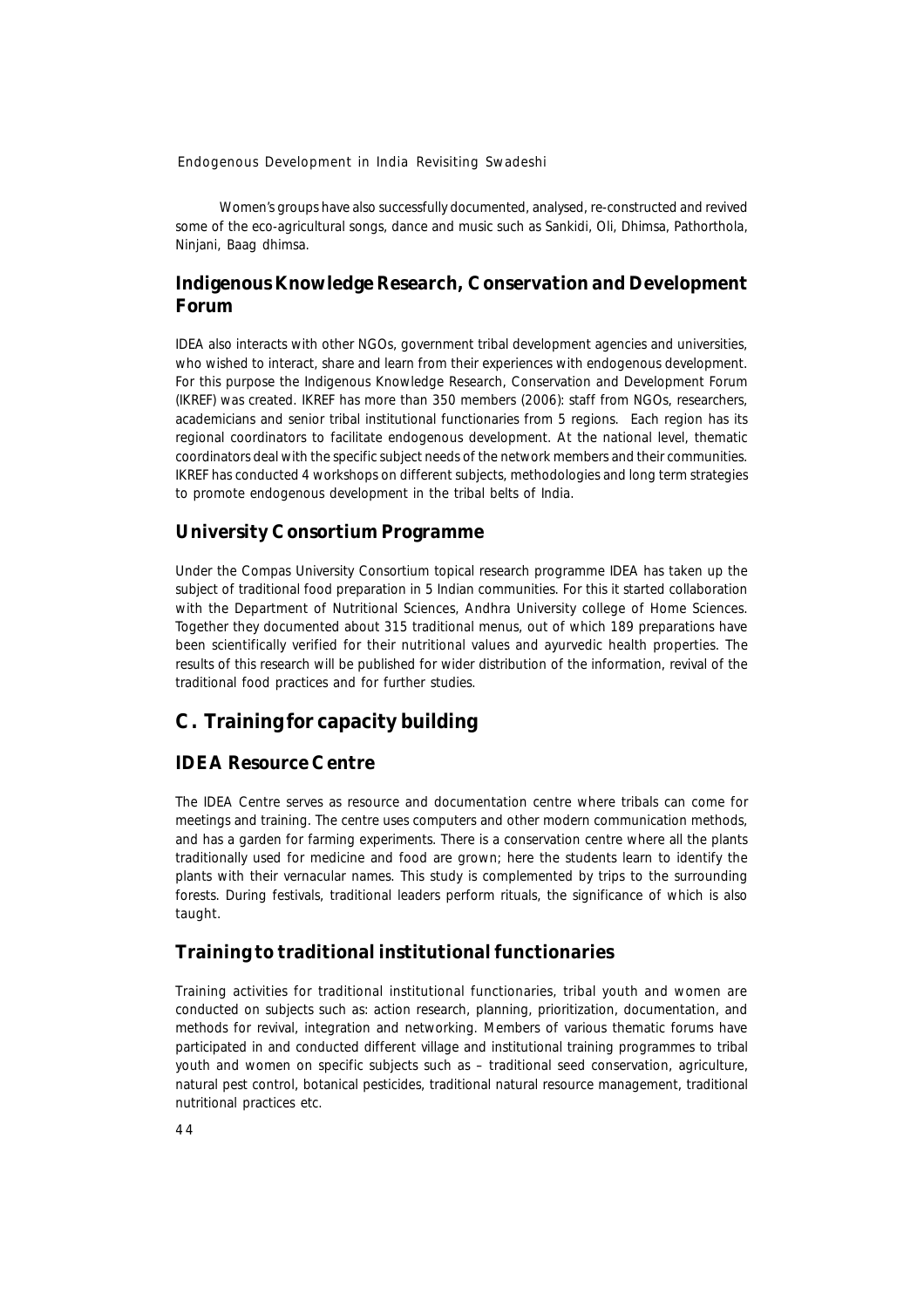Several training programmes have been conducted for young tribal women, women farmers and SHG members to improve their knowledge and skills on indigenous knowledge and worldviews. Besides, several re-orientation trainings have been provided to traditional birth attendants to enhance their traditional knowledge with modern knowledge on issues such as hygiene, use of aspirin as painkillers and bandaging.

#### **Certificate courses on endogenous development**

Certificate courses are conducted to tribal youth and *Naik Gotna* network members to strengthen their skills in aspects of endogenous development such as sustainable agriculture, bio-diversity conservation, and herbal health for human, cattle and crops. These trained people are now providing training services to communities and dormitory students as master trainers, village resource persons and also as tribal herbal health guides.

#### **Dormitory education**

On the edge of extinction, IDEA has revived the tribal traditional learning institute, which is known as *Akadasaal* in Andhra Pradesh and Orissa and *Gothul* in Chattishgarh (dormitory schools), at institutional and village level. At village level, the youths stay in the dormitory school during the night and go back to their homes during the day. At institutional level they stay some time at the IDEA Resource Centre, which looks like a tribal village. Sometimes boys and girls are segregated, sometimes they learn together.

Dormitory education is open to those who are interested. In the farming season, however, it is compulsory, as young people have to learn many things. The village level dormitory schools are open to youth until they get married, a minimum of three to four years. Once married, tradition states that they may no longer return to the dormitory.

The tribal indigenous knowledge is mostly preserved in folk form. The traditional institutional functionaries and senior farmers in the village used to disseminate this knowledge to the younger generations through these traditional dormitory schools. Their knowledge which is preserved in the form of folk art, song, dance, music, proverbs and even in the form of rituals is transferred to the youth by teaching them through different ways including song, dance and music, proverbs, clan histories etc., and also by involving them in practical learning process in the fields, forests, festivals and rituals. This curriculum is further developed by IDEA together with the traditional institutional functionaries and integrated the elements of endogenous development.

The main themes of the dormitory education syllabus are:

- cultural identities of the tribal communities,
- sustainable development and traditional knowledge and practices,
- indigenous knowledge and worldview analysis and revival techniques,

- social learning through documentation and experimentation for revival and enhancement for endogenous development.

The teachers of these dormitory schools are village elders, senior youth and traditional institutional functionaries together with IDEA research and training staff and other subject specialists from outside. Each village elder or group of village elders / functionaries is teaching different subjects depending on their expertise on the subject. The main functionaries such as *poojari, dhisari, guniya and gurumayi* etc., take up the classes very informally, but with effectiveness and thrust on the subject. They stay together with the youths for a few days, to pass on their knowledge and skills on subjects relevant to tribal life, such as hunting, farming, ecology and health care. Social issues, such as marital life, social regulatory measures related to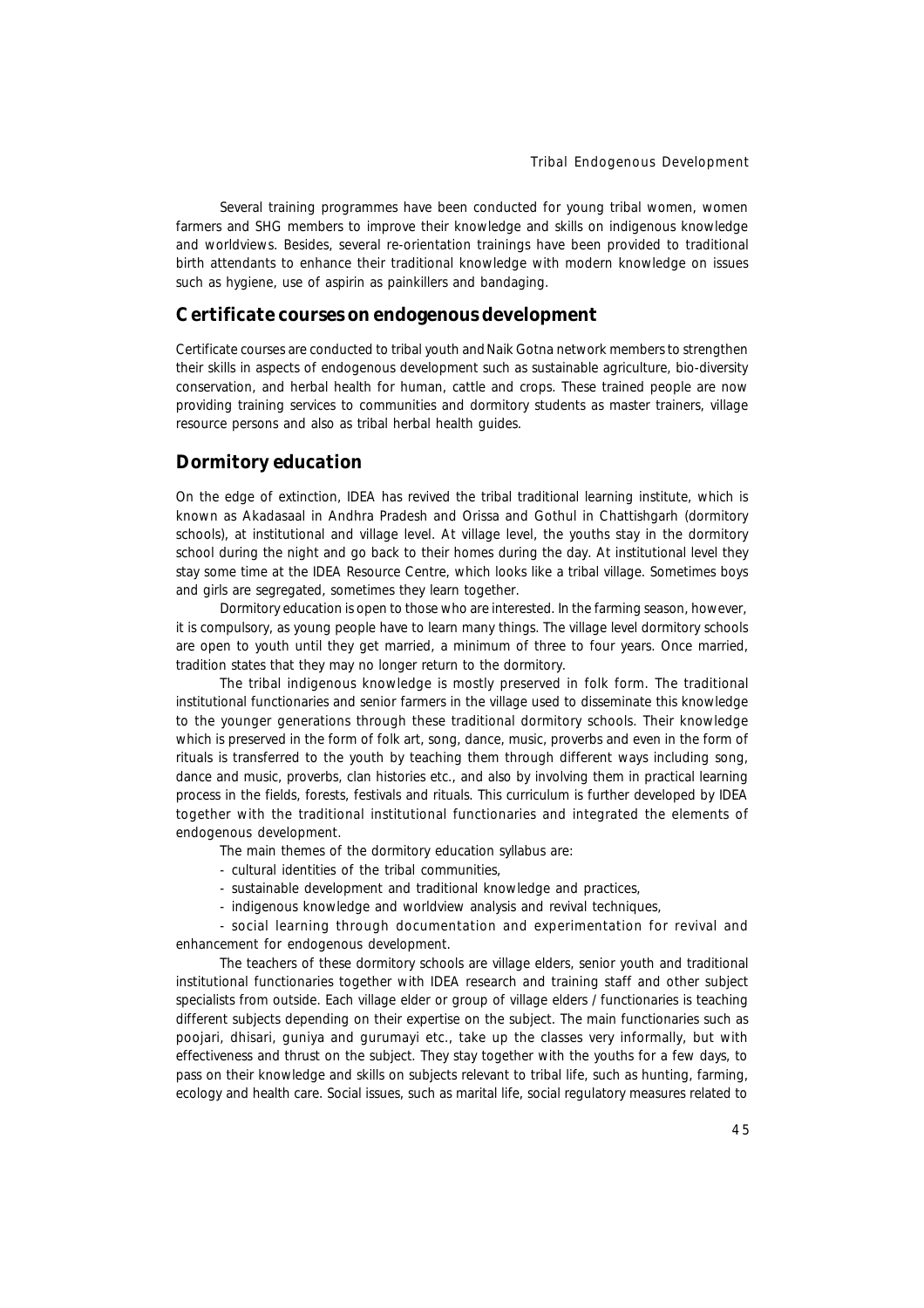### **Box 2. A teacher with a difference**

Korra Ghasi, 72 years old, is an important member of the Poraja tribe. He lives in Pulikonda, a remote village in Orissa. While he is a *pujari* (spiritual leader), Ghasi is also extremely knowledgeable on development issues, particularly about mountain land management practices. He is also a member of the *Naik Gotna*, the Network of Tribal Traditional Institutional Functionaries, promoted by IDEA. Ghasi has supported the process of reviving indigenous knowledge and practices, especially the clan customary regulations for mountain land management and shifting cultivation practices. Ghasi has also provided training on these concepts to youngsters and some 300 mountain farmers through the dormitory education programme.

pre-conjugal relations, and inter-caste marriages, are also covered in dormitory schooling. This is combined with anthropological, sociological and historical aspects through classroom lectures, demonstrations, field visits, transact walks and PRA exercises. Some of the expertise and technical skills, e.g. on documentation, experimentation, standardization, analysis, etc. are provided by experts from IDEA or from outside. Dormitory students are also exposed to bio-cultural expeditions, research and training in the demonstration plots and the resource divisions at the IDEA Resource Centre. The classes sometimes are conducted in the forests and fields and also during festivals, ceremonies and rituals.

#### **Preparation and distribution of educational material**

Several types of educational materials in local languages have been prepared and distributed to communities by IDEA through the *Naik Gotna* and its Thematic Forums. This has helped the tribals to improve their knowledge, perceptions, skills and management on the specific subjects and at the same time it stimulated inter-cultural dialogue with neighbouring tribes on their endogenous development activities. The distribution of the posters, pamphlets and newsletters to NGOs and other development agencies is helping to spread the concept of endogenous development in different tribal regions in India.

### **Income Generation Programmes**

About 400 women SHGs have taken up agro-forest based income generation programmes (IGP), which includes vegetable cultivation, medicinal plant cultivation in herbal home gardens, Adda leaf plate making, petty trade businesses, basket making, animal husbandry and marketing of agricultural produces, thrift & micro credit programmes etc. Through these activities, the economy of the small and marginal women farmers and land-less farmers has been improved.

### **Grain Banks**

Once draught and poverty stricken area became rejuvenated with healthy crops developed due to extensive watershed, sustainable agriculture and re-introduction of traditional seeds by IDEA. The revival of indigenous knowledge and worldviews related to agriculture started yielding significant results. The poverty stricken people started producing enough to meet their subsistence needs. The concept of conservation started addressing not only the problems of natural resource but also the problems of food security of the communities. Thus, the grain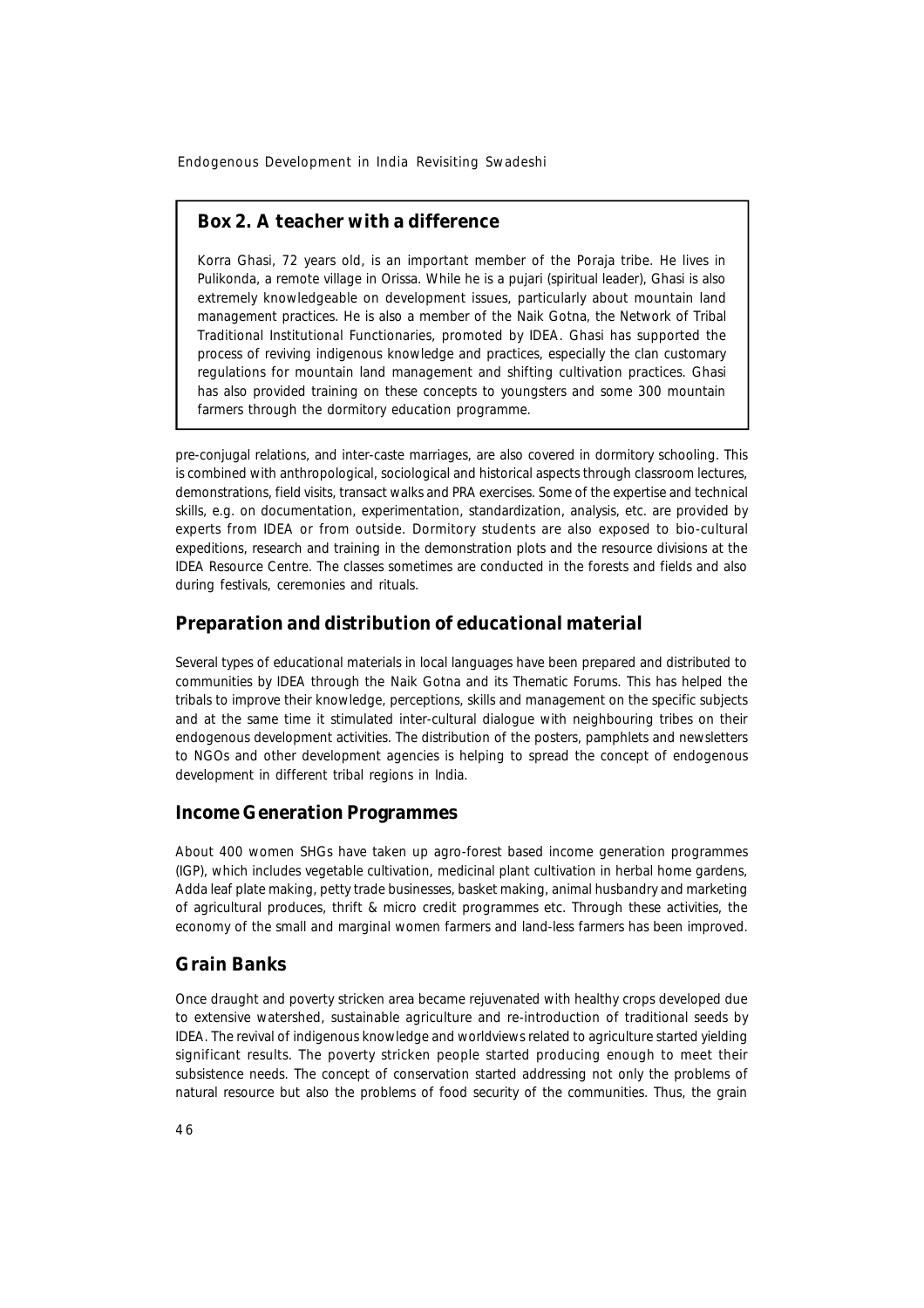bank concept emerged, where the communities collect small quantities of grains and distribute them to the people in need, during distress times especially to the marginalised families and recover them, after sometime, when the receiver attains the repaying capacity.

"A surprising change started in our area when IDEA came to our villages. That was around the 1990's. Since then IDEA has helped us to address many things. Within a few years our denuded mountains started to regenerate again. Our leaders now feel more confident and their skills have improved. Traditional seeds are brought back to our farms. Within no time the food production has doubled and tripled. By 1997 or 1998, if I rightly remember, there is no more starvation in our villages, and very little migration."

*"Our women groups have even ventured to take up grain banks. In the communities Pogara and Manjuguda the grain bank started in 1997 with 100 kilos of rice, 40 kilos of minor millet and 40 kilos of finger millet. By the end of 2003, the stocks in the grain banks have reached to about 400-500 kilos of rice, almost 200 kilos of finger millet and 100 kilos of various varieties of beans and 200-300 kilos of minor millet. We are now self-sufficient and support families in times of drought and emergency, in case of a wedding, or a deficient crop period. There is no more going to moneylenders for petty loans. This once starvation stricken area is now producing enough, not only for consumption, but also for sale and to take up ventures like this grain bank. They have even contributed grains to the cyclone victims in Orissa, some 4 years back! We are very proud of that."* Jayram Pangi, Chedda Bhimanna, Korra Chandramma.

#### **Savings programme**

After women were complaining that their savings were disappearing an experimental Savings programme was started in 2001 which was named Nisani Donn (money of the divine beings and women). Initially there were 240 members from 12 villages. IDEA provided saving pots and training on thrift programme management. The programme is very successful. Presently, this programme covers 30 villages, involving 500 women.

*"When we started in 2001 the average actual monthly saving of each member of the groups was around Rs. 20.00, while the women were finally left with not more than 10% of these savings. After the first month of the experiment, the savings reached to more than Rs.35.00 per woman, and nobody had touched it. Money was intact in front of the goddess. Within months the saving programme started accelerating. In the second year ten more villages joined in this experiment, and the savings had gone up to an average of Rs.43.00 per woman every month. In this way the modern concept of a savings programme was combined with our own customs and beliefs. No male members or our own group members and children ever tried to touch this money again!"* Muvvala Muthai and Madala Yeeramma.

# **IV. RESULTS OF TRIBAL DEVELOPMENT EFFORTS**

The endogenous development model, which is promoted through the concept of 'Emotional Integration and Awakening' is yielding results, which are sociologically acceptable to the community and economically viable (see box 3). It is based on the tribal subsistence based economy, and also addresses their needs for economic empowerment. One of the main pillars is addressing the environmental problems of the communities. This model also helps the tribal communities to maintain their cultural identity, while integrating certain external cultural practices to join the main stream of the society.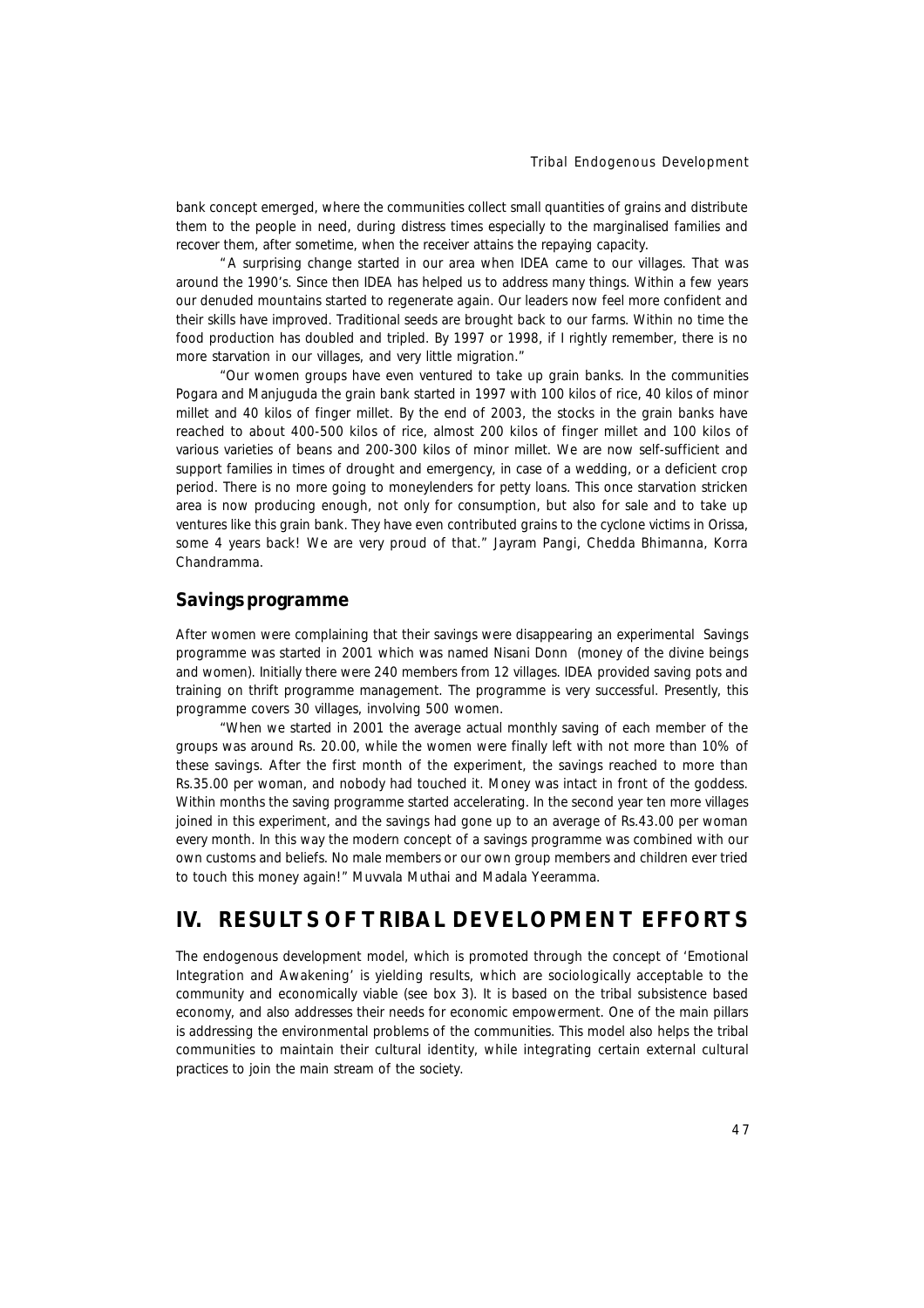### **Box 3. Highlights of some of the main tribal development results**

- ? Improvement of bargaining capacity of their agro-forest based products, resulting in getting fair prices.
- Reduced cost of crop production, due to the use of botanical pesticides, traditional soil and land management practices, organic manure, biological pest control, and the use of disease resistant, draught and pest resistant traditional seed varieties.
- ? Reduced expenditure on allopathic medicine for human and animal health due to revival of the use of herbal medicines and support to local healers.
- Extra income for women due to value adding and processing techniques of the raw forest and agriculture products. For example, leaf plate making, turmeric powder production.
- Less expenditure for buying seeds due to the conservation programmes of traditional seed varieties at institutional, community and farmer level.
- Increased production from agro-forest and livestock based activities. This has created more food for consumption, more income generating activities, and less need to migrate elsewhere in search of paid work.
- The revival of first eating ceremonies has further contributed to food security throughout round the year, and helps the communities to conserve surplus grains to meet the emergency needs. This has also reduced the loss of crops and land to non-tribal petty traders due to indebtedness, and exploitation in bonded labour.
- ? Increased possibility for women to save money. Women village groups have created revolving funds which provide small loans for income generating activities, such as vegetable cultivation, petty shops, agro-forestry based processing units, and duck- and chicken raising activities.
- The revival of local food habits, herbal medicines, and the preparation of supplementary nutritional foods for vulnerable groups is contributing for the improvement of health, nutritional status, and has lowered the rate of mother and child mortality.
- The grain banks meet the emergency consumption needs and food supply.

#### **Economic results**

The agricultural economy is improving due to revival of traditional agricultural practices such as natural pest control, botanical pesticides and weed management and revival of agriculture related rituals and ceremonies such as *Bali parob, Chaitra parob, Ashad jatra* and first eating ceremonies. Also the revival of agricultural health related tribal almanacs and symbols (*Gondas*) is contributing to this result just as the complementation and integration of traditional and modern knowledge.

Organic food production is increased in 627 acres belonging to about 200 small farmers by 2002 and in about another 600 acres of about 225 farmers by 2006, by the revival of botanical pesticides for home-consumption as well as for sale in the local markets as '*vanavaasi* foods'. Animal husbandry based economy is also slightly improving due to the revival of animal health healers and inputs such as first aid kits, trainings etc.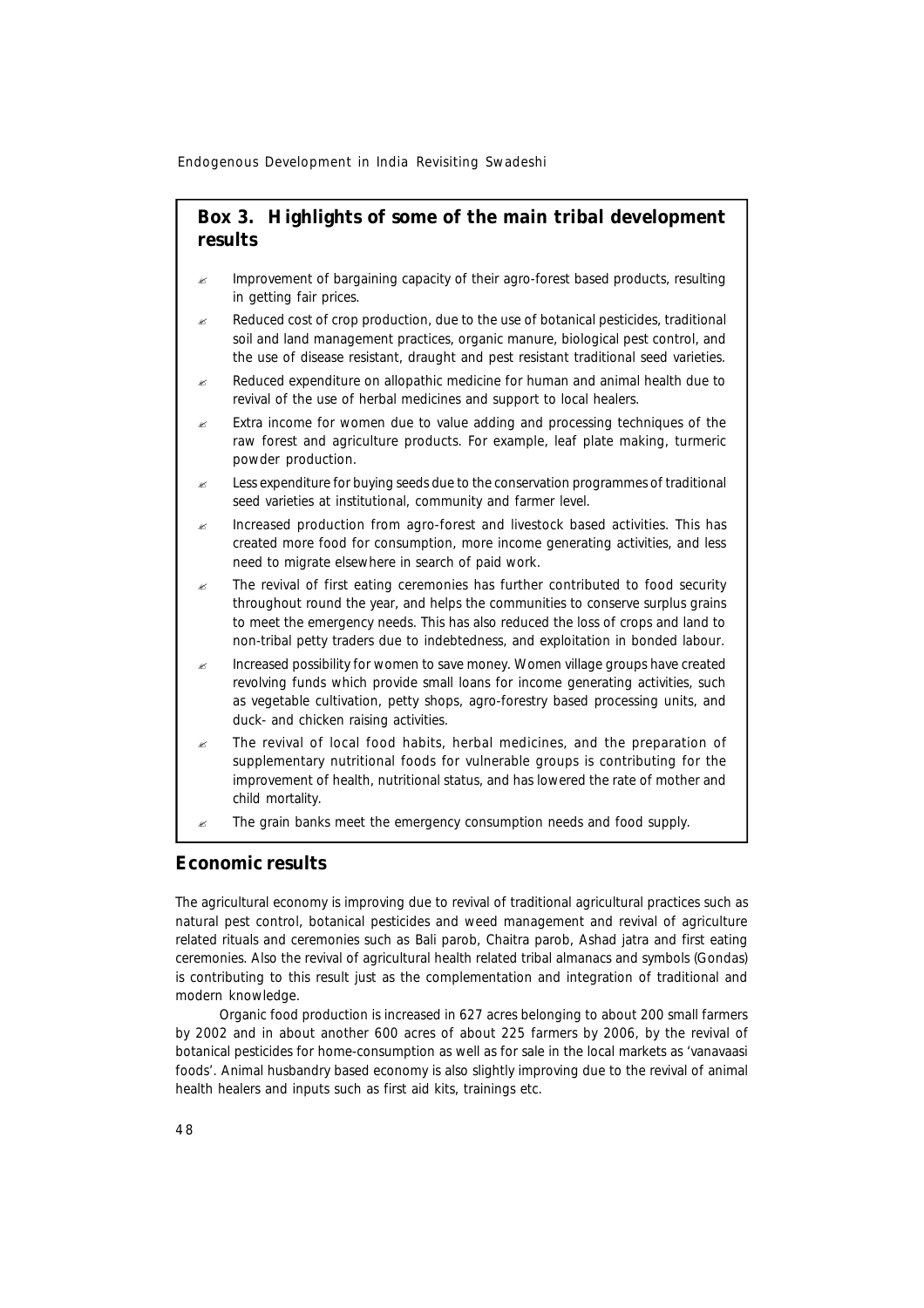About 2000 women (between 1998 and 2006) SHG members in different projects of IDEA have been supported to improve their food production, income and livelihood through agro-forestry and livestock based small scale income generation programmes. This has resulted in an increase in crop productions by 40%-45% between these years, which is continuous and sustainable returns to forest and livestock products for consumption and sale. Random studies and case studies of IDEA have confirmed this increase of production. Additionally, the grain bank concept is introduced to meet food security in time of crisis.

The forests based economy is improving due to the revival of traditional natural resource management practices and related rituals such as conservation of clan totemic species, adoption of natural forest regeneration programmes, observation of protocols related to natural resource conservation during *Chaitra parob* festival and also during the harvesting time of forest fruits and other products.

This is resulting in improved food production, food security and income in the entire project area, including COMPAS programme area.

*"We have learnt to make our own botanical pesticides from local herbs, to control pests in crops and diseases in our cattle. We are again seeking to integrate the cosmic divine powers. In this way we have revived some of the health related rituals, for example Bali Parob (*ritual for crops and soil health*), Chaitra Parob (*ritual for the health of medicinal plants and edible tubers*), and Ashada Jatara* (ritual for the health of our crops and animals*).*

*For agriculture, we are using veterinary first aid kits, modern eco-friendly pest management practices and sometimes we consult with the soil testing departments for their advice. "* J. Balaram, K. Seethamma, K. Arjun

### **Health results**

About 2000 *(by 2006)* healers and youth have improved their skills and knowledge on human health, crop health, cattle health and women and child health.

Women development groups and Self Help Groups have revived traditional health and food practices by reviving the use of about 500 species of medicinal plants, 245 wild leafy vegetables, tubers and berries etc.

In order to improve the livelihood of the healers and also to revive their practices for the benefit of the communities 181 healers (by 2006): *Lok guniya* (Human health healers), *Taas guniya* (Crop health healers), *Ghor guniya* (Cattle health healers) and *Nonnimon and Pillamoon guniya* (women and child health healers) have been supported through training and the set-up of their first aid units in the villages. This has further improved the skills and quality of service delivery of the healers.

The nutritional status of 747 (by 2006) children, pregnant, lactating women and aged people is improving due to the support to revival of traditional supplementary nutritional food preparation based on the indigenous knowledge with integration of modern formula components. The grain banks also contributed to the improved nutritional and health status.

"IDEA is helping us to protect and use our local resources, so we have food to eat and better health. IDEA has helped us to systematize the knowledge about herbs and food of our traditional healers. In this way we have classified the traditional herbal practices for the health of humans, cattle and crops. Our healers have improved their skills and are teaching others about this through trainings that IDEA is organising. We have also started herbal gardens, in our homes and villages. Many of our health problems are better controlled now. The medical expenses which we were incurring on allopathic medicines, such as for travel expenses and the time to get the medicine from distant places, are now reduced to a good extent."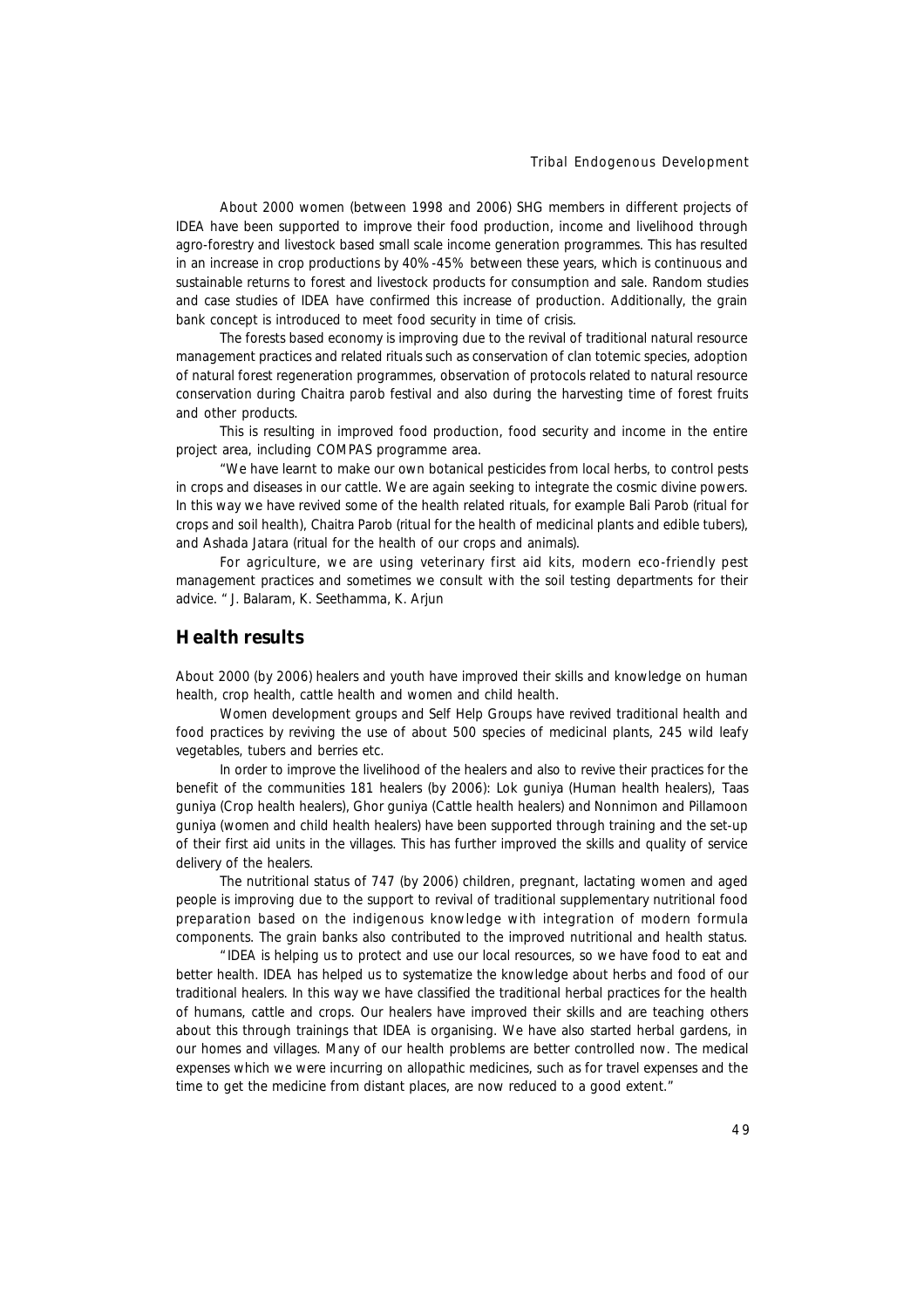"We are also combining our traditional health practices with other Indian traditions, such as Ayurveda, Unani and even Homeopathy, and also with allopathic medicine wherever it is feasible. We have learned modern first aid practices, and are using preventive vaccinations and delivery kits now."

*"Our traditional village leaders, healers and senior women are giving us advice on different types of wild foods and how to prepare them in a special way. We have even started a new supplementary food preparation by name 'Poshak podi' (*Nutritional food powder*), with the combination of our traditional and modern nutritional formula's. This special nutritious food is very good for our children, pregnant women, women with young children, and even the aged people. We have also started to experiment with edible tubers, wild leafy vegetables and various berries and nuts in the wild. In this way we need to spend less money on buying food from elsewhere."* J. Balaram, K. Seethamma, K. Arjun

### **Network results**

|                  |                      | <b>COMMUNITY</b>  | <b>IKREF MEMBERS</b> |                         |                            |
|------------------|----------------------|-------------------|----------------------|-------------------------|----------------------------|
|                  | <b>STATE</b>         | <b>NAIK GOTNA</b> |                      | <b>NGOS</b> Researchers | <b>Traditional leaders</b> |
| 1.               | Orissa               | 5,250             | 25                   | 11                      | 28                         |
| $\overline{2}$ . | Andhra Pradesh       | 5,150             | 16                   | 15                      | 24                         |
| 3.               | Chattishgarh         | 2750              | $\overline{7}$       | 3                       | 14                         |
| 4.               | Rajasthan            | 1100              | $\overline{7}$       | $\overline{2}$          | 14                         |
| 5.               | Gujarat              | 1000              | 8                    | $\overline{2}$          | 17                         |
| 6.               | Madhya Pradesh       | 3150              | 8                    | 4                       | 26                         |
| 7 <sub>1</sub>   | Jarkund              | 2750              | 9                    | 3                       | 10                         |
| 8.               | <b>Bihar</b>         | 1000              | 6                    | $\overline{2}$          | 15                         |
| 9.               | Himachal Pradesh     | 1750              | 12                   | 6                       | 15                         |
| 10.              | <b>Utter Pradesh</b> | 500               | 8                    | $\overline{2}$          | 9                          |
| 11.              | Uttaranchal          | 550               | 11                   | 4                       | 9                          |
| 12.              | Assam                | 500               | $\overline{2}$       | $\mathbf{1}$            | $\overline{2}$             |
| 13.              | Andaman (UT)         | 523               | 4                    | 3                       |                            |
| 14.              | Nicobar (UT)         | 350               | 3                    | $\mathbf{1}$            |                            |
| <b>TOTAL</b>     |                      | *26323            | 126                  | 59                      | 83                         |

The Naik Gotna network of traditional leaders has grown from 2000 in 1998 to **26,323** in 2006 and the IKREF network has expanded to 368 members (by 2006) as follows –

\* Figures as given by members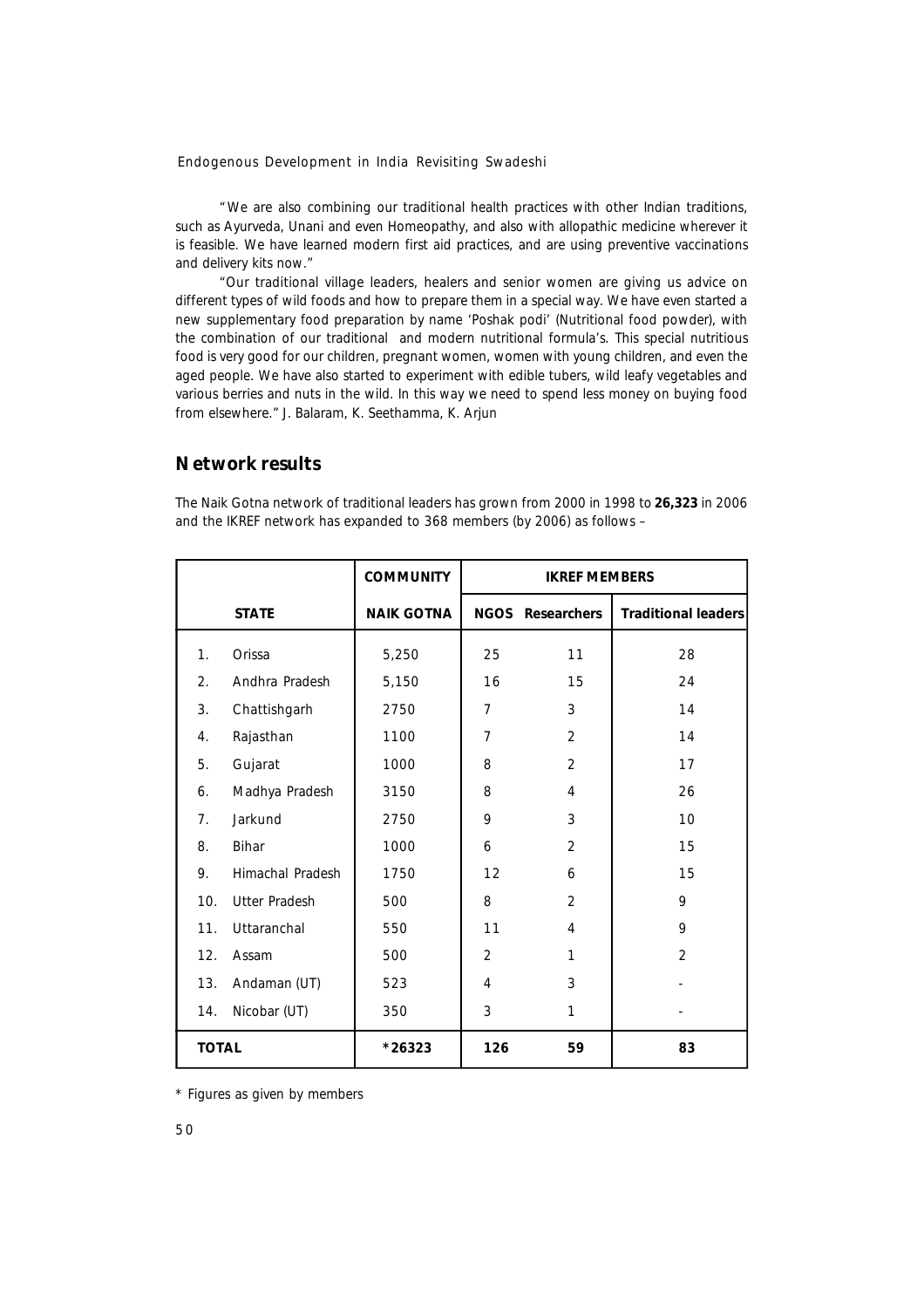### **Ecological results**

Communities have been supported to improve the ecology and biodiversity through afforestation programmes with 16,360 *(between 2002 and 2006)* saplings of natural forest during the *Chaitra parob* festival. This is linked to the revival of traditional natural resource management practices, clan regulatory mechanisms, clan totemic concepts, sustainable harvesting practices and ceremonies, songs, dances and music related to traditional natural resource management. This is resulting in the successful re-generation of mountain land and forest resources such as minor forest products (Adda leaf, broomsticks and several forest fruits including non-timber forest products such as amla, marking nut, terminalia species and several edible tubers, medicinal herbs etc.). This is resulting in the protection of about 76 floral and faunal species through totemic clan concepts and 2,50,000 acres of forest land from shifting cultivation, covering 3000 sq. kms in Andhra Pradesh and Orissa areas of North Eastern Ghats. This is improving biodiversity and contributing to the reduction of global warming.

### **Training results**

Training programmes have been conducted to 558 tribal youth and women with the active participation of Naik Gotna and other senior farmers and IDEA staff. This is resulting in the further revival of agro-ecological and health related worldviews and knowledge systems leading to the enhancement of the agro-ecological situation and the health and nutritional status of the tribal communities. The dhisari-network has trained about 120 tribal youth on herbal medical practices.

### **PUBLICATIONS OF IDEA**

- 1. IDEA Team. *Wild leafy vegetables, tubers and berries.* 2005. Dinarcs division of IDEA, Visakhapatnam.
- 2. IDEA Team. *Community Knowledge Register on Traditional Seed Conservation Programme (BION).* IDEA, Visakhapatnam
- 3. IDEA Team. *Foods of traditions.* 2005. IDEA, Visakhapatnam
- 4. IDEA team. 2006. *Tribal Herbal medicines.* IDEA, Visakhapatnam
- 5. K. J. N. Gowtham Shankar. 2005. *Eco-cultures in Endogenous Development.* IDEA, Visakhapatnam.
- 6. K. J. N. Gowtham Shankar. 2005. *Emotional Integration and awakening: A logical framework for endogenous development.* Dinarcs division of IDEA, Visakhapatnam.
- 7. K. J. N. Gowtham Shankar. 2005. *Natural Pest and Disease Control in Crops.* IDEA, Visakhapatnam.
- 8. K. J. N. Gowtham Shankar. 2005. *Totemic clan cultures of tribals in biodiversity conservation.* IDEA, Visakhapatnam.
- 9. K. J. N. Gowthamshankar. 2006. *Aadivasi Janapadalu (Telugu).* IDEA, Visakhapatnam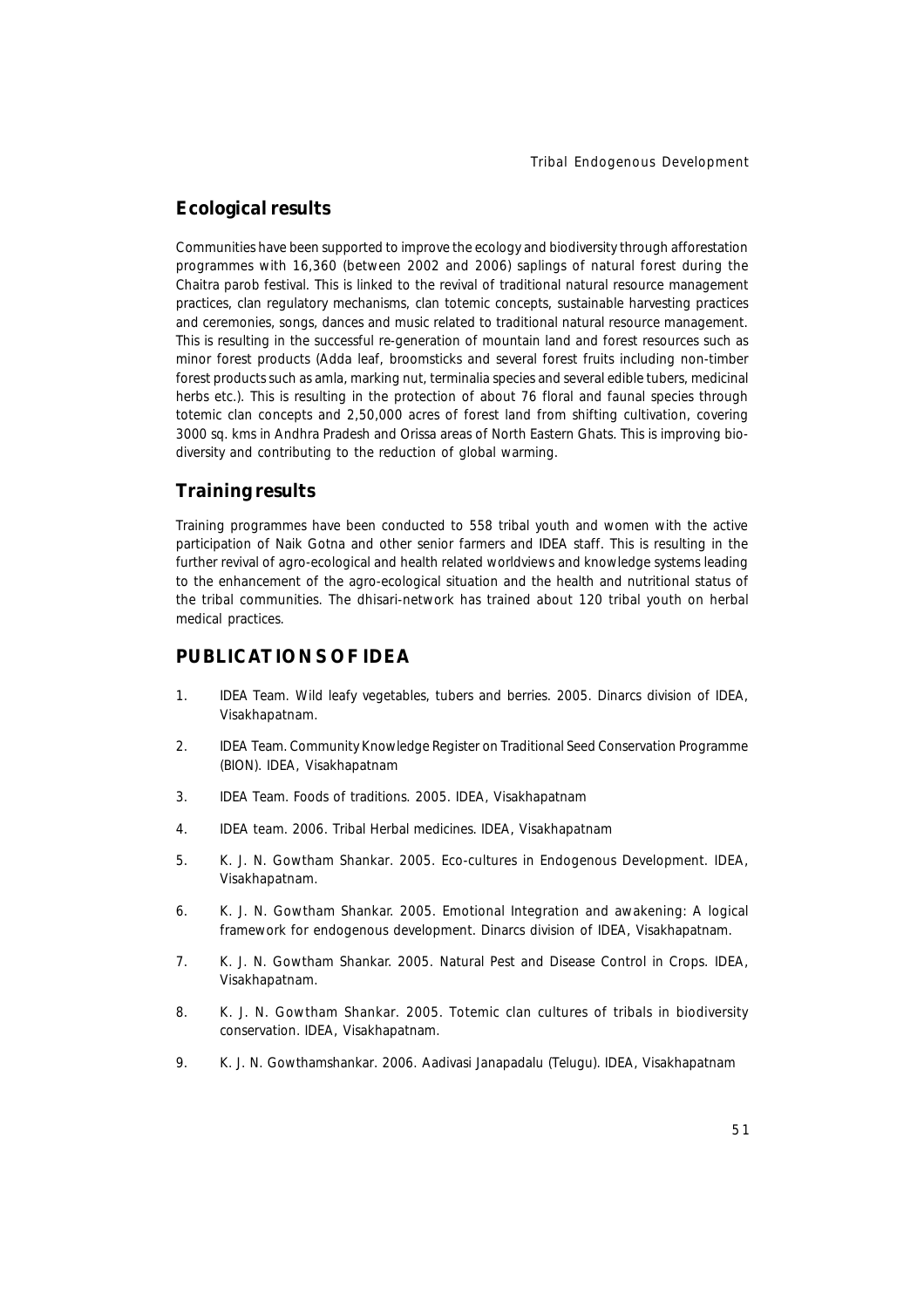- 10. Lakshmi, G., Muthai, M. and P. Chandramma.2006. *Herbs for women's and child health.* IDEA, Visakhapatnam
- 11. Lakshmi, G., Tabitha, D., Ramanna, K. and K. Balaram. 2005. *Herbs for Crop Health.* Dinarcs division of IDEA, Visakhapatnam.
- 12. Sannibabu, N., Tabitha, D. and Mongu. 2006. *Herbs for animal health (Telugu).* IDEA, Visakhapatnam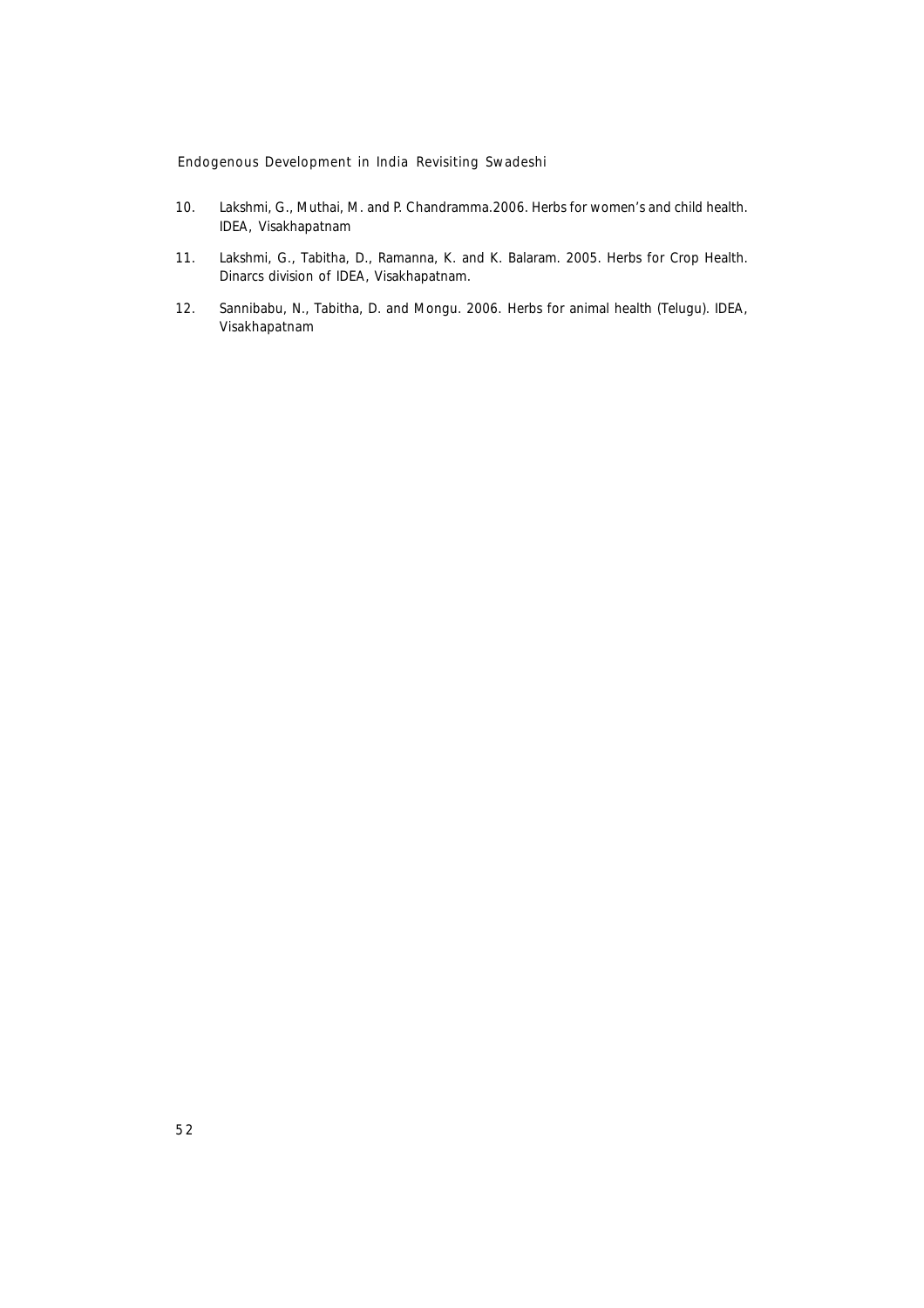# **REVITALISATION OF LOCAL HEALTH TRADITIONS**

**Unnikrishnan, P.M.,** *Foundation for Revitalisation of Local Health Traditions, 74/2, Jarakbande Kaval, Yelabanka BG, Via Attur P.O. Bangalore - 560 064 E-mail: unni.pm@frlht.org.in*

### **Foundation for Revitalisation of Local Health Traditions**

#### **Background**

The Foundation for the Revitalisation of Local Health Traditions, or FRLHT, is a non-governmental organisation established in 1991, dedicated to revitalising India's rich and diverse health traditions. FRLHT's mission further includes the conservation and sustainable use of medicinal plants, building databases, setting up traditional medicinal clinical centres as well as research on selected medical, sociological and epistemological aspects of the Indian medicinal heritage. In 1993, in response to the dwindling medicinal plant resources, FRLHT initiated a pioneering collaborative programme with the state forest departments, research institutes, local NGOs, and local communities. Since then a network of over 53 conservation sites of medicinal plants has been established across the states of Kerala, Tamil Nadu, Karnataka, Andhra Pradesh and Maharashtra, covering 11,000 hectares in different forest areas. FRLHT has accumulated a wealth of researched data, as well as a unique medicinal plant herbarium and a museum of traded raw drugs and is offering support to local healers. FRLHT is a National Centre of Excellence for Medicinal Plants and Traditional Medical Knowledge under the Ministry of Environment and Forests, Govt. of India. In 1998, FRLHT received the prestigious Norman Borlaug award for its contributions to the field of conservation and revitalization. In 2002, the Medicinal Plants Programme in Peninsular India was one of the projects selected by the United Nations from around the globe for the Equator Initiative Prize at the World Summit on Sustainable Development in Johannesburg. In 2003, the Rosenthal Centre for Complementary and Alternative Medicine, in the Columbia University, New York, awarded FRLHT with its first award for International Cultural Stewardship.

FRLHT is participating in the Compas programme since its formulation in 1998. The main objective of the first phase of the programme was to design a participatory method for documentation of local health traditions, and to carry out a rapid assessment of some selected elements and aspects of local health traditions in certain rural communities in South India. The health practices that were assessed positively formed the basis in various extensive programmes, such as the Kitchen Herbal Garden (KHG) programme in various states in Southern India. In the second phase, the objective was to mainstream the finding of the first phase through training and orientation programs for NGOs and GOs as well as to do topical research on selected aspects of local health traditions following a rigorous community diagnosis. This phase also included the university consortium program in order to develop linkages between local communities and university scientists/researchers for formulating appropriate methodologies for research as well as incorporating aspects of Indian Medical Heritage in the medical curriculum.

**The vision of FRLHT is to demonstrate the contemporary relevance of Indian Medical Heritage by designing and implementing innovative programmes, on a size and scale, which will have societal impact.** For this purpose, it is focusing on the following themes: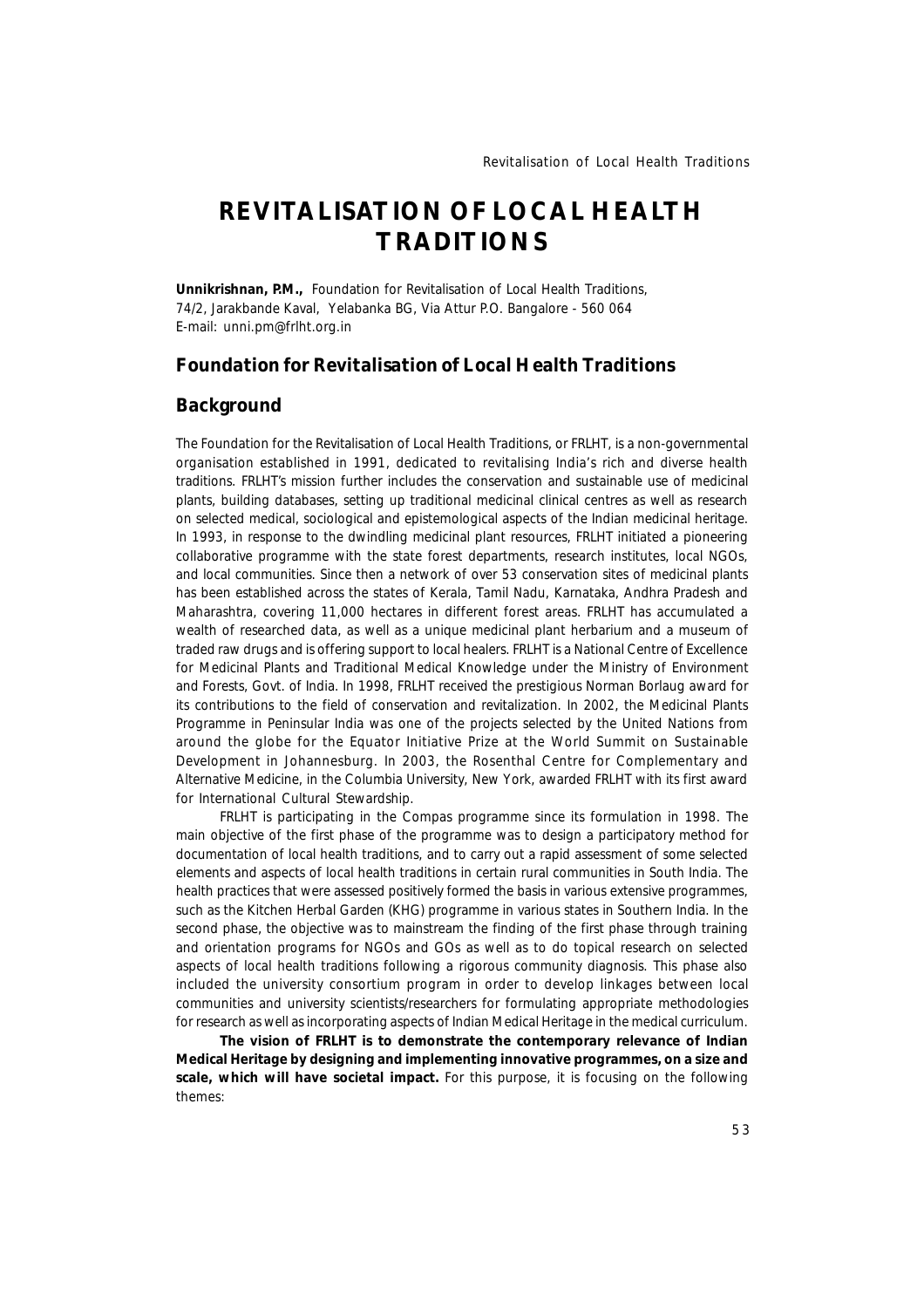- a) Exposition of the theory and practice of traditional systems of medicine,
- b) Conservation of the natural resources used by Indian systems of medicine and
- c) Revitalization of social processes (institutional, oral and commercial) for transmission of the heritage

The Compas program was primarily designed to develop appropriate methodologies for assessing local health practices as well as supporting social processes of revitalization.

### **Relevance of Local Health Traditions**

Indian subcontinent has a deep-rooted pluralistic health culture. Traditional medicine in India includes 'codified' systems like Ayurveda, Siddha, Unani, and Tibetan (Gso-wa-rig-pa) medicine and the 'non-codified' oral traditions. The non-codified Local Health or folk Traditions (LHT), such as those represented by traditional folk healers (*vaidyas*) such as bonesetters, birth attendants, pediatric specialists, veterinary healers, poison healers, healers specialized in specific diseases like jaundice, eye diseases, gastro-intestinal diseases etc., have been transferred orally for generations through a person-to-person apprenticeship process. A unique feature of folk traditions is that they are ethnic community and ecosystem specific, and thus embody tremendous geo-bio-cultural diversity. Folk knowledge also includes what is popularly known as grandmothers' remedies, the household knowledge about primary healthcare, different health food recipes, seasonal health regimens and health customs, rituals etc. Many practices such as rituals, customs, daily and seasonal regimens, which are part of community specific cultural and religious traditions, seem to be inherently linked to overall well being as well. It is estimated that there are around 1.4 million *vaidyas* in India as well as millions of rural (and to a much lesser extent, urban) households who possess considerable knowledge of home remedies. In many rural areas of the country they are providing the only recourse in primary healthcare. According to an All India Ethno-biological Survey carried out by the Ministry of Environment and Forests, Government of India, over the period 1985-1995, around 8,000 species of wild plants were listed as being used in health care by rural and tribal communities, which account for almost 40 per cent of the known flowering plants of India. This shows the vastness of folk health knowledge.

The folk traditions have nutritional knowledge of thousands of eco-system specific food resources that are not documented in modern books on the subject. It has unique knowledge of therapeutic and manufacturing techniques for the use of local resources. Specialised skills include diagnostic methods such as *nadi pariksa* (pulse examination), *mutra pariksa* (examination of urine), *visa pariksa* (diagnostic and prognostic methods used in cases of poisoning), and *varma kalai* (diagnosis and treatment using vital points in the body), diagnosis and reduction techniques for fractures, emergency care like treating poisonous bites etc. Every village in India has a few traditional birth attendants or midwives. It is reported that midwives manage around 60% of the deliveries in the world, which includes antenatal and postnatal care. It is estimated that India has around 600,000 such midwives. Amazingly, India also has a folk orthopaedic tradition. Every cluster of 20–25 villages has a bonesetter or about 60,000 in total India. These bonesetters treat sprains and simple fractures, and in some parts of the country they also manage compound fractures with open wounds. There is no systematic study available on them yet, but it is obvious from the low access to hospitals available in rural India that traditional bonesetters manage most broken bones in the villages. Local health practitioners do not just deal with general health problems. There are also an estimated 60,000 *vaidyas* who treat poisonous and even life-threatening snake as well as other poisonous bites. There are another 100,000 *vaidyas* who treat a range of common ailments, chronic and specialized conditions related to the eyes, ears, skin and muscular and nervous disorders. They are one of the largest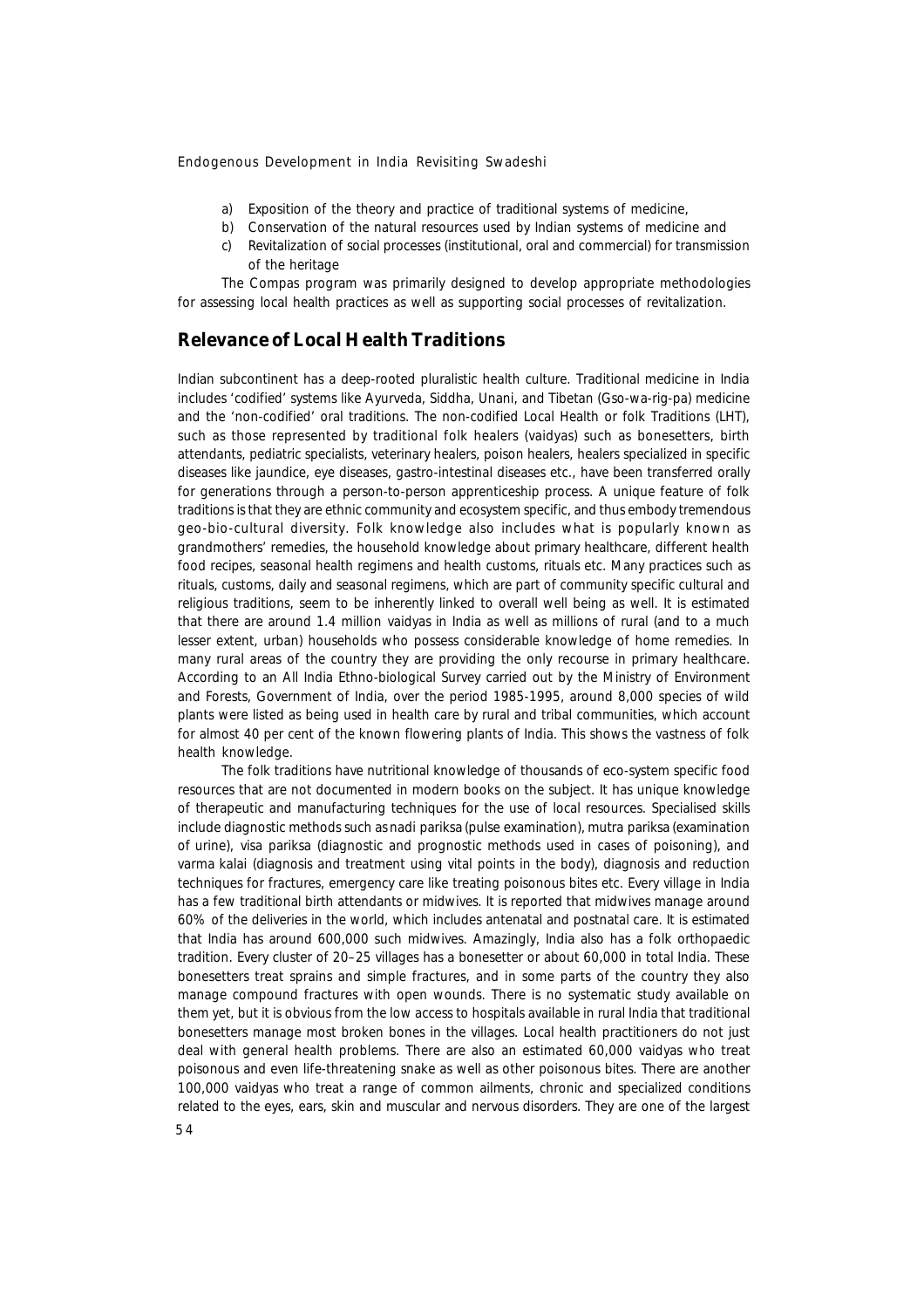private, community supported health care providers. The extent of the service they provide is enormous, almost one healer per every three villages.

Interestingly it is observed that particular ethnic communities are specialized in certain local health practices. The various systems of local health traditions are associated with the rich cultural diversity in India. For examples, Navidhars or barber community of certain locations in Tamil Nadu are experts in treating skin troubles. Similarly Kurubas in Karnataka and Konars of Tamil Nadu, the shepherd or cattle rearing communities, are well versed in veterinary medicine. The Irula tribes of South India, who are known for their skills in catching rats and snakes, are well versed in treating poisonous bites. The prevalence of a particular category of *vaidyas* in a locality is related to the local needs. *Pashu vaidyas* (veterinary healers) are more in North Karnataka where cattle rearing are a major profession. *Visha vaidyas* (healers who treat poisonous bites) are prevalent in dry and drought prone areas where snakebites are common.

The most fascinating feature of local health traditions is their non-institutional, personto-person transmission and the self-sustaining nature without the aid of any external source of funding. They embody the knowledge which is medical as well as cultural and ethical codes, which evolve, adapt and alter in time. Though community health practitioners have no legal recognition, they enjoy much social legitimacy in their localities. *Vaidyas* do not generally undertake medical service as a full-time vocation, nor are they dependent on their health services for a livelihood. They may be a farmer, a barber, a shopkeeper, a blacksmith or even a wandering monk. And while the medical services they provide are not free of charge, they are offered in an ethical and non-commercial spirit. The low sustenance cost is one reason why the tradition still is so large, widespread and decentralized.

From the modern drug development perspective local knowledge has immense value. According to the NAPRALERT database (University of Illinois, WHO), 95% of all modern drugs derived from plants are similar to traditional drugs and originally come from leads provided by LHTs. The discovery of quinine, a drug from Cinchona tree, which became the life saver of millions and millions of malaria patients, was possible through the lead from a Peruvian LHT. Yet another promising antimalarial drug Artemesia, is based on a Chinese local tradition. The solution for Hepatitis B and C which is presently being developed from the plant *Phyllanthus amarus* comes from Indian local knowledge. It is therefore attracting bio prospectors to a considerable extent.

### **Contemporary Status of Local Health Traditions – A SWOT analysis**

As there is growing interest in the field of traditional medicine, so many systematic programs have been initiated by various organizations. This systematic approach towards revitalizing IK among the network members is found to be a good strength. Existence of good networks and large number of resource centers to support the work especially in South India is also a positive situation. It is also noted that more evidence is emerging for traditional medicine in public health through various research programs in the country and abroad. This is contributing to boosting confidence about traditional medicine among scholars as well as general public.

However there are also many weaknesses. There has been a constant erosion of these traditions in the past two centuries due to various reasons. Besides the known reasons of erosion of cultural diversity, the promotion and acceptance of western medical systems, which are inherently techno-centric, external resource dependent and alien to the understanding of health traditions in India, has been one of the largest contributors to the erosion of LHTs. The current western education model also fails to impress on the young generation the rationale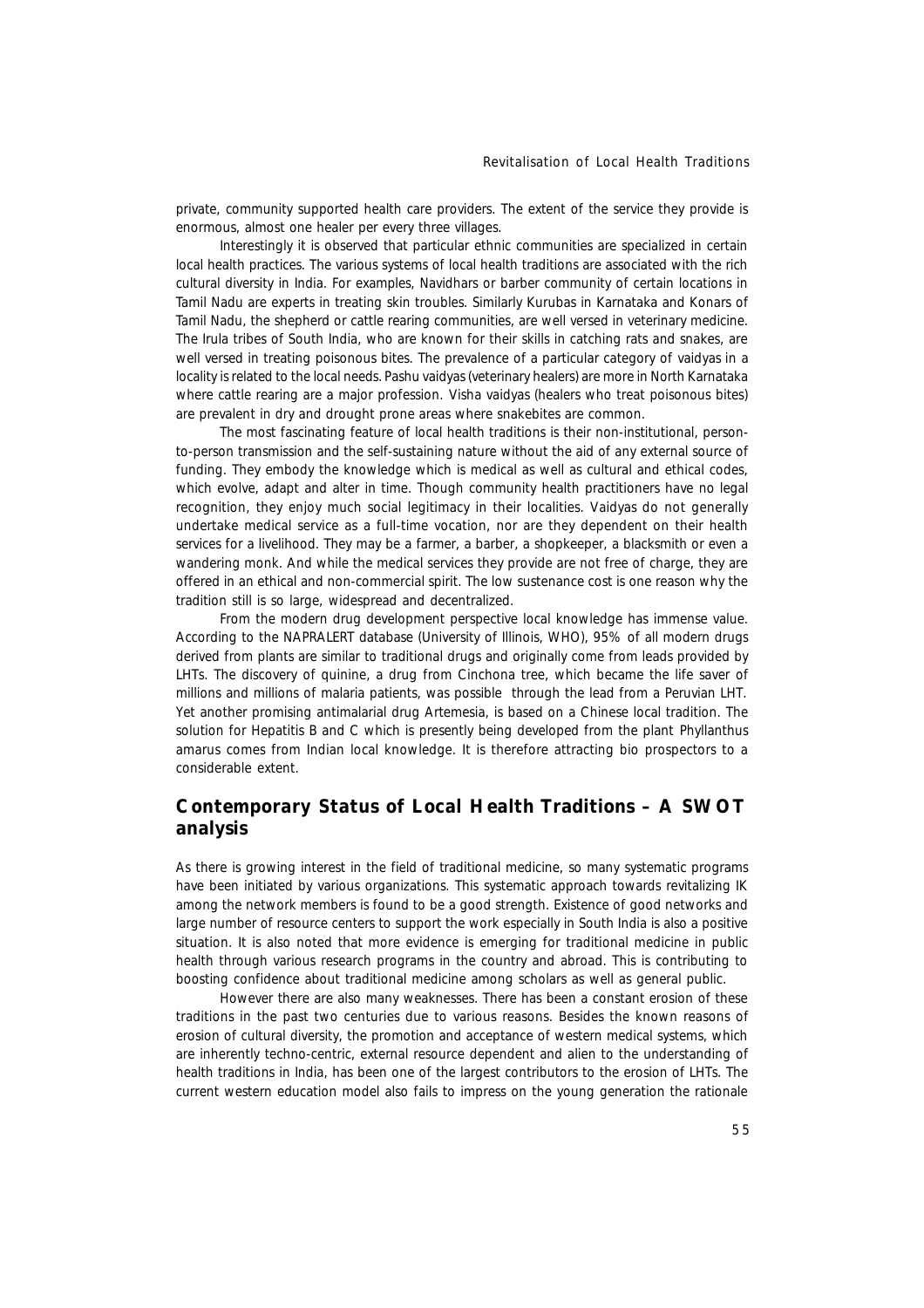and logic of the sound traditional practices, leading to their negligence. It is very often noticed that the younger generations today look at LHTs with suspicion and often believe them to be superstitions and therefore deride the use of these traditions. Consequently there is a reduction in the use of home remedies, and preventive and promotive diets at the household level. As presently the number of *vaidyas* in the communities and people seeking help from them are also reducing, there is unwillingness of the younger generation to take up the profession of *vaidya*. The long year process of apprenticeship learning involves all the aspects of treatments starting from selection and identification of the right resource to dispensing of the appropriate dosages of medicine. It is a full package of traditional teachings through practical work with a *guru* (teacher). This involves the transfer of diagnostic skills and procedures, knowledge about properties of herbs and other ingredients used for preparation of medicine and precautions, over a period of time. The disciples undergo rigorous training and have to follow a strict code of conduct. In a recent survey, out of the 303 *vaidyas* documented 142 *vaidyas* are above 40 to 60 years old. Only about 18 percent of the *vaidyas* were able to pass on their knowledge to the successive generation. The lack of social recognition is one of the major reasons for the younger generation not to carry-on the tradition. The present average age group of the *vaidyas* is 50 and if this generation of healers with their diverse skills passes away, LHTs are sure to die a slow death.

Lack of political support, lack of social support and esteem, marginalization by other systems of medicines, issues related to intellectual property rights and benefit sharing, lack of serious effort to the fundamental research, as well as collaborative research and large scale depletion of natural resources are some of the major concerns to be addressed in a revitalization strategy. Lack of appropriate and rigorous methodologies inorder to validate and mainstream these practices are also a matter of concern. Lack of legal support mentioned earlier is a major hurdle. An unfortunate fact is that LHTs do not figure anywhere in the medical programmes in the country. Folk traditions are hardly treated as medical knowledge of any importance. This is a serious failure in country's public health policy given the number of folk knowledge holders. Over the years it was understood that sustaining active relationship with network members is also a major challenge.

On the other hand more awareness among public seem to be contributing to a revival of interest about the field of traditional medicine. Policy inclusions at the national level in the recent past have also contributed to confidence building measures among practitioners. In terms of government support in the recent past there has been a changing attitude among politicians and bureaucrats towards traditional medicines. This is evident from the fact that there is support for traditional knowledge in general across broad spectrum of political views. There are endless requirement in the area of public health, which is creating a niche for traditional medicine to operate successfully. Traditional medicine has much to offer in priority areas such as malaria and diarrhoea. However a major challenge is how to develop mass application based solutions.

Apart from these also there is a general positive outlook towards traditional knowledge now. Environment of increasing awareness and support for indigenous knowledge - Organic farming, traditional medicine are part of this movement. The relative political stability in the country is also a promising context for revitalization. Government departments such as environment and forests, health, science and technology and bio-technology are supporting an enabling environment for revitalisation. In the recent past there have been policy inclusions of a knowledge system in the five-year plan process. There is also more openness and interest of technical staff of universities and institutes. In general more awareness about biodiversity and sustainable living are also contributing to the positive growth trends.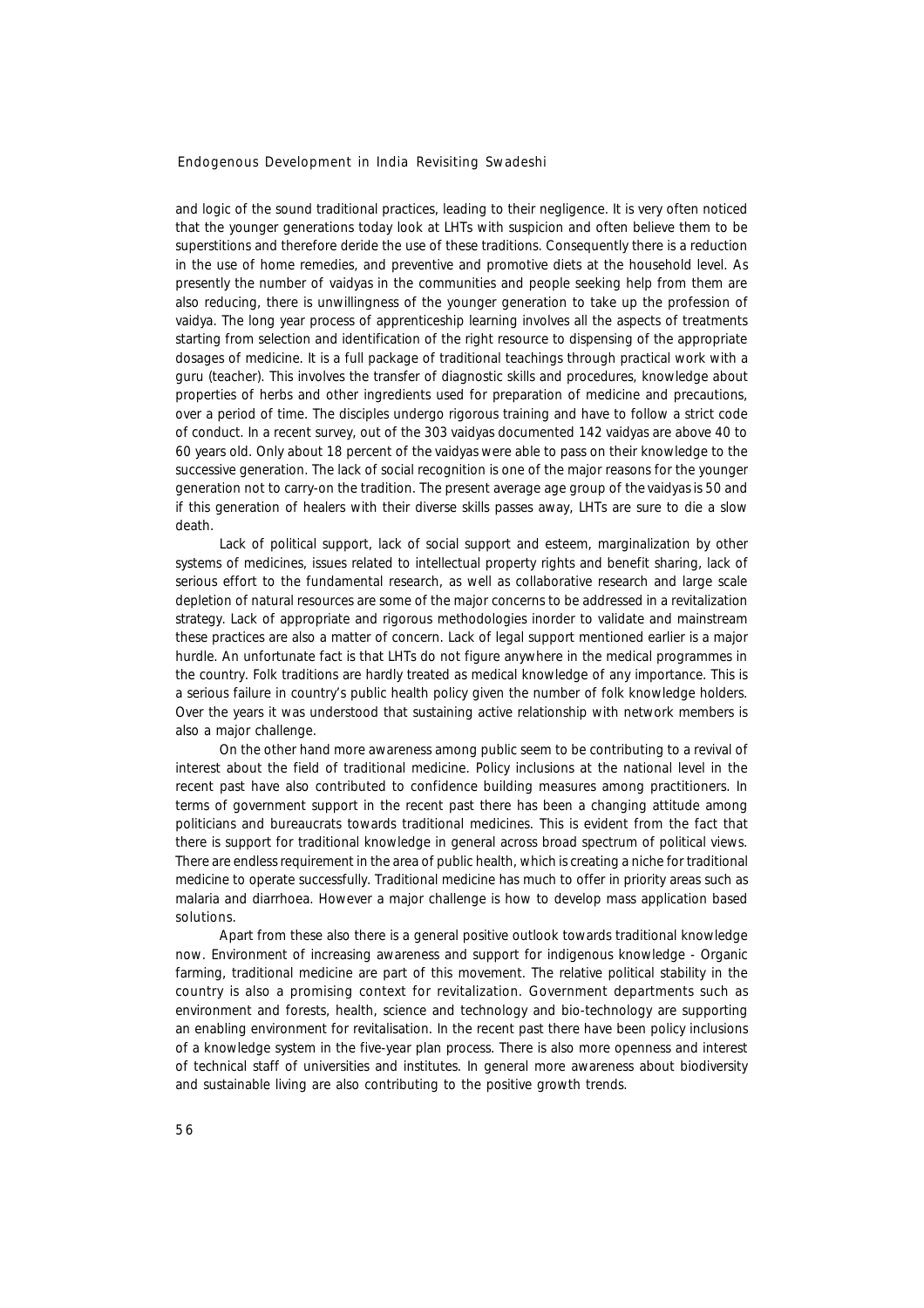Marginalization and conflicts with mainstream groups seems to be one of the major threats. Concern of validity/safety/falsification/misuse of standards seems to also be some of the stumbling blocks. From the past experience it is understood that principle of self-regulation and monitoring among traditional healer bodies would help to resolve some of these threats. Lack of continuity of key policy issues with changing governments, strong continuation of disparities despite overall high growth rate of the country, privatization of R&D institutions, inappropriate expressions of support in some areas of IK, emergence and growth conflicts along religious and ethnic lines are some other problems confronting traditional knowledge in general today.

#### **Revitalisation of Local Health Traditions Urgently Needed**

In India, the Government's share of health expenditure is 21.7% whereas that of the private sector is 78.3%. This means that in India, majority of the citizens pay out-of their pockets for health care. Costs of health care are rising due to emerging international trade and Intellectual Property Rights (IPR) regimes. According to the 10<sup>th</sup> plan document of Planning Commission of Government of India, the second highest cause of rural indebtedness is on account of health expenditure, the first one being due to livelihood needs. The insurance companies do not find health coverage to the rural poor a viable business; hence the current and future health status of the rural masses is far from secure.

Indians spend about 6% of their GDP on health care, inclusive of both private and public expenditure, which is comparable to most developed nations and more than almost all developing countries. However in absolute terms, it is low. For example, an Indian spends on an average Rs. 250 per person per year, while in England it is Rs. 2500 per person per year, and in Asian countries it is Rs. 1000 per person per year<sup>3</sup> . This means people in India can afford to spend relatively less for their health care.

Over 80% of the need for health care is in rural areas, where only 25% of the existing services are located<sup>4</sup>. This is typically so, in the case of village communities in India. The State Government of Karnataka for example allocates an annual budget of Rs. 30,000 (660 USD) per PHC Center for the purchase of medicines. With population coverage of 30,000 per PHC, this means that only medicines worth Re. 1 per person per year is available from the PHC centers to the citizens in the state of Karnataka. It has not been possible for the poor, especially those who live in rural parts in India, to obtain primary health care due to ineffective Government PHC centers and unaffordability of private health care facilities.

The present public health care system in India is based on Western capital-intensive and technology-centred medicine, which depends heavily on external resources. It has been estimated that only one-third of the population is covered by this system. In rural areas the coverage is much lower, sometimes as low as 3%. The high fees of the private health sector are making it unaffordable for the poor. High costs of staff and drugs, long travelling distances to access health care, lack of supply of drugs, lack of facilities, long waiting time at the health centres, and absence of staff are some of the reasons for dissatisfaction with the existing governmental health care system.

In this context the LHTs have immense value, as the outreach of this system is very high. It is felt that there is an urgent need to revitalise these LHTs for betterment of healthcare. The traditional remedies used for primary health care are affordable and accessible as they are locally grown medicinal plants and kitchen condiments

Most of the products are applied in semi-processed form or in simple preparations. They can be made in any rural kitchen and are culturally compatible.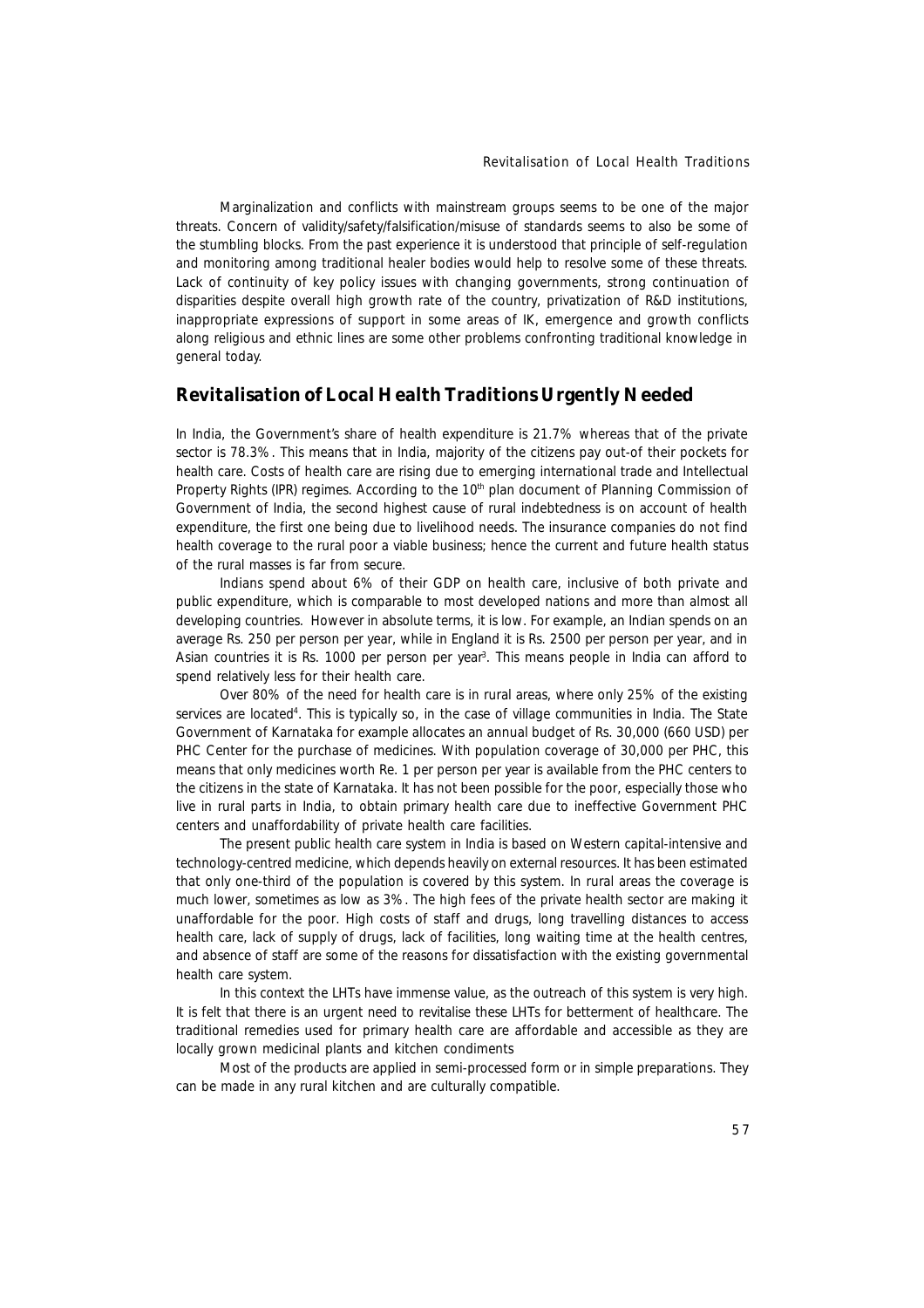It is time that the country devotes attention to this folk medical knowledge not merely to the practices but also to their theoretical as well as worldview aspects. This will ensure medical pluralism and will help sustain the only primary health care option in many of the interior rural areas of the country. What is required is participatory research to highlight the contemporary relevance of LHTs through appropriate assessment methods and social and political efforts to mainstream these effective traditions. Preliminary experiences make clear that LHTs, if strengthened, are a rich resource which can fill the lacunae in the present system of primary health care among the rural communities.

### **Main Approaches Followed by FRLHT**

In the Compas Programme several methodologies have been developed and approaches are being followed to document, assess, understand and mainstream Local Health Traditions:

- A Documentation and Rapid Assessment of Local Health Traditions
- B The Kitchen Herbal Garden approach for mainstreaming
- C Studies on special aspects of traditional medical knowledge
- D Curriculum on Indian Medical Heritage

### **A. Documentation and Rapid Assessment of Local Health Traditions**

Identifying effective health practices through elaborate pharmacological and clinical trials is a time consuming task. Validating a single practice may involve several years of laboratory research and huge capital investments. Thus in the early phase of the Compas programme we developed an alternative methodology to assess local health practices without detailed laboratory and clinical studies. This methodology is called 'Documentation and Rapid Assessment of Local Health Traditions' (DALHT). It is aiming to understand the local needs in the area of primary health care which build on the local knowledge and skills available among the community based organizations, village resource persons, *vaidyas* and the community members.

- The DALHT methodology involves several steps (see Box 1):
- 1. Selection and training of field collaborators
- 2. Data collection and documentation
- 3. Prioritising health conditions
- 4. Intercultural rapid assessment of selected remedies
- 5. Identification of remedies for promotion

As an outcome of these community-based workshops selection of the best home remedies for their promotion in primary health care is done. The rapid assessment method is a participatory platform where there is active interaction among the local community members, healers and external experts from other systems of medicine. Thus these workshops facilitate inter-cultural dialogue and learning between the different systems (cultures) of medicine. Since the assessment is focused on the experiences of community members, the methodology advocates minimum usage of external knowledge and resources for both assessment and promotion. The programme has been able to generate enough interest among the community members and various community based organizations such as *nattu vaidya* (local healer) associations to take forward the idea of self-reliance in primary health care.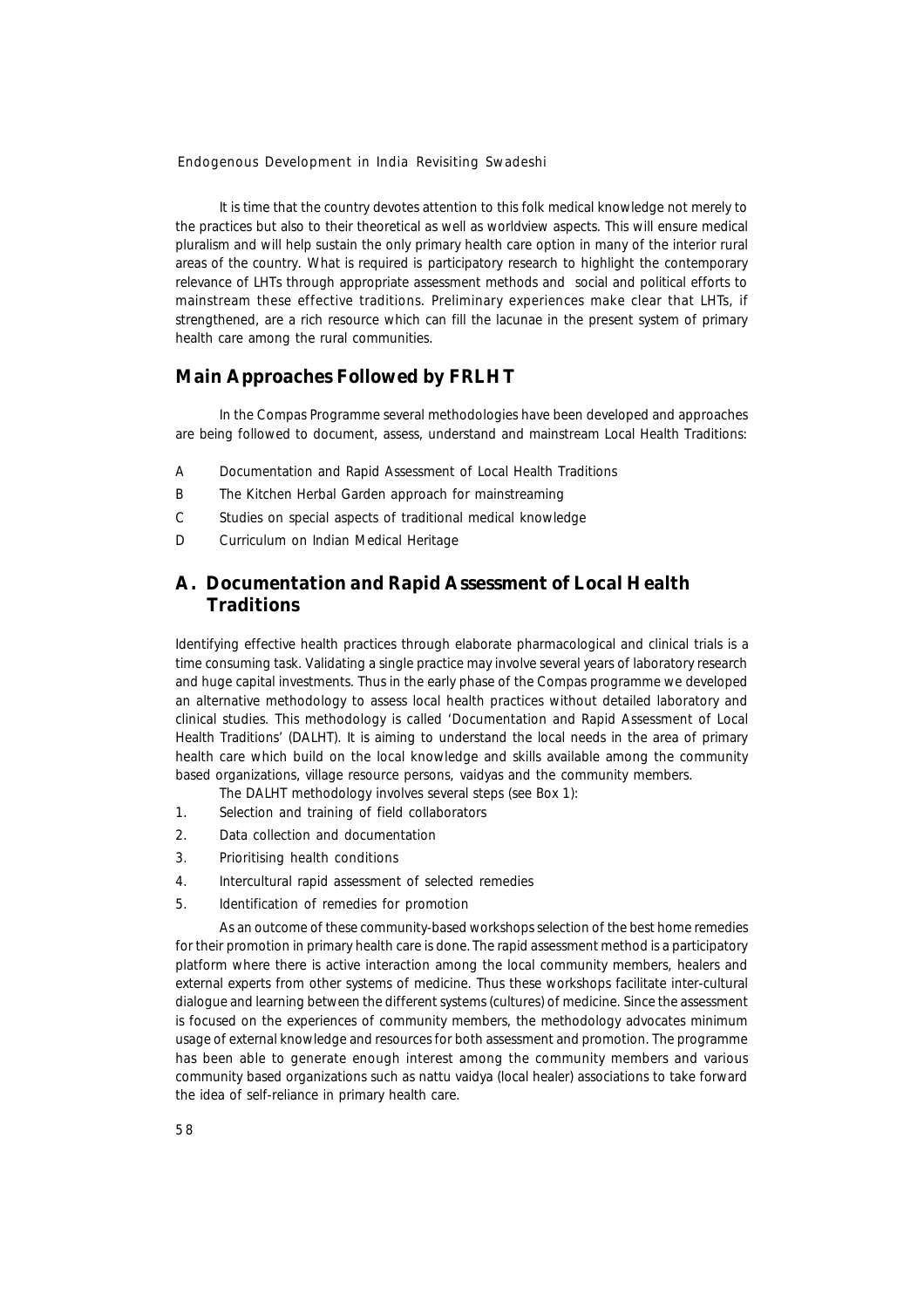### **Databases**

Two databases have been compiled from this work. The first database systematises the local health traditions of the selected area. As the contents are the intellectual property of the local people, the documented data was returned to the respective communities in the form of People's Biodiversity Registers. This is housed in the respective NGOs, where other organisations and local communities can access it. This is part of an extensive programme to protect local knowledge from being pirated for commercial purposes without proper consent of the local communities or equitable benefit sharing. All together this database contains information related to 1048 healers, around 80% of the folk healers in the area. Moreover, the practices of 1800 knowledgeable households, 6-8 in each hamlet of 100-200 families, are also recorded.

The second database consists of reference literature, providing evidence of pharmacological and clinical studies based on Indian classical medicine systems and modern science for local health practices. This database housed in FRLHT office in Bangalore is accessible for firms and NGOs that operate in line with the Convention on Biodiversity.

### **Steps involved in the first DALHT programme**

### **Selection of field collaborators**

To start the documentation and assessment of the local health traditions in the states of Maharashtra, Karnataka, Tamil Nadu and Kerala, a meeting of 13 local NGOs was organised. These agencies had already been involved in activities on the conservation of medicinal plants and traditional health care, and had established good relationships with the local communities. Operational details and responsibilities were agreed upon. NGO staff would be trained and community level support committees established. Local communities would be fully involved in the revitalisation activities.

### **Training of field staff**

A series of training workshops were held to orient the field staff in documenting local health traditions. A number of training modules were developed on the following subjects: the splendours of cultural diversity and cosmo visions; the documentation of local health traditions and the world view in which these practices are embedded; finding the effective health practices through participatory rural appraisal; and rapid assessment of local health traditions. Appropriate tools for documenting these practices and describing prevalent health conditions were discussed.

### **Designing data collection**

A pilot study was carried out in four field locations prior to the actual documentation process. Questionnaires to record the knowledge, resources and socio-cultural aspects of health traditions were field-tested. In order to record different levels of knowledge and practice, five subsets of questionnaires for folk healers were designed: for veterinary practitioners, for healers treating poisonous bites, for traditional birth attendants, for traditional bonesetters and for those healers who treat more general health conditions.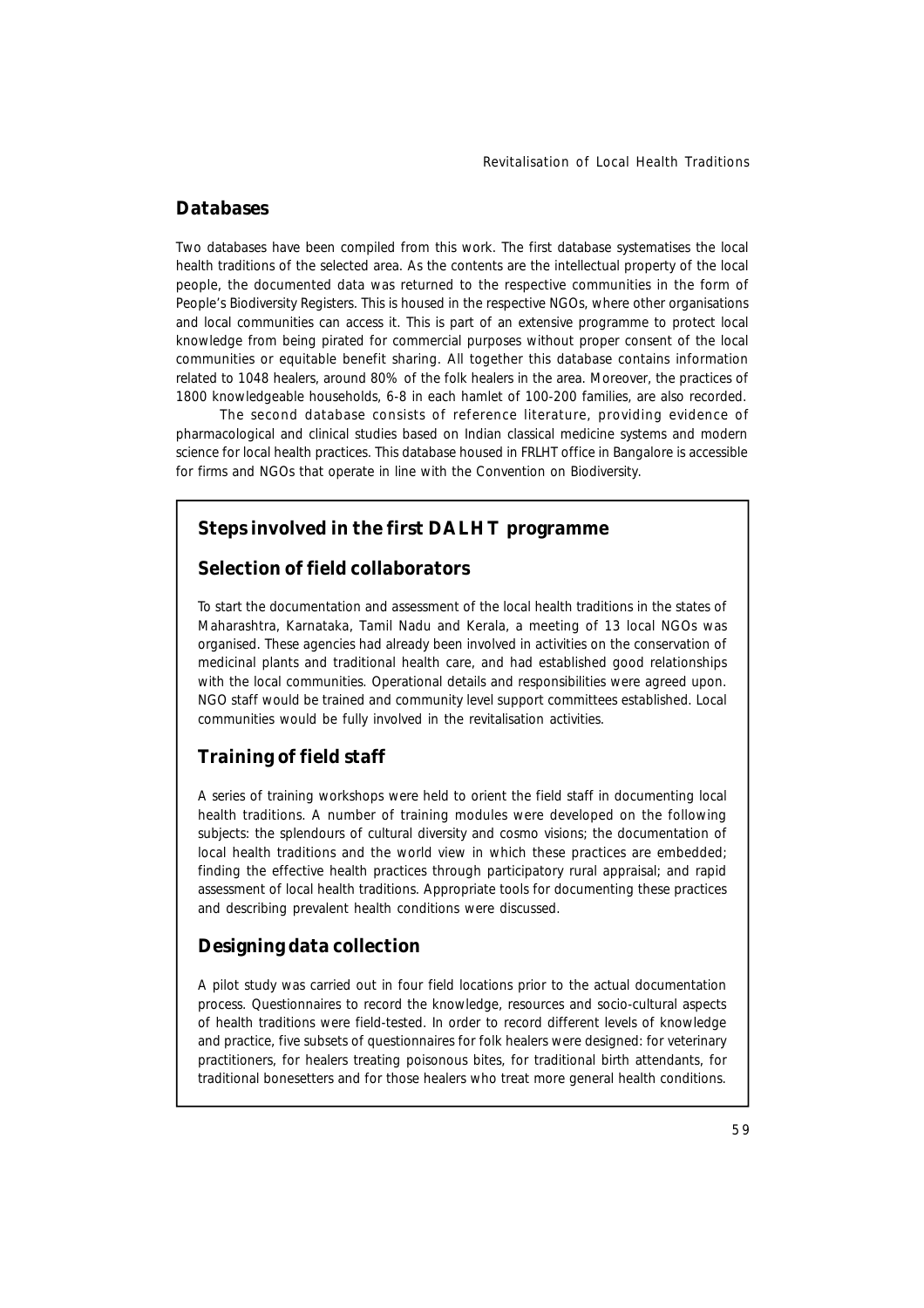These questionnaires included the concepts of health and disease, disease management, the availability of natural resources for the remedies, and what people thought about traditional health practices. The household questionnaires focused on home remedies as well as food practices and the health related aspects of the daily routine.

### **Data collection and processing**

After compilation of data from all the areas those were checked for any inconsistencies. Various analyses were conducted. Based on these, 96 health practices were selected for further analysis in the assessment workshops in the second phase of the project. The resources (from plant, animal or mineral origin) used in the practices selected were subjected to literature research for further evidence of their use.

### **Prioritising health conditions**

In five selected areas, the prevailing health conditions were prioritised by means of participatory rural appraisals with groups of 35 community members. This exercise had four steps: listing the health conditions prevalent in the community; establishing the criteria to prioritise the health conditions; developing a matrix with criteria and health conditions; and ranking, or scoring, the conditions based on each criterion. Twenty health conditions with the highest scores were selected for the assessment procedures.

The communities' understanding of these health conditions, like causes, symptoms and stages, was also discussed and documented during the exercise. The selected health conditions were screened to see what home remedies were available to prevent or cure them, and if the health condition or remedies were repeatedly mentioned during the interviews. The accessibility of the natural resources, their affordability and the effort required to prepare the remedies were also documented.

#### **Rapid Assessment**

In the second phase of the project the objective was to develop a Rapid Assessment of Local Health Traditions (RALHT) protocol to assess the selected home remedies for subsequent promotion in the primary health care system. This exercise was named 'Rapid', as it did not involve detailed laboratory or clinical studies.

### **Planning Meeting**

A workshop was organised to determine the methodology of the assessment process and design formats. It was decided to base the assessment on the practical experience of the local communities and the health care experts, as well as on the experiences from Ayurveda, Siddha, Unani and modern pharmacology. Five areas in Tamil Nadu were selected for assessment workshops on the basis of the quality of data and the diversity of practices identified.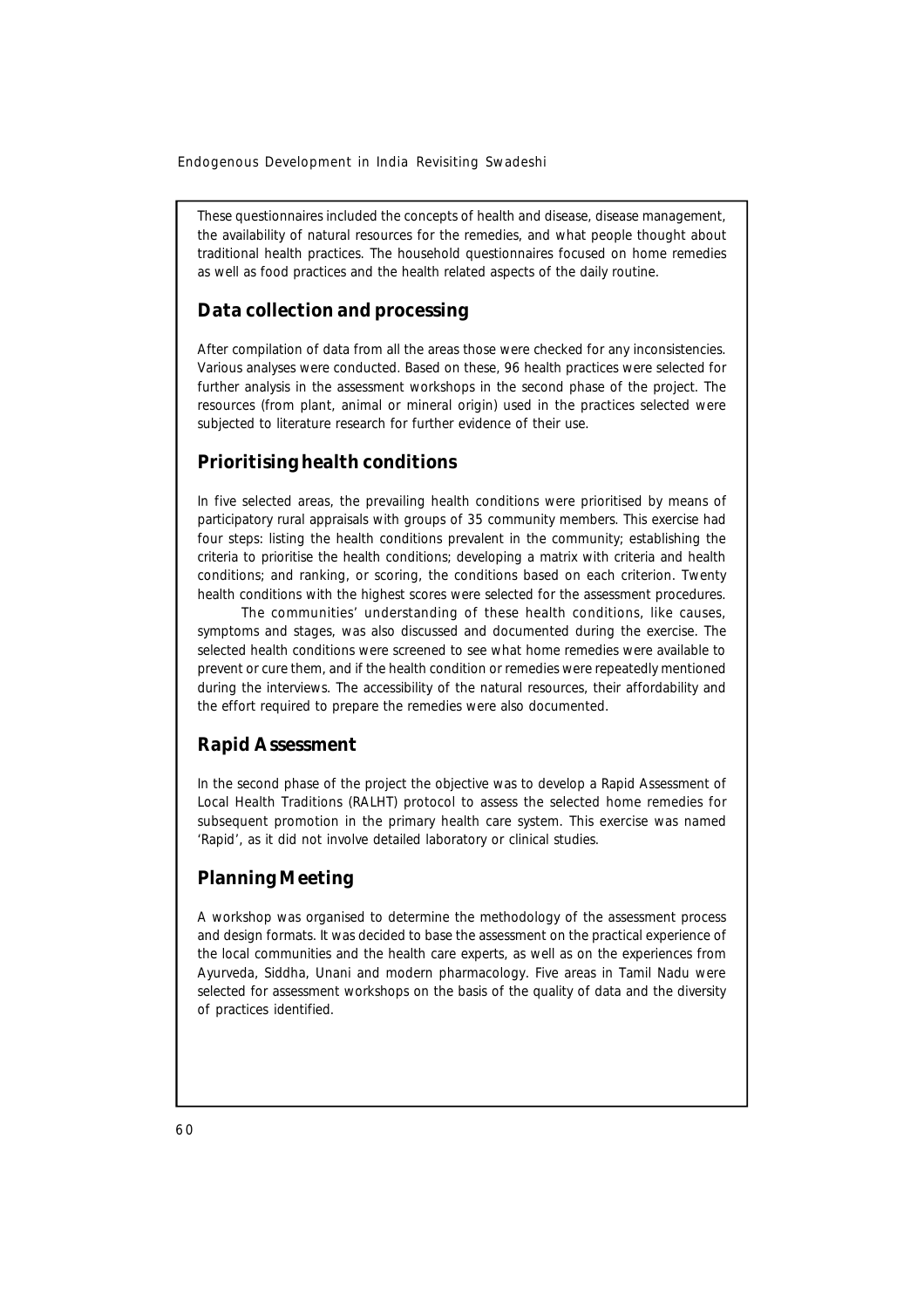#### **Intercultural rapid assessment workshops**

The assessment workshops included community members, folk healers practitioners, practitioners of Western bio-medicine and of the Indian system of medicine (Ayurveda, Siddha and Unani), field botanists, pharmacologists, researchers, facilitators, NGO staff, reporters and FRLHT staff. These community-based workshops aimed at selecting the best home remedies for their promotion in primary health care by means of a rapid assessment exercise. The references for the selected plants, animal parts or minerals collected from literature of Ayurveda, Siddha, Unani and modern pharmacology helped the participants to comment on the local health practices under view.

During the workshop, groups were formed to comment on a specific health condition and it's remedies from the perspective of the different systems (cultures) of medicine. The different explanations and remedies used by each system of medicine to treat the health condition under evaluation were discussed in a respectful way. Thus the workshop became a platform for intercultural learning and exchange of ideas.

The NGO staff assisted to facilitate and report on the process. The natural resources used in the remedies were identified by the community through demonstrations and documented in a voucher specimen collection. Missing data were added and crosschecked. The discussions and individual comments were also documented. In the plenary sessions each group presented its conclusions on the remedies, and commented on efficacy. Any differences of opinion were clarified and a common understanding was developed. In five workshops, about 50 remedies were assessed for 20 health conditions.

#### **Identification of remedies for promotion**

Remedies with strong empirical evidence from the community and the folk healers will now be promoted, irrespective whether they receive support of other medical systems. Distorted practices are discouraged. Remedies with strong positive empirical evidence from the communities, but negative assessment from the other medical systems, will be subjected to further research among the communities. This category is called 'datadeficient'. The remedies which are selected positively are subjected to rapid pre-clinical trials in the rural locality, with the active involvement of folk healers, community and representatives from different medical traditions.

#### **Some learning points**

This entire process has only looked at curative practices. Many important preventive or promotive traditional practices for example lactation enhancing practices, or certain porridges used to prevent rheumatic complaints, medicines for hair growth or body strength etc., are equally relevant. This will be included in future activities.

We also found that rural people's understanding of health conditions does not always coincide with the symptoms, stages and causes mentioned by the other medical systems. For instance, the community from Virudhunagar understood that leprosy was caused by the bite of a snake. This exercise gave the local community an opportunity to seek clarification on the causes and symptoms of leprosy and its transmission.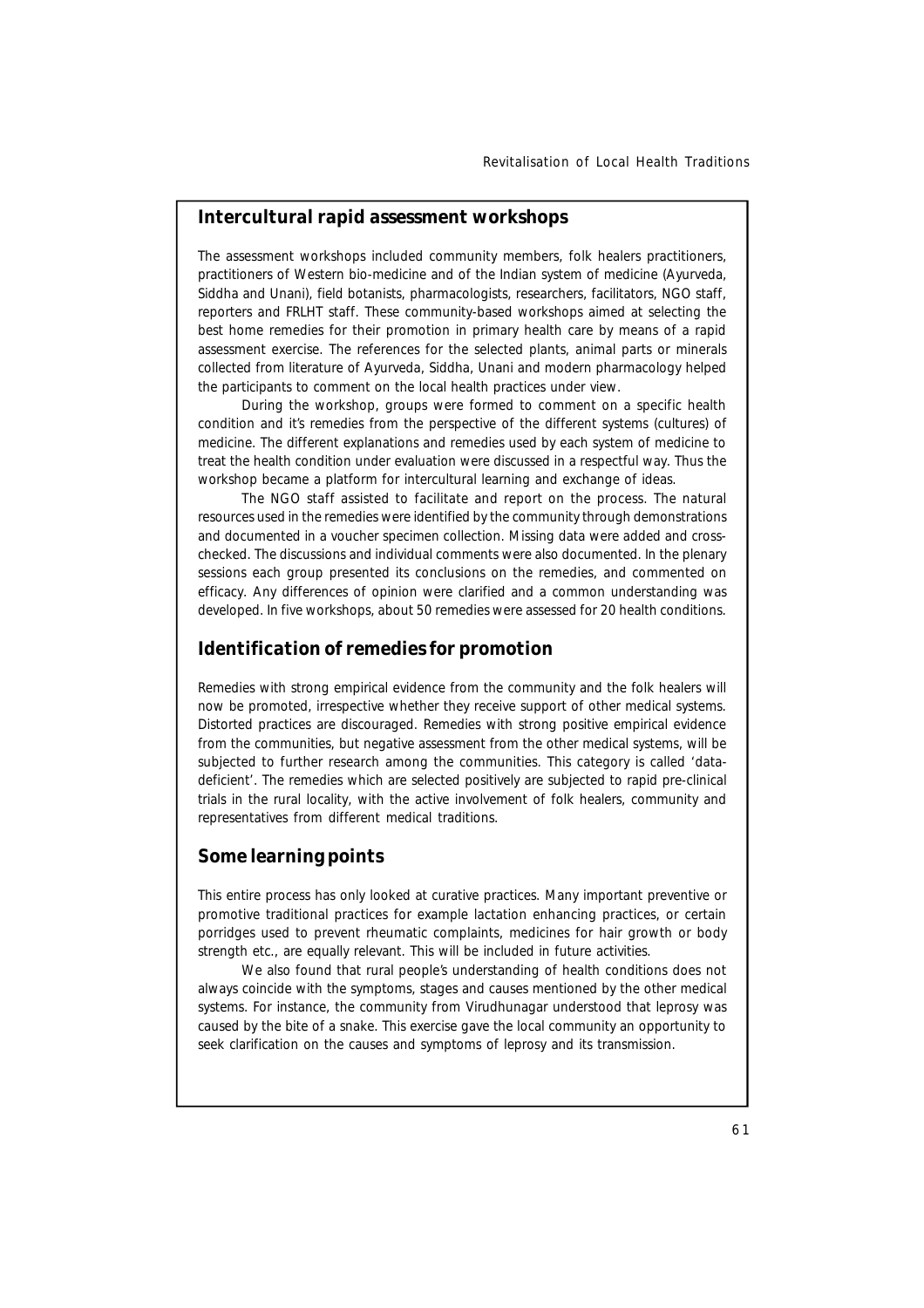During the workshops valuable lessons were learned which lead to the improvement of the methodology of rapid assessment of local health practices. We learnt that great emphasis should be given to selecting and orienting local healers and medical experts of different backgrounds before the actual assessing exercise. Moreover their experience in health care in the area and familiarity with the local language should be considered. This maximises the interaction with the community members.

During the process of prioritising health conditions and remedies to be discussed during the assessment workshop, more detailed data should be collected. This could be done through pre-workshop exercises, in which the prioritised conditions are discussed with folk healers. This helps to ensure that both literature research and assessment workshops are carried out as effectively as possible. Moreover the number of health conditions and remedies to be assessed per day should be limited, in order to facilitate a complete and comprehensive discussion and understanding of each local health practice. We found it difficult to manage more than six health conditions in a one-day workshop.

*Compas Magazine No.4, March 2001, pp.17-19*

### **B. The Kitchen Herbal Garden Approach for Mainstreaming**

As a next step ways were sought to introduce the positively assessed LHTs into the mainstream public health system. The Kitchen Herbal Garden (KHG) programme is one of the methodologies that FRLHT designed to promote the positively assessed practices to promote self-help in PHC among rural populations using medicinal plants. The objectives of the HHG program are

- ? To increase public awareness about the value of ecosystem specific plants and local knowledge for solving specific PHC conditions
- To promote self-help for PHC problems among rural populations using herb based home remedies and
- ? To train women, village resource persons in growing and use of ecosystem specific package of medicinal plants for common PHC related complaints faced by the community particularly for women-related health conditions

At the household level a package of selected medicinal plants for several prioritised health conditions was promoted. The programme targeted rural women and the local community organisations, the *sanghas*. Around 6220 villages have been covered under various projects and 1,75,000 home gardens have been established. Some of the livelihood programmes that are ongoing have contributed to material benefits. Similarly the ethno-veterinary programme has made a strong impact on cost saving among milk unions that have participated in the programme. For instance Dakshina Kannada Milk Union established 1350 home herbal gardens during the period 2003-2005. However, we have not been able to clearly make an assessment of reduced poverty in social and spiritual domains during the assessment. Besides constituting a valuable aid in the household health situation, the possibility of growing some herbals for commercial purposes and also developing local enterprises (as a livelihood initiative) have been taken into account. The micro-enterprise venture initiated by Grama Mooligai Company Limited (GMCL), for example, enables women's groups and farmers to sell medicinal plants material and value added products, to the market through a profit-sharing mechanism. At the local level the Women Federations of 200-300 members in each locations, have taken the responsibility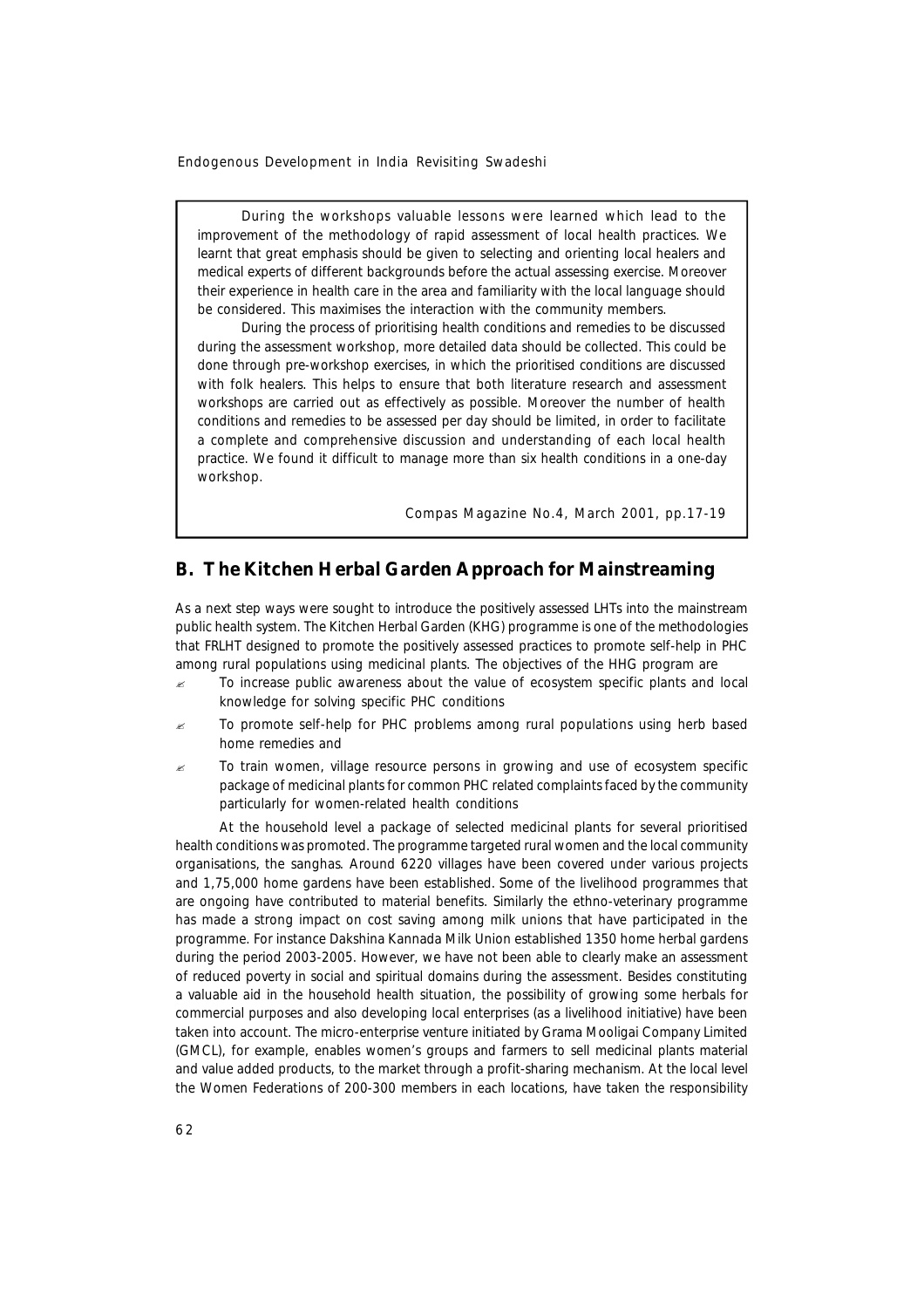for executing the project, while the NGOs play the more technical role of arranging training and growing the medicinal plants in nurseries. Moreover, FRLHT and its allied NGO's are seeking citizens' support in general for saving critically endangered species from extinction, by encouraging individuals, community centres, schools and other organisations to grow them in small numbers. Formation of Taluka level *nattu vaidya* (local healer) associations was also initiated in an active way in several states.

As a major outcome of the above process, various training modules were developed on: What are LHTs?; How to do documentation?; How to do rapid assessment?; and, How to develop home herbal gardens and village based enterprises? These modules are now translated into vernacular languages like Tamil, Kannada, Marathi, Hindi and Oriya and a series of training programmes have been conducted in 8 states of India involving non-governmental organisations, community based organization and local healers. Around 50 organizations and 300 individuals have been trained in these programs.

### **C. Studies on special aspects of traditional medical knowledge**

During the above documentation and assessment process it was understood that specialized and more sophisticated aspects of local health traditions couldn't be assessed through this methodology. In the second phase of the Compas programme FRLHT embarked on two new activities such as studies on speciality areas of local health traditions as well as the Compas University Consortium Programme. After the extensive fieldwork carried out and a community diagnosis undertaken in the previous phase we identified traditional bone setting, ethnoveterinary and malaria as three important specialty areas for further study. A study on spiritual aspects of LHTs also took place in the first phase of the Compas programme.

#### **1. Documentation of spiritual aspects of LHTs**

A first attempt towards the documentation of spiritual aspects of local health traditions in South India was undertaken in 2001 and 2002. Around sixty *vaidyas* from various parts of Southern India, where the local health traditions have particularly strong spiritual aspects, were interviewed and health care activities observed. An analysis was made of the personal rituals of the healers, and the spiritual aspects of the collection of medicinal plants, of diagnosis and of treatment.

All healers interviewed during the study indicated the need to ask permission from God in order to treat a patient. They feel that only through communication with God, and with God's blessing, they are able to cure the patients, and that without *Bhakti*, or devotion to God, there is no scope for treatment. Depending on their culture and region, healers carry out different types of personal rituals, prayers and offerings. They feel that it is necessary to have the good will of God to prepare the medicine and to treat the patient; otherwise the treatment will be ineffective. Some of the *vaidyas* pray to *panchabhutas* (space, air, fire, water, earth) or call up community deities, such as *Shiva* and *Mahalakshmi* before dispensing the medicine. Many of them make an offering, or *pooja*, to deities such as *Shiva* or *Ganesha*. Most *vaidyas* also believe that they should lead a pious life, they should have purity of mind, and that they should be merciful.

The spiritual element in the diagnosis and treatment of disease varies considerably. Most of the *vaidya's* diagnostic method consists of checking the pulse in various ways; some diagnose by analysing the body condition and voice of the patient, others analyse more specific symptoms. Certain healers pray and request god to help them to understand what kind of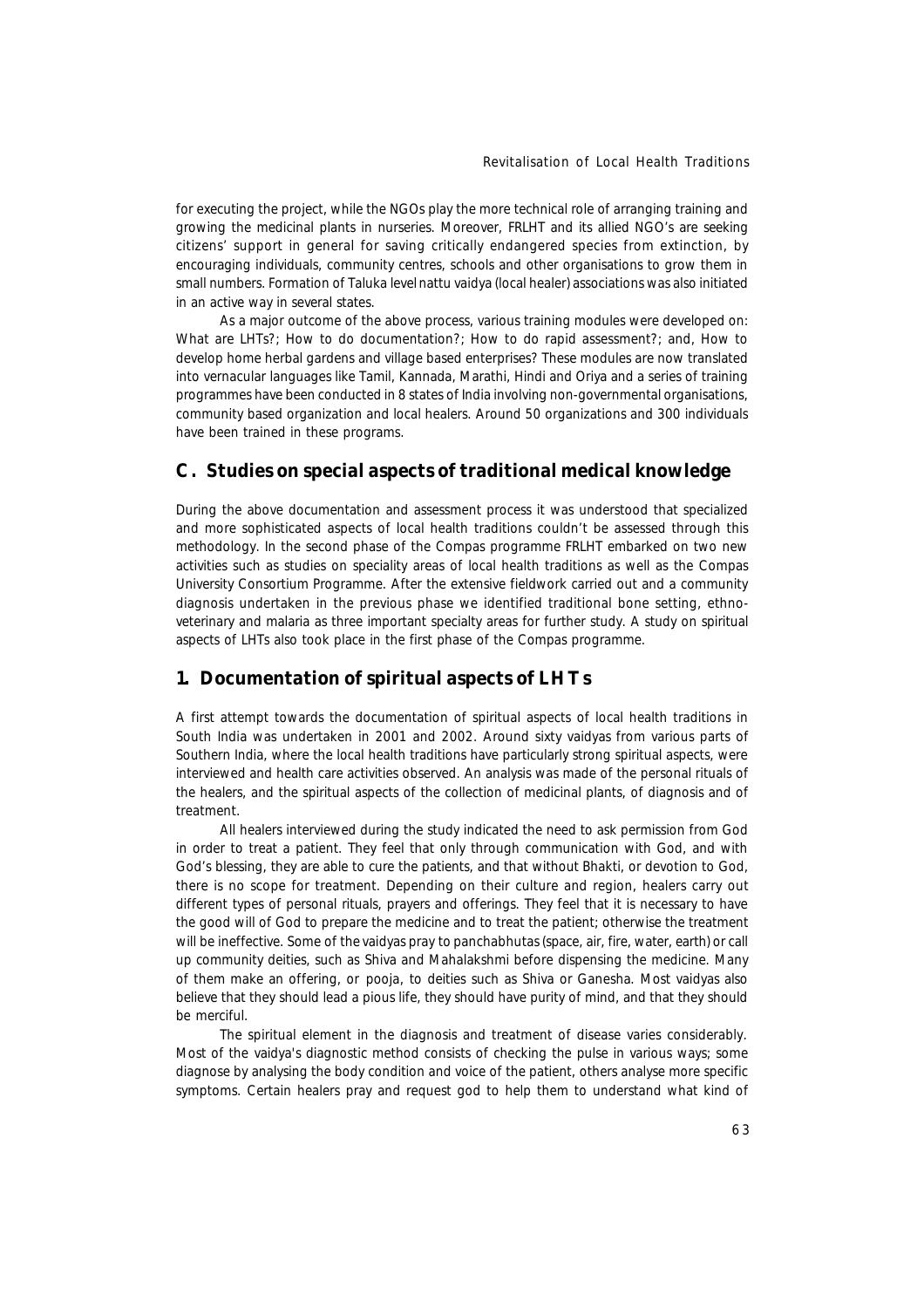problem the patient has, while in some instances verses from the Koran are used to cure a patient possessed or affected by black magic, a few use astrology for diagnosing the problem.

In local health traditions there are numerous ways to treat the patients that include a spiritual element. For example, the *vaidya* may tie a knot or bundle of rice, to protect or cure children from various spirit ailments. There is an understanding by patient and healers that certain diseases are caused by disturbance due to the influence of spirits, and not because of any physical or biological factors. A patient who is possessed by a spirit can be treated with amulets. Y*antras*, or specific symbols, can be used to remove bad dreams. Many of the diseases are cured using *mantras*, or repeated sounds, sometimes combined with herbal medicine. A poison healer Mr.Kalvimadai Iyer of Madurai district, for example, make the patients recite God's name while a herbal drug is administered, as it has a calming effect. It is believed that in a relaxed state of mind the patients become more receptive to the drugs. Medication for chronic problems is usually started on an auspicious day. It is believed that during those particular days the patient's system is more receptive to medication.

Many *vaidyas* indicate their belief that it is God who cures the patients, and therefore they need to pray and present offerings to God before collecting the natural inputs for their treatment, especially plants. "*Mooligai, to do a good deed, to help someone I am plucking you now, your life should stay in your body swaha*" or "*Shanmuga, sathguru, this is your work not mine, you have to save the patient*" are examples of such prayers. This is based on the recognition that plants are also living and therefore it is essential to treat them with affection.

The *vaidyas* have different beliefs regarding the day and time of collection, the amount of a resource to be collected at one time, prayers to be offered, methods of collection, place of collection, directions and diet during the collection process. Some healers place impositions on themselves before collection, such as cleanliness, concentration and fasting. In a few cases the healers indicated that they have to go naked to collect the plants at midnight, and nobody should see them. Other healers request God to accompany them so that the plants are sighted easily.

It was learned that non-material aspects are central and live aspect of healing in South India. Though the descriptive data has been compiled into a report after various analyses, no aspect was further studied as studying spiritual aspects are much more complex and an appropriate methodology is not readily available for the same.

#### **2. Traditional Bone Setting**

It was felt that bone setting is one of the key specialties of LHTs and nearly 70% of orthopedic load in the rural India is being taken care of by traditional orthopedic practitioners. It is understood that current government and private institutional facilities are neither adequate nor suitable to cope with the patient load particularly in rural areas and hence the people depend on locally available facilities. For the bio-medical management, the cost of diagnosing, medicine and surgery is quite high compared to that of bone setting through traditional methods. The presence of orthopaedic practitioners in the country is very large and in terms of coverage it is estimated to be next to traditional birth attendants. Micro studies on the bone setting traditions show that approximately 60,000 bonesetters are serving the rural population of India. The unique methods in traditional bone setting such as oil application, functional bandages contribute to efficiency of healing.

So far no comprehensive study (either medical or sociological) has been done in this field. The scope of traditional bone setting includes areas such as fracture and dislocation management, *marma chikitsa /varma kalai* (diagnosing and treating a health condition through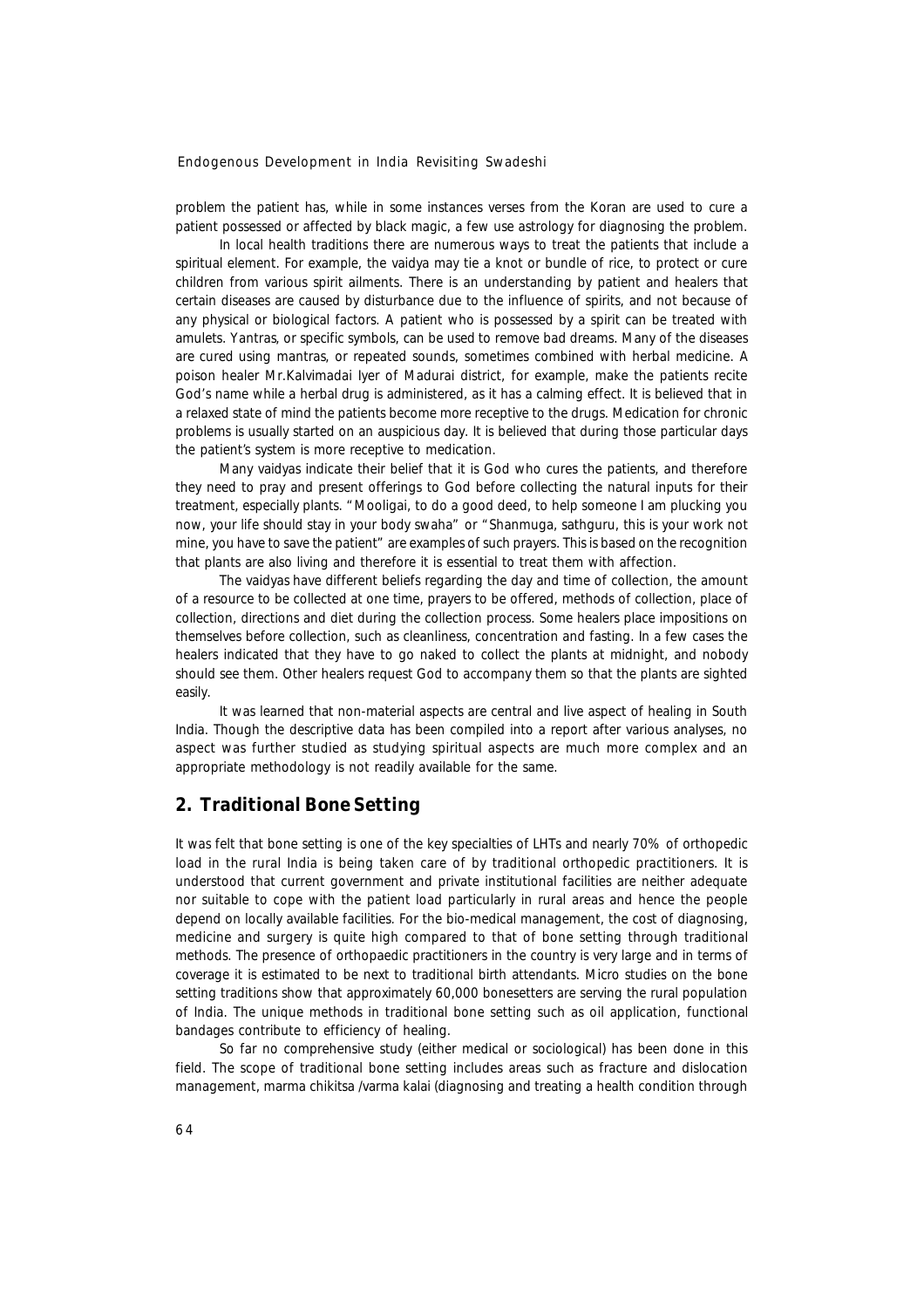understanding of vital points in the body) management of injuries and its complications, management of complicated conditions such as congenital anomalies like club foot etc., different types of oil therapies. In order to understand the status and extent of coverage of traditional bonesetters in South India and to understand the clinical efficacy of their management, a pilot project was initiated in 2002. The objectives of our study were:

- 1. To conduct a survey and make an inventory of bonesetters and *marma* practitioners with practice details and service outreach in selected states of South India.
- 2. To make comprehensive clinical documentation of selected bonesetters and cases managed by them.
- 3. To conduct participatory assessments involving folk healers, ISM and western bio-medical practitioners to find out the best practices among them.

A random survey of traditional bonesetters in 25 districts of Tamil Nadu, revealed that there were more than 400 active bonesetters. This included documentation of the socio economic profile of the bonesetter, cultural practices related to his/her medical practice, clinical set up and management of cases, resource/medicines used in medical practice, specific study on cases managed by vaidya and public and peer opinion about the healer.

We also followed 40 patients who were X-rayed before and immediately after treatment and again after 45 days. It was found that some of the bonesetters manage compound forearm fractures that need surgical intervention or dislocations in a relatively simple way. However, a number of complications in their management were also noted. Given the large presence of bonesetters, there is a need to endorse their strengths and address their weaknesses. There is also a need for research into the unique aspects of traditional bone setting such as bandaging techniques, management of inflammation, the art of *varma* (an anatomical understanding of vital points in the body) in treatment of fractures / dislocations, methods for early healing of fractures and strengthening of bones by the use of certain medicated oils and pastes etc.

There was an interesting incident. A nine years old patient was brought to the traditional healer who is from a place, which is 40 km away though his residence is next to a modern orthopaedic hospital called Sugam hospital. The case was studied in detail and it was one among those fractures (open fracture of both Radius and Ulnar), which required internal fixation methods. The case was managed by the *vaidya* through splintage with bamboo and the total cost was around Rs 10,000, inclusive travel charges etc. This was a striking example of the appreciation of this bonesetter in the area; case based health-seeking behaviour of the communities as well as the cost effectiveness of traditional bone setting methods.

A state level workshop of bonesetters was organized in Tamil Nadu in collaboration with the community health and orthopedic department of Christian Medical College, a premier hospital in the country. The objective of this programme was to share the experiences of the above study and to create a dialogue between modern orthopedicians and traditional bonesetters about the strengths and weaknesses of the tradition. Though there were initial difficulties in intercultural understanding, the workshop proved to be a very productive exercise due to the open mind of the participants.

As an outcome of this workshop a future activity a training module for bonesetters has been envisaged. This training module will look at the strengths and weaknesses of traditional practices in a participatory mode and provide appropriate solutions for overcoming the challenges through a series of training programmes. Formation of bonesetters associations, establishing centres of excellence and fellowships for young entrants were some other programmes envisaged.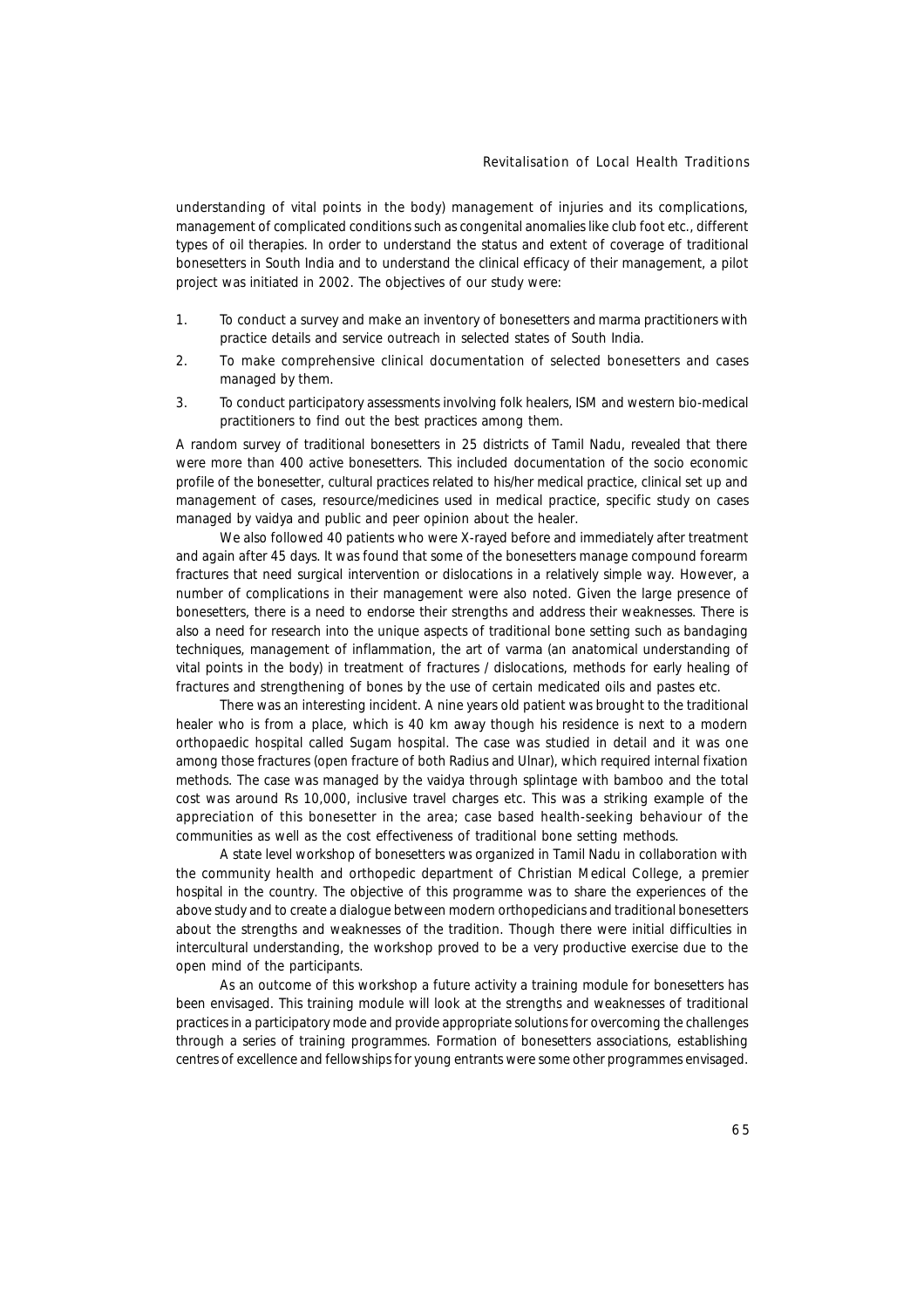#### **3. Ethno-Veterinary Practices**

The total market of animal health care products in India is estimated at about Rs. 1500 crores (about 400 million US\$) in the country. Out of this, about Rs. 225 crores (about 55 Million US\$) is the share of herbal products. The use of antibiotics, hormones and other chemical products are being phased out for animal health care in many countries as the world is looking for safer alternatives. The high treatment cost, inaccessibility and side effects such as high antibiotic and hormonal residues in the milk are serious issues of modern veterinary medicine in India. A rich ethno-veterinary health tradition exists in India, which is facing the threat of rapid erosion. Ethno-veterinary practices have great potential to address current challenges faced by veterinary medicine. However, they are not documented and disseminated. Veterinary health care reaches only 20% of the livestock owners in India. This is leaving a big gap between the demand and supply of animal health care services and products. Hence, there is a need to develop standardized herbal products for veterinary health care ensuring quality, safety, efficacy and affordability as well as its delivery to the farmers. It was understood that this could be done through a participatory approach. So the documentation and rapid assessment methodology that was applied to human health was applied to this program as well in a more focussed way. Target population for this program are local healers, local communities / dairy farmers, Consumers, Policy makers.

Issues to be addressed in the sector of veterinary health care are:

- Reduction of the cost of modern health care for dairy farmers. They frequently face the problems of mastitis, repeat breeding and skin diseases. Cost of allopathic medicines and treatment is high.
- Reduction of antibiotic and hormonal residues in the milk where excessive and repeated use is taking place.
- Provision of timely veterinary service through trained animal health workers.
- $\approx$  Documentation, assessment and standardisation of local herbal medicines.
- ? Training and capacity building in the use of medicinal plants and their products.
- $\mathbb{R}$  Product development of standardised herbal remedies.
- $\epsilon$  Contribution to the economic improvement of the local milk producers. Most of the cooperative dairy members belong to socially backward and economically poor communities.
- $\epsilon$  Organisation of workshops and seminars for periodic sharing of experience and policy advocacy

FRLHT has been coordinating a project on documentation, assessment and promotion of ethno-veterinary health practices in selected locations of Southern India for the last four years. Using the DALHT methodology, a total of around 141 plant species used for treatment of nearly 18 health conditions in cattle were taken for assessment. It was found that nearly 70% of the practices had supportive evidence from Ayurveda and modern pharmacology on their prescribed uses. It was also found that 55% of the positively assessed plants are widely available in each of the bio-geographical locations and can be grown in home herbal gardens. On ethnoveterinary practices a database has been developed.

In order to mainstream the findings a user's manual was published. This contains detailed illustrated information on the folk knowledge as well as on modern veterinary medicine regarding 18 health conditions in cattle as well as their remedies.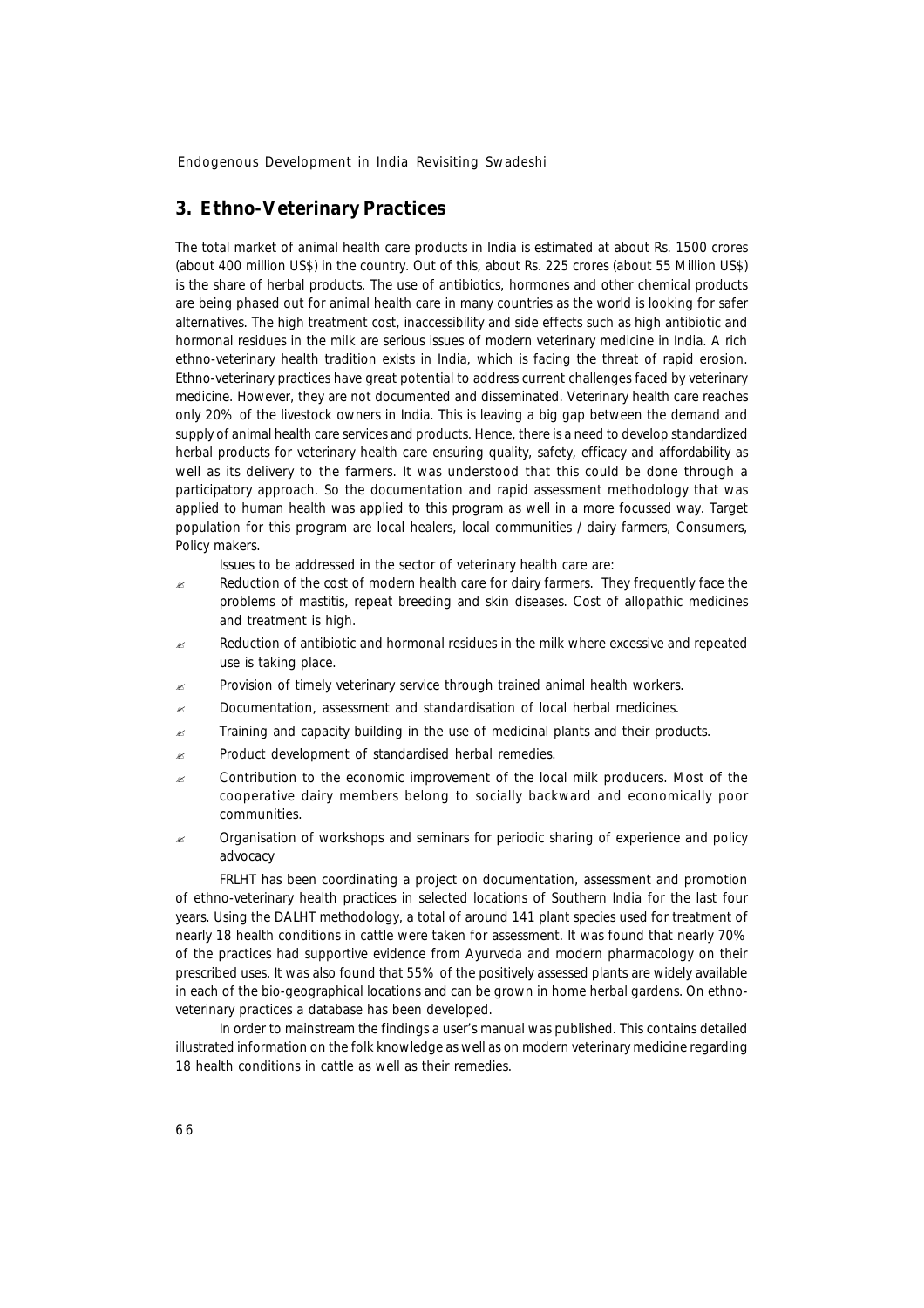As a follow up to the assessment programme, a community owned enterprise was established, called Parampara herbals, which produces various licensed veterinary products for wide promotion. This is also benefiting the livelihoods of the stakeholder communities through sharing of benefits of the company.

In order to share last three years' experiences a national workshop on the contemporary relevance of ethno-veterinary medical traditions was conducted. Eminent personalities including representatives of government (Indian Veterinary Research Institute, Director of Animal Husbandry, Government of Karnataka, members from National Diary Development Board and Directors of various diary milk Unions), non-government organizations, local healers and community members participated in the programme. The programme was intended to promote documentation; rapid assessment and promotion of best ethno-veterinary health practices through a cost efficient management affordable to the poor farmers as well as assuring improved quality of milk (reducing the antibiotic and hormonal residue in the milk).

The workshop deliberations included clinical trials and research and product development work as a long-term follow-up programme. A panel of experts drafted an action plan based on the two-day sessions to be implemented with in the next five years. The main recommendation was to replicate the model created in various places in the country. The proceedings of the workshop has been published.

#### **4. Malaria management through Local Health Practices**

There is a resurgence of malaria as a major public health problem in India both in rural and urban areas (2 million cases/year). Over 30 million cases of malaria are estimated each year all over the world, resulting in more than a million deaths, most of these victims are children under 5 years old. Malaria prone areas in the country are pockets of rural poverty. It is well known that malaria compounds poverty and impedes economic development. There is a high correlation between the malaria incidences with low income; low level of schooling; high migration; traditional cultural beliefs; low coverage of health services; employment patterns; poor forest management, and environmental degradation. Malaria and its relation to eco-system destruction and poor development planning is becoming an important issue in its management.

Resistance to anti-malarials is now one of the major problems in Western bio-medical strategy. A roll back malaria programme was identified as thrust area by WHO. This global partnership aims to halve the world's malaria burden by 2010. Despite substantial investments in research and eradication programmes, malaria still continues to be a major public health problem in the country.

In India, 60-70 % of the malaria patients first approach the Traditional System of Medicine. There are several examples of malaria drugs which originate from traditional knowledge, e.g. quinine, Artemisinin, which plays a major role in treating malaria all over the world. It is also known that compound drugs are expected to have fewer problems of resistance and adverse effects. Ecosystem specific herbal treatments are urgently needed for alternative management of malaria. These may be available as local traditional practices. In this context it is essential that efforts have to be made to study and strengthen local health traditions that may be helpful in malaria treatment and prevention, especially in areas of epidemics National drug research laboratories with clinical trails do regular assessment and research of herbals that have antimalarial potential.. But a special programme and strategy is needed to document and evaluate these local traditional health practices in different regions.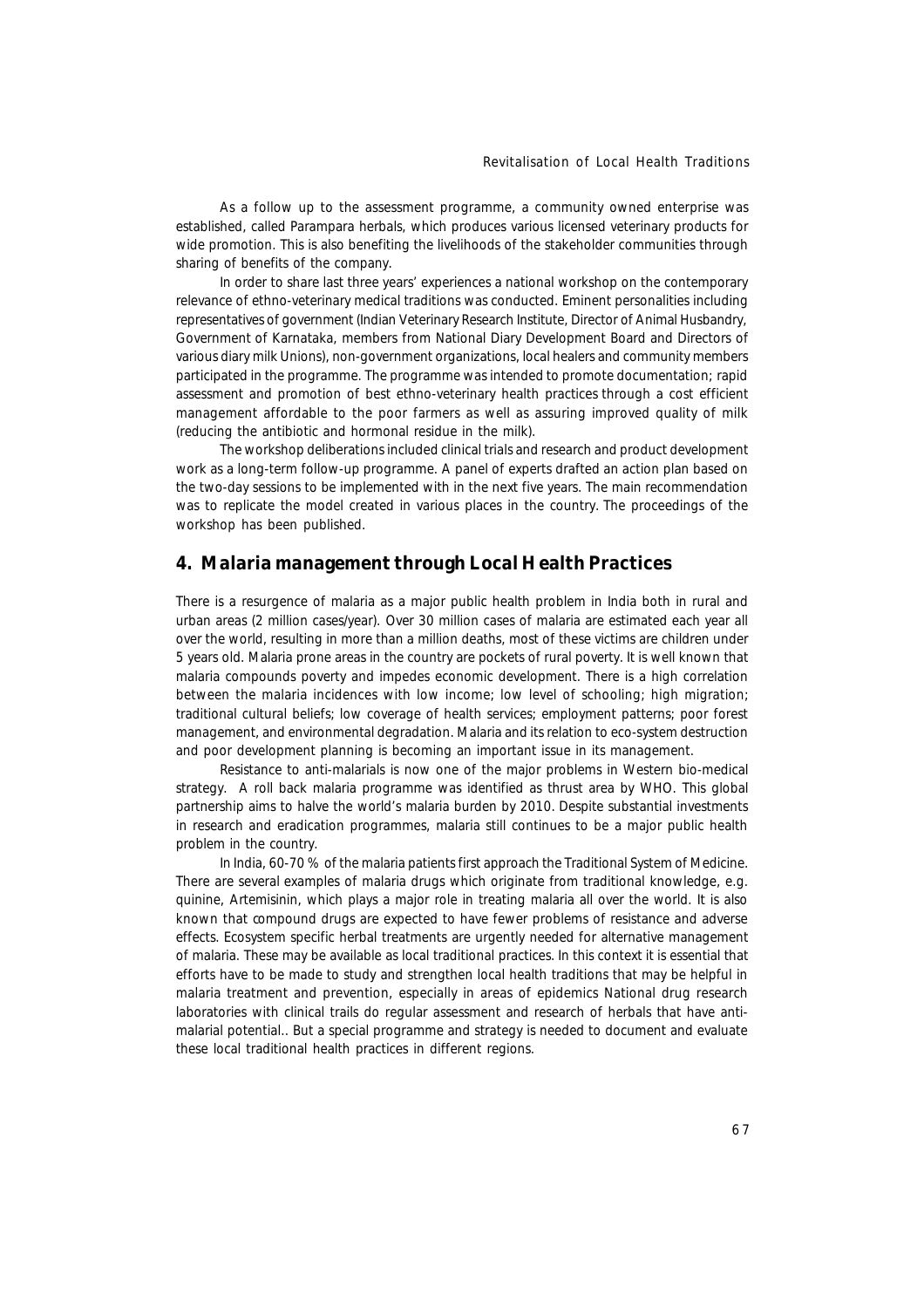FRLHT was involved in studying traditional management methods for malaria since 2000 as part of an international network program called Research Initiative for Traditional Antimalarial Management Methods (RITAM). The objectives of this program are:

- 1. To assess effectiveness of a set of anti- malarial remedies from folk traditions (Local Health Traditions) through clinical case study documentation based on a pluralistic interdisciplinary research design.
- 2. To initiate pilot projects for promotion of the through the study selected traditional folk remedies through community health organizations.

With the Compas program the field research component was strengthened. This involves documentation and assessment of malaria management practices, clinical study of efficacy of selected preventive practices through kashaya camps.

Activities carried out in RITAM so far are the following. A database of traditional malaria management methods has been prepared from the Ayurvedic medical literature through an exhaustive referencing process. Around 170 plant drugs, belonging to 115 formulations from 20 classical Ayurvedic texts have been listed. Through a survey of folk healers various decoctions with commonly available local herbs and dietary rules for the management of malaria have been documented and assessed through a participatory process. During the documentation of folk malaria management practices, 52 healers were interviewed and 102 practices (Curative: 94, Preventive: 8) have been documented. Malarial fevers are called *chali jvara, sheeta jvara, thandi tap* (cold fever), *visama jvara* (erratic fever) and *Naduka jvara* (fever with rigours) in these communities. Compilation of Ayurvedic and modern pharmacological references for toxicology and efficacy of these practices has been done. Out of 50 prioritized folk knowledge based formulations selected, 37 were positively assessed with detailed literature search, i.e. these formulations had supportive evidence in Ayurveda and modern pharmacological literature through earlier in-vitro and in-vivo studies. Community experience on each of these formulations was also documented during the assessment process. Some of the selected practices have been taken up for a participatory clinical research through *Kashaya* camps.

### *Kashaya* **Camp Study**

*Kashaya* camp is a health camp where a decoction (*kashaya*) made of herbs that is expected to prevent malaria is administered to selected volunteers for two days a week for a period of 3 months during the monsoon season when malaria is predominant. During the documentation of folk malaria management methods in 2003, it was reported that one of the prioritised formulations was used on a regular basis as a prophylaxis for malaria during the monsoon season in Tiptur Taluka of Karnataka. The BAIF Institute of Rural Development, Karnataka, a Tiptur based non-governmental organization, initiated regular *kashaya* camps in selected villages with this formulation.

Subsequently in 2004 systematic camps were organized in Baluvaneralu village, (a malaria endemic region in Tiptur Taluk and Tumkur districts) by FRLHT in collaboration with BAIF institute for Rural Development. The study site was selected after a comprehensive survey of malaria incidence in the region for past three years and a complete documentation of baseline data of the volunteers. The main objective of this pilot cohort study was to document the efficacy of the *kashaya* in preventing malaria through regular intake during malaria season. As a pre-requisite to conduct the camp, a detailed study protocol was prepared. Malaria epidemiological data from 2001 to 2003 for the selected regions of Tiptur and Tumkur district, Karnataka was collected. Baseline data about the village such as demography, malaria incidence pattern and rainfall data were documented in a specified format. The formulation was studied for toxicity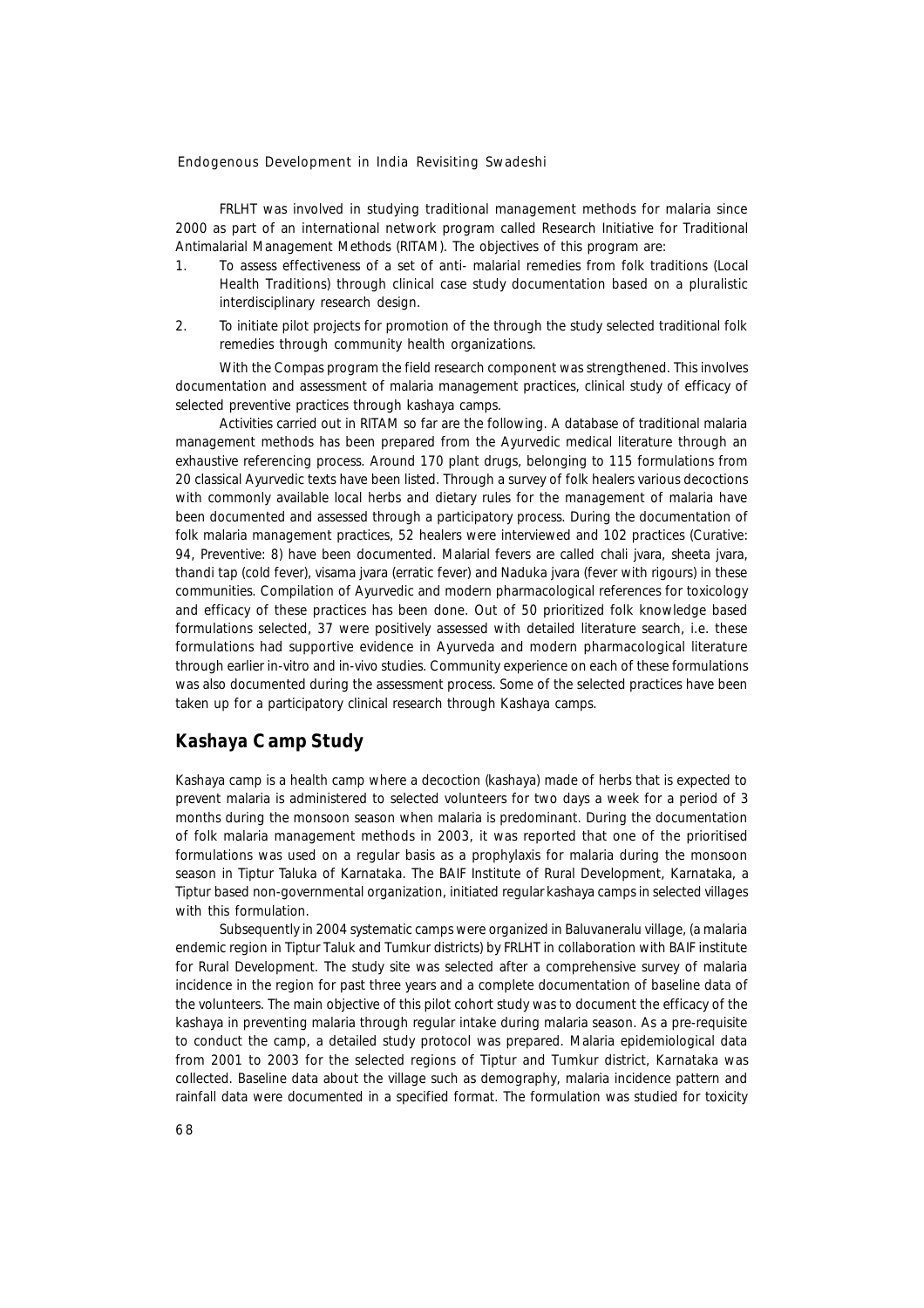and was found that there is no known toxicity for the same. Available malaria related pharmacological data of individual ingredients used in the formulation was also compiled from secondary literature. A total of 147 volunteers were selected for the study and prior informed consent was obtained from all of them. Among them 88 volunteers actively participated in the study. On selected days, in the evening, the volunteers took the decoction. Every volunteer was documented in specified format. After the study, the data of these 88 volunteers was compared with the rest of the population (974 villagers). It was observed that there were 7 malaria cases reported during the three months period in the villages among the non-study group and one malaria incidence in the study population. The study that year was inconclusive due to the very low incidence of malaria in the study villages as well as the nearby villages. This was due to some parallel intervention such as introduction of Guppi fish done by the Malaria Research Centre, Bangalore. However the *kashaya* camp was an opportunity to mobilize the community members for a collective action to prevent incidence of malaria in the village. Though the study was inconclusive with respect to malaria, it showed that the *kashaya* had a positive effect on general well being of the volunteers. As a follow up it was proposed that detailed in vitro & in vivo studies should be taken up to find the efficacy of the decoction for malaria prevention.

In the next malaria season in 2005, region specific malaria preventive *kashaya* camps were conducted in four locations in states of Orissa, Andhra pradesh and Karnataka. The objective was to study different ecosystem specific formulations in the respective areas. The protocols of the previous study were used in all the four locations. The initial results were encouraging. From a primary analysis of the data it was found that in one of the locations Kochila Nuagaon, Cuttak district of Orissa, out of the 158 healthy volunteers who participated in the study 9 persons had malaria where as in the control group out of 153 members, 53 persons had malaria during this period. Similarly in Beherasahi, of Gajapati district, Orissa out of the 100 members in the study group 10 had malaria and among the 100 members in the control group 60 had malaria during this period. A general observation made during the programme was that in all the four places after the  $10<sup>th</sup>$  camp there was no incidence of malaria in the study group. The volunteers also reported good improvement of their general health.

In 2006, in the context of the Compas programme, a peer review was conducted with external experts. Interesting observations and suggestions were made by the reviewers which helped to improve the programme further. Now a more rigorous randomised, placebo controlled study is being planned. Some of the remedies are also being tested through in vitro studies for finding their efficacy in specific stages of parasite life cycle.

Traditional health knowledge based prophylaxis for malaria appears to have immense potential in rural malaria endemic areas due to their easy access, lesser cost and cultural compatibility. Preliminary studies suggest that there is potential in region specific plant-based formulations using locally available herbs for malaria prophylaxis. However systematic studies on efficacy and safety are required to identify useful practices from traditional knowledge**.**

#### **D. Curriculum on Indian Medical Heritage**

Apart from folk traditions India has also four rich codified medical systems: Ayurveda, Siddha, Tibetan and Unani, with a documented history of over 3000 years. Until the start of the 20th Century the education in all these medical systems was mostly non-institutional from physicians/teachers to their chosen students. Today there are approx. 600,000 licensed practitioners recognized and registered under the Indian Medicine practitioners Act. At present traditional medical education is under the Central Council of Indian Medicine and allopathic medical education is under the Indian Medical Council. They run parallel with no understanding or appreciation for the other system.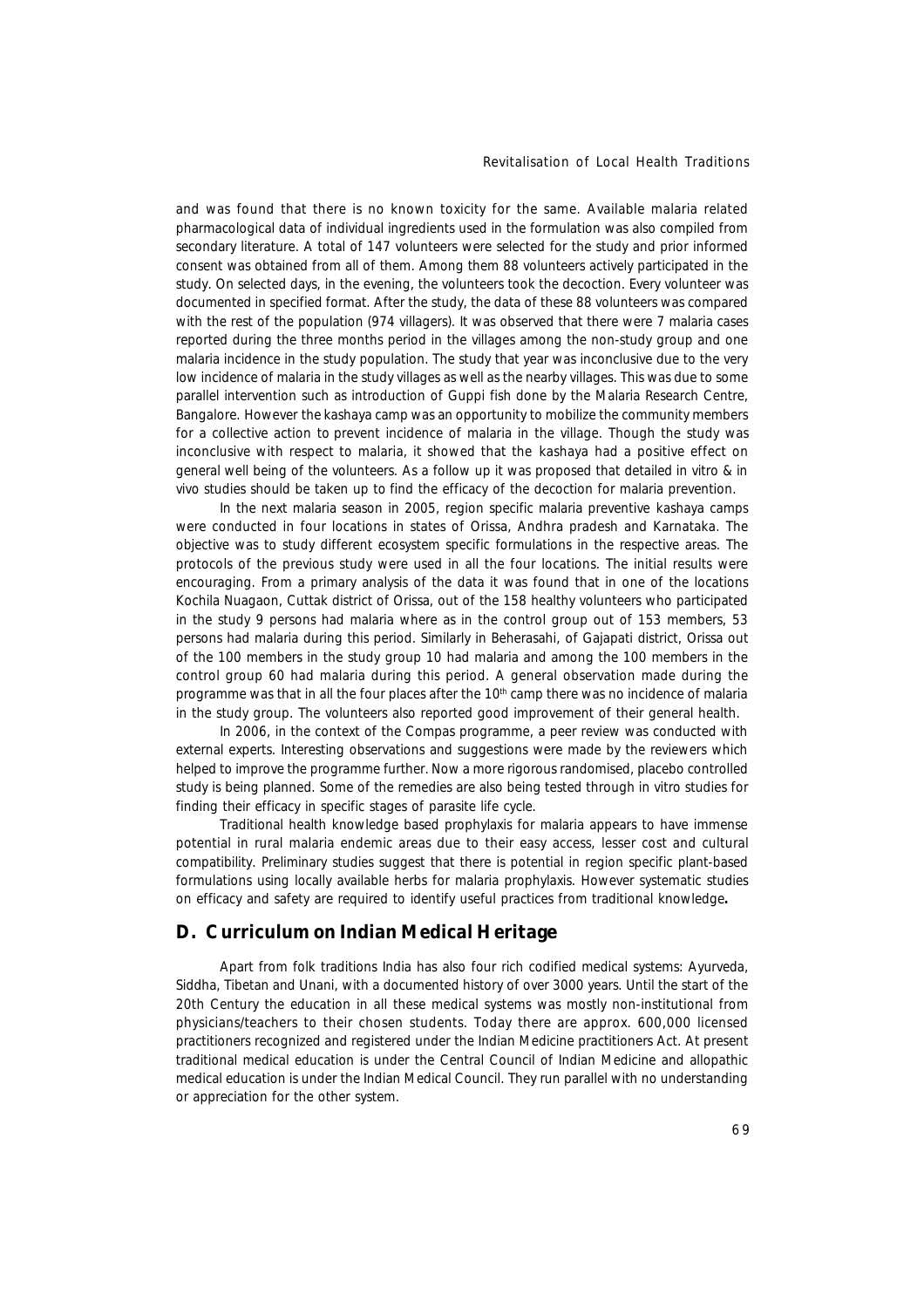Astute observers of the health sector in India believe that any societal model of healthcare based on a single system of medicine may become obsolete in the next two decades unless it broadens out to judiciously combine complementary with the other systems of medicine. This obsolescence will occur on account of the insufficiency of a single system to offer on its own, effective treatment for curative and preventive healthcare. The healthcare scenario in urban India and globally is undergoing dramatic transformation, evolving into a new emerging situation that emphasizes preventive health, customized care, body-mind medicine and the use of natural products. It is in this context that there has been in recent decades a global and domestic resurgence of interest in the traditional Indian Systems of Medicine (ISM) because some of the requirements demanded by the emerging situation are inherent in them.

There are occasional demands for integration of the different medical systems in India. But a healthy and workable scheme of integration of medical theory and practices is a long way ahead. The first step to prepare our medical education institutions for an emerging era of medical pluralism is to create an environment of mutual respect and understanding amongst students, teachers and researchers for different systems of healthcare. This will lead to better communication amongst medical professionals and good quality collaborative research. The research programs can further deepen mutual understanding and lead towards future schemes of pluralistic medical education at the postgraduate level. Serious thinkers believe that integration should not at all be attempted at the undergraduate level – but suggest that initially after adequate preparation, postgraduate research programmes should be encouraged.

A curriculum development programme was initiated under the Compas University Consortium programme in collaboration with Rajiv Gandhi University of Health Sciences, the apex body of medical education in Karnataka state.

In the Compas University Consortium context, we have developed an experimental curriculum for the university medical students of various specialities (Modern medicine, Ayurveda, Siddha, Unani, Naturopathy, Homeopathy) based on the past few years of experiences in the area of traditional medicine. This curriculum is based on the documentation of best traditional medicine practices, practitioners and centres in South India. This education module has been designed to demonstrate the contemporary, dynamic and evolving, nature of the country's indigenous medical heritage. The educational content is in audiovisual form. It is intended for undergraduate medical students. The module covers best practices, best practitioners and centres of excellences of Ayurveda, Siddha, Unani and Yoga. It also contains a section on issues related to inter- cultural research methods.

### **Other Related Activities**

A book titled "Challenging the Indian Medical Heritage" was published based on the experience of these programmes. This received very good public attention. Various exchange programmes of Indian, Srilankan and Bangladeshi healers and experts of traditional medicine were also conducted. These created an opportunity for sharing various contemporary issues related to their practice as well as their clinical experiences. As a strategy for strengthening local health practitioners various state level and regional healers workshops have been conducted during this period. Supporting centres of excellence and supporting fellowships of young entrants as apprentices with experienced healers were some other activities carried out as part of the programme.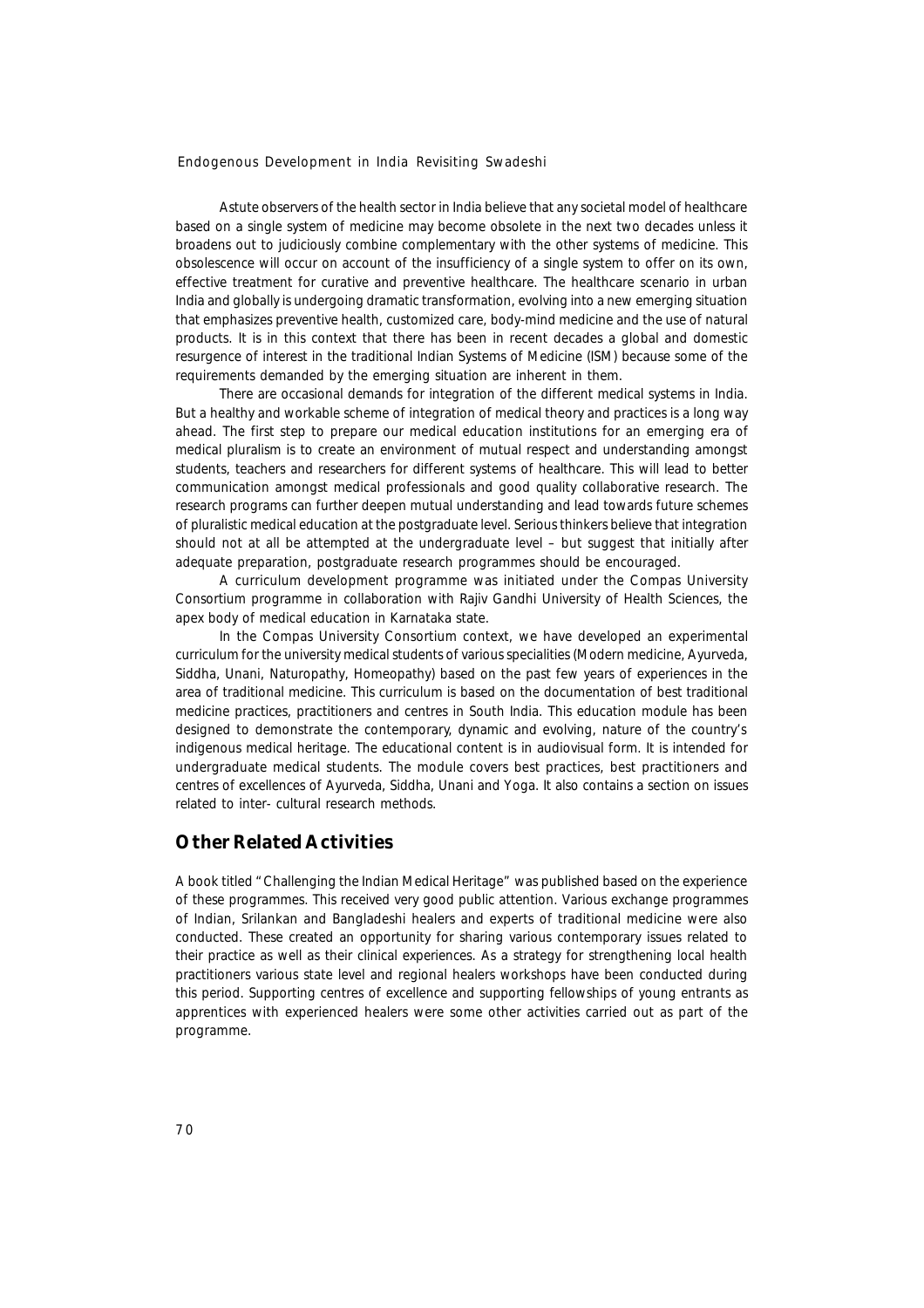### **Outcomes and Lessons Learned**

In the process of last few years' of revitalisation work, it was understood that there is a 'knowledge rich, practice poor' situation. However there are region specific variations in understanding and utilization of local health practices. For instance there is much higher number of knowledgeable healers in South India compared to some of the North Indian states. Marginalisation by mainstream legal systems of medicine also seems to be one of the reasons for the current situation. An important handicap of the tradition is the lack of standards across various practices and practitioners with related to training, preparation of medicine, clinical practice etc. Lack of appropriate methodologies for studying health traditions is also another major impediment. Lack of confidence and self-esteem among knowledge holders is yet another stumbling block. It was noted that only motivated individuals and institutions respond to the present situation of traditional medicine and not a mainstream institution per say. For instance even among a large percentage of formally qualified Ayurvedic doctors there is distrust even towards even good folk practitioners. It is learned that advocacy has a major role to play inorder to mainstream these relevant practices. Revitalizing from its own roots is a big challenge yet key to keep the dynamics of tradition. External approaches for validation using modern approaches and methods can be only of help in communication to the modern world. Based on the few years of experience working with various rural communities it is clear that primary health care can have immense contribution from traditional medical knowledge.

The main methodology used to validate LHTs is Documentation and rapid Assessment of Local Health Traditions (DALHT). Apart from DALHT, we have also used specific methods such as participatory clinical research, specific documentation protocols for areas like bone setting, malaria, ethno-veterinary, ethno-nomenclature study etc. Monitoring of results has been mainly through feedback documentation and informal discussions with the stakeholders. Various NGOs/CBOs, local healers, community members and external resource persons supported the processes.

Topical research brought out the complexities in dealing with specialized aspects of LHTs. For instance in the case of malaria prevention, though the programme has generated much confidence among community members, it was understood that in order to assess a malaria preventive practice more rigorous studies need to be conducted. Cost effectiveness of the traditional management skills was also studied.

From the inventorization survey of bone setting practitioners we have found that there is large-scale presence of *vaidyas* in our study areas even today managing variety of fractures, dislocations, sprains etc. From one of the districts in Tamil Nadu, Thiruvannamalai we have documented 104 *vaidyas* which shows the extent of their presence. From these studies we have understood that the strength and weaknesses of these traditions need to be clearly identified and appropriate training as well as advocacy programmes need to be developed to strengthen these areas.

As mentioned earlier it was found that the DALHT methodology used for identifying primary health care practices have not been sufficient to assess specialized practices such as bone setting. For these different methods have been evolved later. Similarly participatory clinical study has been added to the methodology to make the assessment process more rigorous. It is also understood that spiritual dimensions of local health traditions cannot be assessed through the method of DALHT. For this purpose a new methodology needs to be evolved.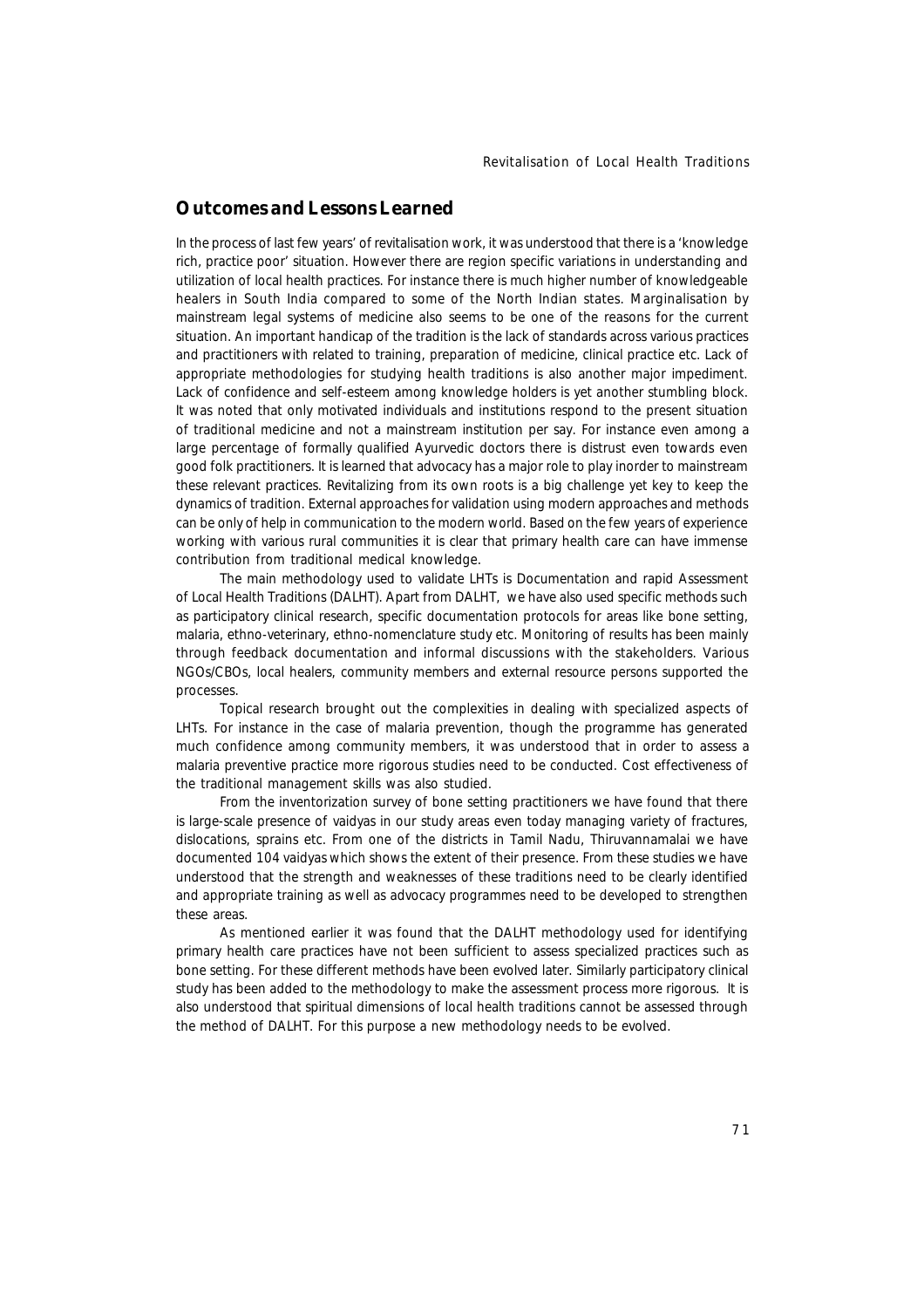### **Home Herbal Gardens - An Impact Study**

An impact study conducted of the Kitchen Herbal Garden programme reveals that there is substantial health care cost saving due to the introduction of Kitchen Herbal Gardens. The qualitative part of the study revealed that most of the adopters used home remedies for common complaints such as cold, cough, fever, body pain, stomach ache, dysentery, diarrhoea, headache, constipation, skin diseases and minor gynecological problems such as white discharge and menstrual problems. Adopters interviewed across many NGOs confirmed economic benefits in the form of savings from PHC related expenses by use of home remedies. They also reported that the home remedies were easy to prepare, that the frequency of doctor visits had reduced and that medical expenses have come down after adopting home remedies through HHG. Saving of health expenses has been projected as a benefit of HHG across all NGOs. People across all NGOs recognized that remedies could be made at home with the help of HHGs. A few adopters expressed that while home remedies do not provide immediate relief for certain symptoms, they unanimously admitted them as being harmless. Those who sought allopathic mode of treatment cited reasons such as quicker relief and time constraint, for not using home remedies. A NGO staff stated that allopathic treatment was the preferred adoption with the younger generation. A few women non-adopters interviewed reported that their husbands prefer allopathic treatment. A woman adopter said that her children did not like the taste (eg. Bitter) of home remedies. From Focus Group Discussions (FGDs) in the Belgaum District, at the very outset, it became clear that the user-domain comprised largely of women and children. According to a researcher who was involved in the coordination of the impact study, women spoken to during some of the FGDs reported that given the high mobility of men, they had high level of access to 'doctors' and home remedies may only be additional measures. She suggested considering the involvement of men in the future extension strategy.

From the quantitative data it was understood that 90% of the adopters felt that home remedies are useful for primary health care. HHG program had increased awareness among the communities about herbal home remedies and local health traditions. 49% of those interviewed had heard of home remedies before initiating HHG program while 93% of both adopters and non-adopters in the program villages had heard of home remedies after the HHG program. Majority of HHG adopters belonged to highly disadvantaged or disadvantaged families. This was assessed based on their land owning, caste affiliations as well as adopters' ownership of assets including house, cattle, access to drinking water and type of cooking fuel used. HHG program was adopted by the poorest of the poor, namely landless (33%), marginal landholding (37%) and small landholding (21%) farmers. 86% of adopters belonged to the socially deprived communities. 93% of the adopters used firewood as cooking fuel. 82% of the adopters depend on the public tap for drinking water. Only 39% of the adopters had irrigation pump sets for irrigating their agricultural lands. 72% of the adopters were affiliated to Women Self-Help Groups.

The HHG program presented a cost effective strategy to empower the rural communities in their health matters. The health expenditure incurred by non-adopters was ~5 times more than that by adopters. HHG adopters spend Rs. 92 on an average in 3 months towards their family's PHC while the non-adopters spend Rs. 478 in that time. The cost of a HHG package at Rs 100 (for the plants) and maintenance cost of Rs. 50-60 per year would still cost a household only Rs. 160 (3.5 USD). The benefits from one HHG can be reaped by not only the family members throughout the year but by friends and neighbours as well. This can therefore be an important means to alleviate poverty due to health expenditure related indebtedness of the rural poor.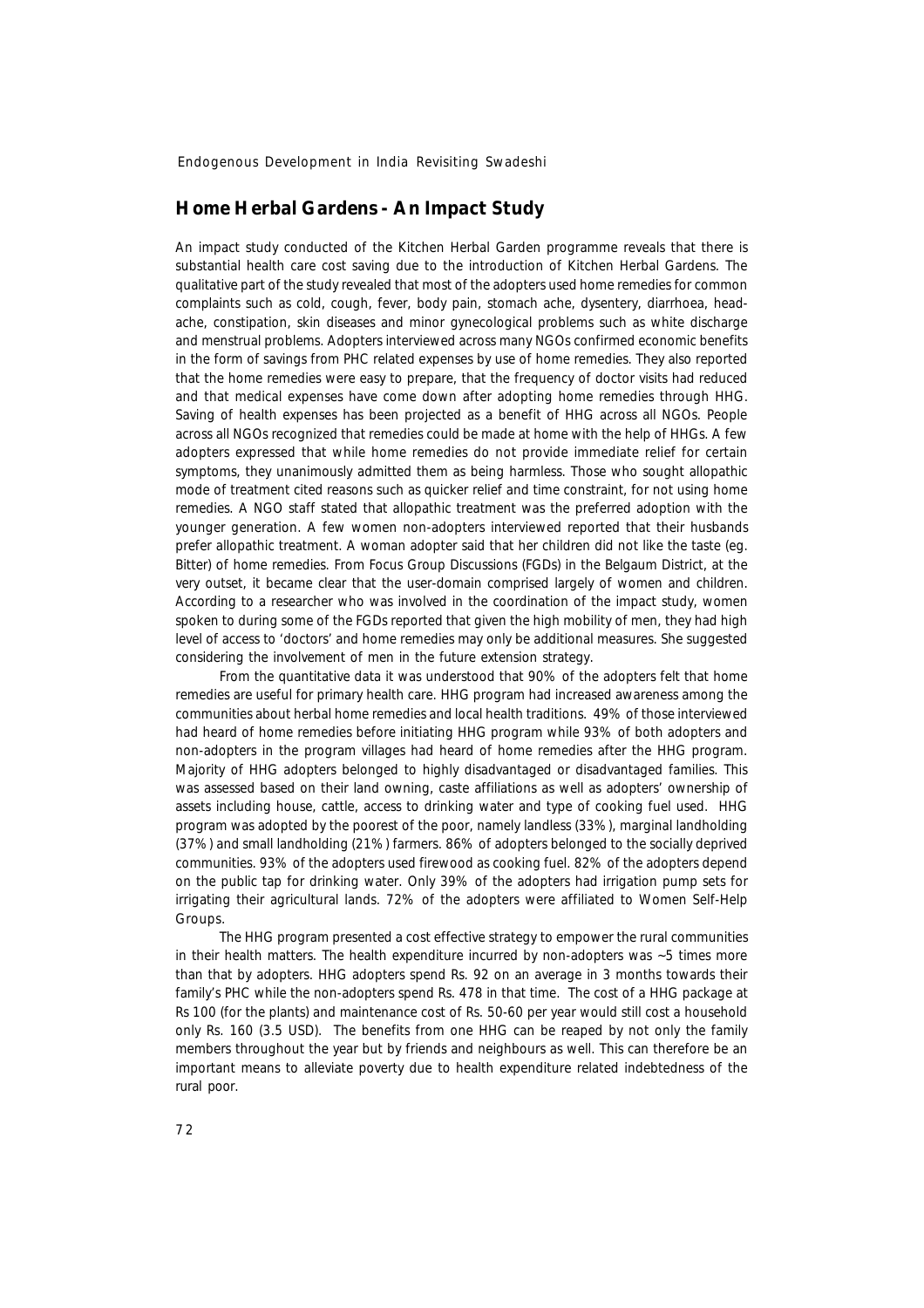One of the main outcomes is the formation of taluka level *nattu vaidyas* associations in various states. In Karnataka in 30 talukas folk healer associations have been formed. Similarly in Tamil nadu 20 talukas have registered healer associations comprising of between 50- 150 healers in each of the associations. Major activities include regular meetings and sharing of experiences at local, regional and state level, honouring selected practitioners, conducting medical camps and various training programs, documentation and assessment of local health practices, kitchen herbal gardens etc.

There is a good understanding among the *vaidyas* about the need for systematic documentation of their knowledge as well as clinical work. In the process various NGOs and CBOs are taking a more active role as nodal agencies for promotion of local health traditions. External experts who have involved in the assessment process and review have developed more interest in the area of local health traditions. In the process a stronger network has been established with various stakeholders. This network now covers many non-governmental and governmental agencies, folk healer associations, community based organizations in 12 states in India. This has facilitated a more active interaction with communities and *vaidyas*. The topical research we have facilitated interaction between malaria experts, orthopaedicians and veterinary surgeons with the *nattu vaidyas*, which has also contributed to exchange of ideas and learning immensely. It has also helped building confidence in our own methodology and refining some aspects of it based on the feedback received.

In a very general sense, among the policy makers, donor agencies and modern medical academics some changes in attitude towards LHTs is seen. A major outcome of our policy advocacy during the program, the National Health Policy 2002 for the first time after the independence of the country mentioned the importance of local health traditions in primary health care of the country. In 2006, the National Planning Commission constituted a special steering committee on traditional medicine and one of the special task groups was on local health traditions for planning for next five years. This task force has recommended pilot national programs on revitalizing traditional bone setting, mother and child health through traditional birth attendants, folk healer associations, centres of excellence in folk medicines, training school for folk healers etc. to name a few. These were significant developments in the sector.

#### **Challenges for the Next Phase**

One of the major objectives of the next phase is to popularize these methodologies. This will have to be achieved by engagement with various individuals/ institutions involved in traditional medicine in multiple forms including resource generation, training program, building local resource centres etc. It is also necessary to evolve suitable institutional mechanism or forums, which are self reliant, decentralized for coordinating all aspects in the future phase. More attention need to be on developing community based approaches for revitalization and strengthening them as social traditions. It is also necessary to give greater emphasis on advocacy related work. Another major future challenge is to evolve standards for training, research, product development and various other services in the section. Yet another area that demands attention is to assess the impact of our programs through identification of indicators of poverty/ well being and quality of life. Intercultural dialogues should continue in an active way in the future phase inorder to develop appropriate field based models. Continuing emphasis on conservation of natural resources and sustainable utilization of those also are major thrust areas for future work.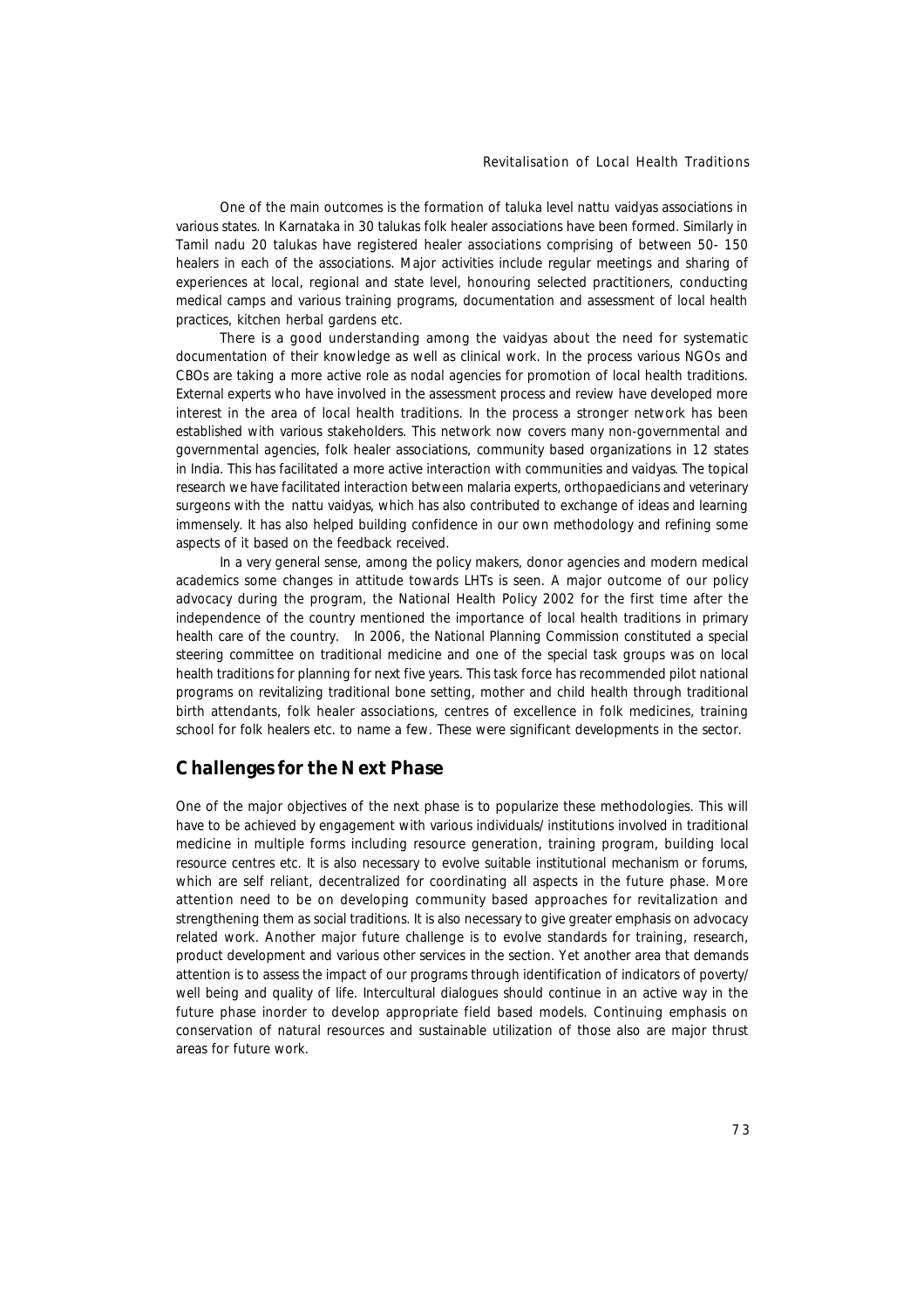# **Publications**

- 1. Hafeel.A, Suma T.S, Unnikrishnan.P.M. and Darshan Shankar. 2003. *Reviving Local Health Traditions* in Ancient Roots New Shoots-Endogenous Development in Practice. Zed Books, London.
- 2. Hariramamurthi, G. Venkatasubramanian, P., Unnikrishnan, P.M., and Darshan Shankar. 2006. *Home Herbal Gardens — A Novel Health Security Strategy Based On Local Knowledge And Resources* In Traditional, Complementary And Alternative Medicine - Policy and Public Health Perspectives. Imperial College Press, London.
- 3. M.N. Balakrishnan Nair (Ed.). 2005. Contemporary Relevance of Ethnoveterinary Medical Traditions of India – Proceedings of National Workshop. FRLHT, Bangalore.
- 4. Unnikrishnan, P.M. and B.N. Prakash. *Traditional Health Knowledge Based Practices for Malaria Prevention – A community Based Approach,* National Science Academy Proceedings, New Delhi. (in print)
- 5. Unnikrishnan.P.M, Venugopal, S.N., D' Souza, S. and Darshan Shankar. 2004 *The Ayurvedic Perspective on Malaria. Traditional medicinal plants and Malaria Part –3.* CRC Press, New York (13) : 205-213.
- 6. Shankar, D. and P.M. Unnikrishnan (Ed.). 2004. *Challenging the Indian Medical Heritage.* Foundation Books. New Delhi.
- 7. Shankar, D. Unnikrishnan, P.M., and Padma Venkatasubramaniam. Need to Develop Inter-Cultural Standards for Quality, Safety and Efficacy of Traditional Indian Systems of Medicine, Current Science, Bangalore (Accepted)
- 8. Module of Training of Traditional Orthopaedic Practitioners. Nov. 2007.
- 9. Module of Training on Documentation of Local Health Traditions (PHC). Nov. 2007.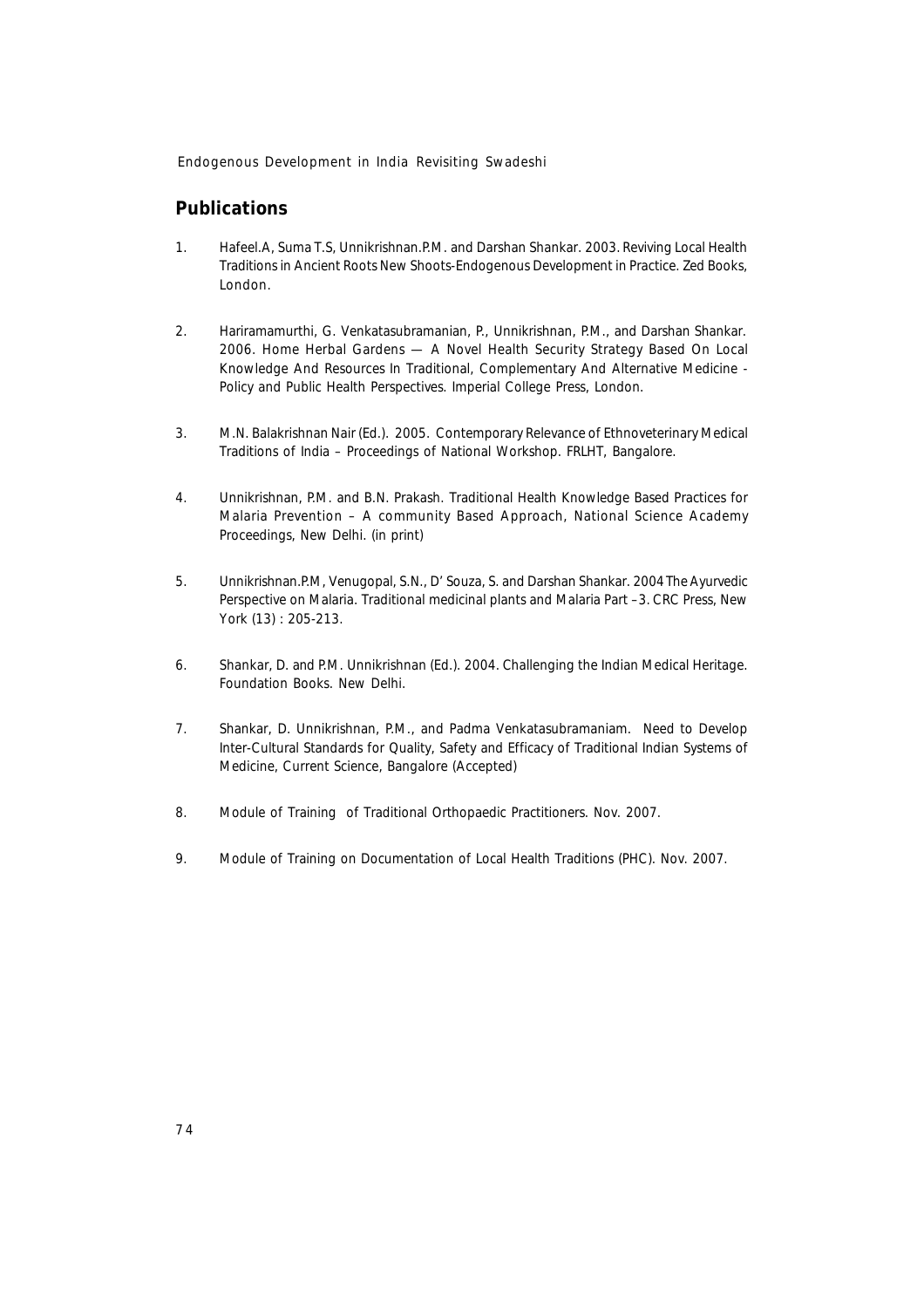# **BUILDING ON TRADITIONAL KNOWLEDGE AND WISDOM FOR SUSTAINABLE AGRICULTURE : CIKS EXPERIENCE**

**A.V. Balasubramanian,** *Centre for Indian Knowledge Systems, 30, Gandhi Mandapam Road, Kotturpuram, Chennai - 600 085, INDIA E-mail: ciksbalu@gmail.com, info@ciks.org*

#### **Background of CIKS**

Centre for Indian Knowledge Systems (CIKS) is an organization devoted to exploring and developing the contemporary relevance and applications of traditional Indian knowledge system. The activities of CIKS can broadly be divided into research and extension work. We have ongoing research programmes in the areas of biodiversity conservation, organic agriculture and Vrkshayurveda. The research activity comprises of work on our experimental farm dedicated for the purpose and actual field experiments involving farmers. Extension work can broadly be classified into training programmes and production of educational material. We design and develop a number of training programmes to suit a range of different target groups. We have brought out a variety of educational material that is widely regarded as extremely useful resources for the agricultural community.

# **Location of our activities**

The field activities of our Centre commenced in Kancheepuram district which is the Northernmost district of the state close to the city of Chennai. We initially started our work in the Tiruporur block of the district. Subsequently, we set up our own experimental farm in the village of Sukkankollai in the Madurantakam block of Kancheepuram district. Through the years we have expanded our activities to three other districts of Tamilnadu namely, Tiruvannamalai and Tiruvallur districts in the Northern part and Nagapattinam district which is a coastal district in Southern Tamilnadu.

Kancheepuram district has an area of about 8000 sq.km. spread over 1200 villages. There are 13 panchayat unions and eight taluks. Kancheepuram is a coastal district, lying adjacent to the city of Chennai. Near the coast, the district is mostly flat but in the hinterland it is undulating and even hilly. The Southeastern taluks of Chengalpet, Kancheepuram and Madurantakam have undulating plains interspersed with hillocks. The administrative unit of the district consists of both revenue villages and village panchayats besides town panchayats and municipalities. Kancheepuram district comprises eight taluks, 13 blocks and 1214 villages.

The district is endowed with a moderate climate but considerable humidity. Extreme heat or cold weathers are not prevalent. The coastal areas receive more rains than the interior land. The average annual rainfall in most of the places of the district is around 1200 millimeters. Generally, the northeast monsoon which lasts during the months of October, November and December brings heavy rainfall and nearly two third of the annual rainfall are received during this season. Major agricultural crops cultivated consists of Cereals (Rice, Cholam, Cumbu, Ragi), Pulses (Red gram, Black gram, Green Gram, Horse gram, Cow pea), Oilseeds (Gingelly, Groundnut, Sunflower, Coconut), Fibres such as Cotton, Condiments such as Chillies, Sugarcane, Tapioca, Horticultural crops comprising of Fruits (Mango, Banana, Guava, Acid Lime, Sweet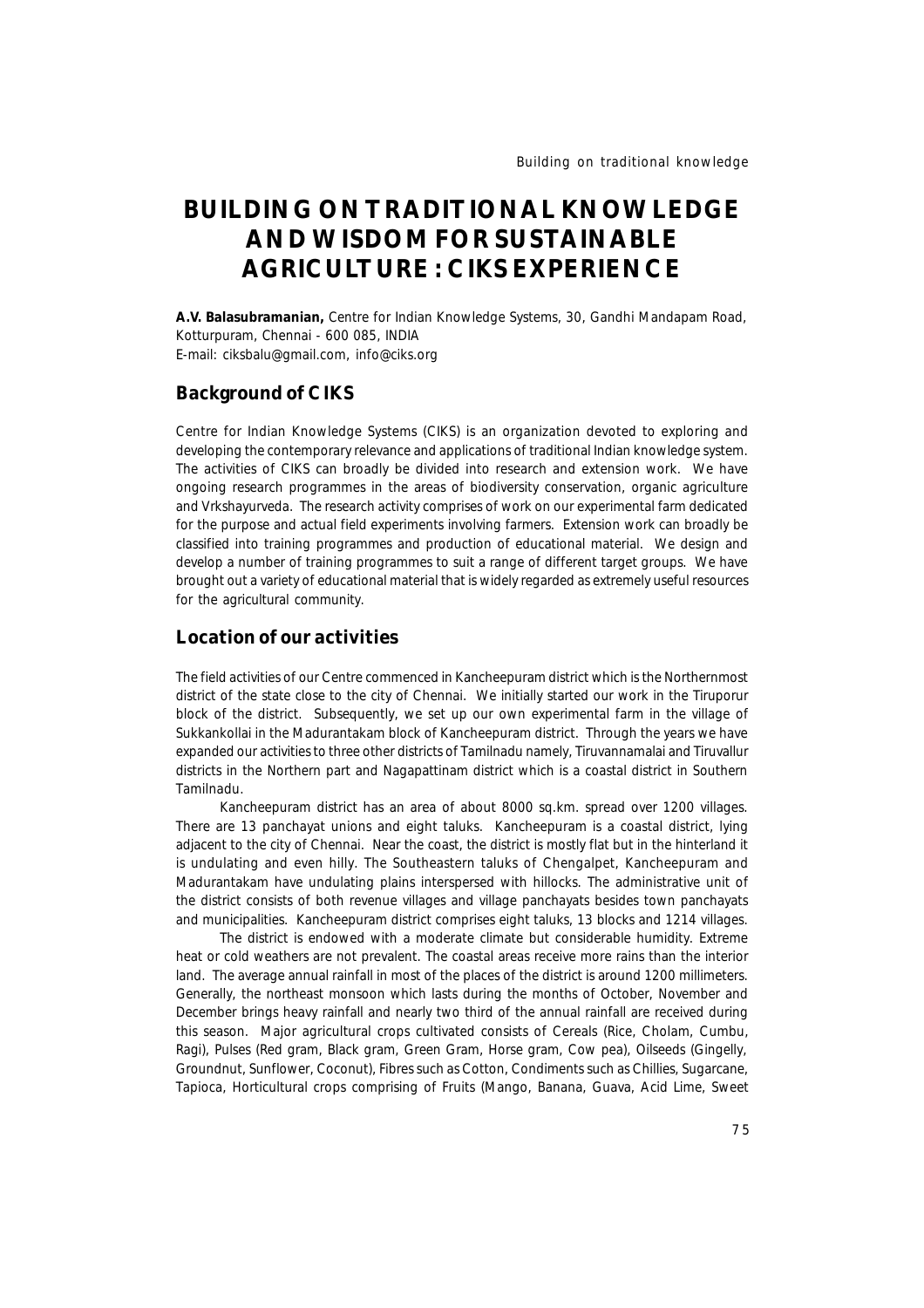lime, Jack), Vegetables (Tomato, Onion, Brinjal, Ladies Finger, Yam, Sweet Potato, Pumpkin, Ash gourd, Bottle gourd, Snake gourd, Bitter gourd, Ribbed gourd) and Plantation crops such as cashew and betel vine.

The Kancheepuram district has a population of 2.869 million people as per the census of 2001. The population growth rate which was 26.14% during the previous decade (1981 – 1991) has declined to 18.84% during the current decade (1991 – 2001). The growth rate is still well ahead of the state growth rate of 11.19% during this period. The sex ratio is increased from 962 to 972 but it is below the state average of 986 at present. The population density at 647 is significantly higher than the state average of 478 demonstrating the strong urban character of this district. The literacy rate of 77.61% is above the state average of 73.47% and the female literacy rate at 70.21 is significantly above the state female literacy level at 64.55%.

## **Overview of our activities**

Some of the highlights of our achievements since our inception in 1993 are listed below.

- $\approx$  We have developed organic farming packages for rice and cotton that give yields on par with those of high yielding varieties. These packages have provided food and livelihood security particularly for small and marginal farmers.
- $\epsilon$  We have tested out a pilot programme for bringing organic food to the consumer at reasonable prices.
- $\mathscr{L}$  We have applied Vrkshayurveda successfully for pest control and crop protection, and have set up village based biopesticides units, building on these practices.
- $\epsilon$  Our publications and solutions have been widely recognized as being user friendly and easy to understand. Currently we have nearly one hundred publications to our credit. We have produced an audiovisual on our experiences with conservation of traditional seed varieties and a set of three audiovisuals on natural methods for pest control and crop protection. Besides this we also have a web-learning module on organic farming that has been developed in English and Tamil.
- $\approx$  The Ministry of Rural Welfare has recognized us as a "Technology Resource Centre" for sustainable agriculture through the agency – CAPART (Council for Advancement of Peoples Action and Rural Technology).
- The Science and Society Division of the Department of Science and Technology of the Government of India has selected us as one of the fifteen non government organizations (NGOs) in India eligible to receive – "Core Support" for developing our work in the area of sustainable agriculture
- $\approx$  We are the Asian coordinator for COMPAS a worldwide project that links like-minded organizations in Asia, Africa, Europe and South America.
- Support from farmers and local people are extremely encouraging. Farmers have provided land for setting up biopesticides units, rural libraries and community storage structures.

#### **Involvement in Compas programme**

Our Centre has been involved in the COMPAS programme right since the pilot phase of the programme which commenced in 1995. During this phase we had taken up activities in Tamilnadu which had three components namely – study of the importance of indigenous varieties of seeds, studies based on Vrkshayurveda (Traditional Indian Plant Science) as well as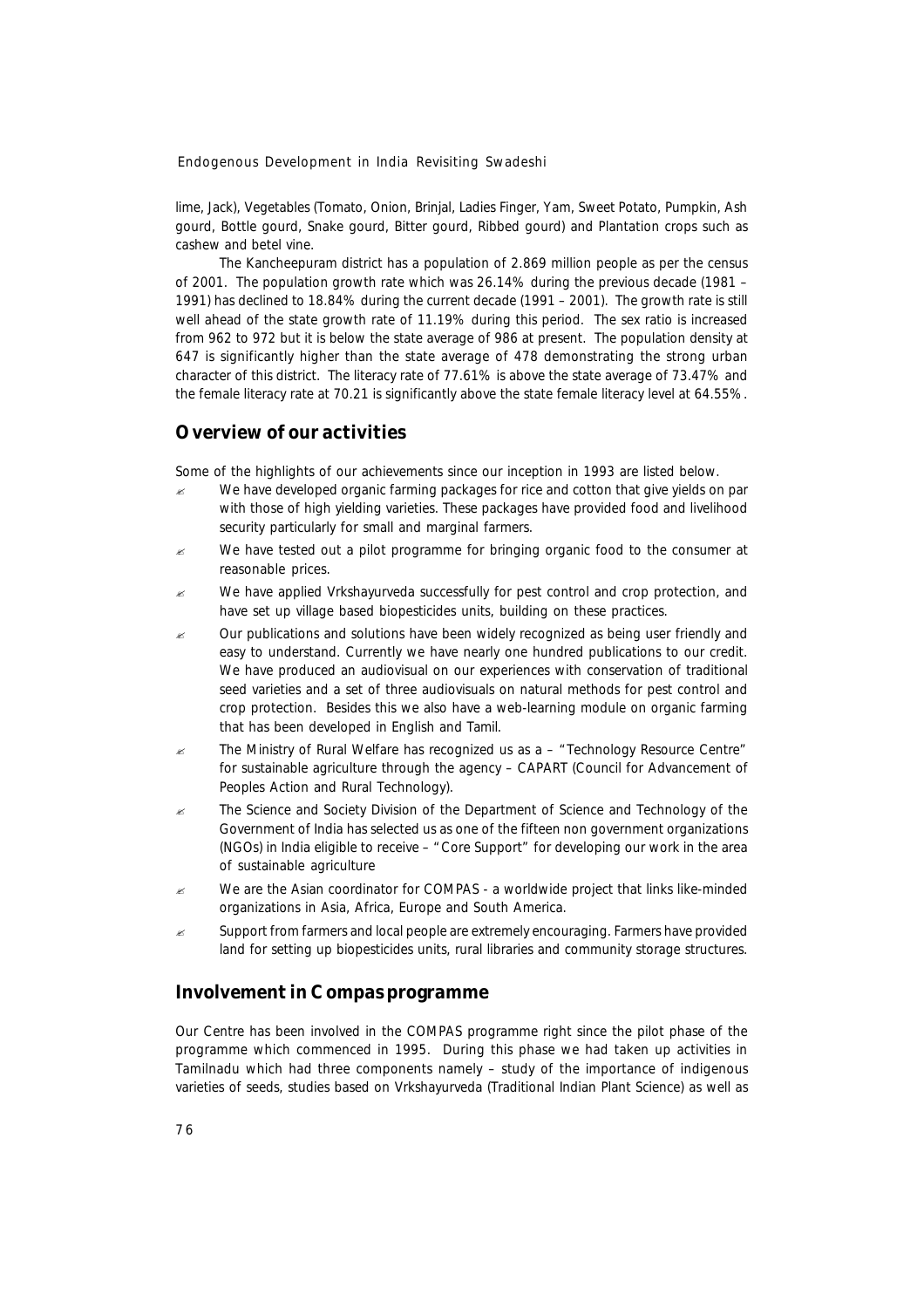the production of a farmers almanac in Tamil (*Velanmakkal Panchangam*) as an experimental measure. Subsequently we decided that we would focus on two specific areas namely – Vrkshayurveda and Traditional Indian varieties of Seeds. The following section gives an overview of these activities.

In the first two sections we have summarized our activities relating to Vrkshayurveda and the conservation of traditional varieties of seeds. The third section describes how we work with Sangams, which are community based farmers' organizations. The fourth section gives the highlights of our efforts

# **I. WORK ON VRKSHAYURVEDA AND BIOPESTICIDES**

#### **Alternatives to Chemical Agriculture: The Indian Situation**

At present, there is a global search for alternatives to chemical pesticides. The effort is in progress at many levels. On one hand, there is a serious examination of various natural products that can be used for pest control. Secondly, efforts are also being made for employing biological control methods for the control of pests. The overall strategy is to work towards 'Integrated Pest Management', which minimizes the use of chemical pesticides and makes the best use of natural products and biocontrol methods for the control of pests. The starting point for many of these efforts that have resulted in the effective use of natural products for pest control is the traditional practices of farmers in various communities. A well-known example is Neem - the starting point for this knowledge was the extensive traditional knowledge of the use of Neem found among the farmers of India. Our country has an extremely rich and diverse flora and our farmers and rural communities across the country have a great wealth of knowledge regarding the use of plants. The All India Co-coordinated Research Project on Ethno biology (AICRPE), has some interesting indications to provide on this matter. As per the preliminary results of this project, tribal communities throughout India make use of about nine thousand five hundred species of plants, of which over three hundred species are used as pesticides, piscicides etc.

# **Classical Knowledge**

An interesting feature of traditional knowledge in these areas is that it exists at two levels, both as oral tradition and the classical or textual tradition. The folk knowledge or the oral tradition consists of knowledge and practice of farmers at the field level. On the other hand, we also have a rich tradition of classical texts of Vrkshayurveda. Vrkshayurveda literally means – "The Science of Life of Plants". There is a vast body of literature on Vrkshayurveda both in Sanskrit and our regional languages. It encompasses areas such as collection, selection and storage of seeds; germination, sowing, various techniques of plant propagation, grafting, nursing and irrigation; testing and classification of soil and selection of soils suitable for various plants/ types of plants; manuring; pest and disease management/preventive and promotive care to build up disease resistance and to cultivate healthy plants; nomenclature, taxonomy, description and classification of plants to suit varied purposes; favourable and unfavourable meteorological conditions for various operations related to cultivation (such as sowing, harvesting) and use of plants as indicators of weather, water, minerals, etc. A series of publications brought out in recent years provides an overview of varied aspects of Vrkshayurveda, covering – a general introduction to this area, plant propagation techniques, nomenclature and taxonomy and pest control and disease management in Vrkshayurveda.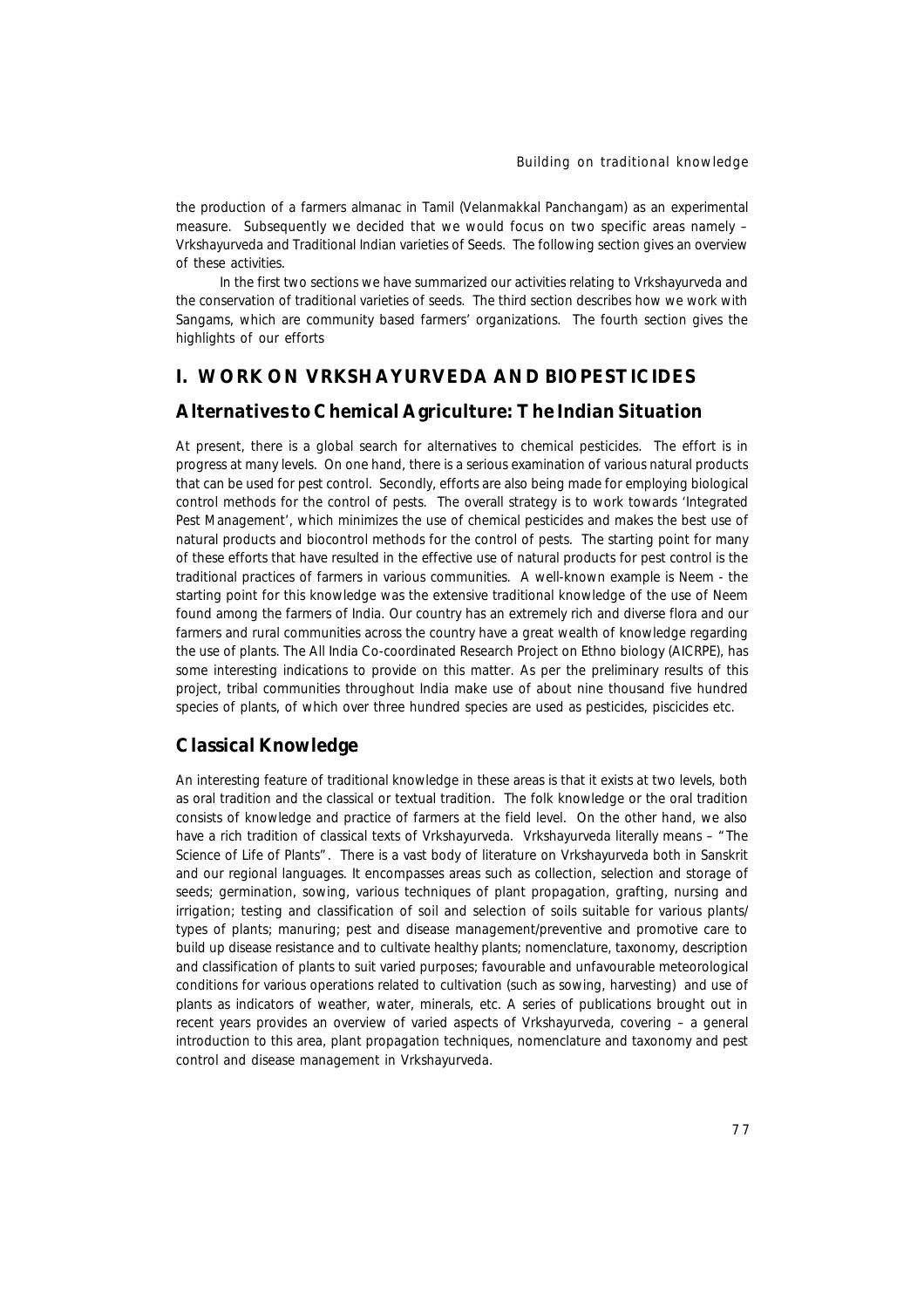### **Centre for Indian Knowledge Systems' Experiences and work with Vrkshayurveda**

The Centre for Indian Knowledge has been involved in doing a lot of work relating to Vrkshayurveda for the past several years. This has included survey and collection of literature on Vrkshayurveda, short listing techniques and recipes for specific problems and testing out prescriptions of Vrkshayurveda in practice. Since 1998, our Centre has also been involved in an effort for testing methods based on Vrkshayurveda for the cultivation of rice crop. This is a programme that was supported by the Department of Science and Technology of the Government of India and the objective was to work on a programme for the rice crop based on Vrkshayurveda for increasing resistance to disease, management of pests as well as growth promotion. As an outcome of this project, we have also published a book, which is in the nature of a user's manual on Vrkshayurveda for the rice crop. Subsequently, we have also produced a booklet on organic vegetable gardening and poster sets on organic methods of pest and disease management with focus on vegetables. Recently, we have also produced a book on – organic paddy cultivation.

#### **Plants in Crop Protection**

Our Centre has been working with several plant products and also experimenting to test the efficacy of these plant products against different pests in farmers' fields. Different parts of the plants such as seeds, leaves, seed cake extract etc. have been found to control a wide range of pests. There are various sources for such traditional knowledge including folk knowledge that is still prevalent among the farmers, reports and literature regarding survey of farmers practices in various parts of the world and literature that is found in the classical texts of traditional Indian plant science namely, Vrkshayurveda. For example, we have provided in the annexure a list of forty-two plants with pesticidal properties specifying in each case the scientific name and common name of the plant and the pest against which it is reported to be effective.

#### **Advantages of Plant Products**

What exactly are the advantages of using plant products for the control of pests? Some of them are listed below:

- They are found to be effective against a large range of pests and diseases.
- ? Unlike the case of chemical pesticides, pests do not develop resistance to natural products.
- They are cost effective as they are often made with locally available materials and low cost technologies.
- They help in the maintenance of ecological balance since we can use them at concentrations that are safe for predators and beneficial organisms.
- They leave no harmful residues in the food that is harvested. Hence they are safe for human consumption.
- They do not cause soil, water or air pollution.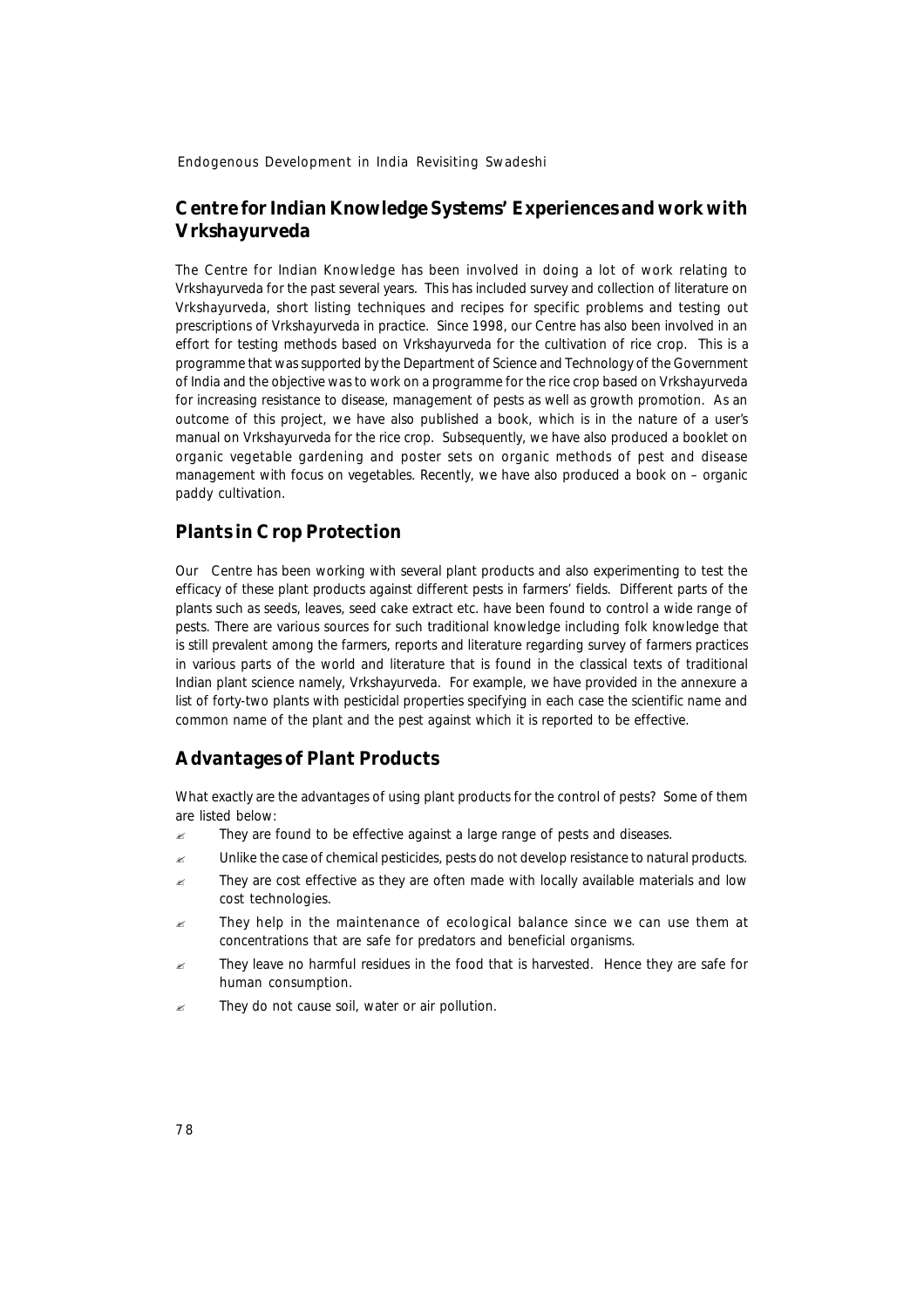## **Standardization of Use**

Over the last ten years our Centre has carried out a large number of experiments and tests to standardize the use of plant products for pest control. Even though a large number of anecdotal accounts and field reports are available a lot of rigorous work needs to be carried out before we can state that the efficacy of use of a plant product has been convincingly demonstrated. Some of the kinds of tests and experiments carried out are as listed below:

- $\approx$  Determination of the precise kind or range of pests against which a product is effective.
- Preferred mode of use of the plant product part or parts of the plant that are useful.
- $\approx$  The manner of use (solution, fumigation using the dry parts etc.)
- $\approx$  The concentration at which the use is effective.
- $\epsilon$  Fixing the concentration and dosage that is effective to control the pests and at the same time is benign towards predators and beneficial organisms.
- Determination of the mode of action since this has implications for explaining the use and training farmers in applications.
- Carrying out experiments and tests to gather evidence for the efficacy. These range from simple experiments to those that are rigorously designed and executed (with controls, replicates, randomized block designs) and experiments repeated over successful crop seasons.

Based on these experiments, we have tested out practically the utility of a large number of plants and their extracts for different pests, crops and diseases. Some of the plants for which we have carried out such tests are neem, garlic, onion, persian lilac, turmeric, ginger, tobacco, papaya, leucas, pongam, tulasi, aloe, custard apple, vitex, sweet flag, poison nut, calotropis etc.

### **Ready to Use Biopesticides**

Farmers are used to pesticides, which are packaged and available from the shelf. Even though farmers realize the importance of using plant products as alternatives to chemical pesticides, the widespread use of these plant products will take a while to become very popular. One of the ways by which they can be popularized is to process it and make it available to the farmers in a readily usable form.

The reasons why one should work with storage forms of biopesticides are varied and some of them are listed below:

- $\approx$  Availability of raw materials is seasonal.
- Raw materials are not available in all geographic locations.
- Products are readily available and user friendly.
- Ready-made alternatives similar to pesticides.
- $\mathscr{\mathscr{E}}$  Cheaper and cost effective.
- $\approx$  Availability of plant extracts throughout the year.

#### **Ayurvedic approach to produce Storage Forms**

Subsequently, we commenced a project for the preparation of storage forms of biopesticides based on Ayurvedic principles. This work was taken up with an objective to prepare storage forms of biopesticides with increased shelf life. The Centre has a good expertise in the area of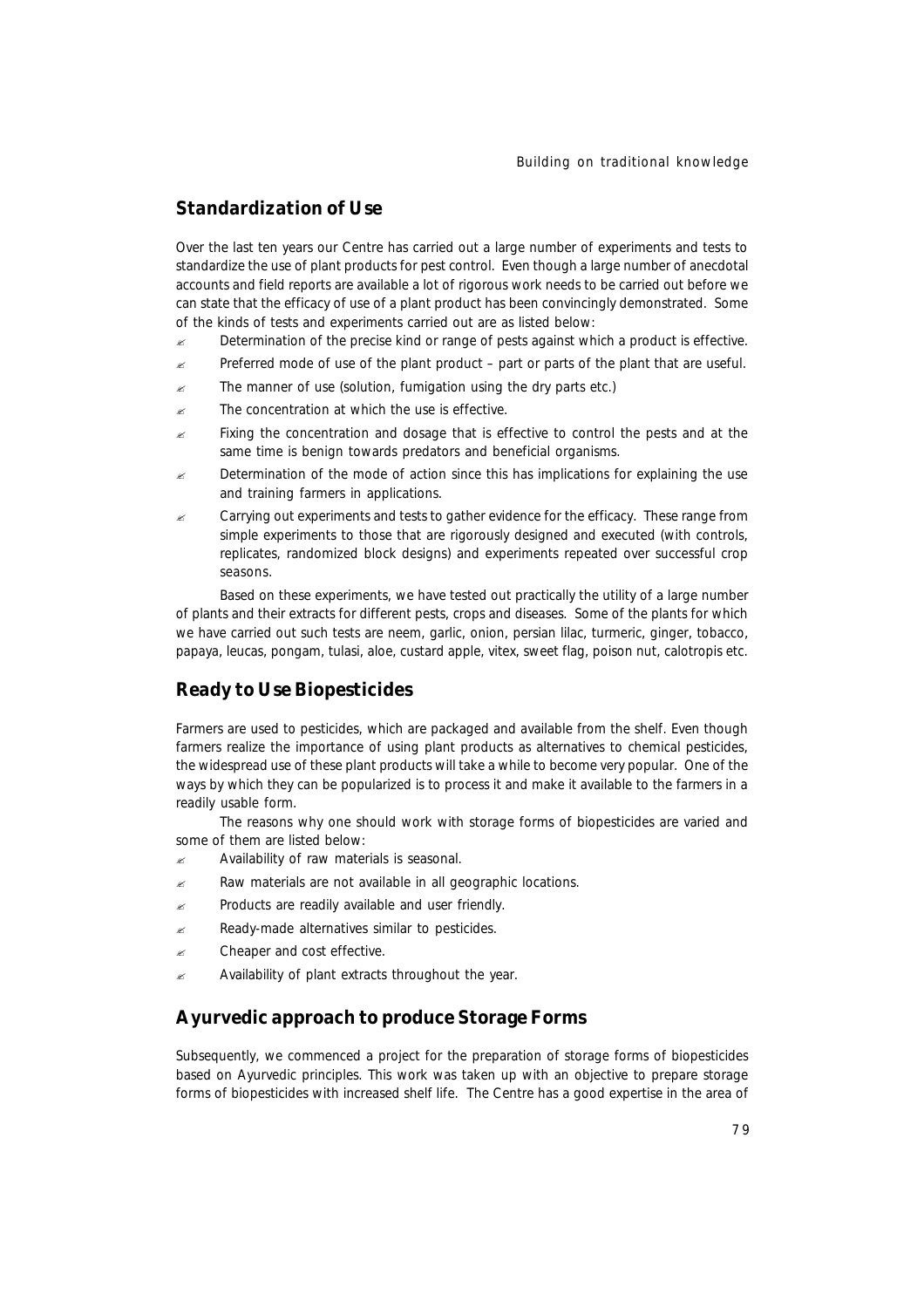Vrkshayurveda and Ayurveda and hence we thought it would be best to take up processing of these plants along Ayurvedic principles.

The shelf life of some Ayurvedic preparations is listed below.

#### **Ready to Use Preparations**

| <b>Storage Forms</b> |                                 |               |
|----------------------|---------------------------------|---------------|
| ∡                    | <i>Kashayam</i> (water extract) | 24 hours      |
| B                    | Swarasa (juice)                 | $3 - 4$ hours |

# ? *Churna* (dry powder) 6 – 12 months ? *Thailam* (oil extract) 1 – 3 years ? *Arkam* (distillate) 1 – 5 years ? *Asava / Arishta* 3 – 5 years

(fermented extracts)

It may be added for over a century the modern Ayurvedic industry has been using food grade preservatives to increase the shelf life of *kashayams* – (eg) 1% solution of sodium benzoate.

After this initial understanding, it was also felt necessary that our project and field staff should get some basic training in the methodology of Ayurvedic preparations of plant products. Our staff were provided training by trained Ayurvedic consultants on preparations of *kashayams* (decoction), *Thailam* (oil), *Arkam, Asavam, Arishtam* etc.

- ? *Kashayam* is one of the most well known preparations at the popular level. It is the aqueous extract of a drug. Here the extract of the drug is boiled in water and reduced to 1/4 th or 1/8th of the volume. This can be stored by adding suitable preservatives.
- ? *Asavas* and *Arishtas* are special preparations unique to Ayurveda. They are prepared by fermentation methods. These preparations are superior to various other forms for two reasons. They do not have any expiry date and they become more potent with storage. They permeate easily and have a quick action.
- ? *Thaila* or oil preparations are potent for above sixteen months and there are several steps in the preparation of a thaila.
- ? *Arka* is a liquid preparation obtained by the distillation of certain liquids of drugs soaked in water using a special type of equipment known as *arka yantra*.
- $\epsilon$  Our staff was trained in the preparation of these products. After this training, the plants which have proved to have pesticidal properties were processed in the Ayurvedic way. By trial and error and also in consultation with vaidyas as to what would be a best preparation for a particular plant product, the following preparations were made. For example, if a particular plant product has more volatile substance like that of sweet flag then an arkam preparation was preferred and so on.

# **Advantages of the Ayurvedic Approach**

A recent study by Professor Kumar and his colleagues at the University of Agricultural Sciences, Bangalore has thrown some light on some interesting limitations of the chemical approach and possible advantages of the Ayurvedic approach. His observations are as follows–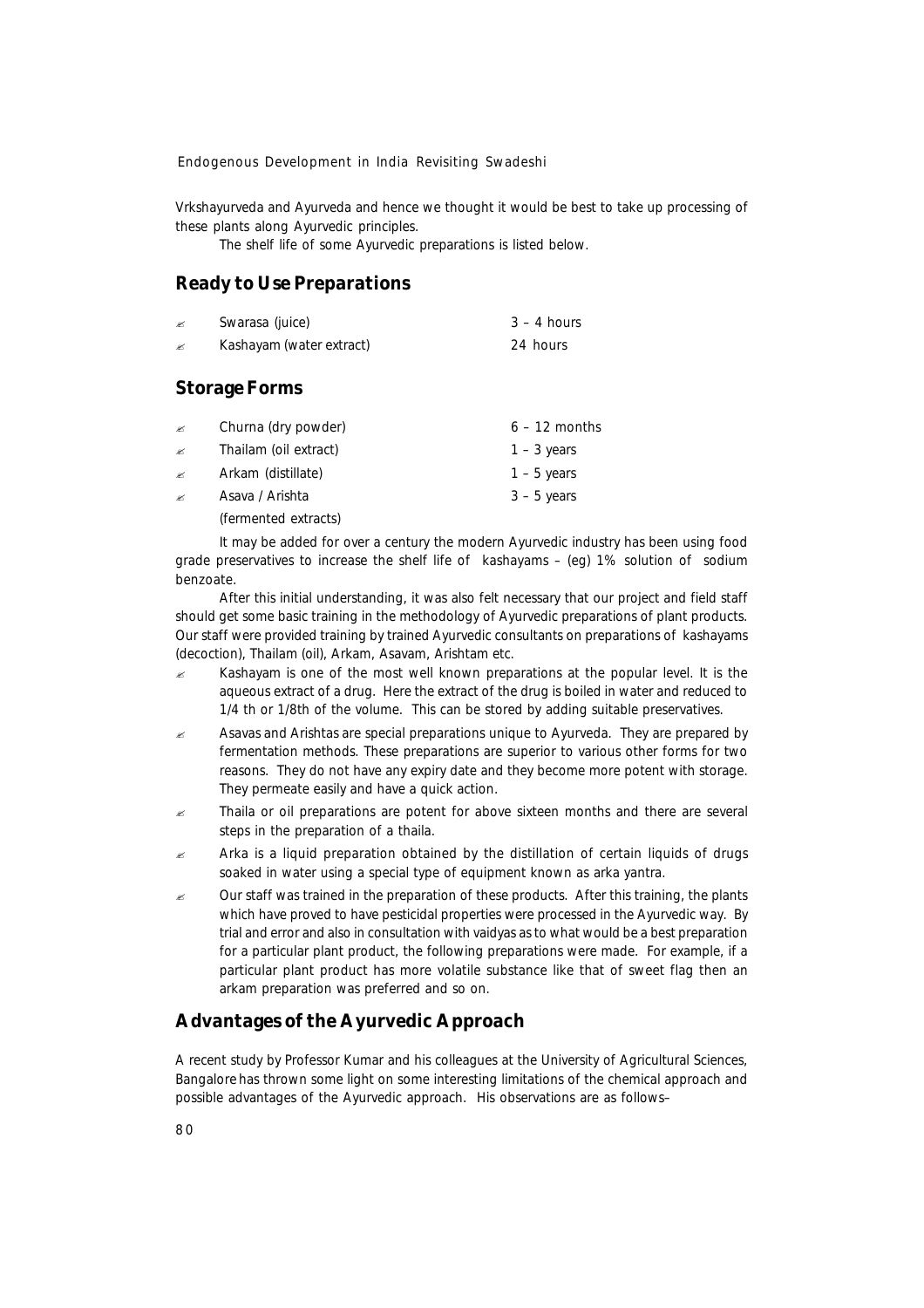- They examined a series of neem based formulations that are available in the market where azadirachtin, which is an active principle, is stabilized in solution.
- They picked up eight such formulations and tested the efficacy against a single pest by making an assessment of the LD 50 values for these formulations.
- ? Contrary to expectations and claims made by the industry it was observed that as the concentration of azadirachtin increased steadily, the LD 50 values DID NOT decrease proportionately but leveled off after a point.

The authors have suggested that the reason could be that while preparing formulations where azadirachtin is concentrated it is likely that we are losing out ingredients other than azadirachtin that also contribute to pest control properties. This in fact seems to suggest that there may be an advantage in trying approaches other than concentration of a single ingredient – in fact this is an approach used in Ayurveda in the preparation of various medications.

### **Experimentation with the Storage Forms**

After initial trials, the number of preparations taken for detailed experimentation were narrowed down. The biopesticides that were prepared were tested out in experimental plots laid out in the CIKS experimental farms as well as in farmers' field.

We have currently tested out a large number of plant products as Ayurvedic formulations namely as kashayams, thailams, asavams and arkams.

Using the Ayurvedic approach, we have prepared and tested out a large number of storage forms including *Kashayams* (about a dozen *kashayams* both with single and multiple components involving about twenty species of plants), *Thailams* (five *thailams* involving single and multiple components with nine species of plants), three different *Asavams*, four different *Arkams* involving three plants species and one animal product. These preparations have been tested out in varied crops including paddy, cotton and vegetables such as ladies finger, tomato, brinjal and chilli. In addition to this, we have also carried out some experiments on oilseeds such as groundnuts and also on a few pulses. They have been tested out against a wide range of pests including – leaf folder, bacterial leaf blight, aphids and borers, Helminthosporium leaf spot as well as some diseases such as vein clearing disease, fusarial wilt and ripe rot.

### **Setting up Biopesticides Units**

The methods employed for preparing Ayurvedic formulations such as kashayams and arkams are quite simple and widely known. Based on preliminary experiments, our Centre had set up a biopesticides unit in Agani village near our Sirkazhi field station in the Nagapattinam district of Tamil Nadu in 2003. With training and guidance from our field staff the unit is being run by three women farmers. Eight types of preparations are made and sold to farmers. Twenty villages in and around Sirkazhi town constitute the bulk of the market for this unit. The outcome of this effort is that the consumption of pesticides has reduced considerably in Agani village and the surrounding areas during the past several crop seasons. Based on this experience subsequently we have set up four more biopesticides units in the districts of Kancheepuram, Tiruvallur and Tiruvannamalai in Tamil Nadu till now. We are now in the process of standardizing the whole package of practices and technologies so that they may be tested out in different parts of the country as well as various other ecosystems.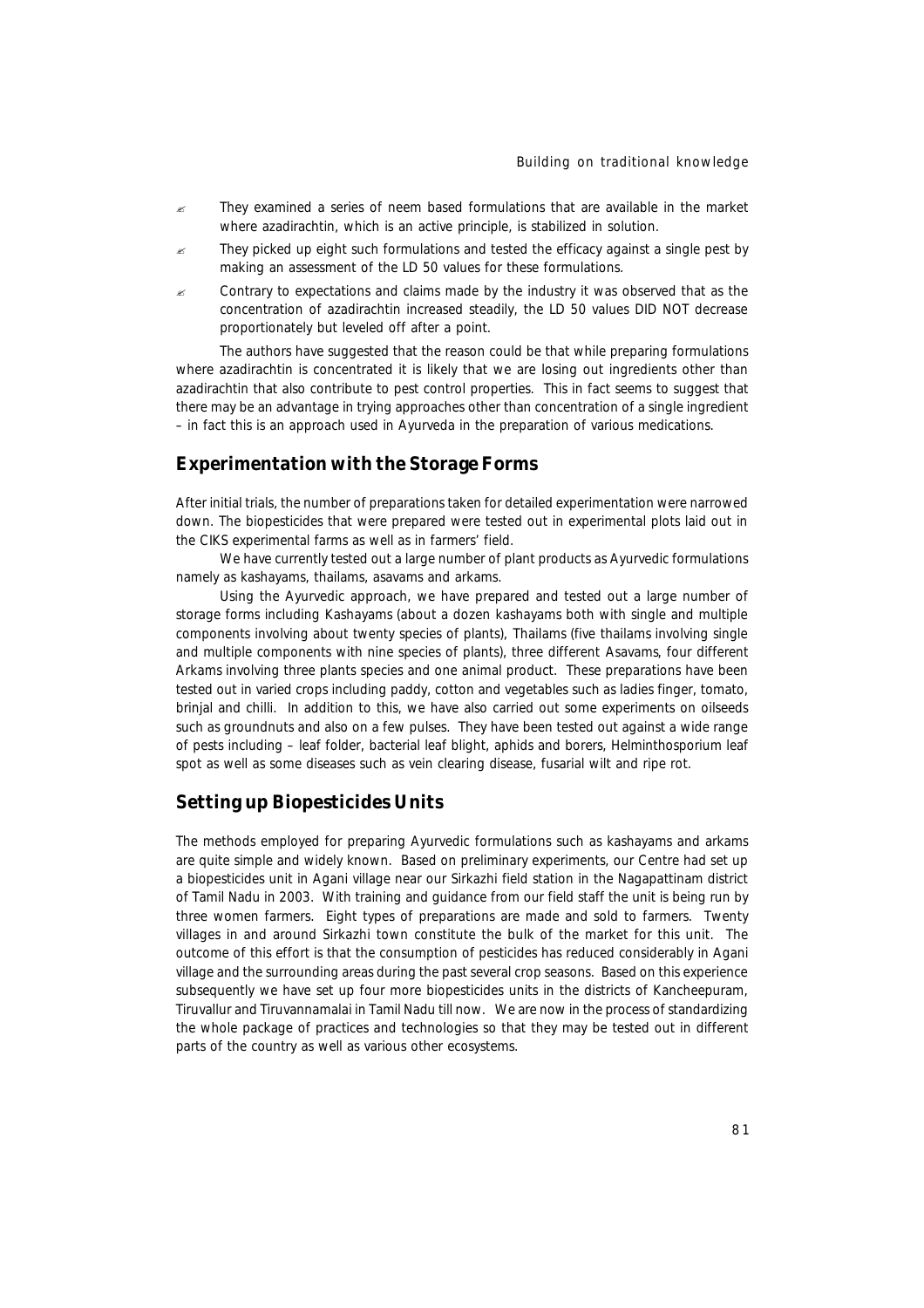#### **Special Features and Highlights**

Summing up we present below some of the special features and highlights of our efforts

- $\approx$  A large amount of literature has been collected and processed to identify traditional practices relating to plant protection from folk practices of farmers, reported field practices and the classical textual literature of Vrkshayurveda.
- $\approx$  We have tested and standardized the use of several practices looking into detail at some identified plants, which were listed earlier.
- We have experimented with and standardized storage forms of these natural products, which can be prepared based on the Ayurvedic approach.
- Using the technologies that have been developed we have set up village based biopesticides units in five different locations in Tamil Nadu. It serves multiple purposes of providing safe and tested plant products as biopesticides for organic farming using technologies that can be practiced and transferred to women farmers who maintain these units.
- $\approx$  Simultaneously, we have set up an insect rearing laboratory where we test out the mode of action of these products as well as the shelf life of these biopesticides.

# **II. CONSERVATION OF TRADITIONAL VARIETIES OF SEEDS**

#### **Background**

India is the home of one of the greatest diversity of both wild and cultivated crops. However, there has been a marked decline in the variety and diversity of cultivated crops such as rice and vegetables. Our centre has been involved in several programmes involving small and marginal farmers. One of our focus areas has been biodiversity conservation. Through this we have helped to enhance the livelihood security of these farmers.

Our work in this area started in the year 1995. We had been working with the farmers of Valayampattu for almost a year, training them on the methods of organic farming. At this point of time farmers expressed the desire to cultivate indigenous varieties and wanted to have access to those seeds. After detailed surveys and meetings with hundreds of farmers in remote areas of Tamilnadu we were able to revive eight varieties of paddy. These precious seeds became the source pool for many of the varieties for the future. Information about the characteristics of each of these seeds were also gathered from farmers. After a series of discussion, 30 farmers resolved to set aside a portion of their land to cultivate indigenous crops. They undertook to cultivate using only organic inputs and no synthetic chemicals at all. At the end of the harvest they agreed to return twice the quantity of seeds which could be used to give to other farmers who were interested in growing the same. On their own initiative the farmers produced a framework and defined the roles of everybody involved. These farmers became the core members of the project and were defined as the Seed Keepers.

Since 1995, our Centre has expanded this programme to several farmers in Tamilnadu. Currently, we are working with a large network of 2400 farmers cultivating indigenous varieties. In addition to this nearly 1000 women are conserving indigenous vegetable varieties in their backyards. Currently, 130 rice varieties and 43 vegetable varieties are being conserved in more than 125 villages covering an area of 1000 sq.kms. In a few villages, we have also started organic farmers sangams to manage the programme. Community seed banks have been established in the villages. *In situ* conservation is being taken up both in the farmers fields and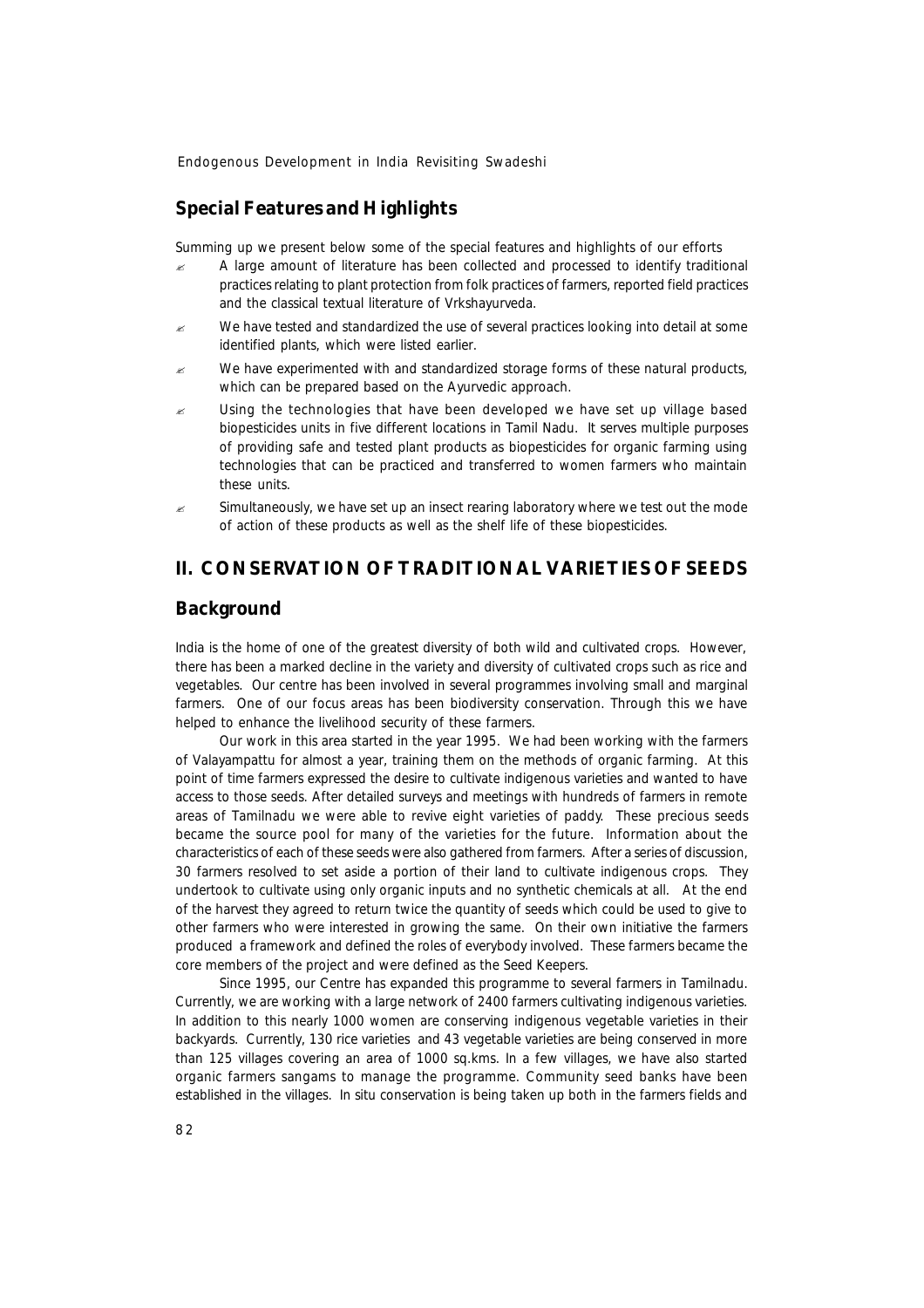also in the centre's experimental farm. Several villages have become self sufficient in the production of seeds. The strong network of farmers which has been established has become the basis for a farmers seed supply system.

To sum up the achievements of the programme so far are as follows :

- $\approx$  The Centre is currently working in 125 villages of Kancheepuram district and with a network of nearly 2400 farmers.
- $\epsilon$  For the last 12 years the Centre has been involved in collecting and conserving indigenous varieties of paddy and vegetables. The Centre is conserving 130 rice varieties and 43 vegetable varieties with the help of these farmers and also in the *in situ* conservation centers.
- $\approx$  More than 1000 women have successfully established integrated gardens (combination of vegetables and herbs) and get an average income of nearly 300 rupees a month.
- The varieties are conserved organically. The farmers have been provided intensive training on the practice of organic farming.

# **III. SANGAMS AS ORGANISATIONAL UNITS**

The CIKS initiatives in the area of organic farming started about twelve years back and after a lot of trial and error, we have in recent times been working with a model of groups of organic farmers organized as Sangams, being the primary unit for propagation of organic farming. Some of the features of Sangams are as follows –

- $\approx$  Each Sangam represent a group of 30-40 farmers who are involved in and participate in various organic farming activities.
- The members of the Sangam include both men and women farmers and usually a single family is represented by only one member.
- $\epsilon$  The Sangams elect their own office bearers, hold regular meetings, maintain minute books etc.
- Currently, none of these Sangams are registered.
- $\epsilon$  The Sangam is a central point around which all-organic farming activities of CIKS in a village / area are organized. These activities include –
	- a. Organic cultivation of paddy and other crops
	- b. Organization of training programmes for organic cultivation
	- c. Maintenance of home gardens which contain a combination of herbs and traditional varieties of vegetables serving a multiple purpose of – biodiversity conservation, nutritional supplementation and income generation
	- d. Organization of common assets and facilities particularly community seed bank for storage and distribution of seeds, power sprayers and hand sprayers that are used extensively for biopesticide and natural products and not used for chemical procedures, tarpaulin sheets that are used for drying harvested grain etc.
	- e. Maintaining a village biopesticide unit
	- f. Organizing the purchase and distribution of inputs for organic farming including seeds, green manure, neem seed cake, groundnut cake , biofertilisers and other such products.
	- g. Organizing the collection and sale of organic produce
	- h. Interfacing with the local panchayat, block development office, banks, agricultural departments etc.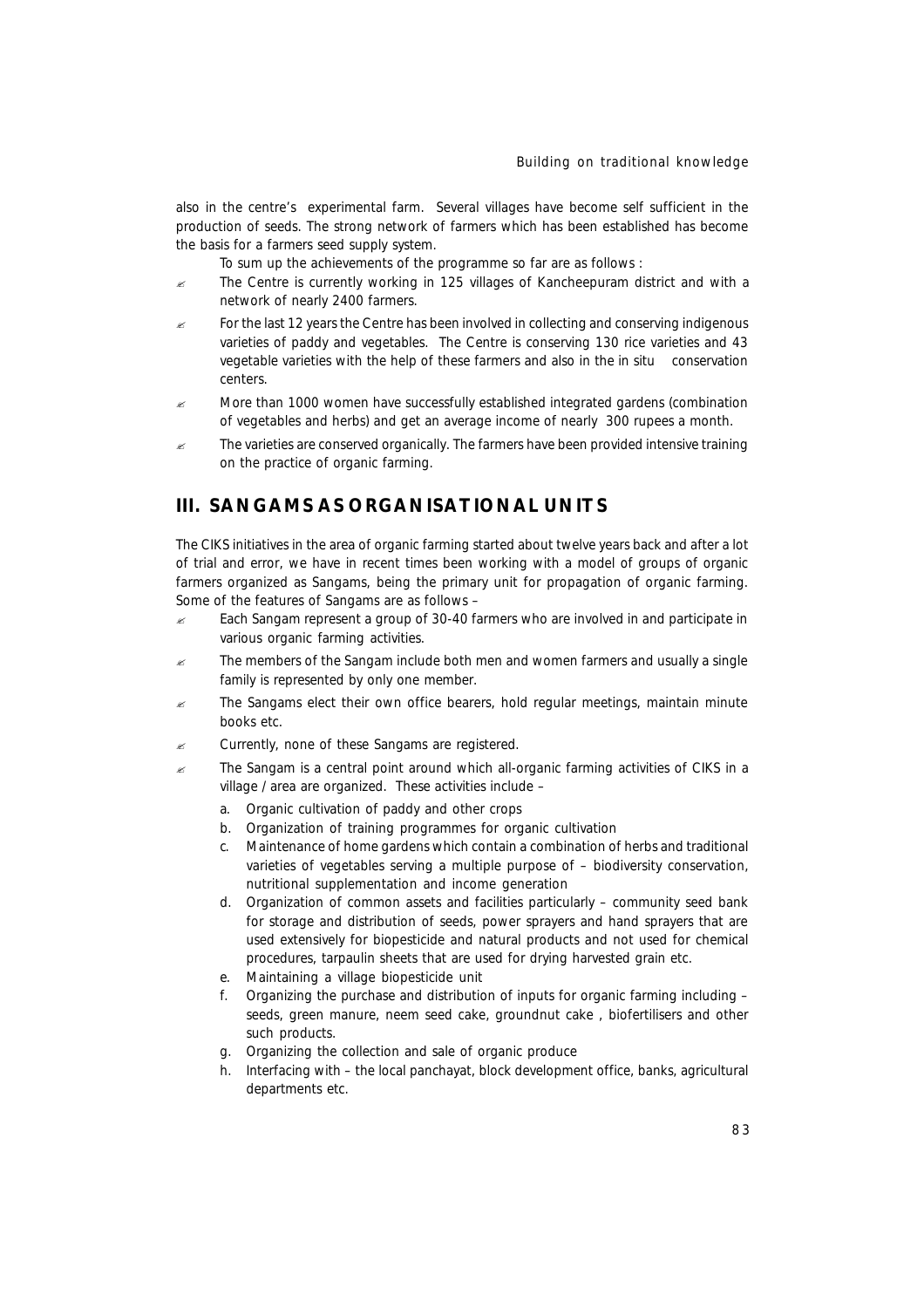? Initially we worked with a plan of maintaining these Sangams as different and distinct from self help groups (SHGs) since these Sangams admitted both men and women as members and they were involved primarily in natural farming activities. We were also able to convince many banks to open bank accounts for these Sangams. However, in course of time various Sangams ran into problems in dealing with banks since they were not registered and not organized as Self Help Groups. Hence we have now decided that the Organic farmers Sangams may be constituted by one or more self help groups which give them the identity to interact with banks for maintaining accounts, keeping their savings, negotiating loans etc.

#### $\mathscr{L}$  FUTURE PLANS: Marketing and institutional development

Currently CIKS is playing the role of a facilitator for marketing and sale of organic produce. However on a long-term basis we do not wish to continue to play this role because of the following reasons –

- ? CIKS is registered as a non-profit Trust and we do not wish to take on activities relating to trade and marketing beyond a certain minimum scale.
- The capacities of CIKS is largely in the area of research, training and extension and we feel that for activities relating to trade and marketing we should think of a new organization rather than change the character of CIKS.
- In the long run it is best if these activities are carried out by farming groups themselves with our Centre serving a catalytic role.

Towards this end, we have the following plans for future development –

- ? The members and office bearers of Sangams in various districts have started to interact with each other so that they have a larger picture regarding their own activities.
- $\approx$  We plan to help farmers, Sangams to convert themselves into registered local body after they formed themselves into a federation.
- We are now in the process of discussion and consultations to arrive at a proper legal form that such a body can adopt namely – society, cooperative or a company.

In our own view CIKS would help the farmers Sangams to launch this initiative and may be actively involved in it in the inception phase. In the long run, we expect that these initiatives would be handled completely by farmers.

# **IV. HIGHLIGHTS OF OUR EFFORTS**

# **Achievements Related to Organic Agriculture**

- $\epsilon$  There is an extremely good awareness created amongst all beneficiaries and also in the villages where we work on organic farming.
- $\approx$  More than 90% of the beneficiaries use organically cultivated indigenous varieties for self consumption.
- After cultivation for two seasons organically farmers have observed tremendous changes in the quality of the soil. This has increased their enthusiasm for organic farming.
- $\approx$  Several farmers have come forward to double the area of cultivation organically without project support.
- In some areas farmers themselves have been able to market some of the varieties without support from us.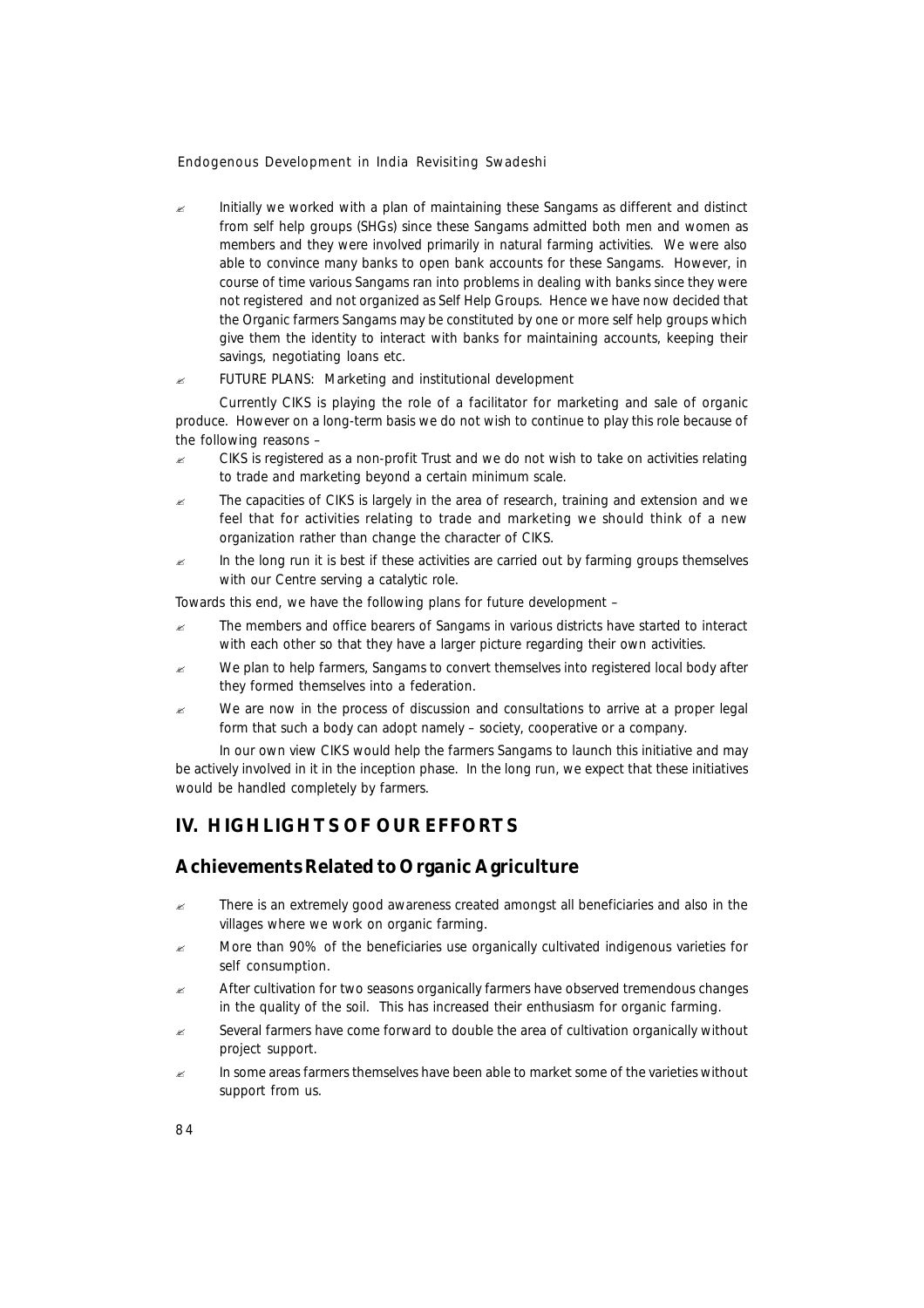- $\epsilon$  Other farmers in the project villages have shown keen enthusiasm to become members of the sangams and they have also expressed willingness to cultivate organically.
- $\epsilon$  There are requests from farmers in other villages of the neighbouring areas to implement the programme in their villages also.
- Cultivation expenses have come down by 15 20%.
- $\approx$  Expenses for pesticides have come down by 60%.
- $\epsilon$  Farmers make use of all the biomass available in their farm and convert it to good compost. They also make several organic preparations by themselves (based on the training provided by the project) and apply it to the soil. They feel that all this has significantly contributed to the fertility of the soil.
- $\epsilon$  Some varieties like Seeraga samba has given very good yield (nearly a tonne in half an acre) in certain soil types.
- $\approx$  A variety called Pisini has been found to be extremely suitable for saline soil in the Thazhampedu village.
- $\approx$  All the beneficiaries have learnt to establish home gardens in their backyards and get good organically cultivated indigenous varieties for home consumption. The nutritional security of the household has been ensured. Women farmers get vegetables worth Rs. 300 – 350 per month. Several other farmers (non project farmers) have also come forward to establish home gardens on their own.
- $\approx$  Some women farmers have also been able to raise additional income by sale of vegetable seeds. Some farmers have also raised additional income by sale of vegetables, which they had in excess after home consumption.
- There is a great awareness in the use of medicinal plants for self help amongst the beneficiaries. This has contributed to the reduction of medical expenses. In fact, this is of great use in villages where there are no hospitals nearby.
- $\approx$  Some members have also started preparing certain herbal medicines collectively and sell it to other villagers.
- $\epsilon$  Every beneficiary has established a small herbal garden along with the vegetable garden. Besides the herbs that were provided by us they also cultivate other herbs on their own.
- Since the farmers are aware of the importance of medicinal plants they also make use of it as a prophylactic for several conditions.
- $\epsilon$  Farmers also use these herbs for treatment of their cattle.
- ? *Kalanchoe pinnata* (*Ranakalli*) has been used extensively in several villages for curing wounds, cuts, boils etc. Aloe has been used for cattle, which were weak and had certain types of digestive problems.
- $\epsilon$  In the case of humans the medicinal plants have been used extensively for cold, cough, cuts, fractures and so on.

#### **Social Benefits**

- The beneficiaries have broken the caste barriers and work together. This is a major achievement in the villages since the "caste" plays a vital role in several rural activities.
- There is a forum created for farmers for exchange of views. Everyone patiently listens to each others point of view and respects the same.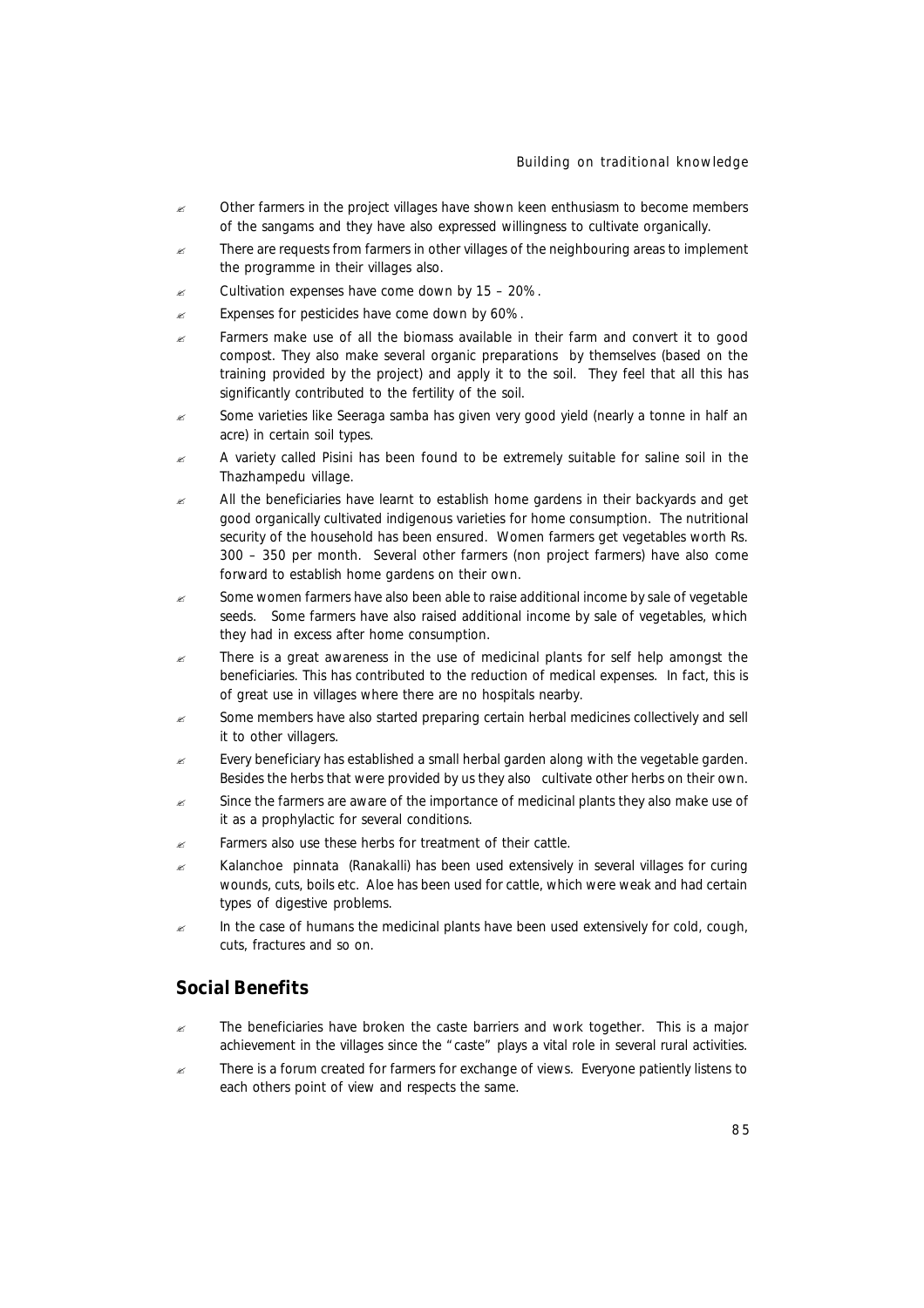- The programme has contributed to the village unity. Several farmers have come together to contribute and work towards a common cause for the betterment of the villages.
- $\approx$  There has also been a good interaction between villages and districts. This has also resulted in marriages being fixed.
- Beneficiaries have also been given training on First aid. A farmer has used this knowledge and saved a person who tried to commit suicide.
- $\approx$  Leadership qualities have increased amongst the office bearers of the sangams. Every village is proud of its sangam and its activities. There is a sense of ownership created amongst them. It has also increased their self confidence levels.
- $\approx$  The members have also learnt to deal with banks and government officials. Their confidence levels in dealing with the external world has increased substantially.

#### **Financial Benefits**

- $\approx$  Members save a particular amount every month. This has helped them in several ways. Borrowing from outside agencies for a higher interest rate has decreased. Because of the collective savings that the farmers have put together banks have also come forward to provide them loans for a variety of agricultural activities.
- $\approx$  Because of the reduction of cultivation costs farmers have reduced borrowing from outside for agricultural purposes.
- ? Since farmers have been provided training on preparation of several organic products they do not depend on external inputs by way of fertilizers and pesticides but are in a position to make it themselves. This has in turn reduced their expenses to a large extent.

#### **Benefits Through Trainings**

- $\approx$  The short term trainings provided to farmers at the beginning of the programme helped to create an awareness and laid the foundation for the success of the rest of the programme.
- The trainings have also empowered farmers with organic farming technologies.
- $\epsilon$  Because of the trainings received, farmers have been able to prepare several bioproducts on their own. They have prepared these bioproducts and used it also for the land, which was not put aside for the project activities.
- $\epsilon$  Farmers have been able to effectively control pests and diseases by the technologies that they had learnt during the training programmes and also efficiently increased the fertility of the soil by organic compost and other preparations.
- $\approx$  Three long term trainers' training programmes were conducted during the two year course of the project. During these trainings nearly 90 trainers were trained from the villages. They are currently our resource persons on organic farming in the villages where they come from. They have acquired a large number of skills and help in our training and empowering farmers in a big way.
- Some of these trainees are already training others in the villages on several biopesticide preparations and compost preparations.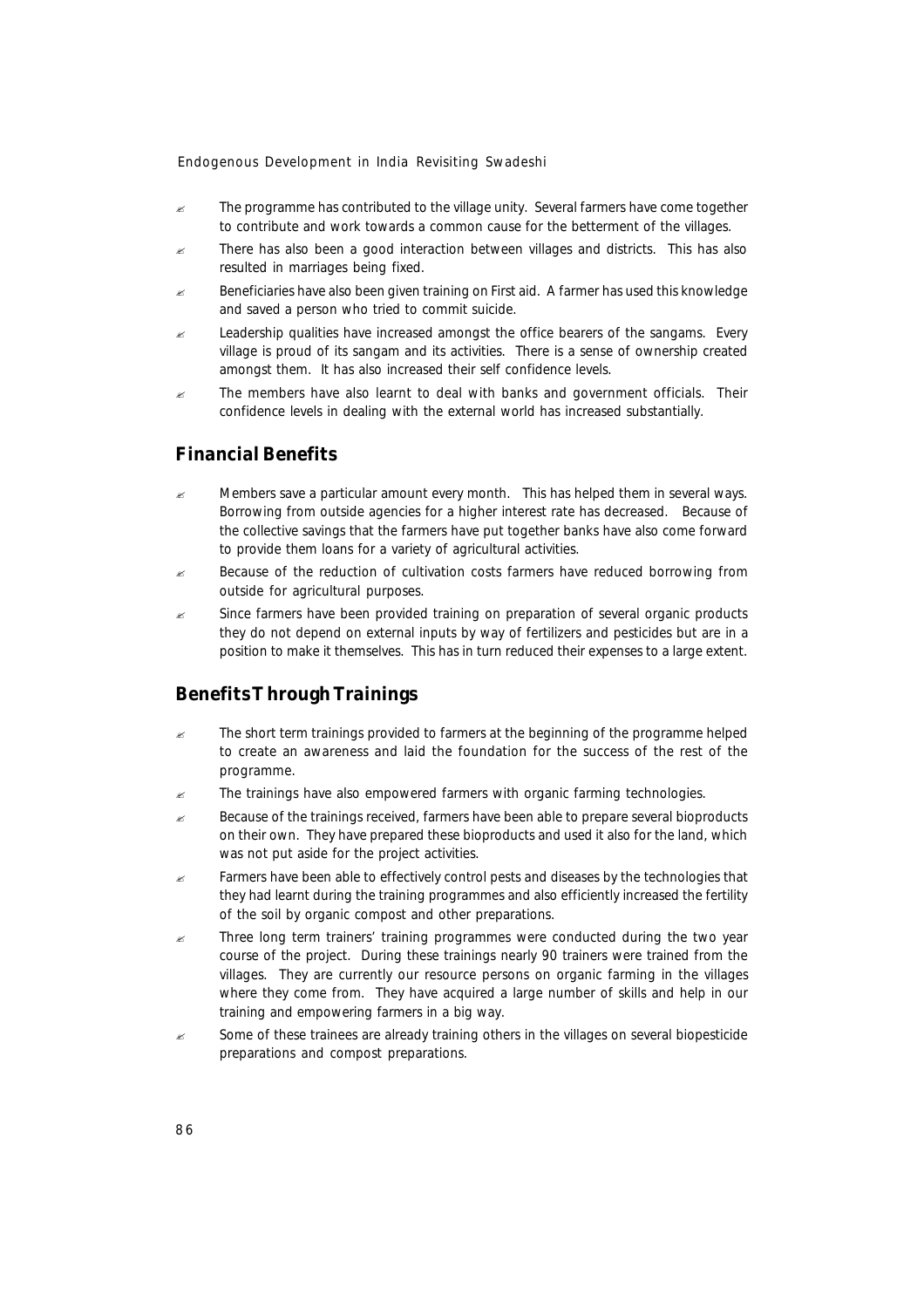# **People's Participation**

- In almost all the villages land has been provided by the farmer (a sangam member) or by the panchayat for construction of the seed bank.
- In several villages farmers have contributed more than what was available in the project and have constructed better and bigger structures.
- $\mathbb{R}$  In all villages farmers have contributed labour extensively.
- $\epsilon$  In Sathapoondi village in Thiruvannamalai district, it was difficult to get a suitable place for constructing a biopesticide unit. Farmers have contributed money collectively and bought land worth Rs. 12,000/- for the construction of a biopesticide unit in their village.
- Farmers have also contributed sand for construction work.
- The Sangam members have also taken active part in procuring good products and ensuring quality control of the products to be taken to the market.

# **CHALLENGES AHEAD AND FUTURE PERSPECTIVE**

In terms of the challenges ahead and the future perspective, we would like to identify some of the following –

# **1. Strengthening of technical programme by collaboration with researchers and scientists**

We would like to strengthen and deepen our technical programme particularly in two areas namely – experimental work relating to the use of natural products for pest control and crop protection and the characterization of properties of traditional varieties of seeds and the assessment of their qualities. For this purpose, we feel that our activities can be strengthened by collaboration with Universities, researchers and technical institutions. Some institutions with which such collaboration is being planned / under progress are the following -

- a. Department of Plant Pathology, Agricultural College, Annamalai University, Chidambaram, Tamilnadu Collaborative work with respect to experimental testing of traditional methods for seed treatment using herbs for protection against wilt disease in tomato plants
- b. Collaboration with the Department of Plant Breeding and Genetics with respect to characteristics of selected traditional seed varieties.
- c. Centre for Advanced Studies in Botany, Madras University.

Screening of selected traditional varieties of seeds with respect to resistence to sheath blight.

## **2. Building of institutions for trade and marketing**

In the first ten years of our work, CIKS was confined largely to building capacity for the production of organic cultivated crops based on traditional practices and knowledge. However, in recent times, we have increasingly felt the need for providing support to farmers also to market and organic produce. Towards this end the following initiatives are being envisaged and under way.

a. A pilot programme called AROGYAM (meaning Good health) has been tested out for creating a link between producers and consumers of organic food.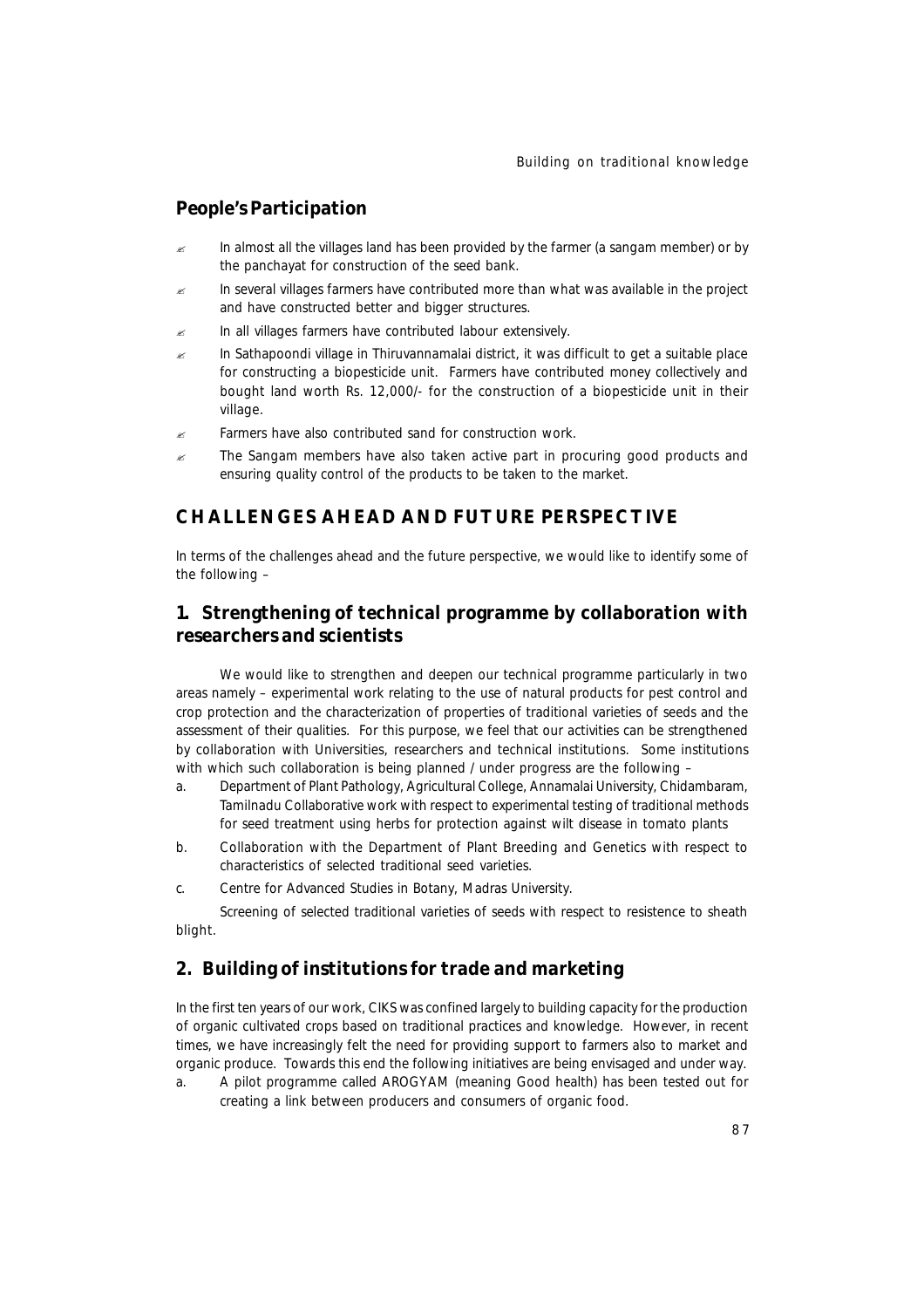- b. Three farmers organizations have been set up which are in the nature of associations of producers of organic crops in the districts of Kancheepuram, Tiruvannamalai and Nagapattinam with support from our Centre. These are registered as Societies.
- c. A consultancy assignment was commissioned for making a survey of various institutional options that have been tried out by organizations that are marketing organic produce. This spans a wide range of forms including Public Limited Company, Private Limited Company, Producers Company, Society, Cooperative and individual partnership efforts. This has given us some insight about the strengths and weaknesses of various of these forms.
- d. Currently, we are exploring the possibility of registering a company that will be involved in trade and marketing activities and also trying to work out ways in which farmers can be involved in it as stakeholders.

# **PUBLICATIONS OF CIKS**

- 1. Vijayalakshmi, K. and A. V. Balasubramanian. 2004. *Seeds of Plenty, Seeds of Hope: On farm conservation of indigenous genetic resources – the Asian experience.* Centre for Indian Knowledge Systems, Chennai
- 2. Devi, T. D. N., Arumugasamy, S. and K. Vijayalakshmi. 2005. *Herbs for Good Health*. Centre for Indian Knowledge Systems, Chennai
- 3. Balasubramanian, A. V. and T. D. Nirmala Devi (eds). 2006. *Traditional Knowledge Systems of India and Sri Lanka.* Compas series on Worldviews and sciences 5. Papers presented at the COMPAS Asian Regional Workshop on Traditional Knowledge Systems and their current relevance and applications. Centre for Indian Knowledge Systems, Chennai
- 4. *Web Learning module on Organic farming*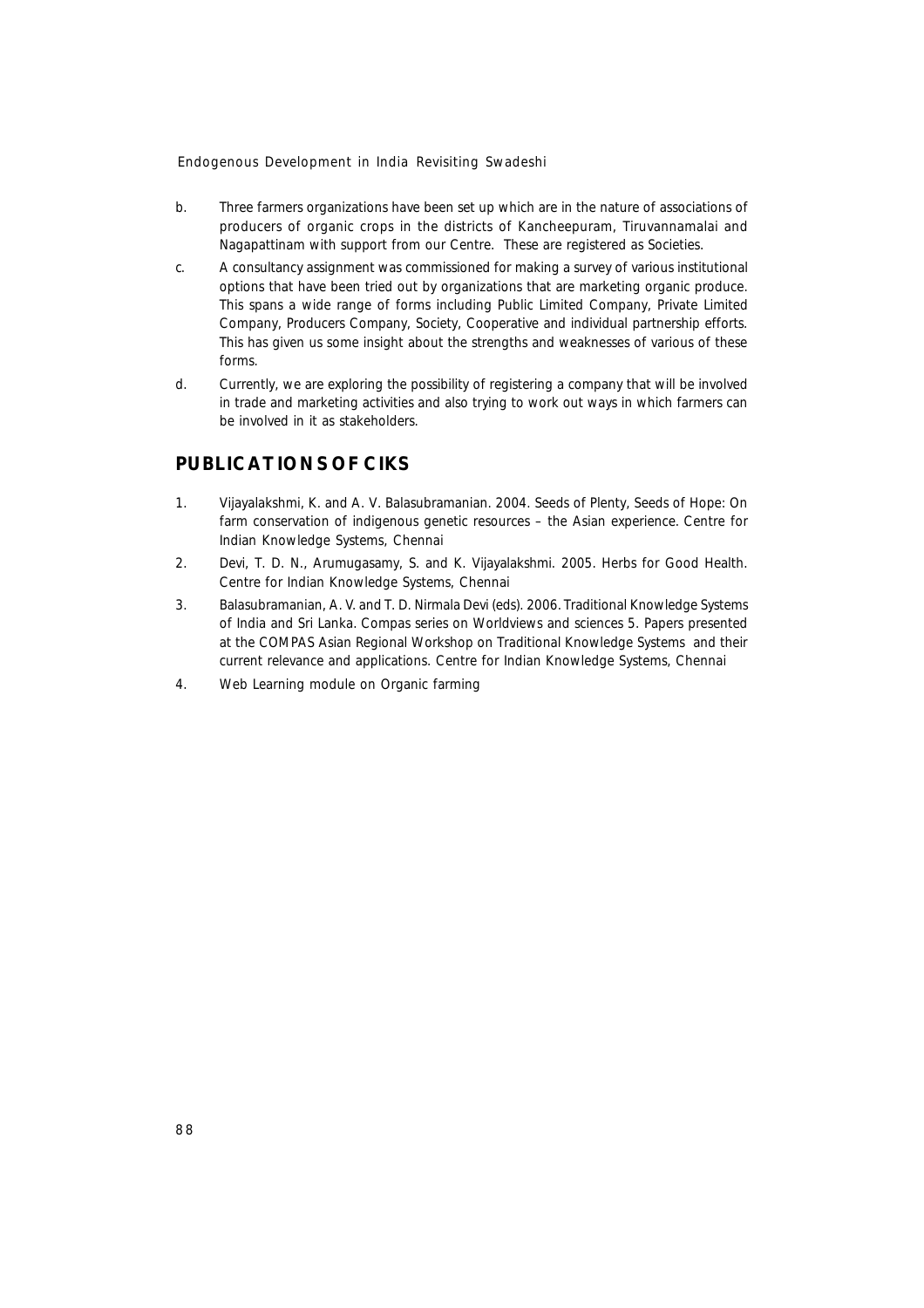# **ANNEXURE**

# **DECLARATION ON ENDOGENOUS DEVELOPMENT AND BIO-CULTURAL DIVERSITY**

#### **Lezajsk, Poland, 27 September 2006**

We, the members of the Compas network, who are the representatives of different communitybased organisations, NGOs, universities and peoples, with different cultural backgrounds from Latin America, Africa, Asia, Europe, gathered at the Compas partner meeting in Lezajsk, Poland, September 2006, have agreed on the following:

- 1. For the last ten years we have been working to maintain and enhance bio-cultural diversity by supporting Endogenous Development. This is development based mainly, but not exclusively, on locally available resources, values and knowledge. We are developing mechanisms for local learning and experimenting, for building local economies and for retaining benefits in the local area. We are determined to further contribute to efforts which enhance Endogenous Development and bio-cultural diversity by:
	- supporting local communities;
	- cooperating as partners in the Compas programme;
	- collaborating with other community-based organisations, NGOs, universities and governmental and international agencies that support Endogenous Development and bio-cultural diversity.
- 2. We recognise that there are important and valuable initiatives for bio-cultural diversity: national and international policies and conventions, initiatives by grassroots organisations and social movements. Yet not enough is being done to prevent further erosion and destruction of bio-cultural diversity. We are concerned about the global environmental, social, economic and cultural crises as well as the way biological and cultural diversity is

being eroded and destroyed by human activities.

- 3. We note that the domination of materialist and mechanistic worldviews in mainstream sciences, technology and commercial systems is contributing to the global crises and the reduction of bio-cultural diversity. We therefore draw attention to worldviews, systems of wisdom and sciences present in:
	- the history of humankind, also of cultures now dominated by materialism;
	- the diverse cultures and sciences throughout the world;
	- the minds and hearts of people and social movements;
	- feminine perspectives on life;
	- recent scientific developments such as transdisciplinarity and new trends in quantum physics.
- 4. We call on scientists, educators, policy makers and corporate organisations to be fully aware of the consequences of the proliferation and domination of materialistic and commercial values and practices. We invite initiatives from these, and from all parts of civil society, to enhance and respect endogenous innovations and recognise collective rights.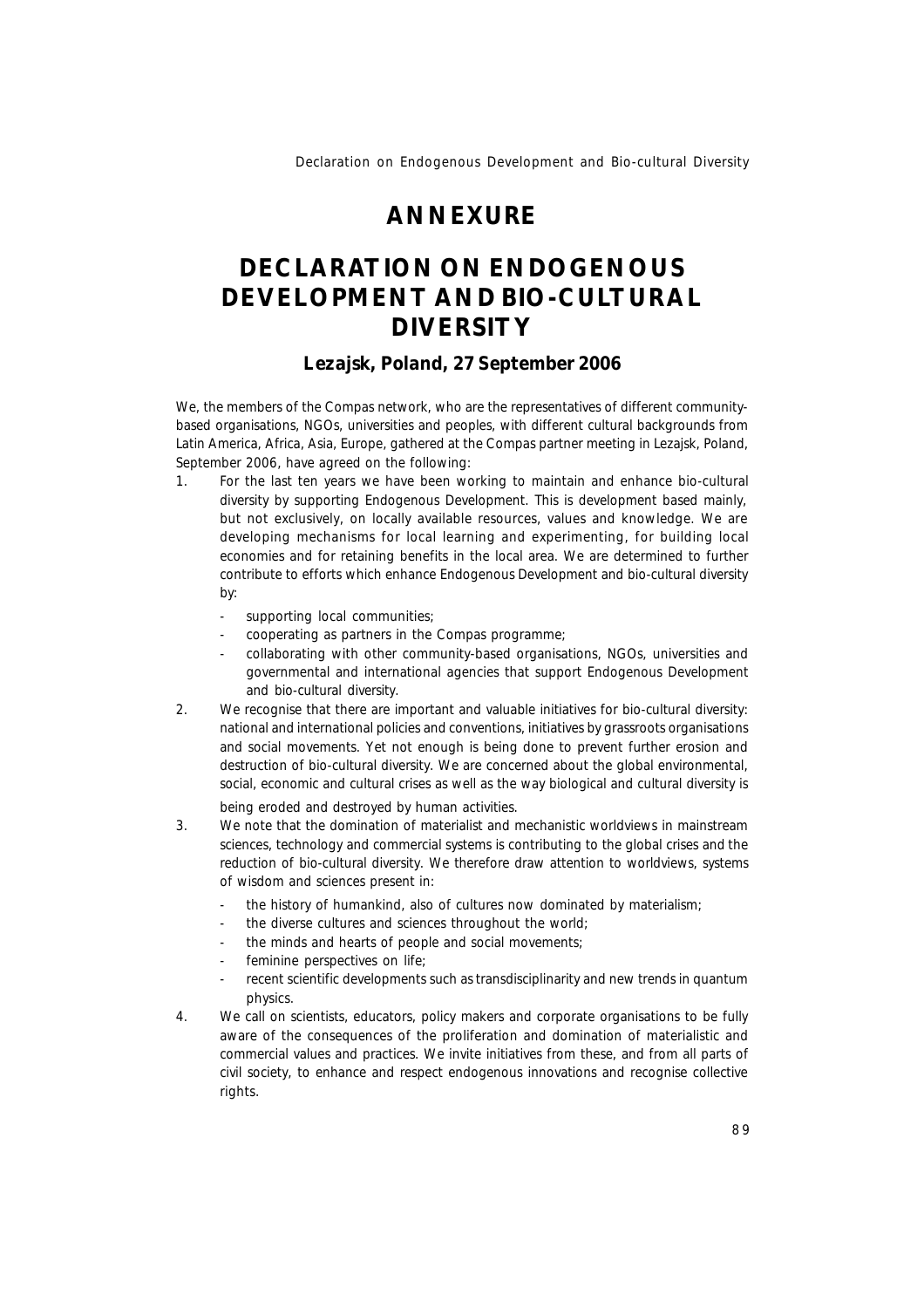- 5. We acknowledge that local knowledges, sciences and wisdom of traditional and indigenous peoples may have their specific strengths as well as weaknesses. We also affirm that mainstream science has its own strengths and weaknesses too. Hence, activities are required which build on the strengths and reduce the limitations of both.
- 6. Intra-cultural and inter-cultural processes of learning and research should be strengthened and collective rights acknowledged.

# **We reject:**

- The growing levels of material, social and spiritual poverty in all parts of the globe.
- The loss of territorial and food sovereignty, as well as the destruction of ecology and livelihood systems.
- The global geo-political, socio-cultural and economic power strategies and the expansion of the global market economy, with its destruction of biological and cultural diversity.
- The loss of social cohesion, solidarity, reciprocity and mutual help in rural and urban communities.
- The negative effects of globalisation, the market economy, and commoditisation of life, water, genetic resources, and the knowledges and wisdoms of traditional and indigenous peoples.
- The loss of spiritual values and practices and the reduction of the role of spirituality in giving people meaning and direction.
- The imposition of dominant values, religions and belief systems on diverse cultures and peoples.
- The lack of respect for and communication between different religions and spiritual traditions, and the related increase in tensions and aggression.
- The dominance of mainstream science as well as the marginalisation and underestimation of traditional and indigenous sciences.
- The imbalance in credibility, prestige, power and access to resources between mainstream and traditional knowledges and sciences.
- The global and national policies that promote and generate the erosion of biodiversity, and of the knowledges and wisdoms of traditional and indigenous peoples in the fields of agriculture, health and conservation of nature.
- The erosion of roles and functions of traditional institutions; systems of governance for managing ecosystems and social organisation of traditional and indigenous communities.
- The dominating role of materialistic and mechanistic worldviews, as well as the global spread of these in policies for development, commercial activities and sciences, and their impact on bio-cultural diversity.
- The lack of recognition of and regard for the collective rights of traditional and indigenous peoples, and the imposition of laws of intellectual property rights and free trade agreements upon these groups.
- All forms of intellectual property rights on living beings. The production of genetically modified organisms which is taking place, predominantly driven by commercial interests of transnational corporations, with insufficient attention to environmental and bio-safety aspects, and the lack of transparency in the processes of decision making. We reject the negative impact that the production of GMOs has on farmers' autonomy.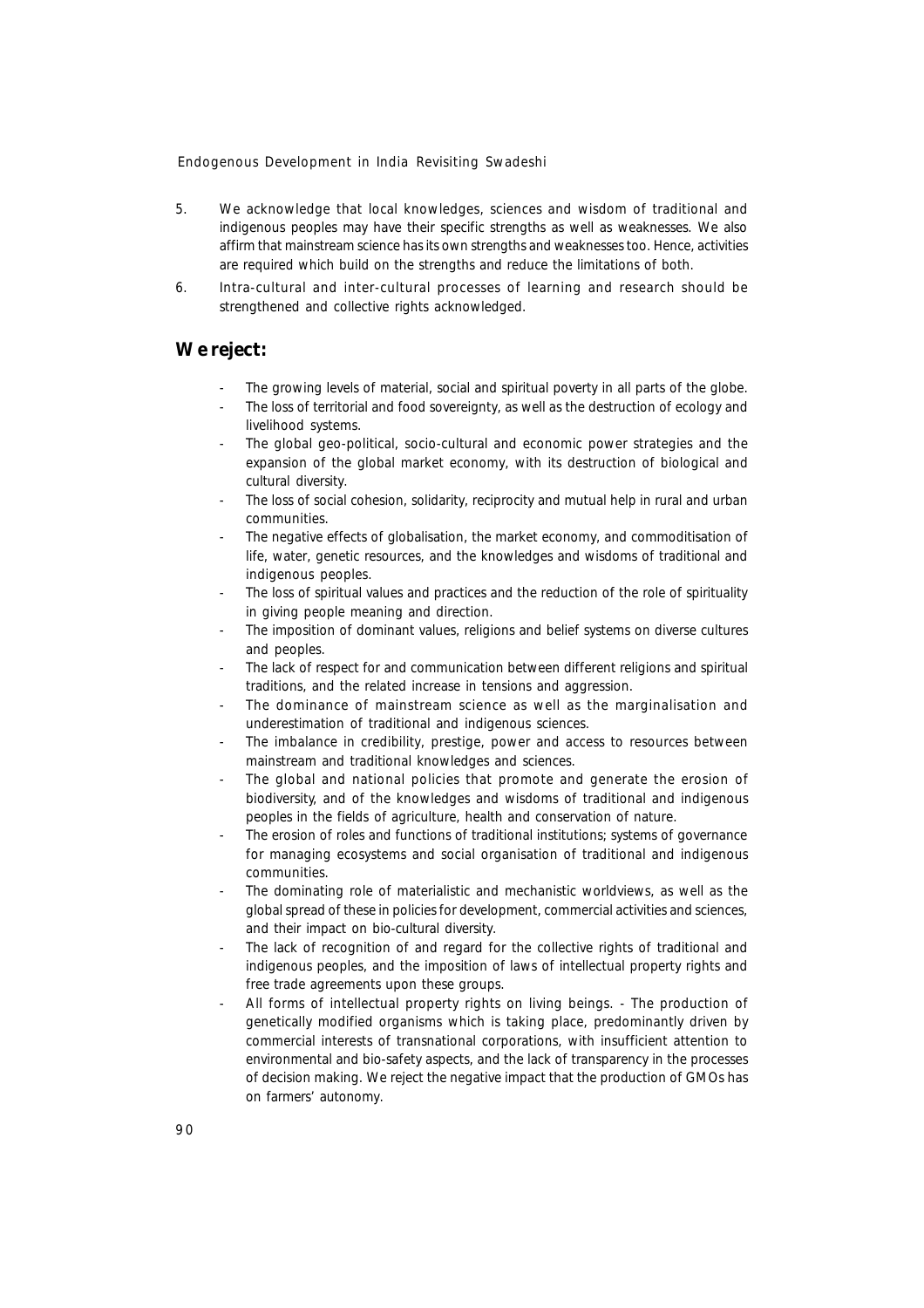*Declaration on Endogenous Development and Bio-cultural Diversity*

# **We recommend**

# **For policy**

- 1. That the international and national bodies concerned with development policies incorporate programmes and projects that defend collective rights, support the revaluation and revitalisation of wisdoms and ways of knowing of traditional and indigenous peoples, and the non-commodification of local knowledges and natural resources.
- 2. That national governments respect and acknowledge traditional institutions and organisational systems.
- 3. That global and national policies strengthen local economic systems, giving priority to local production and marketing, sovereignty and safety of food.
- 4. An increase in the allocation of resources for research and development of knowledges and sciences of traditional and indigenous peoples.
- 5. Training for scholars and professionals who are committed to the values and principles of traditional and indigenous peoples to:
	- Develop, update and improve their theories and practices;
	- Set standards for students and professionals;
	- Evaluate mainstream knowledge and practices from traditional perspectives;
	- Enrich the foundations of their own sciences.
- 6. An increase in intra- and inter-scientific cooperation for mutual learning and co-evolution of mainstream and local sciences (e.g. in health and agriculture), as well as the interaction between folk, classical and mainstream practitioners, enhancing the symmetry in power position and resource access for both types of sciences.
- 7. Acknowledgement of and respect for the views of territory held by peoples and communities.
- 8. Acknowledgement of and support for cultures, nations and traditional and indigenous peoples to protect their systems of health and medicinal resources, including their physical, spiritual, mental and social aspects.

# **For research**

- 1. Recognition of the collective nature of traditional knowledge.
- 2. Attention by mainstream scientists and thinkers to traditional and indigenous knowledges, sciences and wisdoms as valuable sources.
- 3. The establishment of an international research centre and/or an alliance for Endogenous Development and Bio-cultural Diversity.
- 4. Support for local experts to assess, understand, document and disseminate information on:
	- Indigenous plants, crops and animals, as well as local knowledge, values and landuse systems;
	- Indigenous institutions and effective practices in community organisational development;